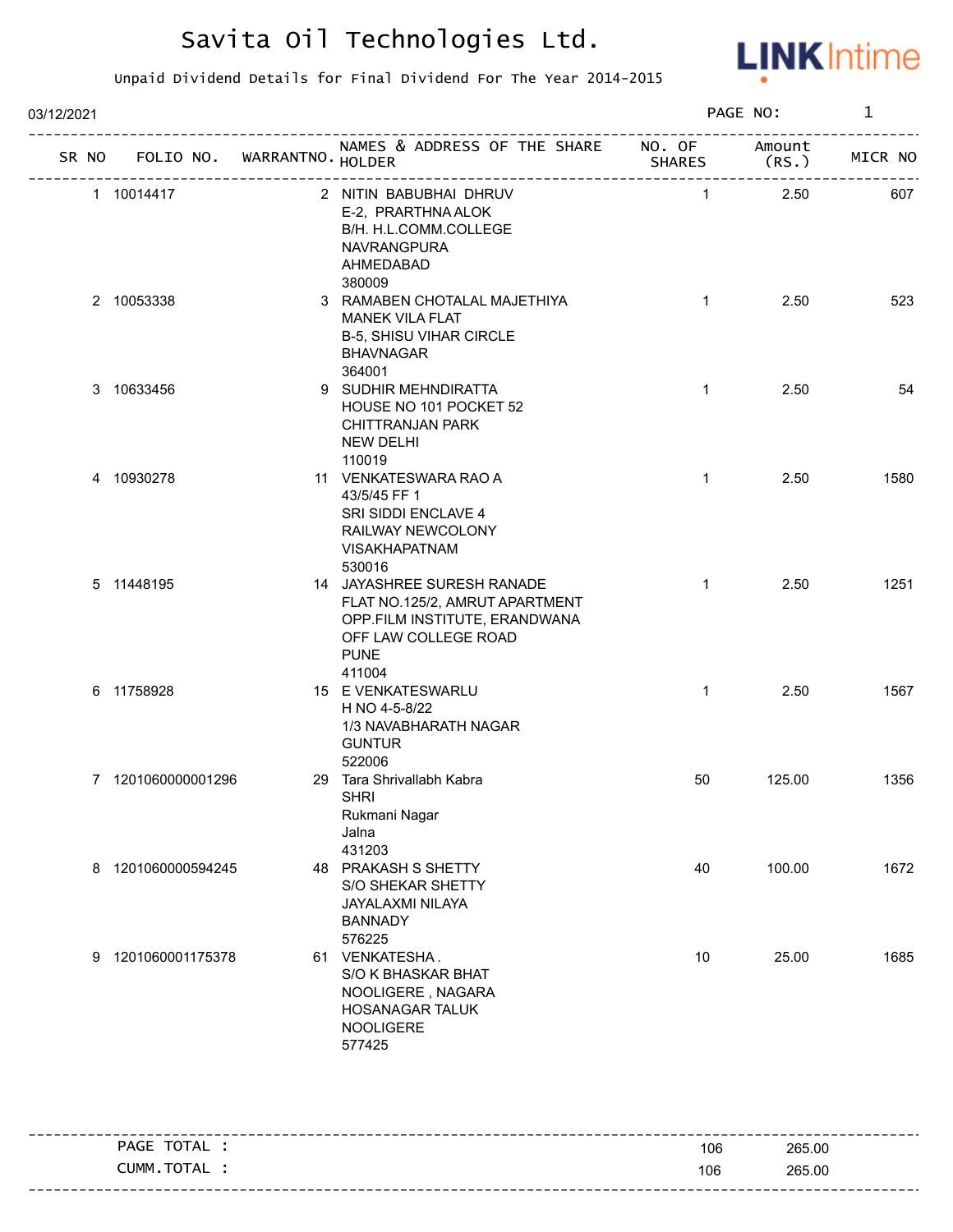

| 03/12/2021 |       |                     |                            |                                                                                                                                            |                         | PAGE NO:        | $\overline{2}$ |
|------------|-------|---------------------|----------------------------|--------------------------------------------------------------------------------------------------------------------------------------------|-------------------------|-----------------|----------------|
|            | SR NO |                     | FOLIO NO. WARRANTNO HOLDER | NAMES & ADDRESS OF THE SHARE                                                                                                               | NO. OF<br><b>SHARES</b> | Amount<br>(RS.) | MICR NO        |
|            |       | 10 1201060001488428 |                            | 64 VISHNUMOORTHY AITHALA<br>SRI SHRIDHAR AITHAL (P)<br>S/O S V AITHAL, SALADI<br><b>SENAPURA</b><br><b>KUNDAPURA</b><br>576235             | 33                      | 82.50           | 1675           |
|            |       | 11 1201060001822526 |                            | 72 JYOTHI K SATHISH<br>W/O B S SATHISH<br>POLICE QUATERS<br><b>FERRY ROAD</b><br><b>KUNDAPURA</b><br>576201                                | 132                     | 330.00          | 1657           |
|            |       | 12 1201060002037144 |                            | 80 UMESHA SHETTY SHANKAT<br>1 20 A AMPRU<br>KUNDAPURA TQ<br><b>UDUPI DT</b><br><b>KUNDAPURA</b><br>576211                                  | 11                      | 27.50           | 1667           |
|            |       | 13 1201060002502276 |                            | 91 ARKA SAHA<br><b>GHATARI PADA</b><br><b>GOKARNA</b><br>KANDI MUSHIDABAD<br><b>BAHARAMPORE</b><br>742136                                  | 9                       | 22.50           | 1851           |
|            |       | 14 1201060100131611 |                            | 101 Kalpana Dilip Khandelwal<br>W/o Shri Dlip K Khandelwal<br>Lalbarra Road<br>Waraseoni<br>Balaghat<br>481331                             | 166                     | 415.00          | 1461           |
|            |       | 15 1201060600021420 |                            | 113 NEELU VERMA<br>C/O SHRI SURAJ P. RASTOGI<br>2/419, KHATRANA<br><b>FARRUKHABAD</b><br><b>FARRUKHABAD</b><br>209625                      | 100                     | 250.00          | 215            |
|            |       | 16 1201090000227058 |                            | 148 JAYSHREE MANOJKUMAR PARMAR<br>32/MANGALMURTI APARTMENT<br>NEAR, RATNADIP SOCIETY<br><b>BHATAR CHAR RASTA</b><br><b>SURAT</b><br>395017 | $\mathbf{1}$            | 2.50            | 923            |
|            |       | 17 1201090000420643 |                            | 153 PARASMAL SAKHARCHAND JAIN<br>NEAR, AHILYABAI CHOWK<br><b>NANDURBAR</b><br><b>NANDURBAR</b><br>425412                                   | 8                       | 20.00           | 1351           |

| ________ |            |     |         |
|----------|------------|-----|---------|
|          | PAGE TOTAL | 566 | 1415.00 |
|          | CUMM.TOTAL | 566 | 1415.00 |
|          |            |     |         |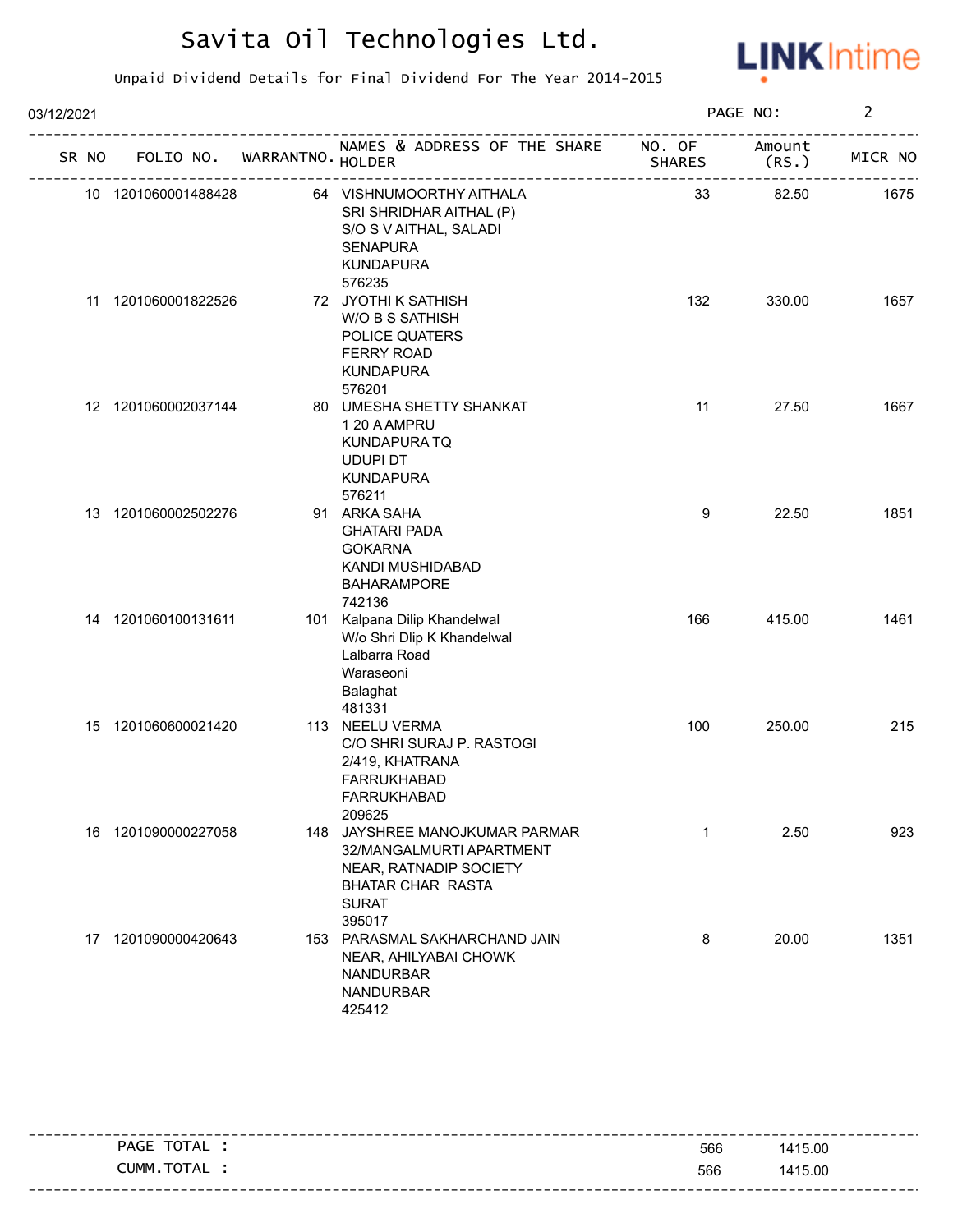

| 03/12/2021 |                                   |                                                                                                                                             |               | PAGE NO:        | 3              |
|------------|-----------------------------------|---------------------------------------------------------------------------------------------------------------------------------------------|---------------|-----------------|----------------|
|            | SR NO FOLIO NO. WARRANTNO. HOLDER | NAMES & ADDRESS OF THE SHARE NO. OF                                                                                                         | <b>SHARES</b> | Amount<br>(RS.) | MICR NO        |
|            | 18 1201090001107686               | 189 SANTOSHKUMAR RAJASHEKHAR<br><b>PATTAN</b><br>OLD TALUK KACHERI ONI<br><b>GANDHI CHOWK</b><br><b>DHARWAD</b><br><b>DHARWAD</b><br>580001 | 8             | 20.00           | 1689           |
|            | 19 1201090001289826               | 196 MAHMOD ALI LASKAR<br>VILL-GHUNGOOR, P.O-<br>SILCHAR MEDICAL COLLEGE<br><b>SILCHAR</b><br><b>SILCHAR</b><br>788014                       | 41            | 102.50          | 1879           |
|            | 20 1201090003087963               | 234 YOGESHKUMAR BHOGILAL CHOKSHI<br>VADIPARA CHOWK,<br>SAKTI APPARTMENT,<br>A-VIBHAG BLOCK NO.5<br>SURENDRANAGAR<br>363001                  | 10            | 25.00           | 503            |
|            | 21 1201090700031561               | 295 RAVINDRA PANDURANG WANI<br>A/P. DABHADI,<br>TAL. MALEGAON,<br>DIST. NASIK.<br><b>DABHADI</b>                                            | 166           | 415.00          | $\overline{2}$ |
|            | 22 1201092600098568               | 314 YASWANT KUMAR SINGH<br>EAST BASURIA, BANSJORA<br><b>DHANBAD</b><br>828104                                                               | 41            | 102.50          | 1890           |
|            | 23 1201130000026090               | 335 MUSTAKAHMED GULAMAHIYODIN<br><b>NETARWALA</b><br>SAKER - TALAO,<br>GHANS - MANDAI,<br><b>BHARUCH</b><br>392001                          | 66            | 165.00          | 882            |
|            | 24 1201290000025214               | 454 KARSAN DURLABHBHAI TANDEL<br>ANDHIYAWAD<br>BEHIND FISH MARKET,<br>VALSAD<br>396001                                                      | 33            | 82.50           | 924            |
|            | 25 1201700000141880               | 521 PREMA NINGAPPA DAYANGERE<br>22ND ROAD VIJAYA NAGAR,<br>VIDYAGIRI,<br><b>BAGALKOT</b><br>587101                                          | 10            | 25.00           | 1705           |
| 26         | 1201700000149541                  | 522 ROOPNARAYAN JOSHI<br>MANGLAM,<br>SANJEET NAKA,<br>SANJEET ROAD,<br><b>MANDSAUR</b><br>458001                                            | 25            | 62.50           | 1439           |
|            | PAGE TOTAL :                      |                                                                                                                                             | 966           | 2415.00         |                |
|            | CUMM.TOTAL :                      |                                                                                                                                             | 966           | 2415.00         |                |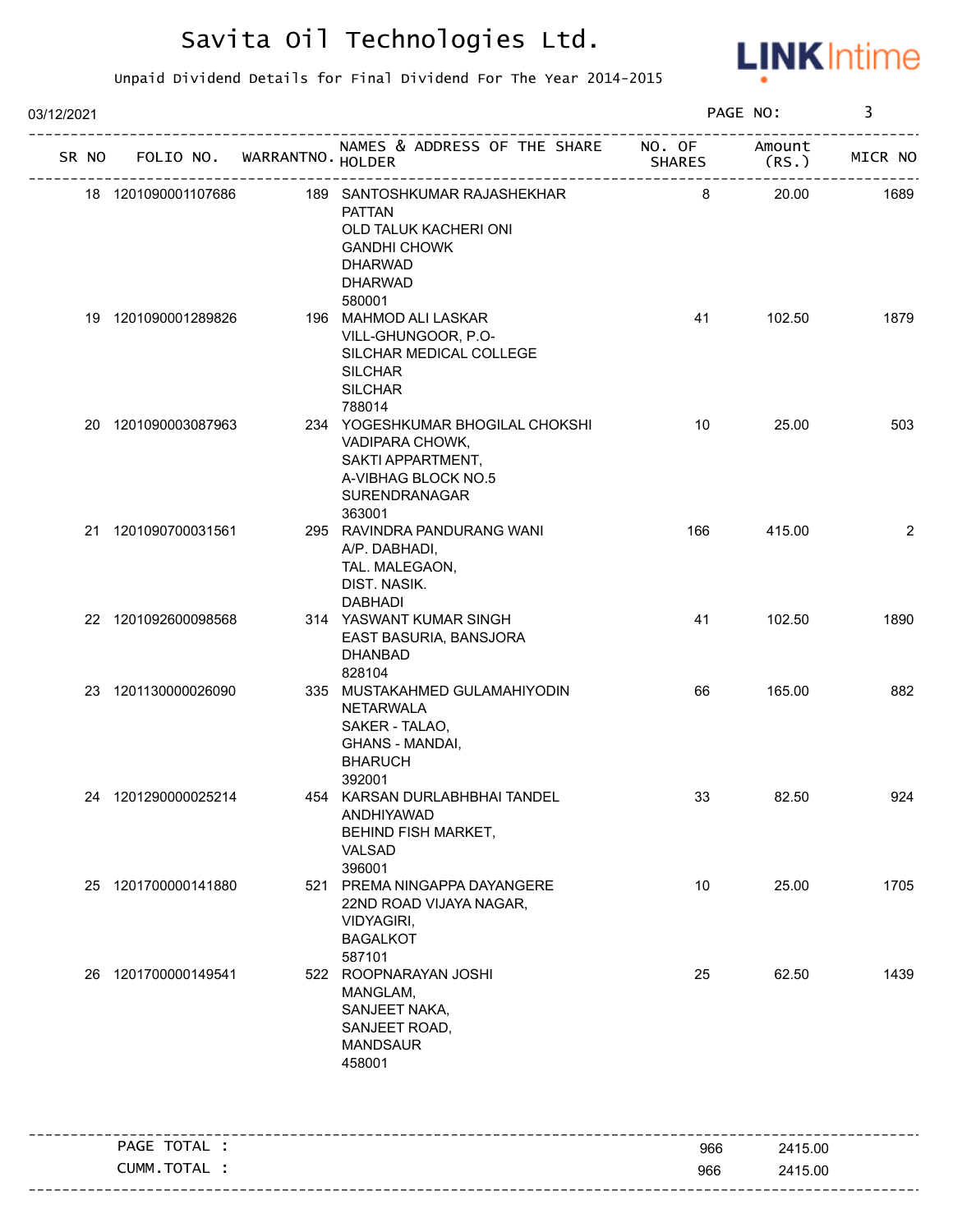

| 03/12/2021 |                             |                                                                                                                                         |                         | PAGE NO:        | 4       |
|------------|-----------------------------|-----------------------------------------------------------------------------------------------------------------------------------------|-------------------------|-----------------|---------|
| SR NO      | FOLIO NO. WARRANTNO. HOLDER | NAMES & ADDRESS OF THE SHARE<br>----------------------                                                                                  | NO. OF<br><b>SHARES</b> | Amount<br>(RS.) | MICR NO |
|            | 27 1201770100589880         | 554 RAJVEER GURJAR<br>S/O SHANKAR LAL GURJAR<br><b>SANGHPURA</b><br>PURANI TONK<br><b>TONK</b>                                          | 5                       | 12.50           | 360     |
|            | 28 1201910100032088         | 304001<br>601 RITU MAHESHWARI<br>HOUSE NO-46, GALI NO-2<br><b>KHANNA NAGAR</b><br><b>JAWLAPUR</b><br><b>HARDWAR</b>                     | 75                      | 187.50          | 236     |
|            | 29 1201910100774946         | 225934<br>606 GUDIA RANI AGARWAL<br>C/O SANJAY PAUL GHOSH COLONY<br><b>KALI MANDIR</b><br>PETROL PUMP<br><b>JHARSUGUDA</b><br>768201    | $\overline{2}$          | 5.00            | 1862    |
|            | 30 1202300001057075         | 704 SINNATHAMBI MOHAMED SIDEEK<br>6 / 14 SUBADARSAN GARDEN<br><b>VEERIAM PALAYAM</b><br><b>KALAPATTI</b><br><b>COIMBATORE</b><br>641032 | 50                      | 125.00          | 2007    |
|            | 31 1202390000022477         | 716 NISHA HAMID.<br>VADUTHALA<br>BUNGALOW, ELIPPAKULAM<br>PALLICKAL<br><b>MAVELIKARA</b><br>690503                                      | 10                      | 25.00           | 1802    |
|            | 32 1202890000809050         | 861 NANDISH KUMAR G. .<br>376, NETHAJI NAGAR<br>ALANAHALLI<br><b>MYSORE</b><br>570010                                                   | $\mathbf{1}$            | 2.50            | 1641    |
|            | 33 1203210000056249         | 968 MADHUKANTA JAMNADAS KOTHADIA<br>701 SHREE PALACE PATEL<br>PATEL MILL COMPOUND<br><b>AMBAVADI</b><br><b>KESHOD</b><br>362220         | 100                     | 250.00          | 495     |
|            | 34 1203230000000835         | 974 KANAKBEN THAKORBHAI PATEL<br><b>VRAJENDRA</b><br>KARAMSAD - VIDYANAGAR ROAD<br>VALLABH VIDYANAGAR,<br>VALLABH VIDYANAGAR<br>201301  | 1000                    | 2500.00         | 180     |
|            | 35 1203350001818086         | 1139 VEENA GUPTA<br>7 DEV KUNJ<br><b>SANT VIHAR</b><br>T P NAGAR BAGPAT ROAD<br>MEERUT<br>250002                                        | 66                      | 165.00          | 280     |
|            | PAGE TOTAL :                |                                                                                                                                         | 2275                    | 5687.50         |         |
|            | CUMM.TOTAL :                |                                                                                                                                         | 2275                    | 5687.50         |         |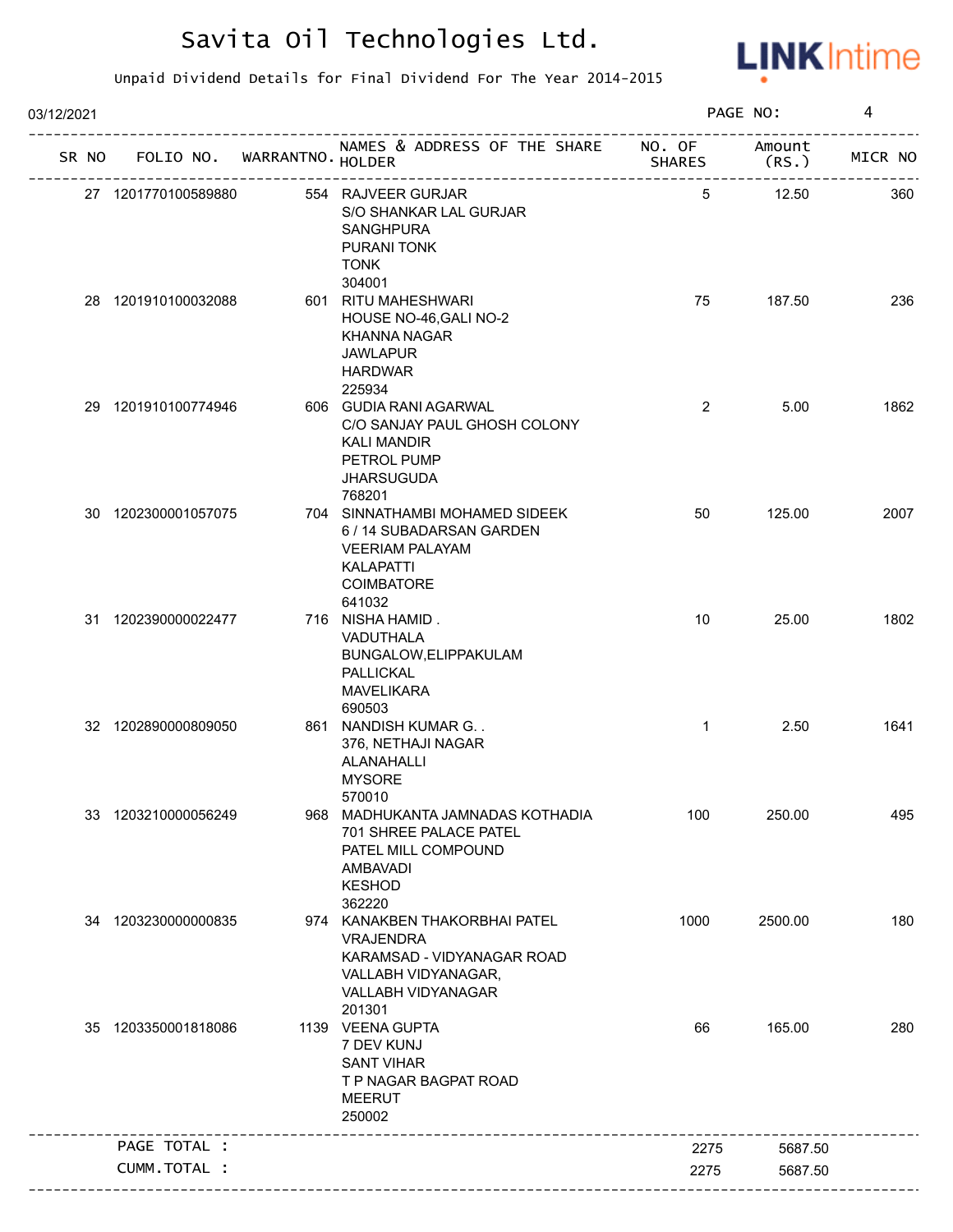

| NAMES & ADDRESS OF THE SHARE NO. OF<br>Amount<br>SR NO FOLIO NO. WARRANTNO. HOLDER<br><b>SHARES</b><br>(RS.)<br>1231 ALKESH VRAJLAL RADIA<br>165.00<br>36 1203510000017327<br>66<br>C/O. BRAJLAL SHAMJI<br>OPP. TOWER<br><b>BHANVAD</b><br>360510<br>10<br>25.00<br>37 1203600000099121<br>1241 SHRADDHA OMPRAKASH MURARKA<br><b>MURARKA GARDEN</b><br>WARD NO 23<br><b>WARDHA</b> | MICR NO<br>456<br>1373 |
|------------------------------------------------------------------------------------------------------------------------------------------------------------------------------------------------------------------------------------------------------------------------------------------------------------------------------------------------------------------------------------|------------------------|
|                                                                                                                                                                                                                                                                                                                                                                                    |                        |
|                                                                                                                                                                                                                                                                                                                                                                                    |                        |
| 442001                                                                                                                                                                                                                                                                                                                                                                             |                        |
| 38 1203720000152705<br>1275 KAMAL KUMAR MEHTA<br>415.00<br>166<br>1646<br>SECTOR-13<br><b>HISAR</b><br>125001                                                                                                                                                                                                                                                                      | 121                    |
| 39 1203940000199901<br>1326 KIRAN P AGRAWAL<br>125<br>312.50<br>C/O PRAMOD K AGRAWAL<br>VARDHAMAN MAHAVIR WARD<br><b>GANESH NAGAR</b><br><b>GONDIA</b><br>441601                                                                                                                                                                                                                   | 1371                   |
| 1430 MOHAN KANHAIYALAL SEVLANI<br>125.00<br>40 1204470000088048<br>50<br>72,<br>NEAR KHAMLA POST OFFICE,<br>KHAMLA<br><b>NAGPUR</b><br>440010                                                                                                                                                                                                                                      | 1365                   |
| 1579 ARVINDKUMAR VADILAL SONI<br>41 1205430000008880<br>166<br>415.00<br>35, UMIYANAGAR SOCIETY<br>DETROJ ROAD<br><b>KADI</b><br>382715                                                                                                                                                                                                                                            | 693                    |
| 1596 PRAYAG NARHARI GINDODIYA<br>42 1205520000002694<br>66<br>165.00<br>$2 - 14 - 14$ ,<br>NEHARU ROAD<br><b>JALNA</b><br>431203                                                                                                                                                                                                                                                   | 1357                   |
| 1609 JOHNY THOMAS<br>43 1205730000045779<br>$\mathbf 1$<br>2.50<br>NEDUMPULLY HOUSE<br>ILLATHUTHAZHE<br>TEMPLE GATE POST<br>THALASSERY<br>670102                                                                                                                                                                                                                                   | 1788                   |
| 1634 AMIT KUMAR AGRAHARI<br>50<br>125.00<br>44 1206120000033177<br>40/39 AMIT TRADERS<br><b>BANDA SAGAR ROAD</b><br><b>ASHOK NAGAR</b><br><b>FATEHPUR</b><br>212601                                                                                                                                                                                                                | 230                    |

| PAGE TOTAL | 2975 | 7437.50 |
|------------|------|---------|
| CUMM.TOTAL | 2975 | 7437.50 |
|            |      |         |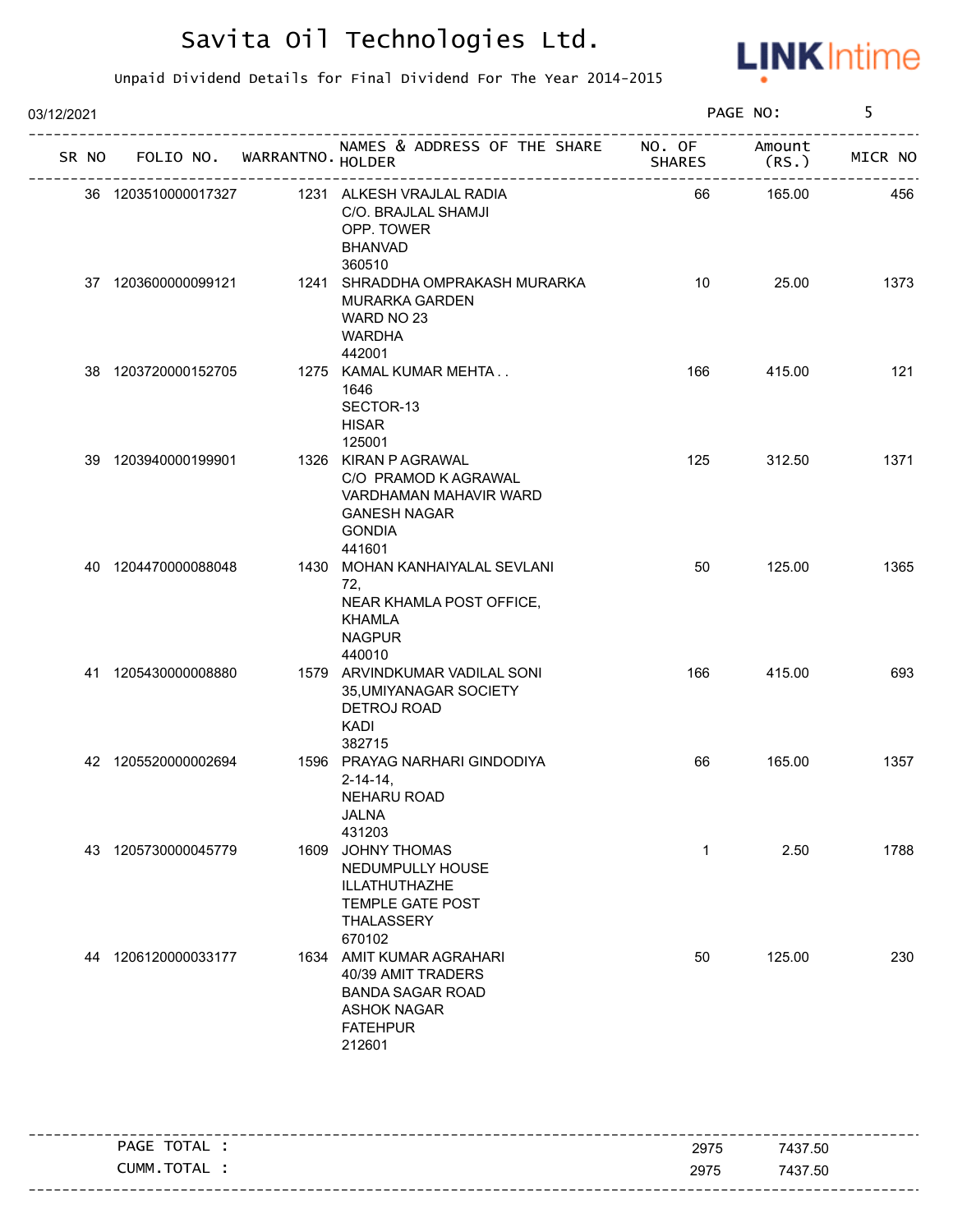

| 03/12/2021 |             |                     |                             |                                                                                                                                                              |                | PAGE NO:              | 6       |
|------------|-------------|---------------------|-----------------------------|--------------------------------------------------------------------------------------------------------------------------------------------------------------|----------------|-----------------------|---------|
| SR NO      |             |                     | FOLIO NO. WARRANTNO. HOLDER | NAMES & ADDRESS OF THE SHARE NO. OF<br>-----------------------------------                                                                                   | <b>SHARES</b>  | Amount<br>(RS.)       | MICR NO |
|            |             | 45 1207010000009542 |                             | 1688 UTTAMCHAND M MADHANI<br>119, DHARI-11, TA. DHARI<br>D.AMRELI<br><b>DHARI</b><br><b>DHARI</b>                                                            | 50             | -----------<br>125.00 | 546     |
|            | 46 12893276 |                     |                             | 365640<br>1740 VORA PRASHANT KIRITKUMAR<br>A/9, MANGAL JYOT SOCIETY<br>NEAR ATAR SCHOOL<br>DAHEJ BY PASS ROAD<br><b>BHARUCH</b>                              | $\mathbf{1}$   | 2.50                  | 883     |
|            |             | 47 1301190300058084 |                             | 392001<br>1748 KALPESHBHAI KISHORBHAI SHAH<br>SAGOTA WADO,<br>CHITARI BAZAR,                                                                                 | 3              | 7.50                  | 818     |
|            |             | 48 1301760000279105 |                             | <b>KHAMBHAT</b><br>388620<br>1844 VIJESH KUMAR SHAH<br><b>VILLAGE &amp; POST CHHANI</b><br><b>TEHSIL KHERWARA</b><br><b>DISTT. UDAIPUR</b><br><b>UDAIPUR</b> | 41             | 102.50                | 386     |
|            |             | 49 1301760000589211 |                             | 313804<br>1850 VAIBHAV JAIN<br>1/1 PARSI MOHALLA CHHAWANI<br><b>INDORE</b><br>452001                                                                         | 166            | 415.00                | 1410    |
|            |             | 50 1301760000619866 |                             | 1853 RAKESH KUMAR SINGH<br>H.NO. 338<br><b>SHANTI NAGAR</b><br>MODEL TOWN<br>PANIPAT.                                                                        | 66             | 165.00                | 132     |
|            |             | 51 1301930000533461 |                             | 132103<br>1874 SANDEEP SHRIRANGE<br>QTR NO B-14,<br>POWER GRID TOWNSHIP,<br>HARSOD ROAD,<br><b>KHANDWA</b><br>450001                                         | 15             | 37.50                 | 1405    |
|            |             | 52 1302310000039678 |                             | 1940 SAGAR VIJAY HEDA<br>C/O BALAJI AUTO CENTRE,<br>OPP.MANEK TALKIES,<br>MALIPURA,<br><b>AKOLA</b><br>444001                                                | $\overline{2}$ | 5.00                  | 1378    |
|            |             | 53 1302590001180161 |                             | 1977 RAJA ANIRUDH AGRAWAL<br>101<br>M.G.ROAD<br><b>DHAR</b><br><b>DHAR</b><br>454001                                                                         | 166            | 415.00                | 1432    |
|            |             | PAGE TOTAL :        |                             |                                                                                                                                                              | 3485           | 8712.50               |         |
|            |             | CUMM.TOTAL :        |                             |                                                                                                                                                              | 3485           | 8712.50               |         |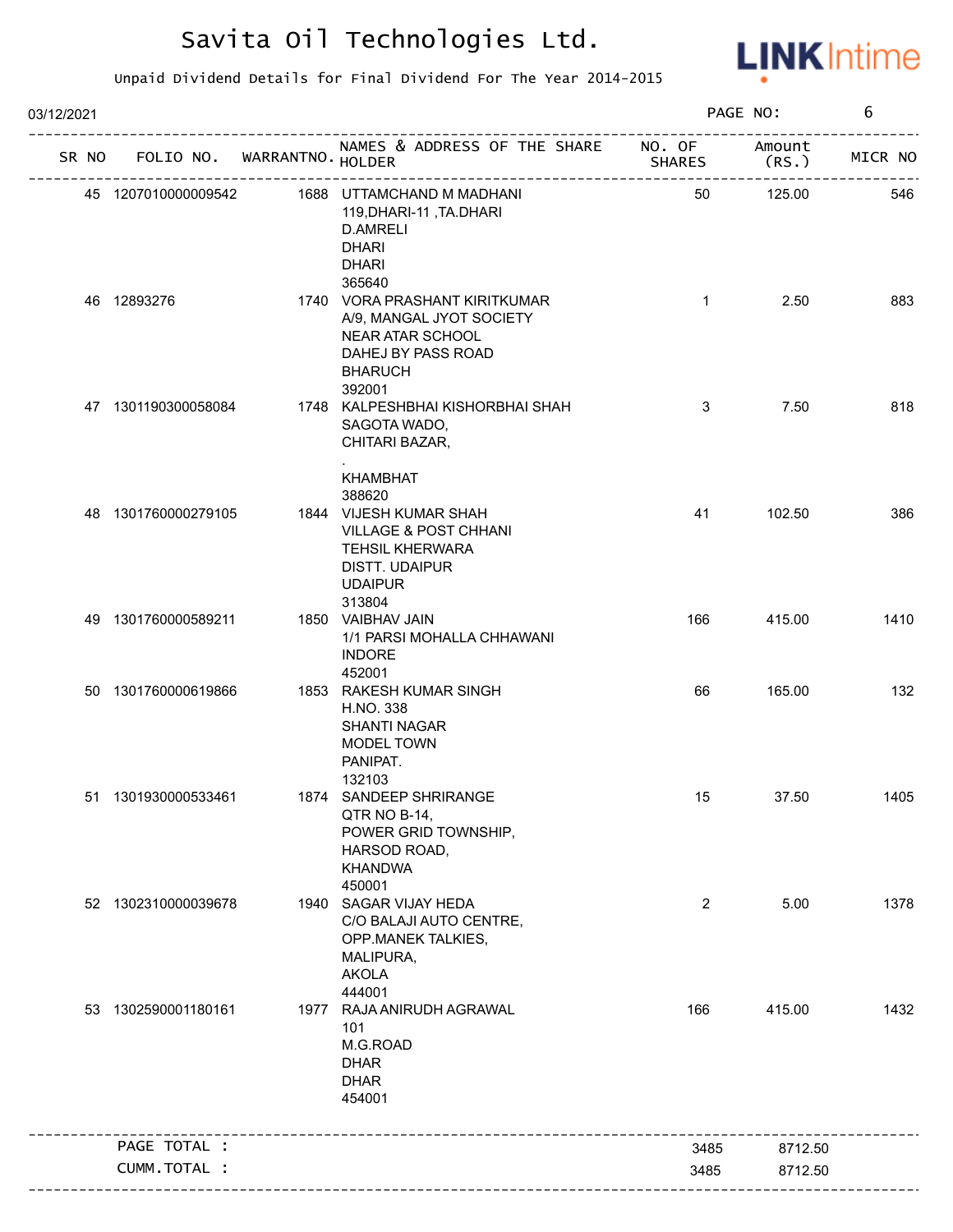

| 03/12/2021 |                             |                                                                                                                                |               | PAGE NO:        | $\overline{7}$ |
|------------|-----------------------------|--------------------------------------------------------------------------------------------------------------------------------|---------------|-----------------|----------------|
| SR NO      | FOLIO NO. WARRANTNO. HOLDER | NAMES & ADDRESS OF THE SHARE NO. OF                                                                                            | <b>SHARES</b> | Amount<br>(RS.) | MICR NO        |
|            | 54 1303580000004602         | 1991 MAGAN RANCHHODBHAI GOHEL<br>LAXMI NAGAR,<br>OPP.GOVT.MILK SCHEME,<br><b>AKOLA</b>                                         | 15            | 37.50           | 1388           |
|            | 55 1303580000031913         | 444004<br>1993 DHANANJAY PRALHADRAO<br><b>PATRIKAR</b><br>DWARKA NAGAR,<br>FATHEPURWADI,<br><b>MOTHI UMRI,</b><br><b>AKOLA</b> | 30            | 75.00           | 1391           |
|            | 56 1304140001373655         | 444005<br>2018 DHARMESH P DESAI<br>AT RAMWADI<br><b>JUNICHAWL ROOM NO 12</b><br>VALSAD<br>VALSAD<br>396001                     | 13            | 32.50           | 926            |
|            | 57 1601010000435667         | 2080 PRIYA P KARTHA<br>PUNARTHAM,<br>UNIVERSITY NAGAR,<br>KAU POST VELLANIKKARA,<br><b>TRICHUR</b><br>680656                   | 10            | 25.00           | 1793           |
|            | 58 20225146                 | 2097 WINNIE ELMA ROY<br>NO.S-1, NAVANEETH APARTMENTS<br>75, DR A N K RAO ROAD<br>V V PURAM<br><b>BANGALORE</b><br>560004       | $\mathbf{1}$  | 2.50            | 1603           |
|            | 59 40398900                 | 2098 KIRAN KUMAR VARANASI<br>19F NOFRA<br><b>COLABA</b><br><b>MUMBAI</b><br>400005                                             | $\mathbf{1}$  | 2.50            | 986            |
|            | 60 A00018                   | 2101 ASHOK G MOURYA<br><b>KARNATAK HOS SOC</b><br>P K ROAD MULUND W<br><b>BOMBAY</b><br>400080                                 | 83            | 207.50          | 1166           |
|            | 61 A00057                   | 2104 ARUN D MEHRA<br>59 B FIONIKA<br>WALKESHWAR<br><b>BOMBAY</b><br>400006                                                     | 166           | 415.00          | 989            |
|            | 62 A00504                   | 2106 A C SHARMA<br>KOTHI NO 559<br>MODEL TOWN<br><b>KARNAL</b><br>132001                                                       | 100           | 250.00          | 127            |
|            |                             |                                                                                                                                |               |                 |                |
|            | PAGE TOTAL :                |                                                                                                                                | 3904          | 9760.00         |                |
|            | CUMM.TOTAL :                |                                                                                                                                | 3904          | 9760.00         |                |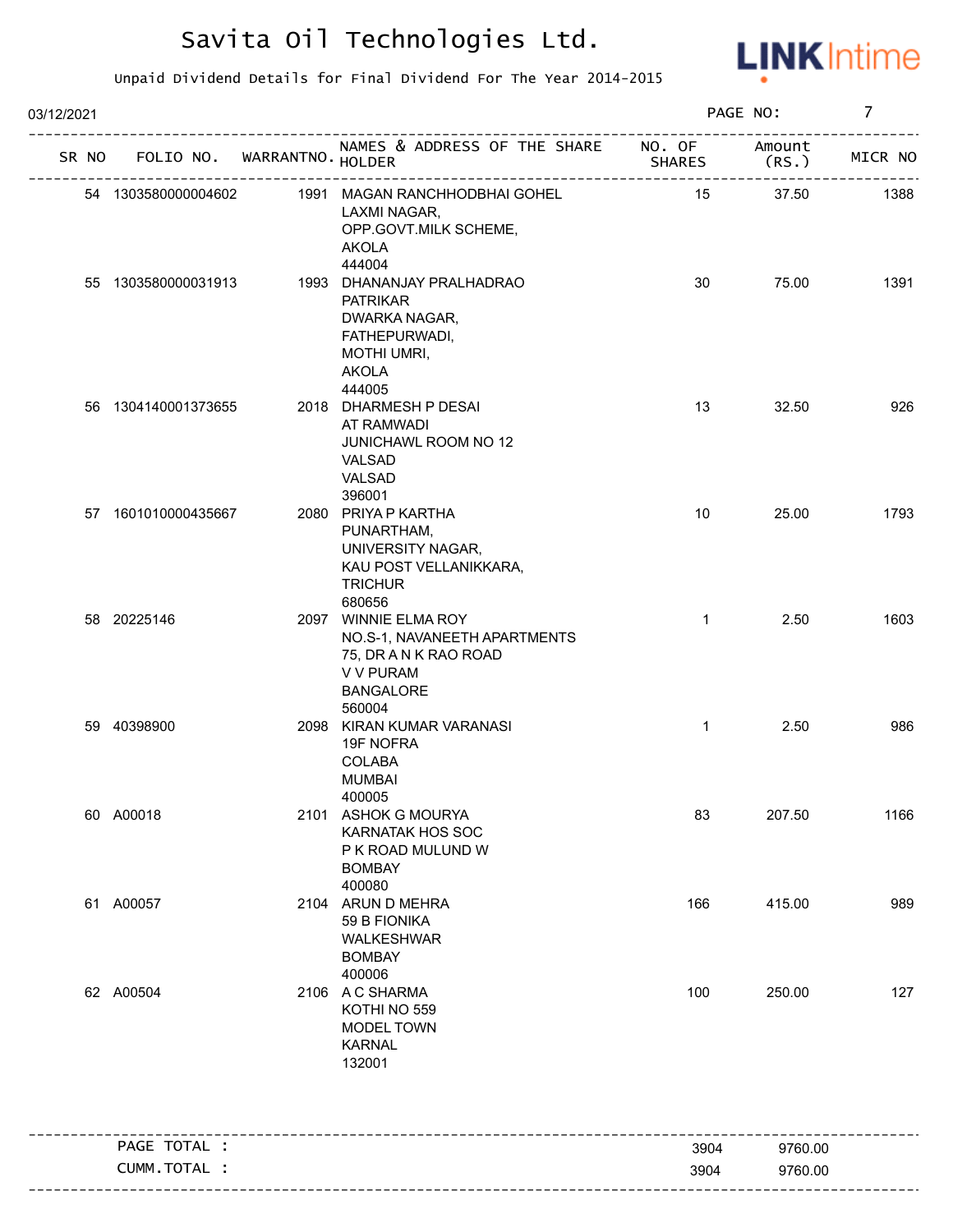

| 03/12/2021 |                                   |                            |                                                                                                            |        | PAGE NO:                     | 8       |
|------------|-----------------------------------|----------------------------|------------------------------------------------------------------------------------------------------------|--------|------------------------------|---------|
|            | SR NO FOLIO NO. WARRANTNO. HOLDER |                            | NAMES & ADDRESS OF THE SHARE NO. OF                                                                        | SHARES | Amount<br>(RS.)              | MICR NO |
|            | 63 A00514                         | -------------------------- | 2107 A P MAHAJAN<br>A-23 PALIKA NIWAS<br>LODHI COLONY<br>N DELHI<br>110003                                 | 166    | ------------------<br>415.00 | 26      |
|            | 64 A00566                         |                            | 2111 ABHINAW KUMAR CHAURASIA<br>C/O DR D MANDAL<br>RASULABAD CHUNGHI<br><b>DIST JAUNPUR</b><br>222001      | 166    | 415.00                       | 233     |
|            | 65 A00585                         |                            | 2112 ADITYA GUPTA<br>10 JANKI NAGAR ANNEX<br><b>INDORE</b><br>999999                                       | 166    | 415.00                       | 1907    |
|            | 66 A00613                         |                            | 2113 AJAY KUMAR<br>MUKAND LAL MEHTA<br><b>HOLI CHOWK PAKKA BAGH</b><br>KHATAULI U P<br>251201              | 66     | 165.00                       | 291     |
|            | 67 A00616                         |                            | 2114 AJAY KUMAR AGARWAL<br><b>MATCHING CORNER</b><br>874 OLD KATRA<br>ALLAHABAD<br>211002                  | 166    | 415.00                       | 224     |
|            | 68 A00619                         |                            | 2115 AJAY KUMAR GANGWAR<br>C/O SHREE LUXMI COLD STORAGE<br>THANDI SARAK<br>FARRUKHABAD<br>209625           | 66     | 165.00                       | 217     |
|            | 69 A00629                         |                            | 2116 AJAY SINGH<br>SAMARPANA<br><b>CIVIL LINE</b><br><b>GONDA UP</b><br>271001                             | 166    | 415.00                       | 298     |
|            | 70 A00642                         |                            | 2118 AJIT KUMAR RATTA<br>10 COMMUNITY CENTER-2<br><b>ASHOK VIHAR II</b><br>DELHI<br>110052                 | 166    | 415.00                       | 2011    |
|            | 71 A00663                         |                            | 2119 ALAMKHAN P BIHARI<br>CHANDA BHAVAN IST FLOOR<br>TARTIYA HANUMAN ST<br><b>HARIPURA SURAT</b><br>395003 | 166    | 415.00                       | 910     |
|            | 72 A00687                         |                            | 2121 ALKA PATEL<br>15 PATEL SOCIETY<br>NEAR PANCHVATI ELLISBRIDGE<br>AHMEDABAD<br>380006                   | 166    | 415.00                       | 585     |

| TOTAL<br><b>PAGE</b> | 5364          | 13410.00 |
|----------------------|---------------|----------|
| TOTAL<br>CUMM        | 5364<br>$  -$ | 13410.00 |
|                      |               |          |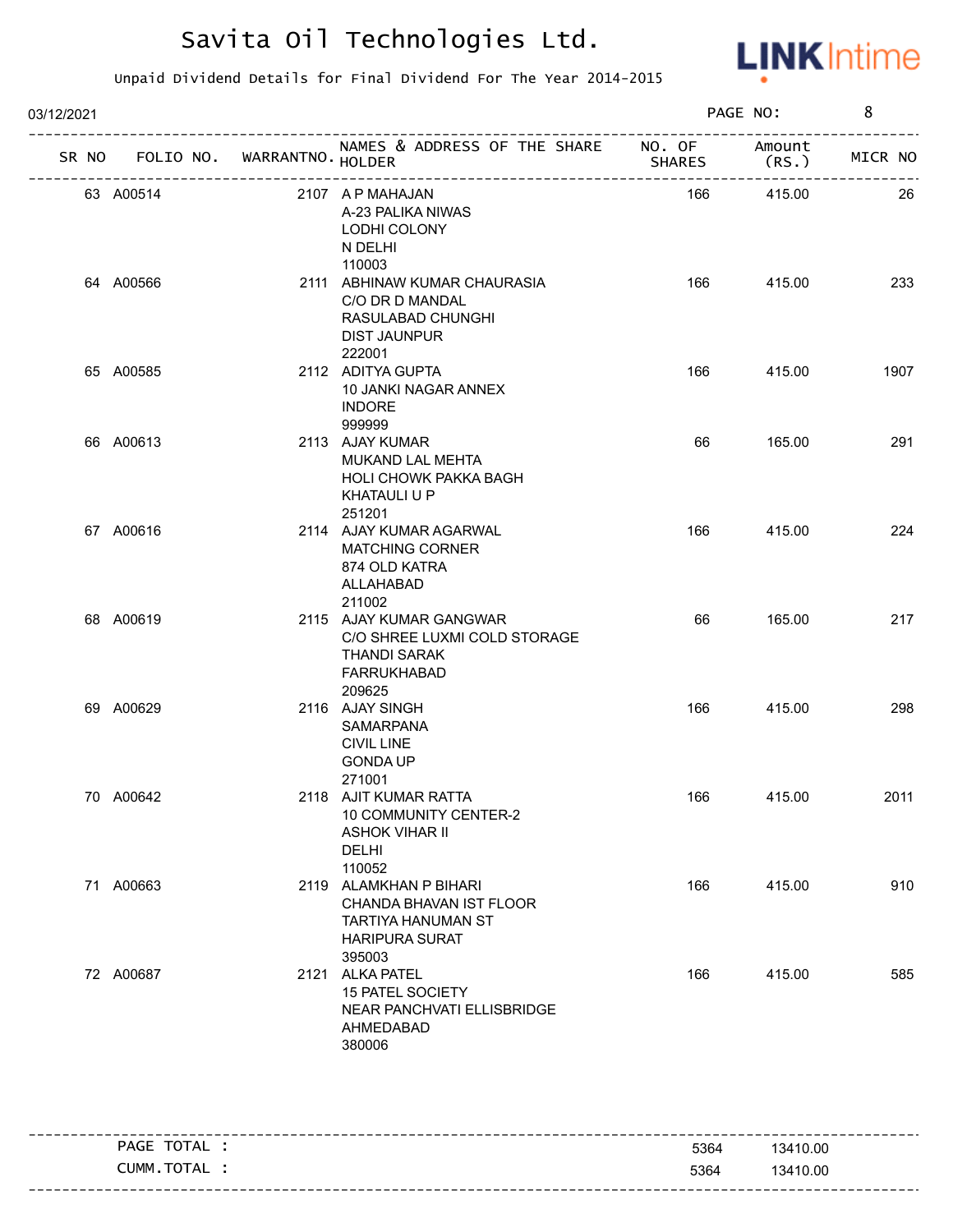

| 03/12/2021 |                                   |                                                                                                                |               | PAGE NO:       | 9       |
|------------|-----------------------------------|----------------------------------------------------------------------------------------------------------------|---------------|----------------|---------|
|            | SR NO FOLIO NO. WARRANTNO. HOLDER | NAMES & ADDRESS OF THE SHARE NO. OF                                                                            | <b>SHARES</b> | Amount<br>(RS. | MICR NO |
| 73 A00717  |                                   | 2125 ALOL DEVI JAJOO<br>$4-KA-3$<br><b>JAWAHAR ROAD</b><br><b>JAIPUR</b><br>302004                             | 166           | 415.00         | 341     |
| 74 A00740  |                                   | 2129 AMAR NATH SARASWAT<br>3A/60 AZAD NAGAR<br><b>KANPUR</b><br>208002                                         | 166           | 415.00         | 203     |
| 75 A00744  |                                   | 2130 AMARJIT SINGH NANDA<br>B BASEMENT KAILASH APARTMENT<br>LALA LAJPAT RAI MARG<br><b>NEW DELHI</b><br>999999 | 500           | 1250.00        | 1908    |
| 76 A00774  |                                   | 2132 AMIT GANDHI<br>104 RAJARAM MOHAN ROY MARG<br>OPP H N HOSPITAL<br>3RD FLR FLAT NO 2 B BOMBAY<br>400004     | 166           | 415.00         | 973     |
| 77 A00775  |                                   | 2133 AMIT GOEL<br>920 CLOCK TOWER<br><b>SUBZI MANDI</b><br>DELHI<br>110007                                     | 166           | 415.00         | 41      |
| 78 A00851  |                                   | 2137 ANAGRAM FINANCE LIMITED<br>901 SAKAR COMPLEX<br>NEHRU BRIDGE ASHRAM ROAD<br>AHMEDABAD<br>380009           | 333           | 832.50         | 2080    |
| 79 A00853  |                                   | 2138 ANAL VERMA<br>H NO A/128 AGGEYA NAGAR<br>C/O N K VERMA<br><b>BILASPUR M P</b><br>495001                   | 166           | 415.00         | 1483    |
| 80 A00954  |                                   | 2144 ANIL SHANKARLAL SAWAIWALA<br>HOUSE NO 3-5-25 SARAFA RD<br>AT POST AURANGABAD<br>MAHARASHTRA<br>431001     | 100           | 250.00         | 1352    |
| 81 A00985  |                                   | 2147 ANITA GUPTA<br>HOUSE NO 187 RAM NAGAR EXTN<br><b>KRISHNA NAGAR</b><br><b>DELHI</b><br>110051              | 166           | 415.00         | 81      |
| 82 A00987  |                                   | 2148 ANITA GUPTA<br>9 GANDHI SADAN<br><b>MANDIR MARG</b><br><b>NEW DELHI</b><br>110001                         | 166           | 415.00         | 21      |

| PAGE TOTAL .  | 7459 | 18647.50 |
|---------------|------|----------|
| CUMM. TOTAL : | 7459 | 18647.50 |
|               |      |          |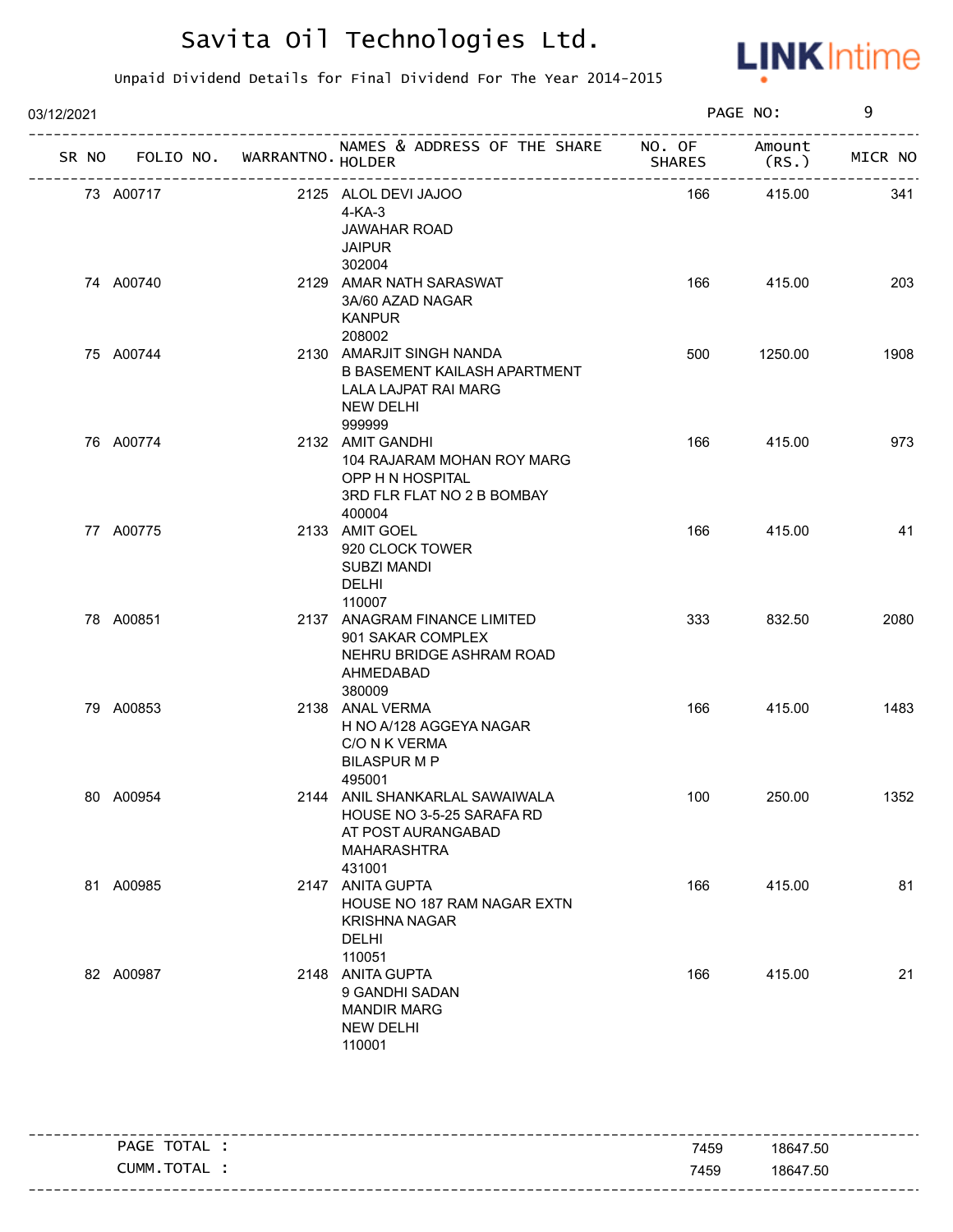

| 03/12/2021 |                                   |                                                                                                                                       |               | PAGE NO:        | 10      |
|------------|-----------------------------------|---------------------------------------------------------------------------------------------------------------------------------------|---------------|-----------------|---------|
|            | SR NO FOLIO NO. WARRANTNO. HOLDER | NAMES & ADDRESS OF THE SHARE NO. OF                                                                                                   | <b>SHARES</b> | Amount<br>(RS.) | MICR NO |
|            | 83 A01032                         | 2149 ANJANA SHUKLA<br>A-1 SUKHSAGAR APPARTMENT<br>NEAR KAMALA KAMDHENV HALL<br>DRIVE IN ROAD AHMEDABAD<br>380052                      | 66            | 165.00          | 660     |
|            | 84 A01038                         | 2151 ANJU AGARWAL<br>12 N/1 BLOCK A<br><b>NEW ALIPORE</b><br><b>CALCUTTA</b><br>700053                                                | 166           | 415.00          | 1837    |
|            | 85 A01041                         | 2152 ANJU AGRAWAL<br>C/O RAVINDRA KUMAR AGRAWAL<br><b>KM ANAESTHETIST</b><br><b>DISTRICT WOMEN HOSPITAL</b><br>KEBIRCHAURA VARANASI   | 66            | 165.00          | 3       |
|            | 86 A01052                         | 2153 ANJU TEWARY<br>FLAT NO 2 SEA VIEW APARTMENT<br>27TH PLOT 17TH ROAD<br>SANTACRUZ WEST<br>MUMBAI<br>400054                         | 66            | 165.00          | 1098    |
|            | 87 A01087                         | 2154 ANTIM KUMAR JAIN<br>LUHADIYA CUTPICE CENTRE<br>RAM PURA BAZAR KOTA<br>KOTA RAJ<br>324006                                         | 166           | 415.00          | 388     |
|            | 88 A01093                         | 2155 ANUDEEP GUPTA<br>10 JANKI NAGAR ANNEX<br><b>INDORE</b><br>999999                                                                 | 166           | 415.00          | 1910    |
|            | 89 A01118                         | 2156 ANURADHA RASTOGI<br>C/O DELIGHT METAL WORKS<br><b>DINDARPURA</b><br><b>MORADABAD</b><br>244001                                   | 166           | 415.00          | 262     |
|            | 90 A01138                         | 2158 ARCHANA JAIN<br>7-B MAHAVIR APARTMENTS<br><b>INFRONT OF PALACE AT SAI</b><br>SCHOOL ROAD PO JAMNAGAR<br><b>GUJARAT</b><br>361008 | 166           | 415.00          | 474     |
|            | 91 A01175                         | 2160 ARUN KHARIA<br>A/3 SANJAY UPWAN<br>BEHIND CHL APPOLO HOSPITAL<br>A B ROAD<br><b>INDORE</b>                                       | 166           | 415.00          | 4       |
|            | 92 A01239                         | 2163 ARVIND KOTAK<br>C/O H J KOTAK<br>16 PRANNAGAR 2 RAVAPAR RD<br><b>MORBI</b><br>363641                                             | 166           | 415.00          | 520     |
|            | PAGE TOTAL :                      |                                                                                                                                       | 8819          | 22047.50        |         |
|            | CUMM.TOTAL :                      |                                                                                                                                       | 8819          | 22047.50        |         |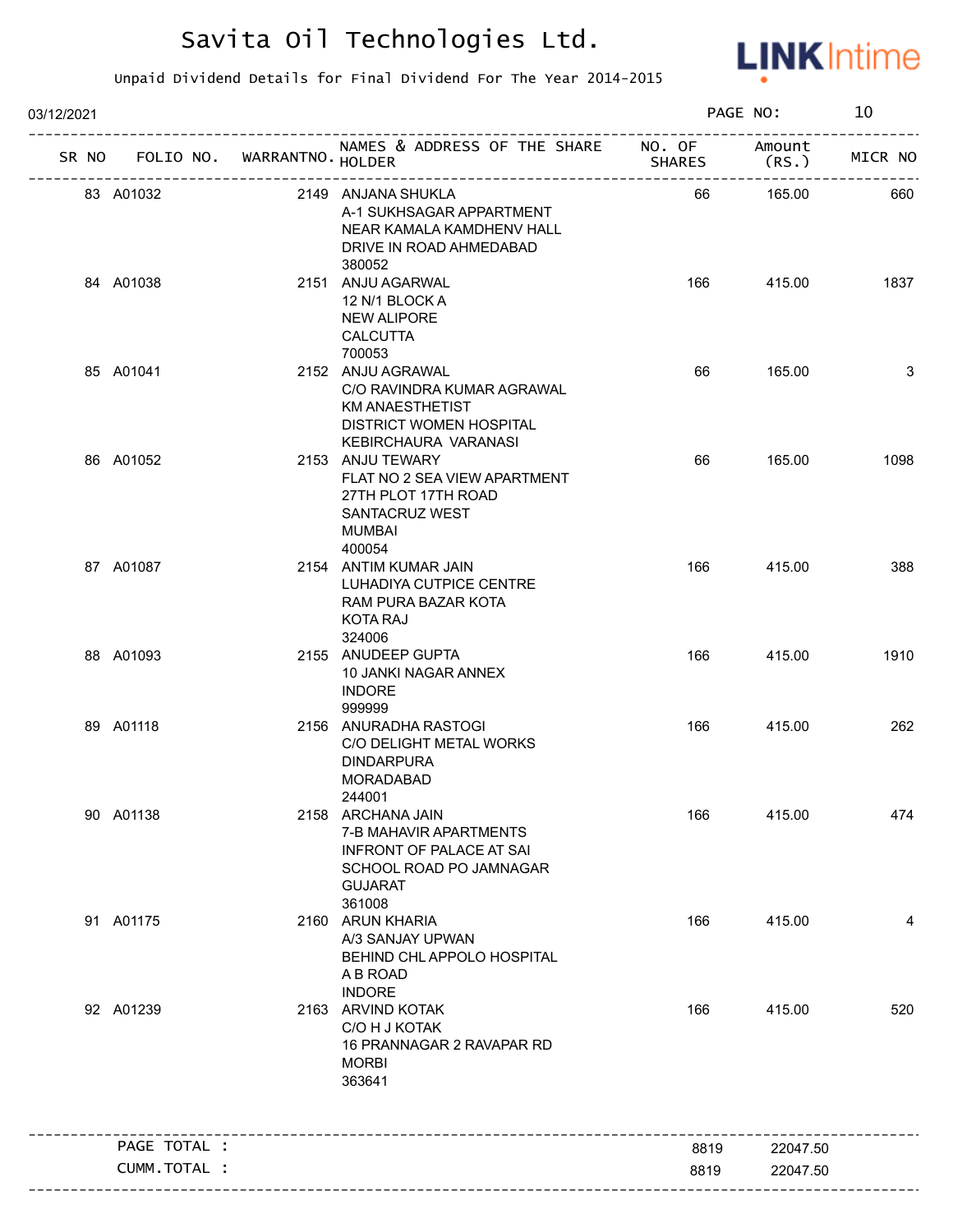

| 03/12/2021 |                      |                   |                                                                                                                   |               | PAGE NO:         | 11      |
|------------|----------------------|-------------------|-------------------------------------------------------------------------------------------------------------------|---------------|------------------|---------|
|            | SR NO FOLIO NO.      | WARRANTNO. HOLDER | NAMES & ADDRESS OF THE SHARE NO. OF<br>--------------------------                                                 | <b>SHARES</b> | Amount<br>(RS. ) | MICR NO |
| 93 A01246  |                      |                   | 2165 ARVIND KUMAR SINGH<br><b>AZAD CLINIC</b><br>196 S BHAGATSINH CHS LTD<br>J B NAGAR A K ROAD BOMBAY<br>400059  | 166           | 415.00           | 1113    |
| 94 A01280  |                      |                   | 2169 ARVINDKUMAR ABBURI<br>PLOT 50-55 PNB APARTMENTS<br>JUPITER SOCIETY SIKH ROAD<br><b>SEC BAD</b><br>500009     | 166           | 415.00           | 1492    |
| 95 A01334  |                      |                   | 2172 ASHISH KUMAR GOEL<br>SARASWATI PAPER HOUSE<br>46 B CHAH CHAND ALLAHABAD<br>ALLAHABD<br>211003                | 166           | 415.00           | 227     |
| 96 A01356  |                      |                   | 2173 ASHOK CHEEKATIMALLA<br>H NO 16-11-660/6<br>GADDIANNARAM DILUSUKH NAGAR<br><b>HYDERABAD</b><br>500660         | 166           | 415.00           | 1518    |
| 97 A01378  |                      |                   | 2175 ASHOK KUMAR<br><b>IMPRIAL HOTEL</b><br>NEHRU ROAD<br>FARRUKHABAD UP<br>209625                                | 166           | 415.00           | 219     |
| 98 A01399  |                      |                   | 2178 ASHOK KUMAR GUPTA HUF<br>122 GALI BANDOOK WALI<br><b>AJMERI GATE</b><br><b>DELHI</b><br>110006               | 166           | 415.00           | 30      |
| 99 A01404  |                      |                   | 2180 ASHOK KUMAR JAINWAL<br>RLY QR 900/E-A<br><b>RLY COLONY W</b><br>VALASAD W<br>396001                          | 166           | 415.00           | 927     |
| 100 A01436 |                      |                   | 2182 ASHOK THAKORBHAI DESAI<br>247/3 OM TEXTILE 2ND FLOOR<br>NEW CLOTH MARKET SARANGPUR<br>AHMEDABAD<br>380002    | 166           | 415.00           | 566     |
| 101 A01452 |                      |                   | 2184 ASHUTOSH RAI SHARMA<br>126/43 CHAULAKHI<br>5-B N ROAD<br><b>LUCKNOW</b><br>226001                            | 166           | 415.00           | 237     |
| 102 A01602 |                      |                   | 2191 AMIT KUCHHAL<br>C/O NAVEEN MEDICAL STORE<br>OPP SHIVCHOWK ROOYKEE ROAD<br>DIST MUZAFFARNAGAR<br>UP<br>251001 | 166           | 415.00           | 286     |
|            | PAGE TOTAL :         |                   |                                                                                                                   | 10479         | 26197.50         |         |
|            | <b>CUMM. TOTAL :</b> |                   |                                                                                                                   | 10479         | 26197.50         |         |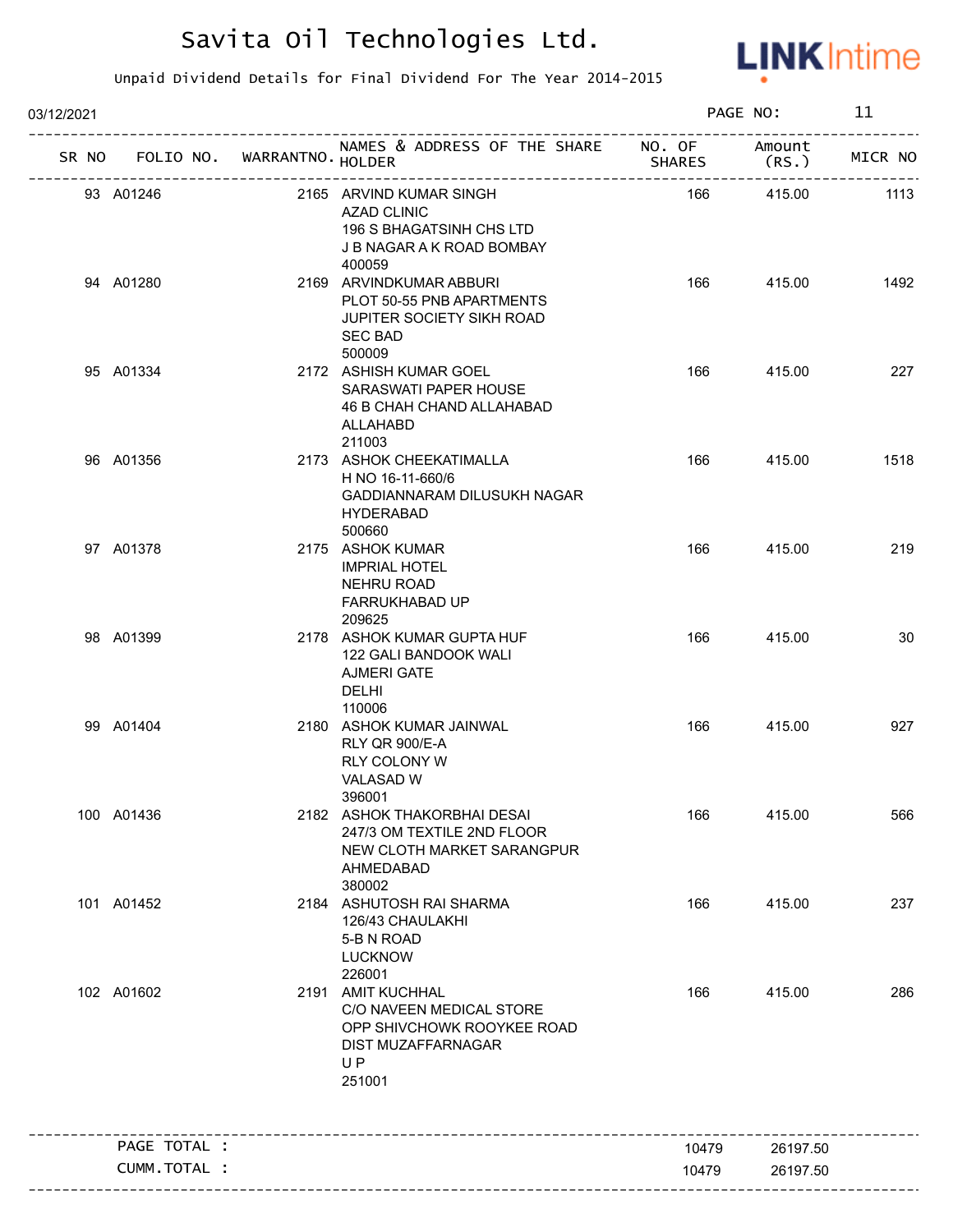

| 03/12/2021   |                             |                                                                                                                            |               | PAGE NO:        | 12      |
|--------------|-----------------------------|----------------------------------------------------------------------------------------------------------------------------|---------------|-----------------|---------|
| SR NO        | FOLIO NO. WARRANTNO. HOLDER | NAMES & ADDRESS OF THE SHARE NO. OF                                                                                        | <b>SHARES</b> | Amount<br>(RS.) | MICR NO |
| 103 A01834   |                             | 2195 ARUNKUMAR DUBEY<br>C/O UMA LAUNDRY<br>ATTAR SINGH CHAWL<br>CARTER RD 4, MAIN KASTURBA RD<br><b>BORIVLI (E) BOMBAY</b> | 66            | 165.00          | 1135    |
| 104 A01860   |                             | 400066<br>2197 ARCHANA V PUNWANI<br>C/O DENIMITE<br>25B CAMAC STREET<br><b>CAMAC COURT</b><br><b>CALCUTTA</b><br>700016    | 166           | 415.00          | 2057    |
| 105 A01885   |                             | 2198 ASHA BANG<br>H NO 5-2-49<br>PARI PALLY STREET<br>POST SIDDIPET 502103<br>DIST MEDAK A P<br>502103                     | 166           | 415.00          | 1523    |
| 106 A01957   |                             | 2201 ANAND KUMAR BHATIA<br>C/O ANAND STORE<br>218A JAMUNALAL BAJAJ STREET<br><b>CALCUTTA</b><br>700007                     | 166           | 415.00          | 1815    |
| 107 A01980   |                             | 2202 AJAY GUPTA<br>145 BANK ENCLAVE<br>OPP ARYA SAMAJ MANDIR<br>LAXMI NAGAR<br><b>DELHI</b><br>110092                      | 333           | 832.50          | 104     |
| 108 A01985   |                             | 2203 ARUNDHATI BHIDE<br><b>B-8 SAINANDAN APTS</b><br>TULSHBAGWALE CORDNY<br>SAHAKARNAGAR NO 2<br><b>PUNE</b><br>411009     | 166           | 415.00          | 1253    |
| 109 A01988   |                             | 2204 ARJUN DASS<br><b>MANSHA RAM NIWAS</b><br>JASSA RAM ROAD<br>HARIDWAR U P<br>249401                                     | 100           | 250.00          | 272     |
| 110 A02058   |                             | 2207 ANITA<br><b>MEENA INVESTMENT &amp; CO</b><br>205-A ASHIANA PLAZA<br><b>BUDH MARG</b><br><b>PATNA</b><br>800001        | 333           | 832.50          | 1880    |
| 111 A02086   |                             | 2209 AVSASHOK<br><b>SRIKALIGARDENS</b><br><b>NAMBUR</b><br><b>GUNTUR DT AP</b><br>522508                                   | 100           | 250.00          | 1572    |
| PAGE TOTAL : |                             |                                                                                                                            | 12075         | 30187.50        |         |
| CUMM.TOTAL : |                             |                                                                                                                            | 12075         | 30187.50        |         |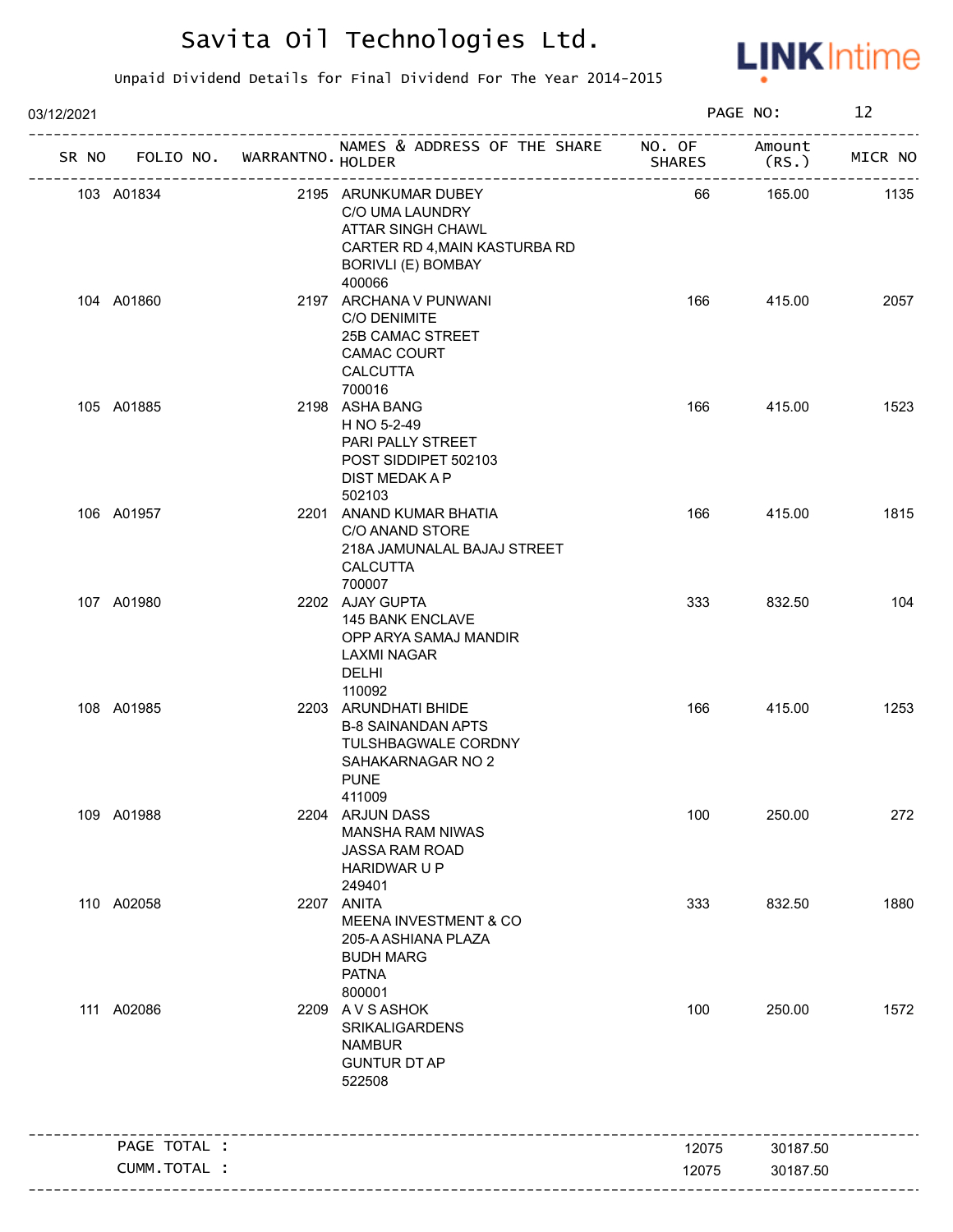

| 03/12/2021 |                                   |  |                                                                                                                                                 |               | PAGE NO:        |         |
|------------|-----------------------------------|--|-------------------------------------------------------------------------------------------------------------------------------------------------|---------------|-----------------|---------|
|            | SR NO FOLIO NO. WARRANTNO. HOLDER |  | NAMES & ADDRESS OF THE SHARE NO. OF                                                                                                             | <b>SHARES</b> | Amount<br>(RS.) | MICR NO |
|            | 112 A02153                        |  | 2213 AMIT GHOSHAL<br>16 HARALAL MITRA STREET<br>PO BAGHBAZAR<br><b>CALCUTTA</b><br>700003                                                       | 333           | 832.50          | 1811    |
|            | 113 A02250                        |  | 2215 AJAY M SANGANIWALA<br>96 DATTATRAY NAGAR<br>NEAR HANUMAN MANDIR<br><b>NAGPUR</b><br>MAHARASHTRA<br>440024                                  | 166           | 415.00          | 1369    |
|            | 114 A02462                        |  | 2221 ANANT KRISHNARAO DESHMUKH<br>12 ASHIRVAD CO-OP HSG SOCIETY<br>DR AMBEDKAR RD B/H RATIONING<br>OFFICE VISHNUNAGAR<br>DOMBIVLI (W)<br>421202 | 333           | 832.50          | 1321    |
|            | 115 B00011                        |  | 2231 BABASAHEB UMAJI KAMBLE<br>C/O D B BHARAT<br>BLDG NO AL-5-5 FLAT NO 6<br><b>SECTOR 17 AIROLI</b><br>400708                                  | 83            | 207.50          | 1228    |
|            | 116 B00015                        |  | 2232 BHAGWATI MOHAR MISHRA<br>ANAND NAGAR<br>KALWE NEAR MANGAL STORE<br><b>THANE</b><br>999999                                                  | 250           | 625.00          | 1913    |
|            | 117 B00016                        |  | 2233 BHARAT VITTHAL KAVE<br><b>VITTHAL KRUPA</b><br><b>JUNI PETH KOT ALLI</b><br>MAHAD<br>999999                                                | 83            | 207.50          | 1914    |
|            | 118 B00516                        |  | 2239 B LAKSHMI PRIYA<br>27 ANNUMAN KOIL STREET<br>GOBICHETTIPALAYAM ERODE RMS<br><b>TAMIL NADU</b><br>638452                                    | 166           | 415.00          | 1782    |
|            | 119 B00521                        |  | 2240 B N SHIVASHANKAR<br>AKSHYA NO 17 I A MAIN<br>PIPELINE EXTN VIJAY NAGAR EAST<br><b>BANGALORE</b><br>560040                                  | 166           | 415.00          | 1620    |
|            | 120 B00575                        |  | 2244 BABULAL<br>RAJ KAMAL AGENCIES<br>65/21 HAINES ROAD<br><b>BANGALORE</b><br>560051                                                           | 166           | 415.00          | 1625    |
|            | 121 B00596                        |  | 2245 BABULAL TILVA<br>OM BHAGVATI<br><b>DWARKADISH SOCIETY</b><br>AT UPLETA GUJARAT<br>360490                                                   | 166           | 415.00          | 453     |
|            | PAGE TOTAL :                      |  |                                                                                                                                                 | 13987         | 34967.50        |         |
|            | CUMM.TOTAL :                      |  |                                                                                                                                                 | 13987         | 34967.50        |         |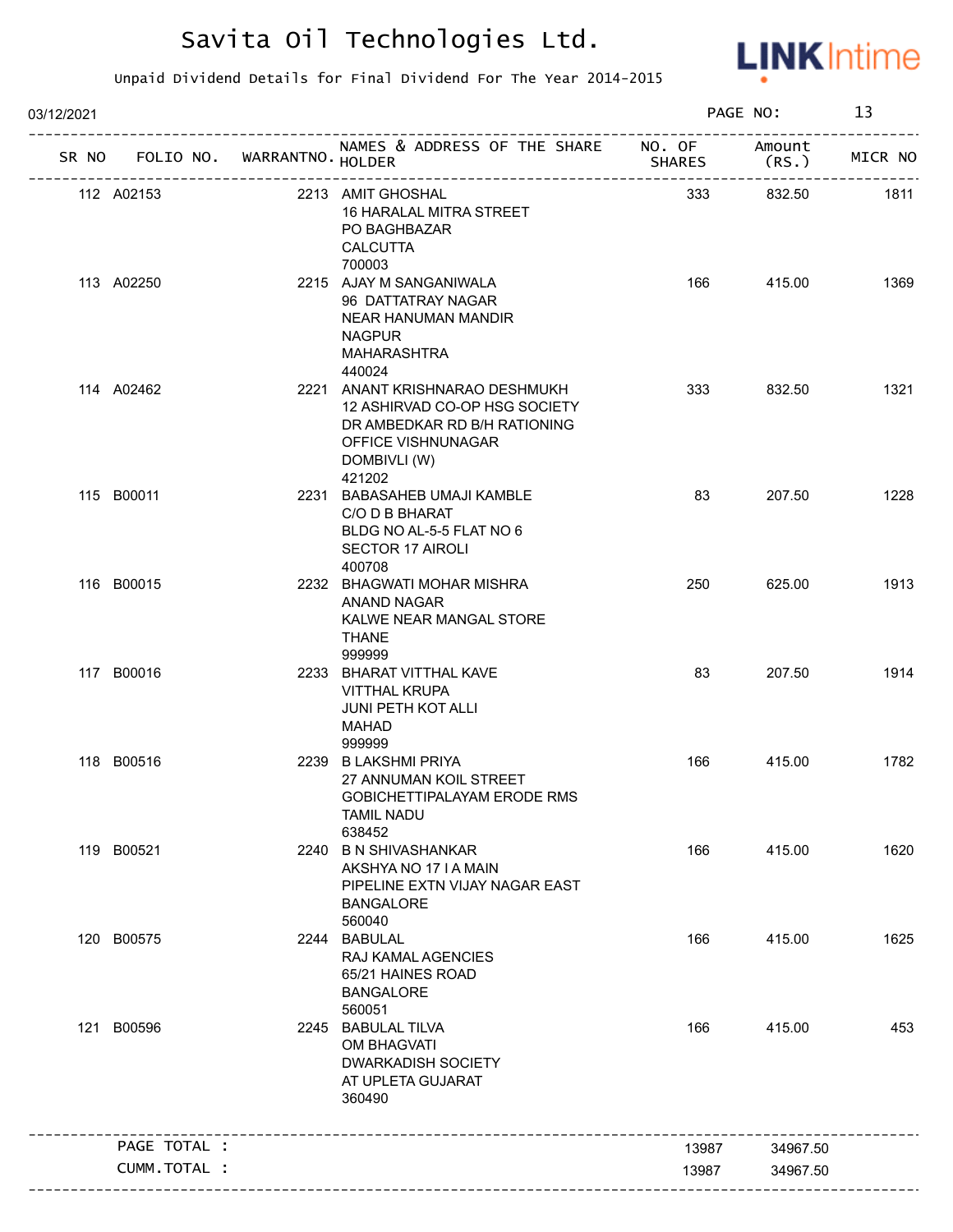

| 03/12/2021 |                                   |  |                                                                                                                                |               | PAGE NO:           |         |
|------------|-----------------------------------|--|--------------------------------------------------------------------------------------------------------------------------------|---------------|--------------------|---------|
|            | SR NO FOLIO NO. WARRANTNO. HOLDER |  | NAMES & ADDRESS OF THE SHARE NO. OF                                                                                            | <b>SHARES</b> | Amount<br>(RS.     | MICR NO |
|            | 122 B00620                        |  | 2249 BAJAJ AUTO FINANCE LIMITED<br><b>BOMBAY PUNE ROAD</b><br><b>AKURDI</b><br><b>PUNE</b><br>411035                           | 200           | --------<br>500.00 | 1999    |
|            | 123 B00638                        |  | 2250 BALDEV KHANNA<br>AE 48 TAGORE GARDEN<br>NEW DELHI<br>110027                                                               | 166           | 415.00             | 61      |
|            | 124 B00693                        |  | 2254 BASANTI GUPTA<br>54/38 NAYAGANJ<br><b>KANPUR</b><br>208001                                                                | 166           | 415.00             | 192     |
|            | 125 B00695                        |  | 2255 BASANTI KHARIA<br>A/3 SANJAY UPWAN<br>BEHIND CHL APOOLO HOSPITAL<br>A B ROAD<br>INDORE (MP)                               | 166           | 415.00             | 5       |
|            | 126 B00709                        |  | 2256 BEAVER INVESTMENT AND FINANCE<br>PVT LTD<br>201 TULSIAN CHAMBERS<br>212 FREE PRESS ROAD<br>NARIMAN POINT BOMBAY<br>400021 | 166           | 415.00             | 1986    |
|            | 127 B00716                        |  | 2257 BEENA JASORIA<br>C/O MAHESH ENTERPRISES<br>PATWON KA RASTA BAPU BAZAR<br><b>JAIPUR</b><br>302003                          | 66            | 165.00             | 339     |
|            | 128 B00721                        |  | 2258 BEENA TALATI<br>SHRI MANISH COOP HSG SOC<br>FLAT NO 8 II FLR NEW ST ROAD<br>KALYAN DIST THANE<br>421301                   | 166           | 415.00             | 1324    |
|            | 129 B00732                        |  | 2259 BELADEVI AGARWAL<br>C/O CALCUTTA CLOTH STORE<br>POST JOGBANI BIHAR<br><b>DIST-ARARIA</b><br>854328                        | 166           | 415.00             | 1905    |
|            | 130 B00807                        |  | 2262 BHAIRAVLAL KULMI<br>S/O SHRI UDAI RAM JI PATEL<br><b>NEAR RAMDWARA</b><br>MISHROLI DISTT-JHALAWAR<br>326512               | 166           | 415.00             | 394     |
|            | 131 B00822                        |  | 2263 BHANU KUMAR JAIN<br>SHA MISHRIMAL JAIN<br>RAMGOPAL STREET<br>VIJAYAWADA<br>520001                                         | 166           | 415.00             | 1555    |

|                |       | ---------------------------- |
|----------------|-------|------------------------------|
| TOTAL<br>PAGE  | 15581 | 38952.50                     |
| TOTAL<br>CUMM. | 15581 | 38952.50                     |
|                |       |                              |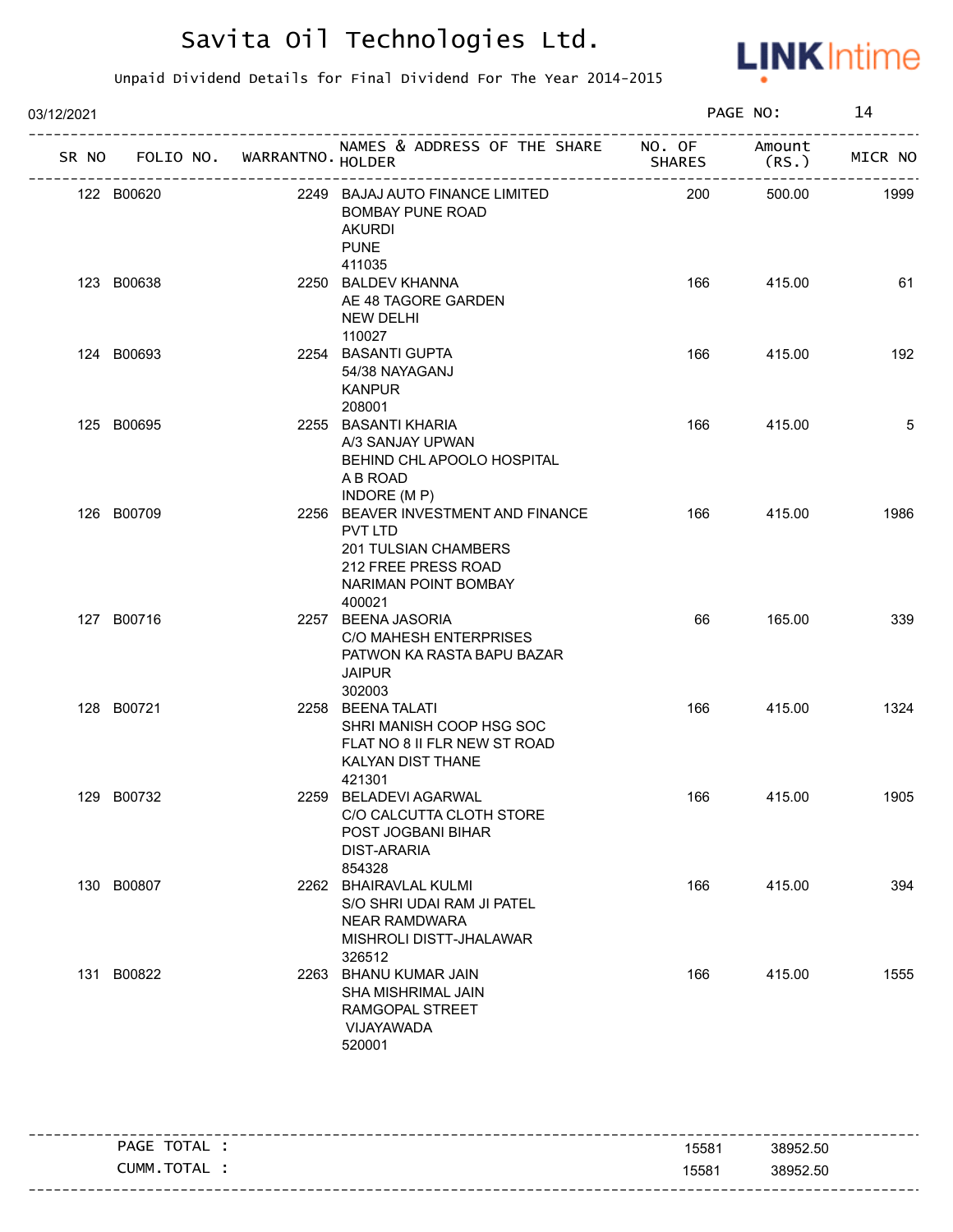

| 03/12/2021   |                                   |                                                                                                                             |               | PAGE NO:        | 15      |
|--------------|-----------------------------------|-----------------------------------------------------------------------------------------------------------------------------|---------------|-----------------|---------|
|              | SR NO FOLIO NO. WARRANTNO. HOLDER | NAMES & ADDRESS OF THE SHARE NO. OF                                                                                         | <b>SHARES</b> | Amount<br>(RS.) | MICR NO |
| 132 B00854   |                                   | 2264 BHARAT B PATEL<br>AASOPALAV NEAR EYE HOSPITAL<br>OPP GITA PARK<br>UNJHA NG                                             | 100           | 250.00          | 722     |
| 133 B01066   |                                   | 384170<br>2272 BHUPENDRAK JAIN<br>OPP 108 B D D CHAWL<br>S S AMRITWAR MARG<br><b>WORLI BOMBAY</b><br>400013                 | 166           | 415.00          | 1018    |
| 134 B01074   |                                   | 2274 BHUPENDRA TANK<br>C/O L D TANK<br>UDYOG NAGAR COLONY QRT NO 31<br><b>RAJKOT</b><br>360002                              | 166           | 415.00          | 430     |
| 135 B01076   |                                   | 2275 BHUPENDRABHAI BHALODIA<br>ATUL 6 AMBAJI KADWA PLOT<br>BEHIND MALAVIA NAGAR<br><b>RAJKOT</b><br>360004                  | 166           | 415.00          | 434     |
| 136 B01088   |                                   | 2276 BHUSHAN BAL<br>7 AMRAPALI CHS<br>PARANJIE A ROAD NO 2<br>VILE PARLE E BOMBAY<br>400057                                 | 166           | 415.00          | 2029    |
| 137 B01175   |                                   | 2285 BIPIN SHETH<br>20 B HAREKRISHNA COMPLEX<br>ELLIS-BRIDGE PRIMMNAGAR<br>AHMEDABAD<br>380006                              | 166           | 415.00          | 586     |
| 138 B01254   |                                   | 2291 BHARAT N PATEL<br>11 KRISHNA GOPAL SOCIETY<br><b>RANIP</b><br>AHMEDABAD<br>382480                                      | 166           | 415.00          | 690     |
| 139 B01323   |                                   | 2295 BHIKHABHAI MAGANDAS PATEL<br>2 ELORA SOC<br>OPP GAYATRI TEMPLE<br>NA HIGHWAY AT KALOL<br><b>DIST MEHSANA</b><br>382721 | 166           | 415.00          | 695     |
| 140 B01376   |                                   | 2297 B INDER CHAND<br>C/O JAIN PAWN BROKER<br><b>NEAR POST OFFICE</b><br><b>NAYUDPET</b><br>524126                          | 166           | 415.00          | 1578    |
| 141 B01418   |                                   | 2299 BAL KRISHAN GUPTA<br>26/46 BIRHANA RODA<br><b>KANPUR</b><br>208001                                                     | 166           | 415.00          | 193     |
| PAGE TOTAL : |                                   |                                                                                                                             | 17175         | 42937.50        |         |
| CUMM.TOTAL : |                                   |                                                                                                                             | 17175         | 42937.50        |         |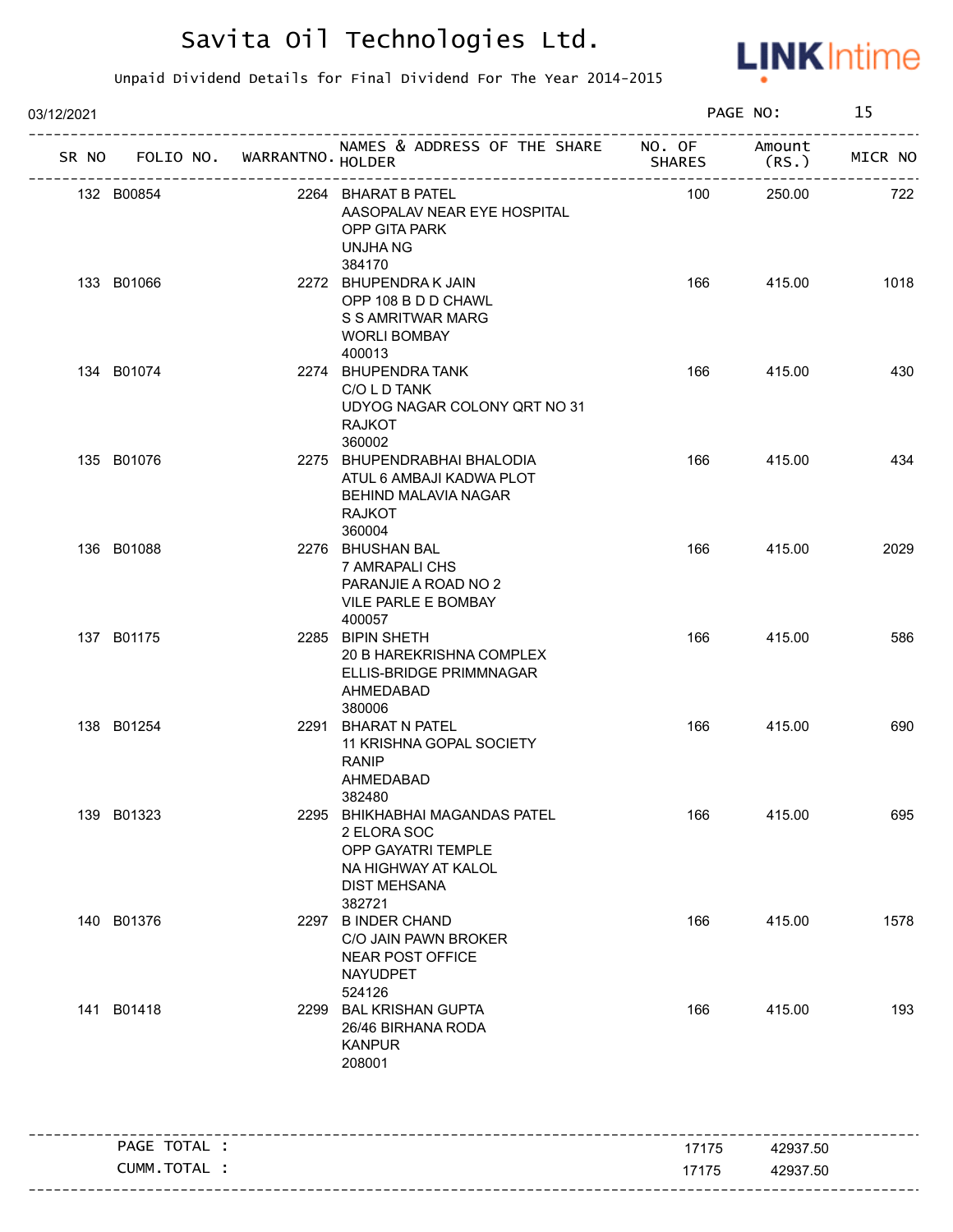

| 03/12/2021 |                                   |                                                                                                                             |               | PAGE NO:       | 16      |
|------------|-----------------------------------|-----------------------------------------------------------------------------------------------------------------------------|---------------|----------------|---------|
|            | SR NO FOLIO NO. WARRANTNO. HOLDER | NAMES & ADDRESS OF THE SHARE NO. OF                                                                                         | <b>SHARES</b> | Amount<br>(RS. | MICR NO |
|            | 142 B01469                        | 2300 BISHNU KUMAR SHAH<br><b>M S DAS STREET</b><br><b>GOPALGAN BALASORE</b><br><b>ORISSA</b><br>756001                      | 166           | 415.00         | 1857    |
|            | 143 B01626                        | 2301 BOBBY GARG<br>C/O SH VISHNU SAROOP GARG<br>RED ROAD NEAR ANAJ MANDI<br>LADWA<br><b>DISTT KURUKSHTRA</b>                | 166           | 415.00         | 6       |
|            | 144 C00012                        | 2309 CHANAN KUMAR NANAK CHAND<br><b>GUUPTA</b><br>B-3 BLD 34 1ST FLOOR<br>ROOM 2 SECT 15<br><b>VASHI N BOMBAY</b><br>999999 | 41            | 102.50         | 1916    |
|            | 145 C00603                        | 2316 CHANDRA MOHAN KANDURU<br>4/163 NAWAB PETA<br><b>NELLORE</b><br>AP<br>999999                                            | 66            | 165.00         | 1917    |
|            | 146 C00639                        | 2318 CHANDRAKANT POSHIA<br>1 SAGAR COMPLEX<br>OPP PURVI SOC 2<br>HIRA BAUG VARACHHA RD SURAT<br><b>SURAT GUJ</b><br>395006  | 166           | 415.00         | 915     |
|            | 147 C00685                        | 2320 CHANDRIKABEN R PATEL<br>ROOPAM OPP-NARIKENDRA<br>ALKAPURI CHOCK<br>AT SURENDRANAGAR<br>363001                          | 166           | 415.00         | 504     |
|            | 148 C00693                        | 2321 CHANDULAL L SHAH<br>1 SHARDA SHOPPING CENTER<br>RABBARI COLONY AMRAIWADI<br>AHMEDABAD<br>380026                        | 166           | 415.00         | 653     |
|            | 149 C00709                        | 2322 CHETAN BABULAL SHAH<br>102-GOPINATH CHAMBER<br>OPP DALGIYA ST MAHIDHARPURA<br><b>SURAT</b><br>395003                   | 166           | 415.00         | 911     |
|            | 150 C00735                        | 2324 CHHAGANBHAI SIDPARA<br>CHHAGANBHAI BHANJIBHAI<br>SIDPARA 18 GUNDAWADI<br>SHREE RAJ RAJKOT<br>360002                    | 166           | 415.00         | 431     |
|            | 151 C00740                        | 2325 CHHATRASINH KOSAMIYA<br>25A FIRST FLR DEVIKRUPA SOCI<br>POWER HOUSE RD UTRAN<br>DI SURAT GUJ<br>394105                 | 100           | 250.00         | 897     |
|            | PAGE TOTAL :                      |                                                                                                                             | 18544         | 46360.00       |         |
|            | <b>CUMM. TOTAL :</b>              |                                                                                                                             | 18544         | 46360.00       |         |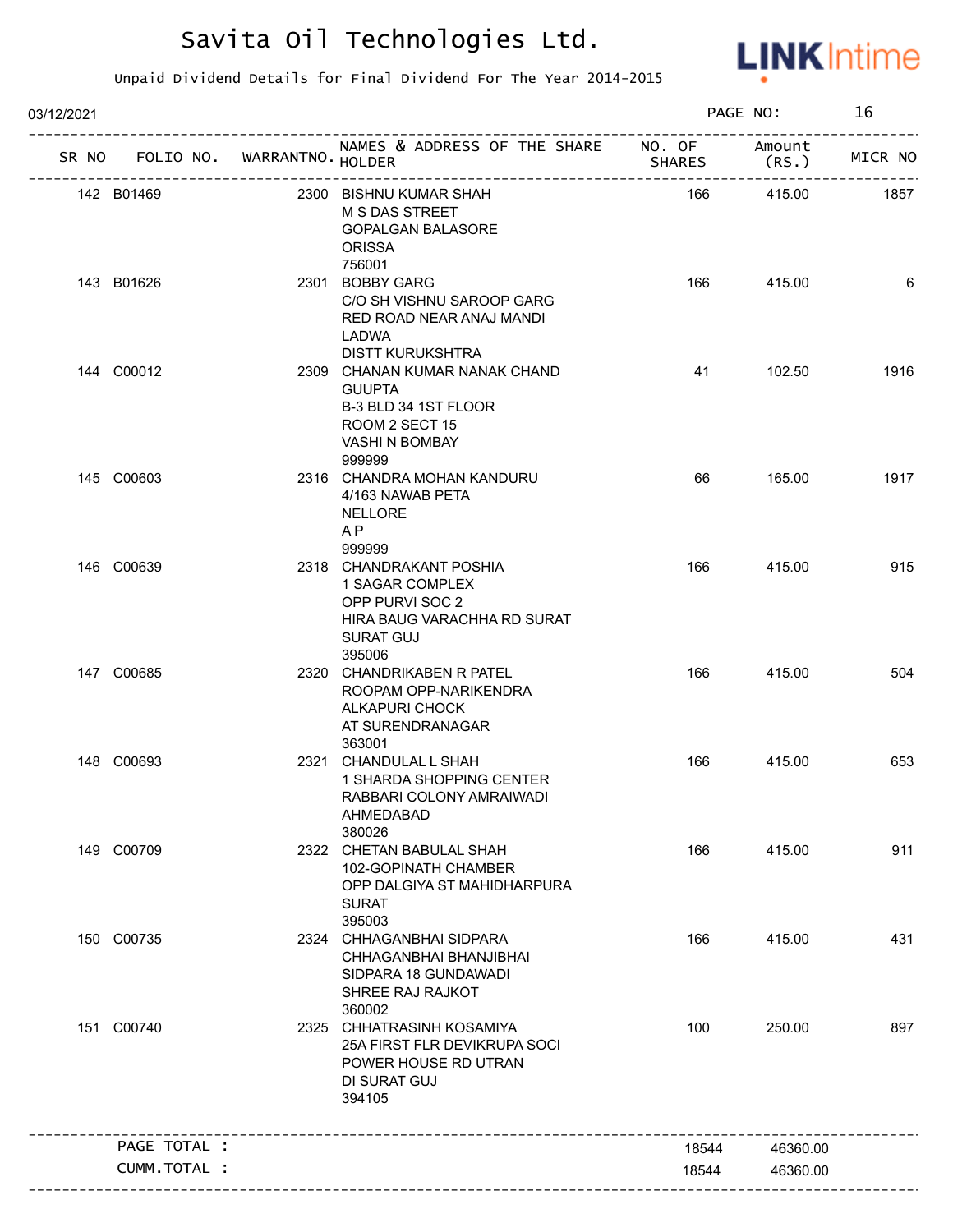

| 03/12/2021                        |  |                                                                                                                     |               | PAGE NO:        | 17      |
|-----------------------------------|--|---------------------------------------------------------------------------------------------------------------------|---------------|-----------------|---------|
| SR NO FOLIO NO. WARRANTNO. HOLDER |  | NAMES & ADDRESS OF THE SHARE NO. OF                                                                                 | <b>SHARES</b> | Amount<br>(RS.) | MICR NO |
| 152 C00771                        |  | 2326 CHINTAN VITHAL DHANDHUKIA<br>G-7 HAZARI BAUG STATION RD<br><b>VIKHROLI W</b><br><b>BOMBAY</b><br>400083        | 166           | 415.00          | 1177    |
| 153 C00803                        |  | 2330 COLONEL GURPAL CHHATWAL<br><b>COLONEL A</b><br>HQ BOMBAY SUB AREA<br>COLABA BOMBAY<br>400005                   | 66            | 165.00          | 987     |
| 154 C00983                        |  | 2339 CHHAYA MANSINGH<br>C/O DR KESAR KENIA<br>OPP BHABHA HOSPITAL<br><b>KURLA (WEST)</b><br><b>MUMBAI</b><br>400070 | 166           | 415.00          | 1154    |
| 155 D00523                        |  | 2354 D VENKAT<br>24/2 SANGAM RD<br><b>VEERAPILLAI ST</b><br><b>BANGALORE</b><br>560042                              | 166           | 415.00          | 1622    |
| 156 D00541                        |  | 2355 DAMAYANTI JOYSHER<br>20 KERAN HOUSE 2ND FLR<br>D SOUZA WADI CHECKNAKA<br><b>THANE</b><br>400604                | 166           | 415.00          | 1213    |
| 157 D00599                        |  | 2359 DAXABEN H NAIK<br>C-64 STAFF QTRS<br><b>GUJARAT AGRIL UNIVERSITY</b><br>NAVSARI CAMPUS<br>396450               | 166           | 415.00          | 948     |
| 158 D00718                        |  | 2365 DEVENDRA KUMAR JAIN<br>E/24 BLA KOHEFIZA<br>BHOPAL (M P)<br>999999                                             | 166           | 415.00          | 1919    |
| 159 D00746                        |  | 2367 DEVRAJ TOSHNIWAL<br><b>VENKTESH CORPORTION</b><br><b>JIJAMATA MARKET</b><br><b>ICHALKARANJI</b><br>416115      | 166           | 415.00          | 1298    |
| 160 D00765                        |  | 2368 DHANPAL JAIN<br>SHA TARACHAND DEVICHAND &<br><b>COMP</b><br>POST SHORAPUR DIST GULBARGA<br>585224              | 166           | 415.00          | 1702    |
| 161 D00766                        |  | 2369 DHANRAJ C JAIN<br>41/1204 PANT NAGAR<br><b>GHATKOPAR E</b><br><b>BOMBAY</b><br>400075                          | 166           | 415.00          | 1160    |
| PAGE TOTAL :                      |  |                                                                                                                     | 20104         | 50260.00        |         |
| CUMM.TOTAL :                      |  |                                                                                                                     | 20104         | 50260.00        |         |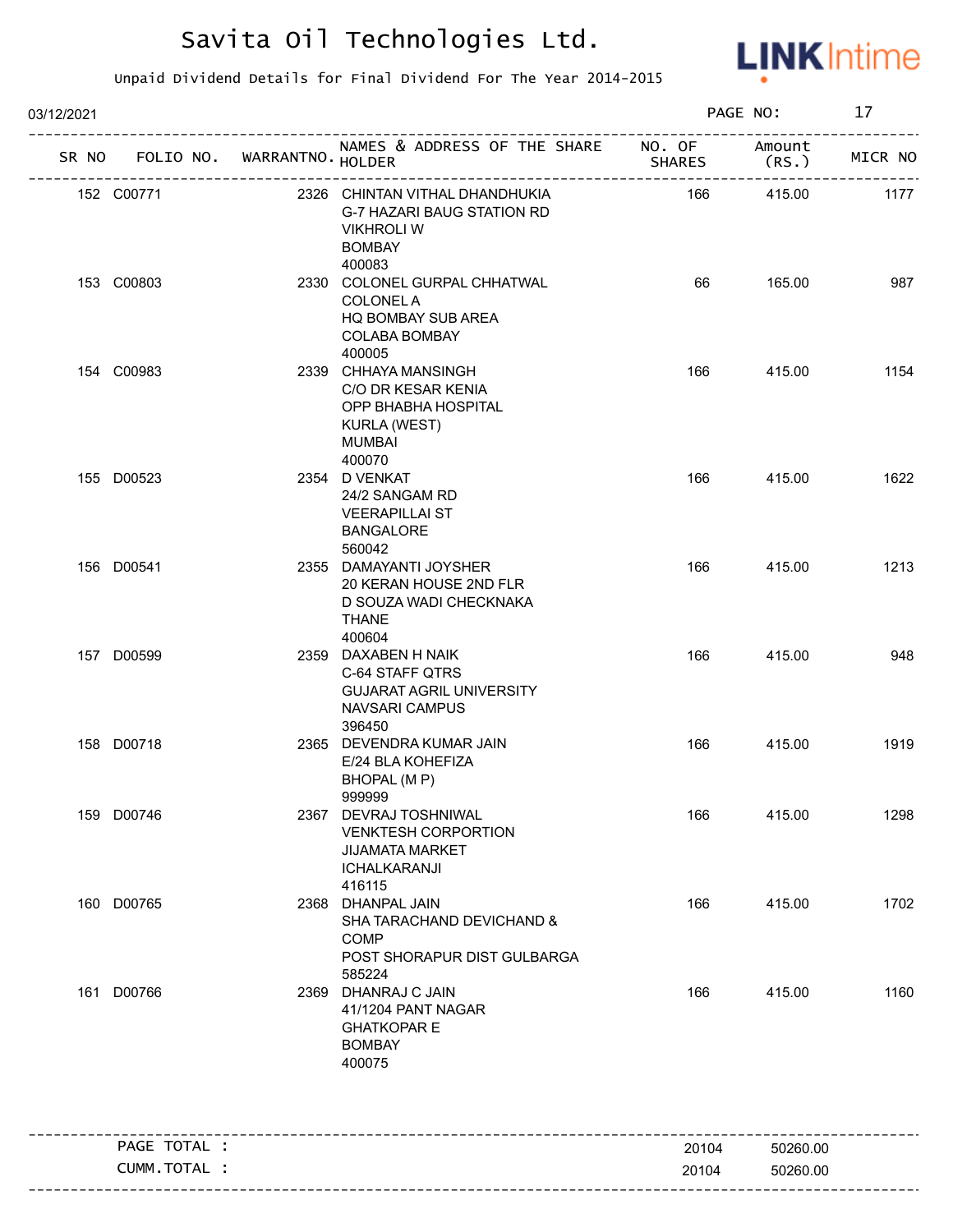

| 03/12/2021 |                      |                                   |                                                                                                                                        |               | PAGE NO:        | 18      |
|------------|----------------------|-----------------------------------|----------------------------------------------------------------------------------------------------------------------------------------|---------------|-----------------|---------|
|            |                      | SR NO FOLIO NO. WARRANTNO. HOLDER | NAMES & ADDRESS OF THE SHARE NO. OF<br>-------------------------                                                                       | <b>SHARES</b> | Amount<br>(RS.) | MICR NO |
| 162 D00769 |                      |                                   | 2370 DHANSUKH RAJ<br>58 PONDY BAZAAR<br>T NAGAR<br><b>MADRAS</b><br>600017                                                             | 166           | 415.00          | 1721    |
| 163 D00804 |                      |                                   | 2371 DHAVAL SANGHANI<br>STAYDIAM COLONEY<br>RLY QUARTER NO 149 D I A ONE<br><b>BHAVNAGAR</b><br>364003                                 | 166           | 415.00          | 535     |
| 164 D00824 |                      |                                   | 2372 DHIREN SAVRAJ GALA<br>D L GALA & CO 1 MUKTI SAGAR<br>OLD NAGARDAS RD<br>NR BHULA HIGH SCHOOL<br><b>ANDHERI E BOMBAY</b><br>400069 | 166           | 415.00          | 1151    |
| 165 D00826 |                      |                                   | 2373 DHIRENDRA ONKAR<br>NEW STUDENTS CORNER<br>SADAR BAZAR PO JAMALPUR<br><b>DIST MUNGER BIHAR</b><br>811214                           | 166           | 415.00          | 2062    |
| 166 D00834 |                      |                                   | 2375 DIBENDU DUTTA<br>C/O A K DUTTA<br>KIOSK NO 11 ISPAT MARKET<br><b>ROURKELA</b><br><b>ORISSA</b>                                    | 66            | 165.00          | 1864    |
| 167 D00927 |                      |                                   | 769005<br>2381 DINESH KUMAR<br>6020 GALI ARYA SAMAJ<br>NAYA BANS KHARI BAULI<br>DELHI<br>110006                                        | 166           | 415.00          | 31      |
| 168 D00938 |                      |                                   | 2382 DINESH KUMAR TEWARI<br>563/135 CHITRA GUPTA NAGAR<br>ALAMBAGH<br><b>LUCKNOW</b><br>226005                                         | 66            | 165.00          | 243     |
| 169 D00989 |                      |                                   | 2384 DIPAK SHETH<br>FATEHSINH JINING FACTORY<br>OPP PETROL PUMP<br><b>LIMBDI</b><br>363421                                             | 100           | 250.00          | 515     |
| 170 D01060 |                      |                                   | 2390 DR KANTILAL JOSHI<br>4412 JOSHI HOSPITAL<br>PANCHVATI KARANJA<br><b>NASIK</b><br>422003                                           | 166           | 415.00          | 1332    |
| 171 D01072 |                      |                                   | 2392 DROPATI<br>C/O CANARA BANK<br><b>BAHADUR GARH</b><br><b>DIST ROHTAK</b><br>124507                                                 | 166           | 415.00          | 120     |
|            | PAGE TOTAL :         |                                   |                                                                                                                                        | 21498         | 53745.00        |         |
|            | <b>CUMM. TOTAL :</b> |                                   |                                                                                                                                        | 21498         | 53745.00        |         |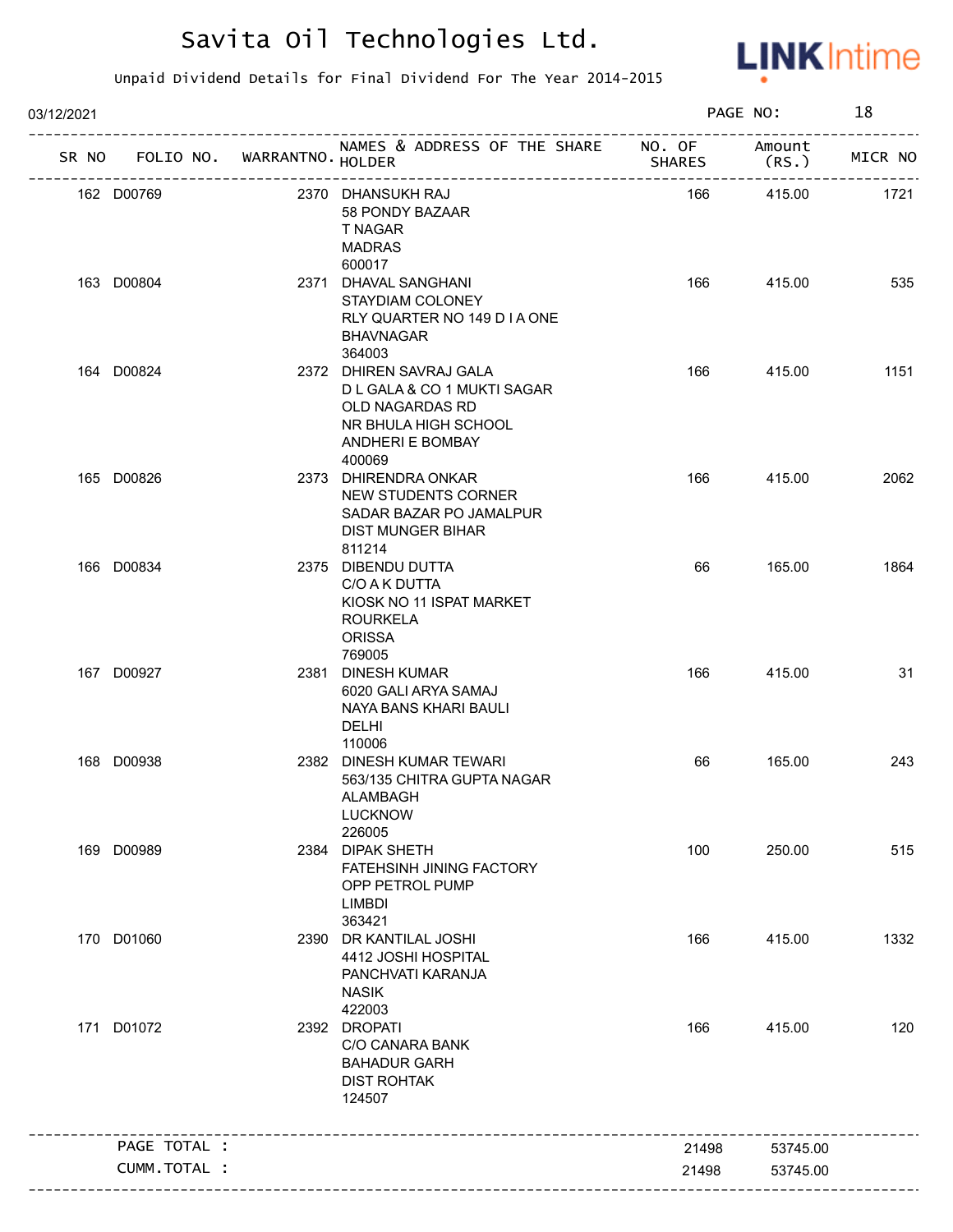

| 03/12/2021 |                                   |                                                                                                                                 |               | PAGE NO: | 19      |
|------------|-----------------------------------|---------------------------------------------------------------------------------------------------------------------------------|---------------|----------|---------|
|            | SR NO FOLIO NO. WARRANTNO. HOLDER | NAMES & ADDRESS OF THE SHARE NO. OF Amount                                                                                      | <b>SHARES</b> | (RS.)    | MICR NO |
|            | 172 D01094                        | 2393 DWARKADAS SANKLECHA<br>LADHU RAM DWARKADAS AND CO<br><b>LAXMI BAZAR</b><br><b>BARMER RAJ</b><br>344001                     | 166           | 415.00   | 408     |
|            | 173 D01161                        | 2394 DENIS TAURO<br>2/39 THIRD FLOOR<br><b>HAPPY HOUSE</b><br>VAKOLA SANTACRUZ (E)<br><b>BOMBAY</b><br>400055                   | 166           | 415.00   | 1103    |
|            | 174 D01162                        | 2395 DEVANG H DOSHI<br>M 32/174 GUJARAT HSG BOARD<br><b>NEAR NEW BUS STAND</b><br>SANALA ROAD<br><b>MORBI GUJ</b><br>363691     | 166           | 415.00   | 522     |
|            | 175 D01183                        | 2396 DEEPAK K SLAH<br>37/A BURJOR NLDG<br>3RD FLOOR WADIA STREET<br>NEAR GANGA JAMUNA<br><b>TARDEO BOMBAY</b><br>400054         | 166           | 415.00   | 1100    |
|            | 176 D01198                        | 2397 DILIP MAHADEV NAIKWADI<br>C/O MADAN LAL<br>32/36 SHAMSETH STREET<br><b>CHIPPI CHAWL</b><br><b>BOMBAY</b><br>400002         | 166           | 415.00   | 955     |
|            | 177 D01264                        | 2398 DILIP KUMAR G PATEL<br>PIONEER AGRO IND<br>C-1 30/37 FASE-III<br>G I D C NAKUDA<br>AHMEDABAD<br>382330                     | 66            | 165.00   | 681     |
|            | 178 D01268                        | 2399 DILIP MAHADEV NAIKWADI<br>C/O MADAN & CO 32/36<br>SHAMSETH STREET<br>Z BAZAR<br><b>BOMBAY</b><br>400002                    | 166           | 415.00   | 956     |
|            | 179 D01298                        | 2400 DEVANGI RAJESHKUMAR SHAH<br><b>B/9 RADHE APPARTMENTS</b><br>BEHIND BOMBAY GARAGE<br><b>SHAHIBAG</b><br>AHMEDABAD<br>380004 | 166           | 415.00   | 574     |
|            | 180 D01319                        | 2401 DEVENDRA KUMAR<br>29-K GANESH NAGAR<br><b>II-EXTN</b><br><b>SHAKARPUR</b><br><b>DELHI</b><br>110092                        | 166           | 415.00   | 105     |
|            | PAGE TOTAL :                      |                                                                                                                                 | 22892         | 57230.00 |         |
|            | CUMM.TOTAL :                      |                                                                                                                                 | 22892         | 57230.00 |         |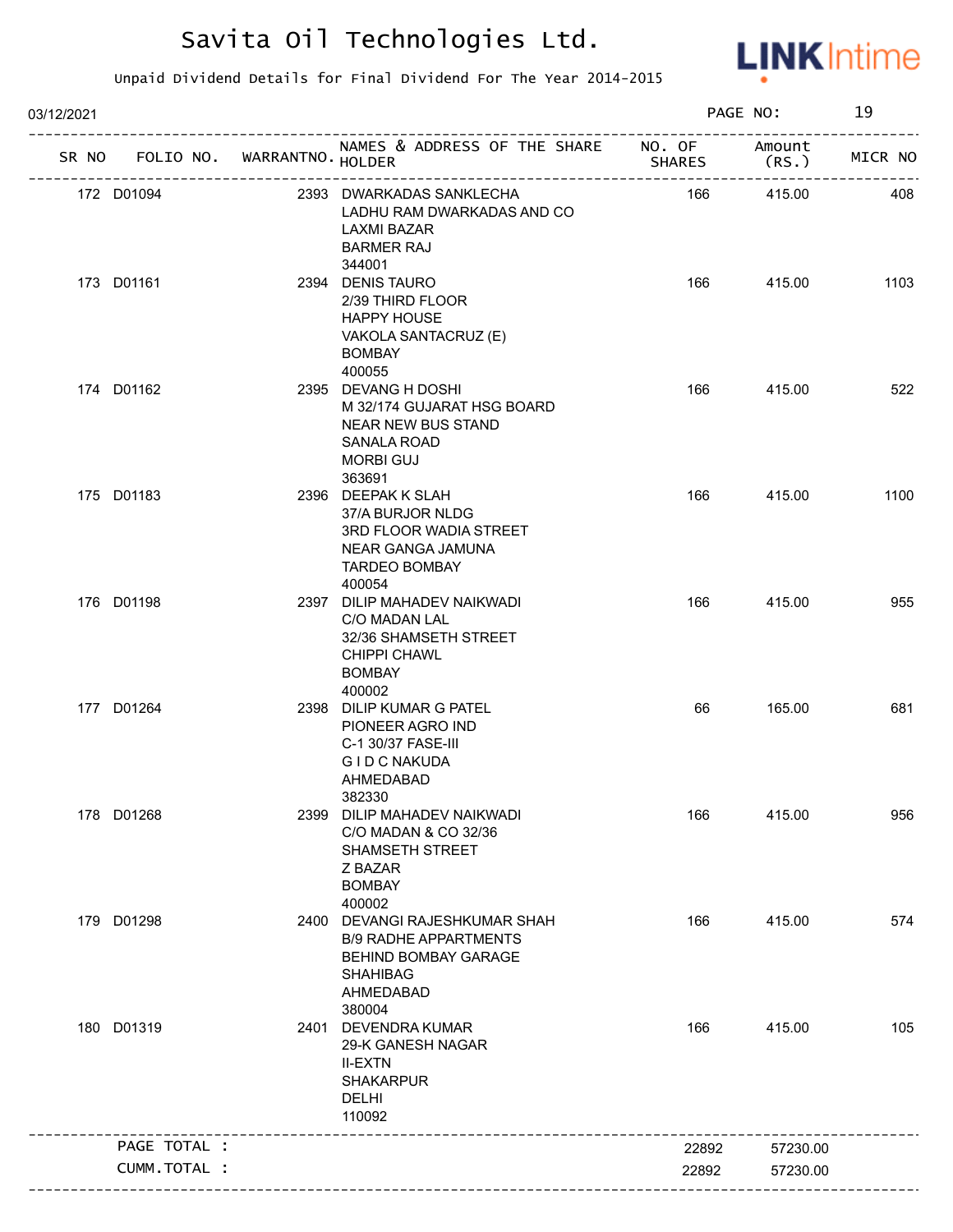

| 03/12/2021                        |              |                                                                                                                                 |        | PAGE NO: | 20      |
|-----------------------------------|--------------|---------------------------------------------------------------------------------------------------------------------------------|--------|----------|---------|
| SR NO FOLIO NO. WARRANTNO. HOLDER |              | NAMES & ADDRESS OF THE SHARE NO. OF Amount<br>ا<<br>.--------------------------------                                           | SHARES | (RS.     | MICR NO |
| 181 D01355                        |              | 2403 DHARAM VIR RANA<br>G-100 SHUBH ENCLAVE<br>H-4/5 PARWANA ROAD<br><b>PITAMPURA</b><br>DELHI                                  | 66     | 165.00   | 71      |
| 182 E00509                        |              | 110034<br>2419 ELIZABETH GEORGE<br>CA-12-B DDA FLATS<br><b>MUNIRKA PHASE 2</b><br><b>NEW DELHI</b><br>110067                    | 166    | 415.00   | 98      |
| 183 E00510                        |              | 2420 ENIGMA ELECTRONICS PVT LTD<br>303-A HIGHLAND PARK<br>NEW LINK ROAD ANDHERI WEST<br><b>BOMBAY</b><br>400058                 | 166    | 415.00   | 1995    |
| 184 F00550                        |              | 2425 FATEMA GANDHI<br>C/O KADER BHAI M GANDHI<br>MULLA MADI ROAD BAWAFALI<br><b>JAMNAGAR GUJARAT</b><br>999999                  | 166    | 415.00   | 1921    |
| 185 F00554                        |              | 2426 FOLKLORE HOLDINGS &<br><b>INVESTMENT PVT LTD</b><br>26 AKASHDEEP SAI BABA PARK<br>MITH CHOWKI MALAD(W)<br>MUMBAI<br>400064 | 166    | 415.00   | 1997    |
| 186 G00011                        |              | 2427 G NARAYANAN<br>1973B 1ST FLOOR<br>SAWANT HOUSE M G ROAD<br>NAVIPETH MAHAD DIST RAIGAD<br>402301                            | 83     | 207.50   | 1240    |
| 187 G00514                        |              | 2431 G RAVI CHANDRA<br>NO 111-1 4TH BLOCK 4TH MAIN<br>THYAGARAJA NAGAR<br><b>BANGALORE</b><br>560028                            | 166    | 415.00   | 1613    |
| 188 G00534                        |              | 2435 GANDALAL BECHARDAS PATEL<br><b>NEAR WATER WORKES</b><br>AT POST RIDROL TA VIJAPUR<br>DI MEHSANA<br>382835                  | 166    | 415.00   | 702     |
| 189 G00558                        |              | 2439 GANPAT PUSHP<br><b>DELHI TRADERS</b><br>A-5 TRANSPORT NAGAR<br><b>JAIPUR</b><br>302003                                     | 166    | 415.00   | 340     |
| 190 G00655                        |              | 2442 GHANSHYAMBHAI G PATEL<br><b>VIMAL COTTAGES</b><br>HOSPITAL ROAD PO SARSA<br><b>TA ANAND</b><br>388365                      | 166    | 415.00   | 807     |
| PAGE TOTAL :                      |              |                                                                                                                                 | 24369  | 60922.50 |         |
|                                   | CUMM.TOTAL : |                                                                                                                                 | 24369  | 60922.50 |         |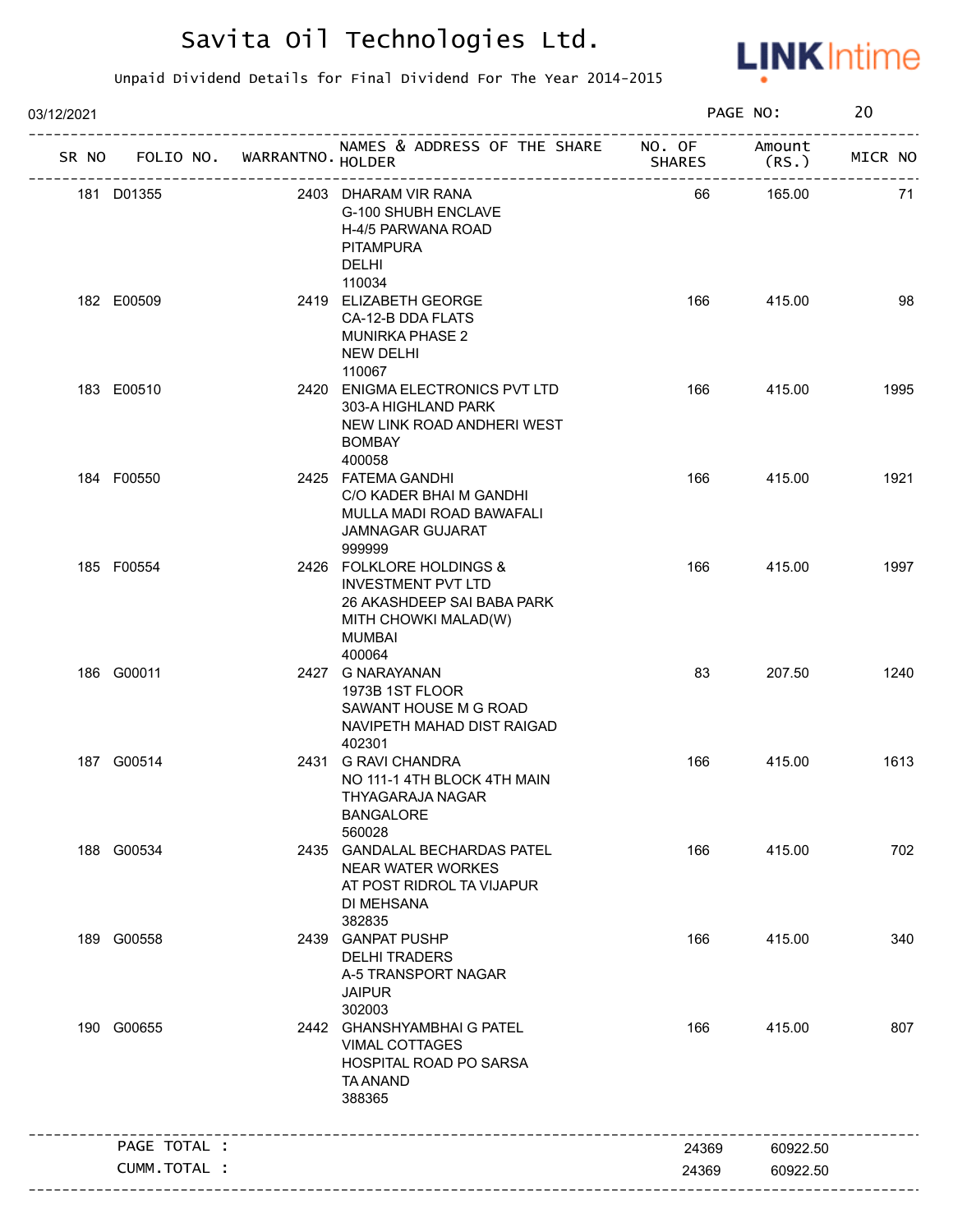

| 03/12/2021 |              |                                                   |                                                                                                                                           |               | PAGE NO:        | 21      |
|------------|--------------|---------------------------------------------------|-------------------------------------------------------------------------------------------------------------------------------------------|---------------|-----------------|---------|
| SR NO      |              | FOLIO NO. WARRANTNO. HOLDER<br>------------------ | NAMES & ADDRESS OF THE SHARE NO. OF                                                                                                       | <b>SHARES</b> | Amount<br>(RS.) | MICR NO |
|            | 191 G00666   |                                                   | 2443 GIRAJ MADIYA<br>C/O SATYANARAIN & CO<br>D 43 44 ANAJ MANDI CHAND POLE<br><b>JAIPUR</b><br>302001                                     | 166           | 415.00          | 333     |
|            | 192 G00786   |                                                   | 2448 GOUTAM JALAN<br>30/5 C I T ROAD<br>SCHEME-VIM<br><b>KOLKATA</b><br>700054                                                            | 66            | 165.00          | 1838    |
|            | 193 G00812   |                                                   | 2450 GREENLINE FINLEASE PVT LTD<br>303-A HIGHLAND PARK<br>NEW LINK ROAD ANDHERI WEST<br><b>BOMBAY</b><br>400058                           | 333           | 832.50          | 1996    |
|            | 194 G00839   |                                                   | 2452 GUNMALA DEVI<br>OPP TELEPHONE EXCHANGE<br>POST PARSOLA DIST UDAIPUR<br><b>RAJASTHAN</b><br>313611                                    | 166           | 415.00          | 385     |
|            | 195 G00848   |                                                   | 2453 GUPTA GAMES PVT LTD<br>METRO HOUSE 2ND FLOOR<br>MAHATMA GANDHI ROAD<br><b>BOMBAY</b><br>400020                                       | 300           | 750.00          | 1985    |
|            | 196 G00881   |                                                   | 2455 G R RAMANI<br><b>217 CUTCHERY STREET</b><br>OPP POLICE STATION<br><b>GOBICHETTI PALAYAM</b><br>999999                                | 166           | 415.00          | 1922    |
|            | 197 G00911   |                                                   | 2456 GOMTIBEN PINAKIN PATEL<br><b>B-9 ADDISHWAR APPARTMENT</b><br>NEAR JAIN DERASAR<br><b>ANKUR ROAD</b><br>NARANPURA AHMEDABAD<br>380063 | 100           | 250.00          | 670     |
| 198        | G00953       |                                                   | 2457 GANPATBHAIK PATEL<br>9 HARI KRISHNA SOCIETY<br>NEAR DESHAL BHATAT VAU<br>BEHIND LAVUA PATEL BOARD<br>SURENDRANAGAR<br>363001         | 166           | 415.00          | 505     |
|            | 199 G01090   |                                                   | 2464 GHEESULAL M JAIN<br>B MALHARAO WADI 2ND FLOOR<br>R N-14 DUDI SETH AGIYARI LANE<br><b>KALBADEVI ROAD</b><br><b>MUMBAI</b><br>400002   | 166           | 415.00          | 957     |
|            | 200 H00016   |                                                   | 2470 HARSHALA KISHOR RAUT<br><b>NARAYAN NIVAS</b><br>MANVEL PADA ROAD<br><b>VIRAR EAST</b><br>999999                                      | 50            | 125.00          | 1923    |
|            | PAGE TOTAL : |                                                   |                                                                                                                                           | 26048         | 65120.00        |         |
|            | CUMM.TOTAL : |                                                   |                                                                                                                                           | 26048         | 65120.00        |         |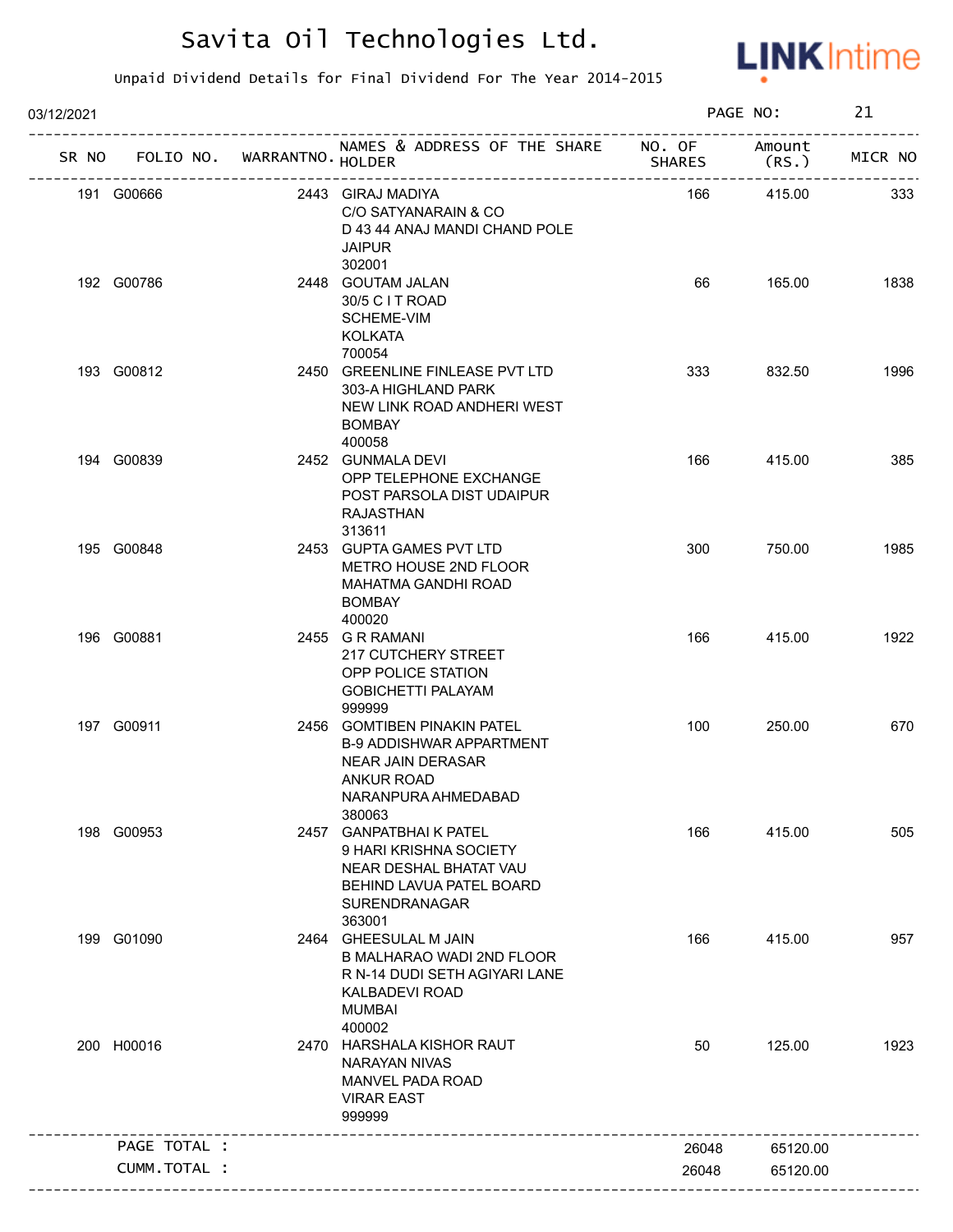

| 03/12/2021   |                             |                                                                                                                                                     |               | PAGE NO:       | 22      |
|--------------|-----------------------------|-----------------------------------------------------------------------------------------------------------------------------------------------------|---------------|----------------|---------|
| SR NO        | FOLIO NO. WARRANTNO. HOLDER | NAMES & ADDRESS OF THE SHARE NO. OF                                                                                                                 | <b>SHARES</b> | Amount<br>(RS. | MICR NO |
| 201 H00103   |                             | 2471 HARIRAM NAYAKWADI<br>M T CHASKAR M G HOSG COMPLEX<br>A-16/15 SECTOR NO 14<br>VASHI NEW BOMBAY<br>400705                                        | 166           | 415.00         | 1223    |
| 202 H00513   |                             | 2472 H V SHARMA<br>B-4/208 (GROUND FLOOR)<br>SAFDARJUNG ENCLAVE<br><b>NEW DELHI</b><br>110029                                                       | 166           | 415.00         | 2010    |
| 203 H00569   |                             | 2475 HARBINDER KAUR<br>246 A/1 BLOCK B<br><b>BANGUR AVENUE</b><br>CALCUTTA<br>700055                                                                | 166           | 415.00         | 1839    |
| 204 H00613   |                             | 2476 HARIBHAU NANDKHEDKAR<br><b>GURUKRUPA HOSPITAL</b><br>SHIVAGI NAGAR BUS STOP<br>PARBHANI<br>431401                                              | 166           | 415.00         | 1360    |
| 205 H00725   |                             | 2480 HARSHARAN KAUR BHUTANI<br>C/O L K AHLUWAUA ADVOCATE<br>JAWAHAR NAGAR<br><b>RAIPUR MP</b><br>492001                                             | 166           | 415.00         | 1475    |
| 206 H00828   |                             | 2485 HEMANT KUMAR C TRIVEDI<br>II 22/3 GEB COLONY<br><b>WANAKBORI TPS</b><br>TAL THASARA DIST KHEDA<br>388239                                       | 100           | 250.00         | 801     |
| 207 H00845   |                             | 2486 HEMLATA GUPTA<br>122 GALI BANDOOK WALI<br><b>AJMERI GATE</b><br>DELHI<br>110006                                                                | 166           | 415.00         | 32      |
| 208 H00888   |                             | 2490 HIMATLAL VAGHASIA<br><b>TELEPHONE OFFICE</b><br>UNA (GUJRAT)<br>362560                                                                         | 166           | 415.00         | 502     |
| 209 H01016   |                             | 2495 H R AMBIKA<br><b>GURUKRUPA 1ST FLOOR</b><br><b>IIIRD MAIN IIND CROSS</b><br><b>J C EXTN HARIHAR</b><br>577601                                  | 166           | 415.00         | 1687    |
| 210 H01091   |                             | 2498 HIRABEN PATEL<br>82/488 VIJAY NGR FL, NR VIJAY<br>NAGAR BUS STOP, OPP RUPAL PARK<br>COMMAN PLOT VIJAY NGR RD<br>NAVRANPURA AHMEDABAD<br>380013 | 166           | 415.00         | 620     |
| PAGE TOTAL : |                             | ____________________________________                                                                                                                | 27642         | 69105.00       |         |
| CUMM.TOTAL : |                             |                                                                                                                                                     | 27642         | 69105.00       |         |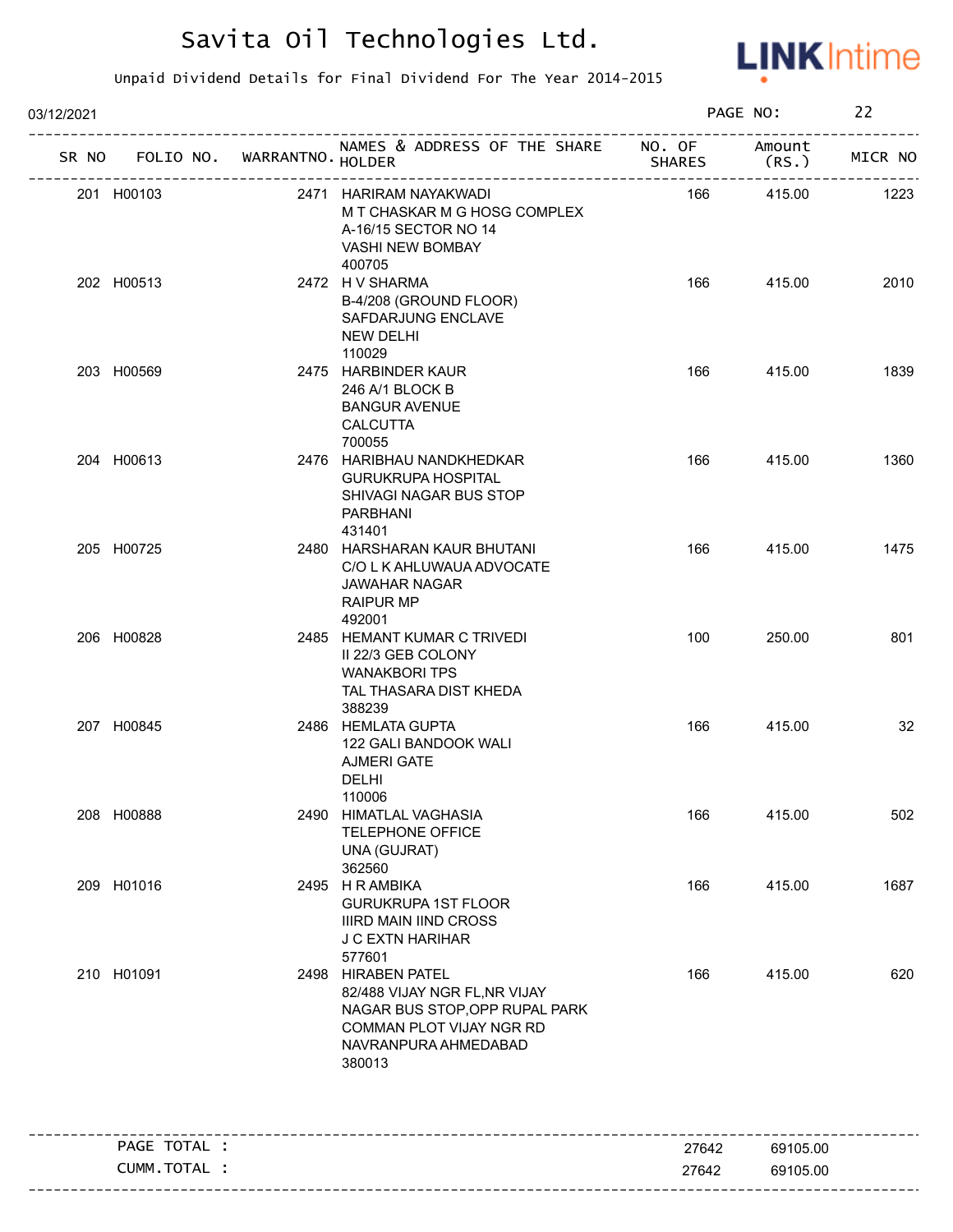

| 03/12/2021 |                                   |  | PAGE NO:                                                                                                                                                      |                       | 23               |         |
|------------|-----------------------------------|--|---------------------------------------------------------------------------------------------------------------------------------------------------------------|-----------------------|------------------|---------|
|            | SR NO FOLIO NO. WARRANTNO. HOLDER |  | NAMES & ADDRESS OF THE SHARE NO. OF                                                                                                                           | <b>SHARES</b>         | Amount<br>(RS. ) | MICR NO |
|            | 211 H01344                        |  | 2505 HARIKRISHNA CHANDULAL SHAH<br>VANIA VAD<br>PO ALINA<br>DIST KHEDA<br><b>GUJARAT</b><br>387305                                                            | --------------<br>166 | 415.00           | 782     |
|            | 212 H01502                        |  | 2507 HARIDAS LAXMIDAS ASHER<br>708/B KHAKHAR APTS<br><b>BEHIND PAREKH NAGAR</b><br>S V ROAD KANDIVLI WEST<br><b>MUMBAI</b><br>400067                          | 100                   | 250.00           | 1142    |
|            | 213 H01519                        |  | 2508 HARSH SHARMA<br>124/2 CHANNI HIMMAT<br>JAMMU<br>180015                                                                                                   | 100                   | 250.00           | 176     |
|            | 214 100504                        |  | 2510   RAMJI SONI<br>C/5/42 MAHESHWARI APTS<br>PURUSHOTTAM NAGAR<br>SUBHASH BRIDGE AHMEDABAD<br>380027                                                        | 166                   | 415.00           | 657     |
|            | 215 100510                        |  | 2511 ICICI TRUST LIMITED A C<br><b>ICICI MUTUAL FUND PREMIER</b><br>STOCK HOLDING CORP OF INDIA<br><b>B-224 MITTA COURT</b><br><b>NARIMAN POINT</b><br>400021 | 166                   | 415.00           | 2008    |
|            | 216 100558                        |  | 2514 INDIRA NAVNIT GANDHI<br><b>GIRIRAJ TRADERS</b><br>NEW GHEE KANTA RD<br><b>RAJKOOT</b><br>360001                                                          | 166                   | 415.00           | 422     |
|            | 217 100576                        |  | 2515 INDRADEVI SAWANSUKHA<br>C/O RUPCHAND SAWAN SUKHA<br>10/1/E DIAMOND HARBAR ROAD<br><b>CALCUTTA</b><br>700027                                              | 166                   | 415.00           | 1833    |
|            | 218 100602                        |  | 2516 INDUMATI MANGALDAS KAMDAR<br>SAMRUDDHI AMIN ROAD<br>L-57 GUJ HSG BOARD<br><b>RAJKOT</b><br><b>GUJRAT</b><br>360001                                       | 166                   | 415.00           | 2019    |
|            | 219 100609                        |  | 2517 IOTA CHEMICULTURE LTD<br>302/A KOHLI HOUSE<br>DR D D SATHE ROAD<br>NEAR ST TERESA'S CHURCH<br><b>GIRGOUN MUMBAI</b><br>400004                            | 166                   | 415.00           | 1983    |

| PAGE TOTAL | 29004 | 72510.00 |
|------------|-------|----------|
| CUMM.TOTAL | 29004 | 72510.00 |
|            |       |          |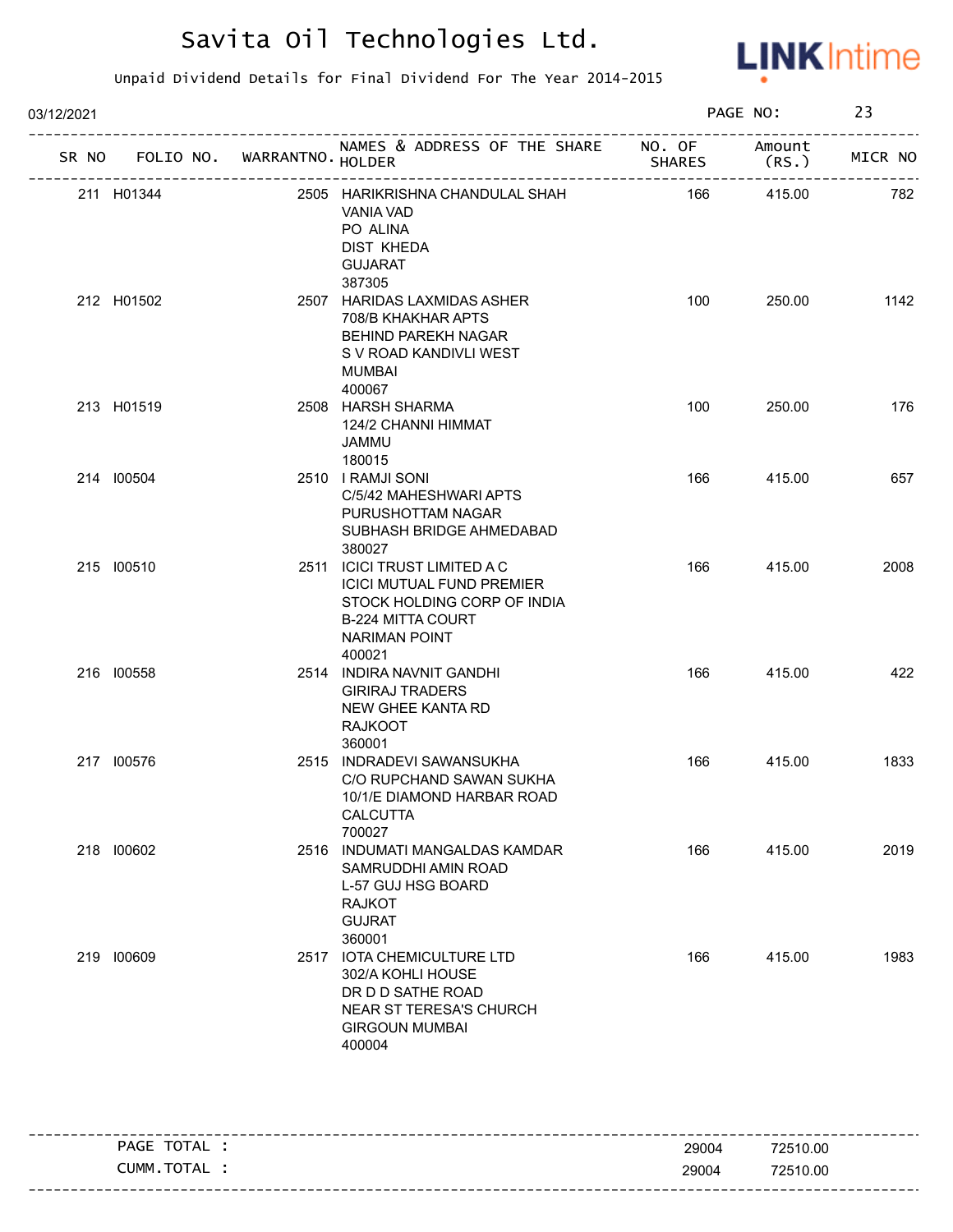

| 03/12/2021 |                                   |                                                                                                                                                   |               | PAGE NO:        | 24      |
|------------|-----------------------------------|---------------------------------------------------------------------------------------------------------------------------------------------------|---------------|-----------------|---------|
|            | SR NO FOLIO NO. WARRANTNO. HOLDER | NAMES & ADDRESS OF THE SHARE NO. OF                                                                                                               | <b>SHARES</b> | Amount<br>(RS.) | MICR NO |
|            | 220 100616                        | 2518 ISHWAR JIT CHOUDHARY<br>F-105 PIPAL WALA ROAD<br>MOHAN GARDEN UTTAM NAGAR<br>N DELHI<br>110059                                               | 166           | 415.00          | 93      |
|            | 221 100764                        | 2520 INDRA KUMAR BHATTER<br>2 BISHOP LEFROY ROAD<br><b>KOLKATA</b><br>700020                                                                      | 166           | 415.00          | 1828    |
|            | 222 IN30009510072022              | 2666 Badami Bai<br>Manoj Kumar & Co<br>82/83<br>C T Street<br>Bangalore Karnataka<br>560002                                                       | 166           | 415.00          | 1598    |
|            | 223 IN30017510338182              | 2940 SUNDARARAJAN. V<br>42, KAPPAPA COLONY<br>THIRUNALLAR ROAD<br><b>KARAIKAL</b><br>609602                                                       | 58            | 145.00          | 1743    |
|            | 224 IN30028010080636              | 3409 NITIN SUBHASH BHAGALI<br>TATHASTU PLOT NO 18<br>LOKMANYA NAGAR HOUSING<br><b>SOCIETY</b><br>NIRMAL BAUG PARVATI<br><b>PUNE</b><br>411037     | 250           | 625.00          | 1265    |
|            | 225 IN30028010122541              | 3412 NITIN SUBHASH BHAGALI<br><b>TAHASTU BUNGALOW</b><br>PLOT NO 18 LOKMANYA NAGAR HSG<br><b>SOC</b><br><b>PARVATI</b><br><b>PUNE</b><br>411009   | 333           | 832.50          | 1254    |
|            | 226 IN30028010159587              | 3415 PREMLATA GOPIKISAN MIRANDE<br>37, LAXMI KRUPA HSG SOC NEAR<br>RAILWAY OVER BRIDGE STATION<br><b>ROAD</b><br>AHMEDNAGAR<br>414005             | 66            | 165.00          | 1291    |
|            | 227 IN30034310242743              | 3477 AMBALAL SOMABHAI PATEL<br>28, MAHESHWAR SOCIETY,<br>MANIPURA ROAD,<br><b>TAL. &amp; PO.</b><br>VIJAPUR.DIST.MEHSANAN.G<br>VIJAPUR.<br>382870 | 166           | 415.00          | 705     |
|            | 228 IN30039415774455              | 3654 BHAVESH MAGANBHAI PATEL<br>91-92 AMBICA PARK-2<br>NR OM NAGAR KHARVASA ROAD<br><b>DINDOLI</b><br><b>SURAT GUJRAT</b><br>395003               | 166           | 415.00          | 912     |
|            | PAGE TOTAL :                      |                                                                                                                                                   | 30541         | 76352.50        |         |
|            | CUMM.TOTAL :                      |                                                                                                                                                   | 30541         | 76352.50        |         |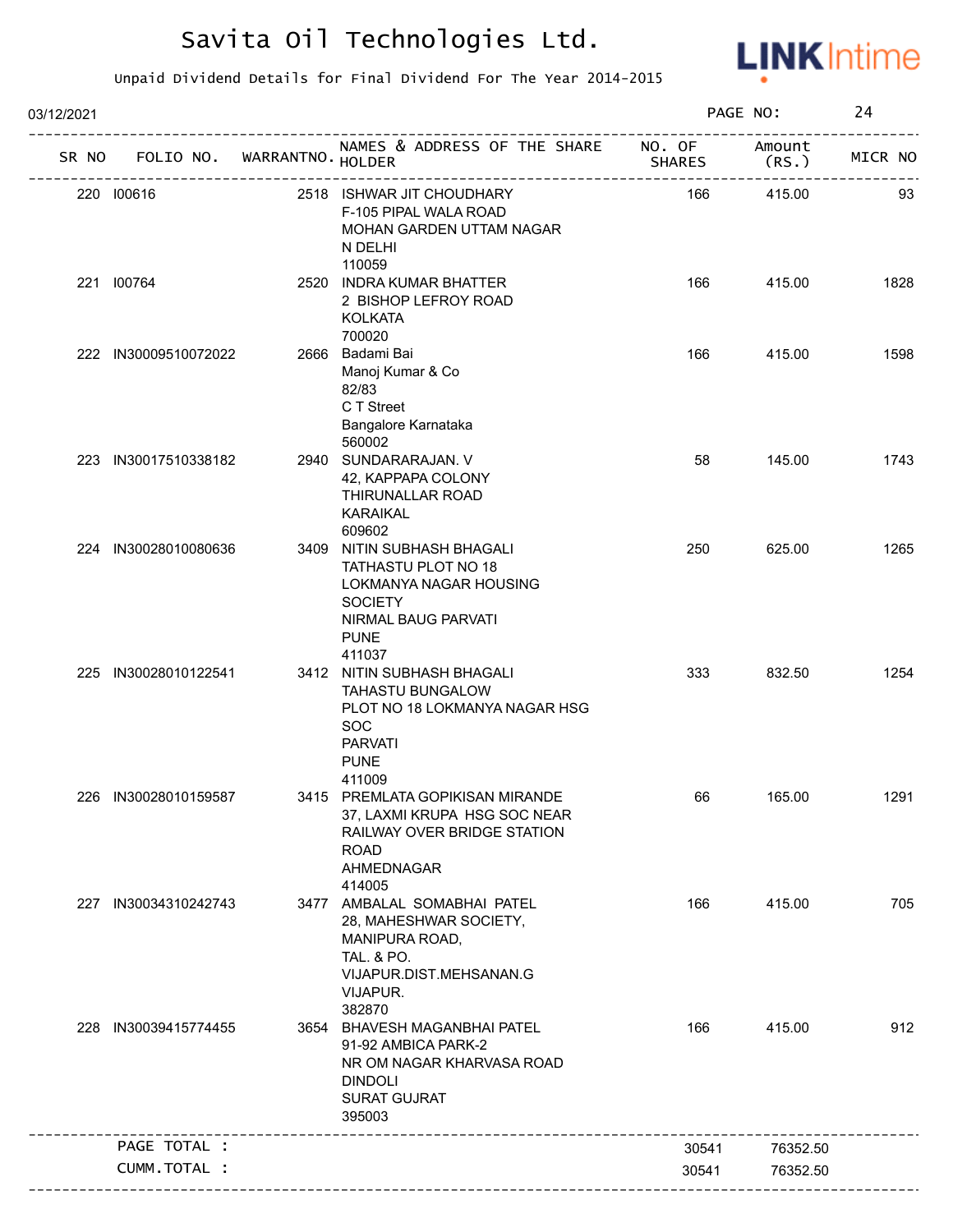

| 03/12/2021 |                             |                                                                                                                                                 |                         | PAGE NO:        | 25      |
|------------|-----------------------------|-------------------------------------------------------------------------------------------------------------------------------------------------|-------------------------|-----------------|---------|
| SR NO      | FOLIO NO. WARRANTNO. HOLDER | NAMES & ADDRESS OF THE SHARE                                                                                                                    | NO. OF<br><b>SHARES</b> | Amount<br>(RS.) | MICR NO |
|            | 229 IN30045010582420        | 3760 KALABEN S PATEL<br>PO BAKROL<br>TA & DISTT-ANAND<br><b>GUJARAT</b><br>388315                                                               | 100                     | 250.00          | 805     |
|            | 230 IN30045080274434        | 3833 SANJAY GAJANAN DHUMAL<br>NIRMALA RAJE NAGAR PLOT NO-168<br><b>GOLIBAR MAIDAN PHALTAN</b><br><b>DIST SATARA</b><br><b>PHALTAN</b><br>415523 | 16                      | 40.00           | 1294    |
|            | 231 IN30047640878673        | 3913 SUNIL TEUNRAM PARSANI<br>C - 18, 5TH FLOOR<br>KONARK SPLENDOUR<br><b>WADGAON SHERI</b><br><b>PUNE</b><br>411014                            | 100                     | 250.00          | 1259    |
|            | 232 IN30047641500572        | 3921 JAYESH JAGADISHCHANDRA SHAH<br>48/487 LIG 1<br>OPP GUNJAN CINEMA GIDC<br><b>VAPI</b><br>396195                                             | 141                     | 352.50          | 935     |
|            | 233 IN30047641967954        | 3933 OMPRAKASH RAMKUMAR JALAN<br>FLAT NO 55 8TH FLR MADHUBAN<br><b>WORLI HILL RD</b><br><b>WORLI</b><br><b>MUMBAI</b><br>400018                 | 166                     | 415.00          | 1033    |
|            | 234 IN30047642323333        | 3944 HASMUKH SHANTILAL BHUTA<br>B 21/1089<br>FISHERMAN COLONY MAHIM<br>CAUSWAY RAHEJA HOSPITAL MAHIM<br><b>MUMBAI</b><br>400016                 | 166                     | 415.00          | 1029    |
|            | 235 IN30047643280353        | 3955 SANKET JAIN<br>G2, PLOT NO 169, SHWETHA APPT<br>KALYAN NAGAR, ESI,<br><b>HYDERABAD</b><br>500038                                           | 8                       | 20.00           | 1511    |
|            | 236 IN30051311350020        | 4169 SANJAY KUMAR SINHA<br>C/O DP SINHA<br>206 CO OP COLONY<br><b>B S CITY</b><br><b>BOKARO JHARKHAND INDIA</b><br>827001                       | 166                     | 415.00          | 1889    |
|            | 237 IN30051313323119        | 4208 HETAL NAIK<br>104 KASTURI CO HSG<br>NR HALAR JAKAT NAKA<br>VALSAD<br><b>GUJARAT</b><br>396001                                              | 28                      | 70.00           | 928     |
|            | PAGE TOTAL :                |                                                                                                                                                 | 31432                   | 78580.00        |         |
|            | CUMM.TOTAL :                |                                                                                                                                                 | 31432                   | 78580.00        |         |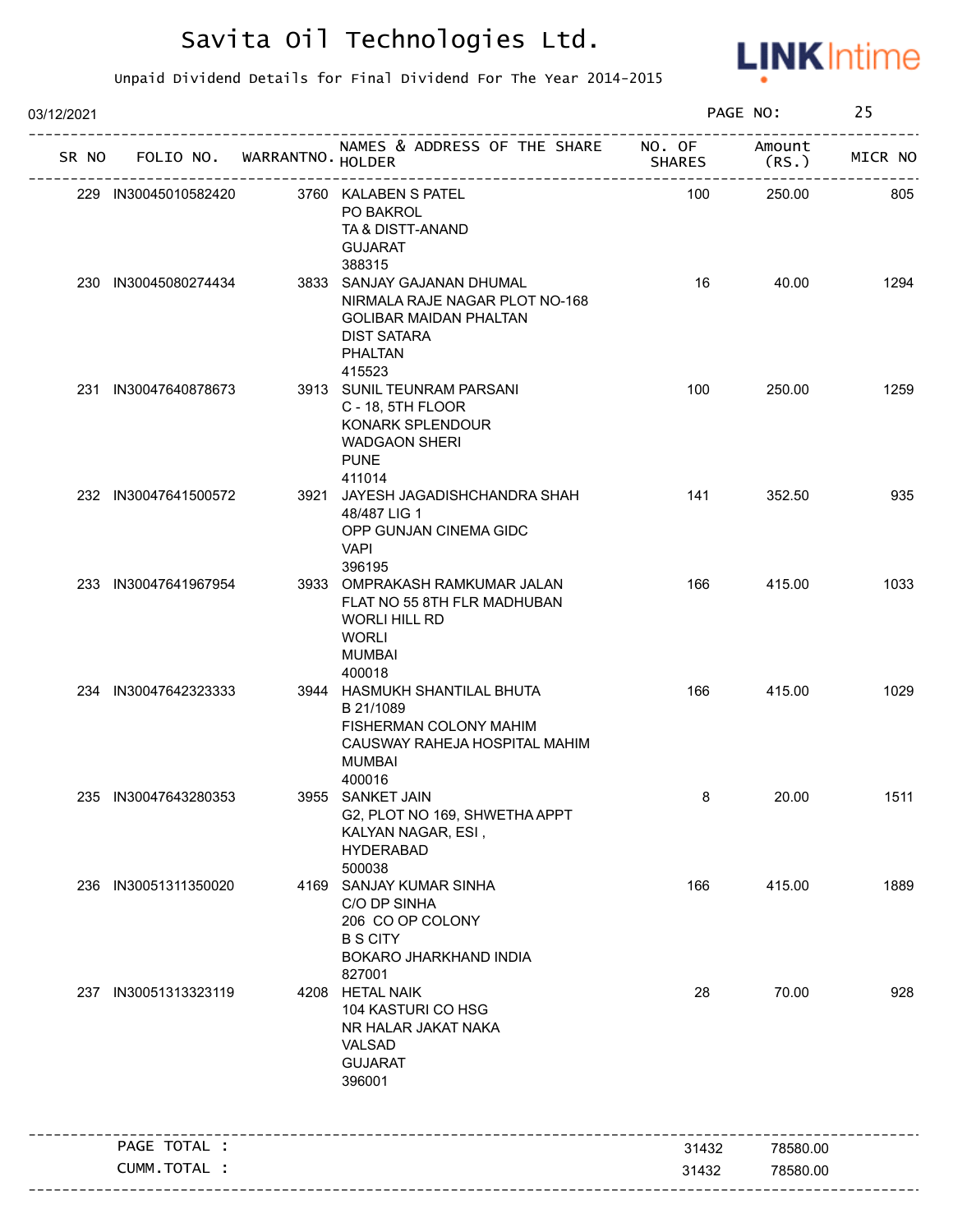

| 03/12/2021 |                                   |                                                                                                                                                              |               | PAGE NO:        | 26      |
|------------|-----------------------------------|--------------------------------------------------------------------------------------------------------------------------------------------------------------|---------------|-----------------|---------|
|            | SR NO FOLIO NO. WARRANTNO. HOLDER | NAMES & ADDRESS OF THE SHARE NO. OF                                                                                                                          | <b>SHARES</b> | Amount<br>(RS.) | MICR NO |
|            | 238 IN30051313697373              | 4215 RADHAKRISHNA MURTHY GHANTA<br><b>TEJAS JNRA 79</b><br>PATTATHANAM EAST<br>KOLLAM<br><b>KERALA</b>                                                       | 100           | 250.00          | 1803    |
|            | 239 IN30051318925012              | 691021<br>4275 PREETA VARSHNEY<br>W/O RAJEEV MOHAN GUPTA<br>SM 6 AVADH AVAS COLONY<br><b>UDAIPUR KHAS BAREILLY</b><br>BAREILLY UTTAR PRADESH INDIA<br>243001 | 40            | 100.00          | 257     |
|            | 240 IN30058910145996              | 4358 SANJAY KUMAR AGARWALLA<br>C/O SRI GANGA PRASAD<br><b>AGARWALLA</b><br>VILL AND PO - GAURISAGAR<br><b>DISTT SIVASAGAR</b><br>ASSAM<br>785664             | 66            | 165.00          | 1875    |
|            | 241 IN30058910170509              | 4359 CHHOTAN PRASAD<br>AT RAJAULI<br><b>PO RAJAULI</b><br><b>DIST NAWADA</b><br><b>BIHAR</b><br>805125                                                       | 166           | 415.00          | 1886    |
|            | 242 IN30059710128672              | 4369 KAMAL KANT GROVER<br>C3/397, GROUND FLOOR,<br><b>JANAK PURI,</b><br><b>NEW DELHI</b><br>110058                                                          | 203           | 507.50          | 90      |
|            | 243 IN30061010038985              | 4384 K L GOVINDA SWAMY<br>56/1 2ND FLOOR<br>6TH CROSS GADDALAHALLI<br>ASRAMA LAYOUT RMV 2ND STAGE<br><b>BANGALORE</b><br>560094                              | 166           | 415.00          | 1636    |
| 244        | IN30061010857630                  | 4398 K V HARINATH<br>FLAT NO 406 KAVERI APARTMENTS<br>$1 - 2 - 66/1$<br><b>DOMALGUDA</b><br><b>HYDERABAD</b><br>500029                                       | 83            | 207.50          | 1508    |
|            | 245 IN30061010968081              | 4399 AJAY KEERTHI V<br><b>TILAK TELECOM</b><br><b>SIDLAGHATTA</b><br>562105                                                                                  | 83            | 207.50          | 1637    |
| 246        | IN30061011041782                  | 4400 R M SALAM<br>S/O R M JAFFAR SAB<br>D NO 26-4-806<br>TAYAGRAJNAGAR<br><b>HINDUPUR</b><br>515201                                                          | 10            | 25.00           | 1537    |
|            | PAGE TOTAL :                      |                                                                                                                                                              | 32349         | 80872.50        |         |
|            | CUMM.TOTAL :                      |                                                                                                                                                              | 32349         | 80872.50        |         |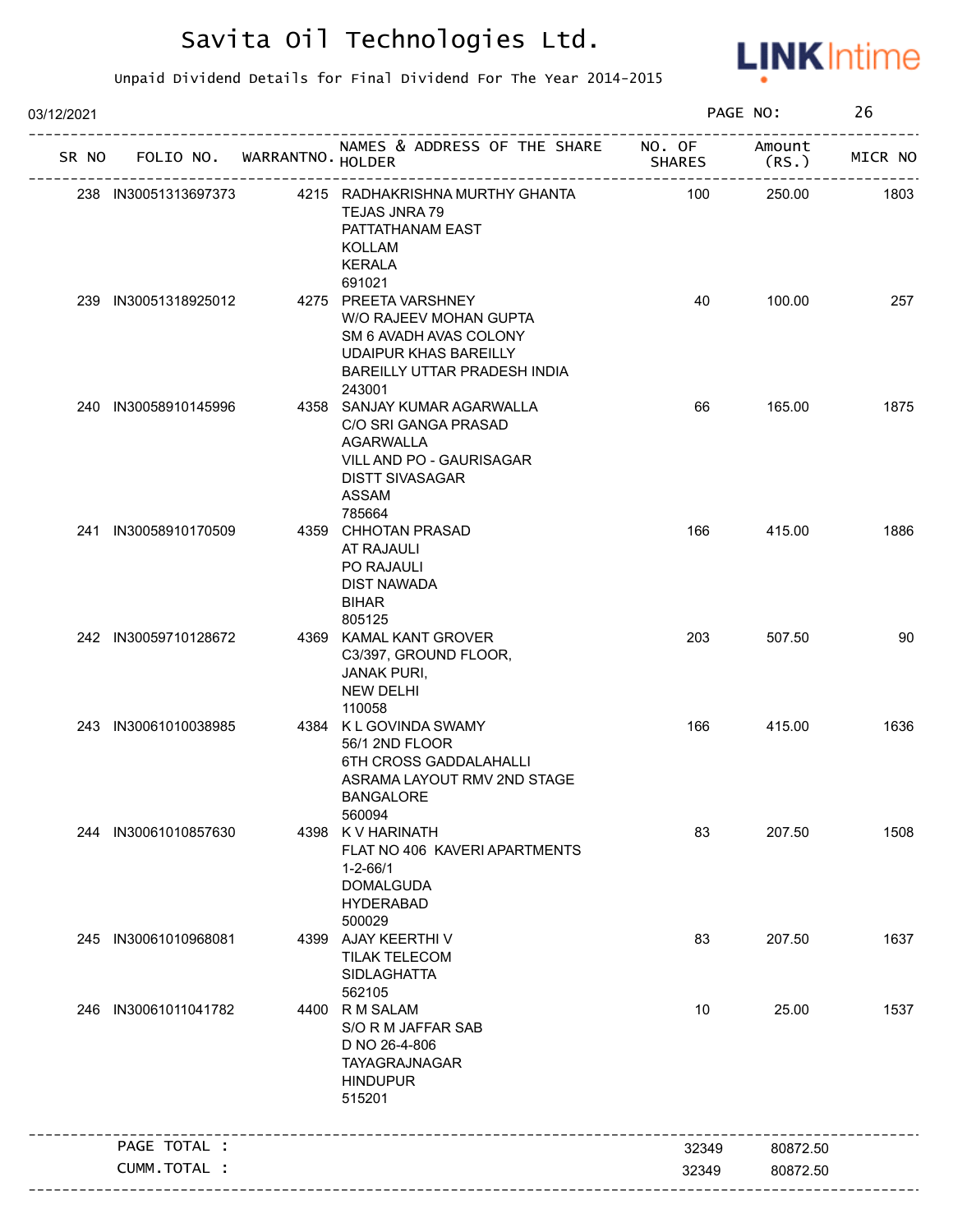

| 03/12/2021 |                                   |                                                                                                                                                                  |               | PAGE NO:        | 27      |
|------------|-----------------------------------|------------------------------------------------------------------------------------------------------------------------------------------------------------------|---------------|-----------------|---------|
|            | SR NO FOLIO NO. WARRANTNO. HOLDER | NAMES & ADDRESS OF THE SHARE NO. OF                                                                                                                              | <b>SHARES</b> | Amount<br>(RS.) | MICR NO |
|            | 247 IN30063610034605              | 4403 GITA RAJENDRAKUMAR<br><b>DIVYESHWAR</b><br>" SHREEJI "<br>7 RADHIKA PARK, B/H. GANESH<br><b>DAIRY</b><br>NEAR PROHIBITION POLICE STATION<br>ANAND<br>388001 | 166           | 415.00          | 789     |
|            | 248 IN30063610070571              | 4408 HAMIDABEN VHORA<br>AT & PO. ADAS<br>TA.ANAND<br>388305                                                                                                      | 75            | 187.50          | 803     |
|            | 249 IN30063620051658              | 4416 KIRANBEN DHOBI<br><b>HOLI CHAKLA</b><br><b>DESAI VAGO</b><br><b>NADIAD</b><br>387001                                                                        | 3             | 7.50            | 776     |
|            | 250 IN30070810426387              | 4479 BAL RAM SINGH BISHNOI<br>21 PATEL NAGAR<br>MUZAFFAR NAGAR UP<br>251001                                                                                      | $\mathbf{1}$  | 2.50            | 287     |
|            | 251 IN30072410035000              | 4482 SUBHASH CHAND NAGPAL<br>14/232, MANDI SAYEED KHAN<br>AGRA U.P.<br>282002                                                                                    | 166           | 415.00          | 309     |
|            | 252 IN30088814061157              | 4834 ASHA RANI<br>H. NO. 132/123<br>LODHA MANDI GURUDWARA ROAD<br>JWALAPUR,<br><b>HARIDWAR</b><br>249407                                                         | 100           | 250.00          | 275     |
|            | 253 IN30088814118484              | 4836 JAI SHEEL OBEROI<br>RALLIS INDIA LTD<br>21 D SUKHADWALA MARG<br>MUMBAI<br>400001                                                                            | 166           | 415.00          | 950     |
| 254        | IN30088814142387                  | 4840 RAMA SRIVASTAVA<br>M 58/C LDA COLONY<br><b>KANPUR ROAD</b><br><b>LUCKNOW</b><br><b>LKO</b><br>226012                                                        | 41            | 102.50          | 246     |
| 255        | IN30088814266638                  | 4844 MANOJ N KOTHARI<br>101 POONAM APTM MANSILAL PLOT<br>OPP IMA HALL<br><b>AMRAVATI</b><br><b>AMRAVATI</b><br>123456                                            | 166           | 415.00          | 118     |
|            | 256 IN30092310031564              | 4907 SUNITI VOHRA<br>KB-143, KAVI NAGAR<br>GHAZIABAD (U.P.)<br>201002                                                                                            | 83            | 207.50          | 178     |
|            | PAGE TOTAL :                      |                                                                                                                                                                  | 33316         | 83290.00        |         |
|            | CUMM.TOTAL :                      |                                                                                                                                                                  | 33316         | 83290.00        |         |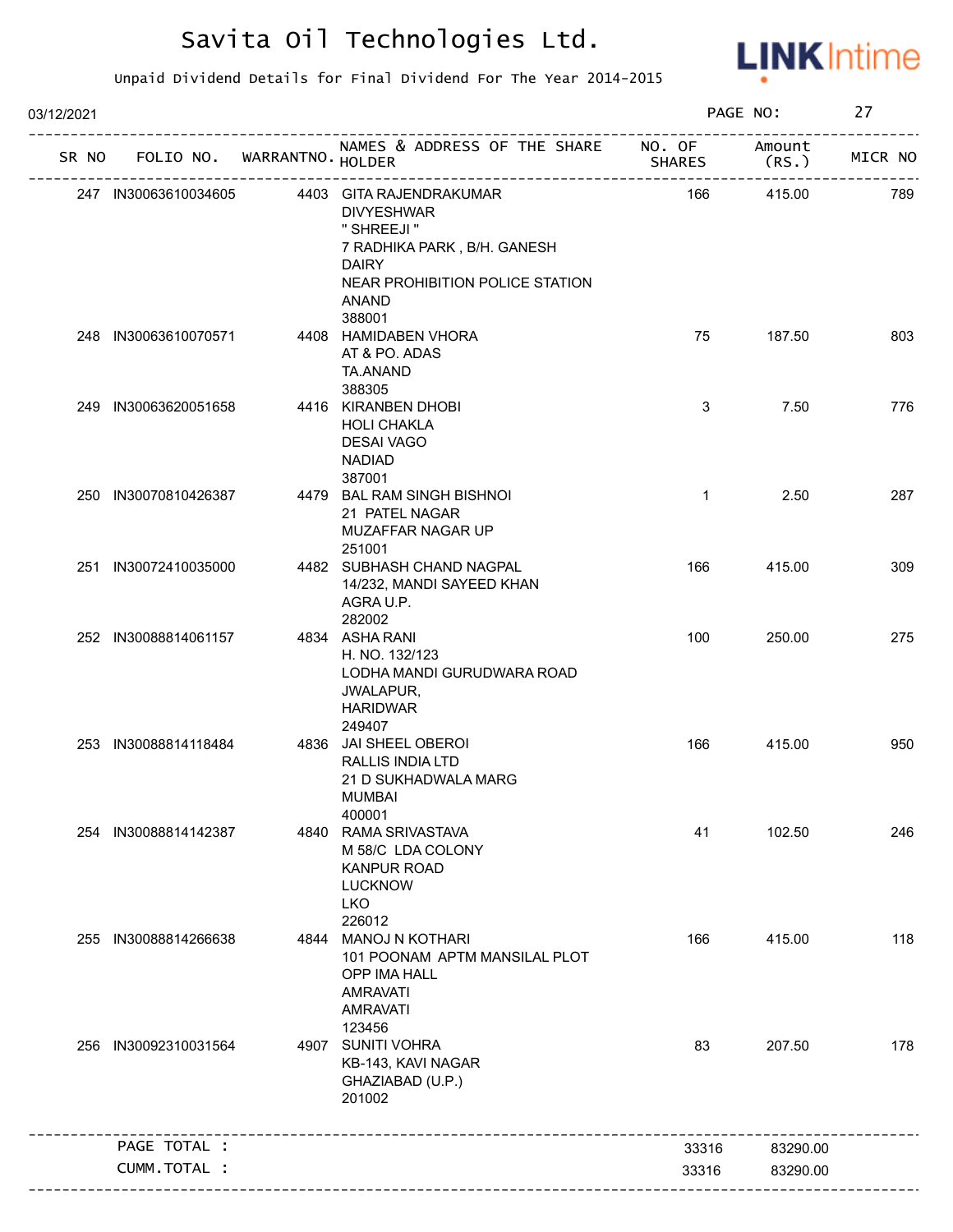

| 03/12/2021 |                      |                            |                                                                                                                                                                             |                         | PAGE NO:        | 28      |
|------------|----------------------|----------------------------|-----------------------------------------------------------------------------------------------------------------------------------------------------------------------------|-------------------------|-----------------|---------|
| SR NO      |                      | FOLIO NO. WARRANTNO HOLDER | NAMES & ADDRESS OF THE SHARE                                                                                                                                                | NO. OF<br><b>SHARES</b> | Amount<br>(RS.) | MICR NO |
|            | 257 IN30097410055556 |                            | 4931 HITESH MOHANLAL SHAH<br>MOTI POSAL STREET,<br>DANDA BAZAR,<br>BHUJ-KUTCH.<br>370001                                                                                    | 166                     | 415.00          | 550     |
|            | 258 IN30097410285242 |                            | 4941 DIPTIBEN KIRITBHAI GHODASARA<br>JAY DEEP,<br>BADA BAJARANG ROAD,<br>NEAR JERAMBHAI HALL, DIST.<br>RAJKOT,<br>UPLETA.<br>360490                                         | 50                      | 125.00          | 454     |
|            | 259 IN30097410413238 |                            | 4946 USHMA BHATT<br>'ASHUTOSH',<br>PLOT NO. 7, RUBBER SOCIETY,<br>SUBHASHNAGAR,<br>BHAVNAGAR.<br>364001                                                                     | 98                      | 245.00          | 524     |
|            | 260 IN30097411041215 |                            | 4968 PRAVINBHAI PARSHOTTAMBHAI<br><b>PATEL</b><br>4 - VIJAY COMPLEX,<br>102, ANKUR SOCIETY,<br>A. K. ROAD,<br>SURAT.<br>395008                                              | 20                      | 50.00           | 919     |
|            | 261 IN30097411113379 |                            | 4970 CHETNA S NATHWANI<br>304, VIDHI TOWER,<br>OPP. JAGNATH MANDIR,<br>TALAV GATE,<br>JUNAGADH.<br>362001                                                                   | 50                      | 125.00          | 485     |
|            | 262 IN30102221115377 |                            | 5072 BUDIDA SRIHARI<br>D NO 2 12 24 (11)<br>AVANTHI WARE HOUSING SERVICES<br><b>LTD</b><br>OPP TELEPHONE EXCHANGE<br><b>RAILWAY STAT</b><br><b>TADEPALLIGUDEM</b><br>534101 | 83                      | 207.50          | 1589    |
|            | 263 IN30102221120190 |                            | 5073 V SURENDER REDDY<br>H NO 1 6 174/5/2<br>ARUNA CO OP HOUSING SOCIETY<br>BAPUJI NAGAR MUSHEERABAD<br><b>HYDERABAD</b><br>500048                                          | 166                     | 415.00          | 1513    |
|            | 264 IN30103924575522 |                            | 5126 JAYKUMAR JAYANTILAL SHAH<br>SUBH AWASH<br>FLAT NO 201<br>NEAR HARIA SCHOOL G I D C RESI<br>AREA,<br><b>JAMNAGAR</b><br>361005                                          | 11                      | 27.50           | 468     |
|            | PAGE TOTAL :         |                            |                                                                                                                                                                             | 33960                   | 84900.00        |         |
|            | CUMM.TOTAL :         |                            |                                                                                                                                                                             | 33960                   | 84900.00        |         |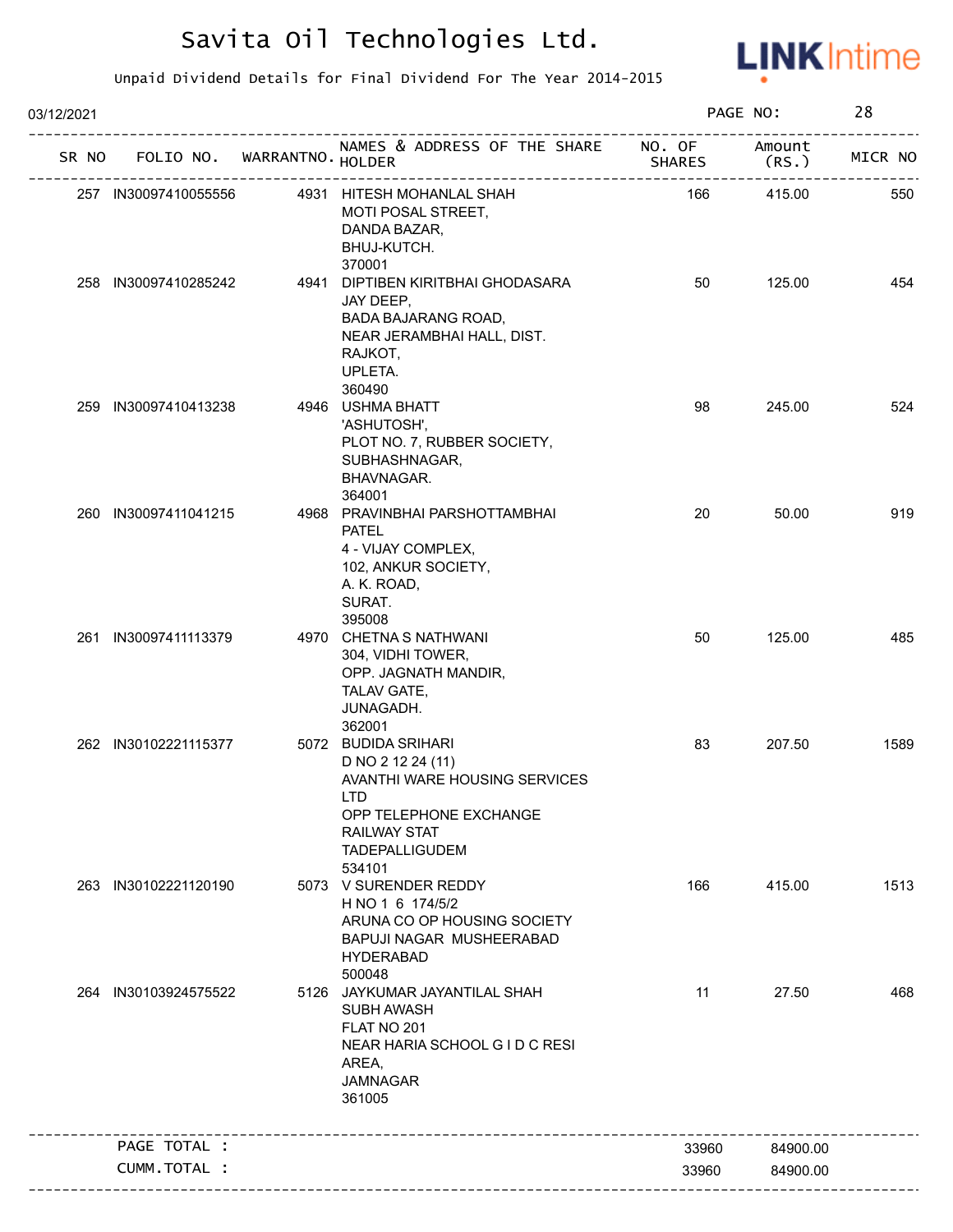

| 03/12/2021 |                      |                             |                                                                                                                                           |                | PAGE NO:         | 29      |
|------------|----------------------|-----------------------------|-------------------------------------------------------------------------------------------------------------------------------------------|----------------|------------------|---------|
| SR NO      |                      | FOLIO NO. WARRANTNO. HOLDER | NAMES & ADDRESS OF THE SHARE NO. OF                                                                                                       | <b>SHARES</b>  | Amount<br>(RS. ) | MICR NO |
|            | 265 IN30112715136289 |                             | 5208 SATISH KUMAR TIWARI<br>1/299 VIKAS NAGAR<br><b>LUCKNOW</b><br>226020                                                                 | 166            | 415.00           | 251     |
|            | 266 IN30112715965212 |                             | 5245 VIKAS JAIN<br>AARAMACHINE ROAD<br>NEAR SBI COLONY<br>RAJNANDGAON (C G),<br>491441                                                    | 166            | 415.00           | 1473    |
|            | 267 IN30112716910974 |                             | 5265 SATISH CHAND AGARWAL<br>PREM IRON STORE<br>G T ROAD<br>KHATAULI<br><b>KHATAULI</b><br>251201                                         | 166            | 415.00           | 292     |
|            | 268 IN30113526197937 |                             | 5281 MOHANLAL H SHA<br>SHA MOHANLAL SHRENIK KUMAR<br>NO 476/1A BELLULLI GALLI<br><b>DAVANGERE</b><br><b>DAVANAGERE</b><br>577001          | 166            | 415.00           | 1677    |
|            | 269 IN30113526704026 |                             | 5300 LALITHAMBA G<br>NO 63 KAIKONDARAHALLI<br><b>CARMELRAM POST</b><br><b>SURJAPUR ROAD</b><br><b>BANGALORE</b><br>560035                 | $\overline{2}$ | 5.00             | 1615    |
|            | 270 IN30116030140595 |                             | 5527 DEEPMALA GARG<br><b>GARG BHAWAN</b><br>WARD NO.9, NEAR TEHSIL<br><b>CHAKSU</b><br>DIST. JAIPUR (RAJ.)<br>303901                      | 100            | 250.00           | 358     |
|            | 271 IN30118620058807 |                             | 5540 RUCHI AGARWAL<br>141 - MADHOBARI<br>OLD MATCH BOX FACTORY<br>COMPOUND<br>OPP. M.M AGARWAL(ADVOCATE)<br><b>BAREILLY</b><br>243005     | 500            | 1250.00          | 258     |
|            | 272 IN30125015298480 |                             | 5579 ASIM KUMAR CHAKRABARTY<br>NTPC/TSTPP QTR NO C 168 PTS<br>P O DEEPSIKHA<br>DT ANGUL<br>759147                                         | 50             | 125.00           | 1858    |
|            | 273 IN30132110698791 |                             | 5825 SHANTABEN ISHWARBHAI PATEL<br><b>NEAR BANK SOCIETY</b><br>OPP. AMBAJI MANDIR<br><b>COLLEGE COMPOUND</b><br><b>PALANPUR</b><br>385001 | 166            | 415.00           | 753     |
|            | PAGE TOTAL :         |                             |                                                                                                                                           | 35442          | 88605.00         |         |
|            | CUMM.TOTAL :         |                             |                                                                                                                                           | 35442          | 88605.00         |         |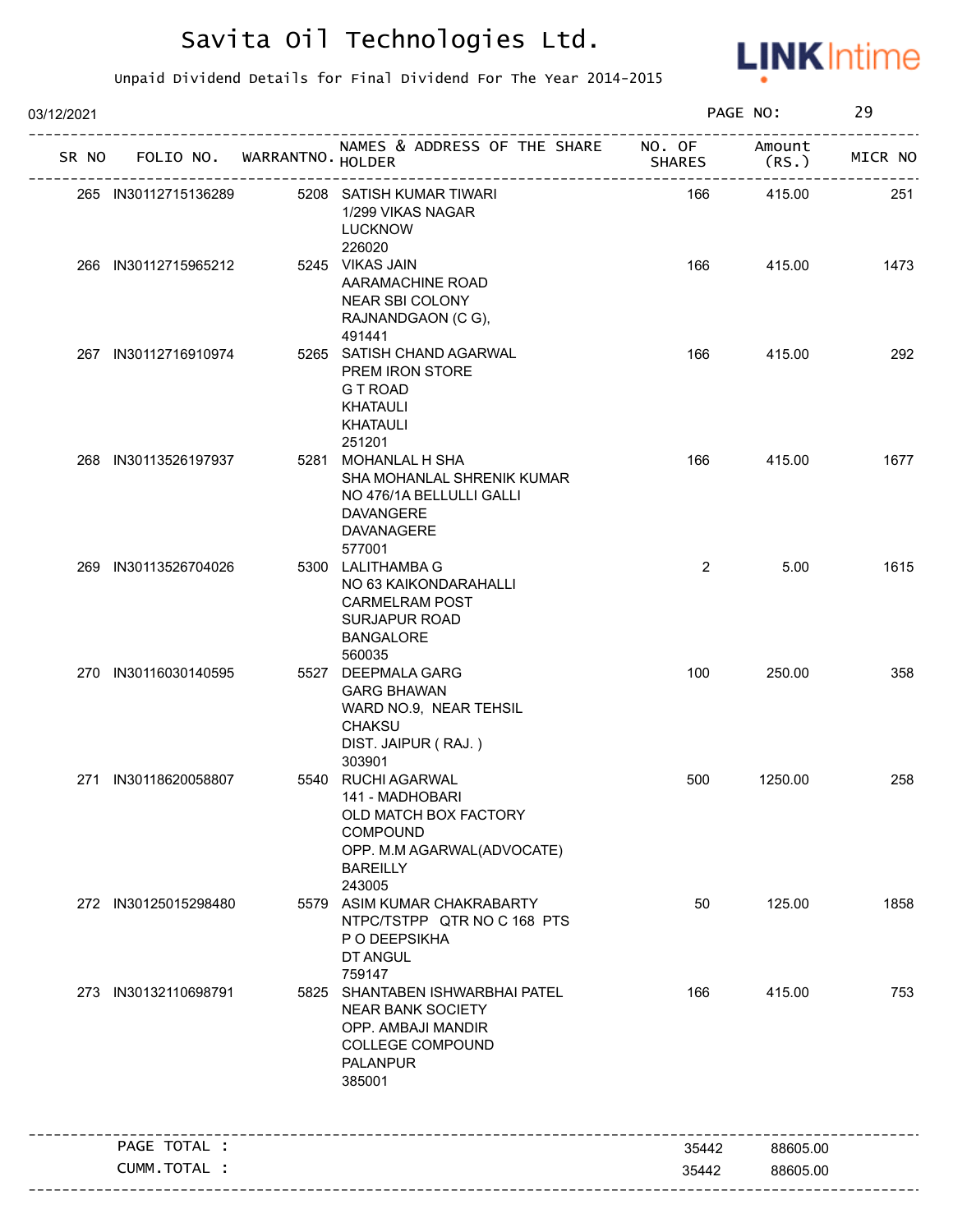

| 03/12/2021 |                      |  |                                   |                                                                                                                |               | PAGE NO: |         |
|------------|----------------------|--|-----------------------------------|----------------------------------------------------------------------------------------------------------------|---------------|----------|---------|
|            |                      |  | SR NO FOLIO NO. WARRANTNO. HOLDER | NAMES & ADDRESS OF THE SHARE NO. OF Amount                                                                     | <b>SHARES</b> | (RS.)    | MICR NO |
|            | 274 IN30133017285123 |  |                                   | 5835 RAJESH KUMAR AGARWAL<br><b>TEMPLE ROAD</b><br>PURANA BAZAR<br>DHANBAD,<br><b>DHANBAD</b><br>826001        | 166           | 415.00   | 1888    |
|            | 275 IN30133018007033 |  |                                   | 5857 NIDHI<br>31 B<br><b>DDA FLATS</b><br>POCKET A-12, KALKAJI EXTN<br><b>NEW DELHI</b><br>110019              | 66            | 165.00   | 55      |
|            | 276 IN30133018408006 |  |                                   | 5864 SURESH KUMAR AGGARWAL<br>H.NO.4261<br>WARD NO.21<br><b>AGGARWAL STREET</b><br><b>BATHINDA</b><br>151001   | 10            | 25.00    | 160     |
|            | 277 IN30133019028810 |  |                                   | 5876 MALLIKARJUN BELLAD<br>936 ZOND GALLI<br>A/P GADHINGLAJ<br><b>DIST KOLHAPUR</b><br>416502                  | $\mathbf{1}$  | 2.50     | 1308    |
|            | 278 IN30133019475960 |  |                                   | 5887 GAURI AGRAWAL<br>K 37/132<br><b>GOLGHAR</b><br><b>VARANASI</b><br>221001                                  | 33            | 82.50    | 231     |
|            | 279 IN30147720041468 |  |                                   | 6012 VINOD KUMAR<br>294/1D, GATE ANAND BHAWAN<br><b>BAGH KESHO DASS</b><br>MUZAFFARNAGAR<br>251001             | 40            | 100.00   | 288     |
|            | 280 IN30154914109947 |  |                                   | 6048 UMESH R NAYAK<br><b>HOUSE NO W 8/200/5</b><br>SHIVKRIPA NEAR CIVIL COURT<br><b>PONDA</b><br>GOA<br>403401 | 10            | 25.00    | 1243    |
|            | 281 IN30155710211973 |  |                                   | 6356 MAHESH BABU GUPTA<br>MOH NARAYAN TOLA<br><b>BAHJOI</b><br><b>MORADABAD</b><br>202410                      | 100           | 250.00   | 187     |
|            | 282 IN30155710852169 |  |                                   | 6360 SAVITRI DEVI<br>D 5 SECTOR F<br>KAPOORTHALAL BAGH<br><b>LUCKNOW</b><br>226024                             | 15            | 37.50    | 253     |

| PAGE TOTAL | 35883 | 89707.50 |
|------------|-------|----------|
| CUMM.TOTAL | 35883 | 89707.50 |
|            |       |          |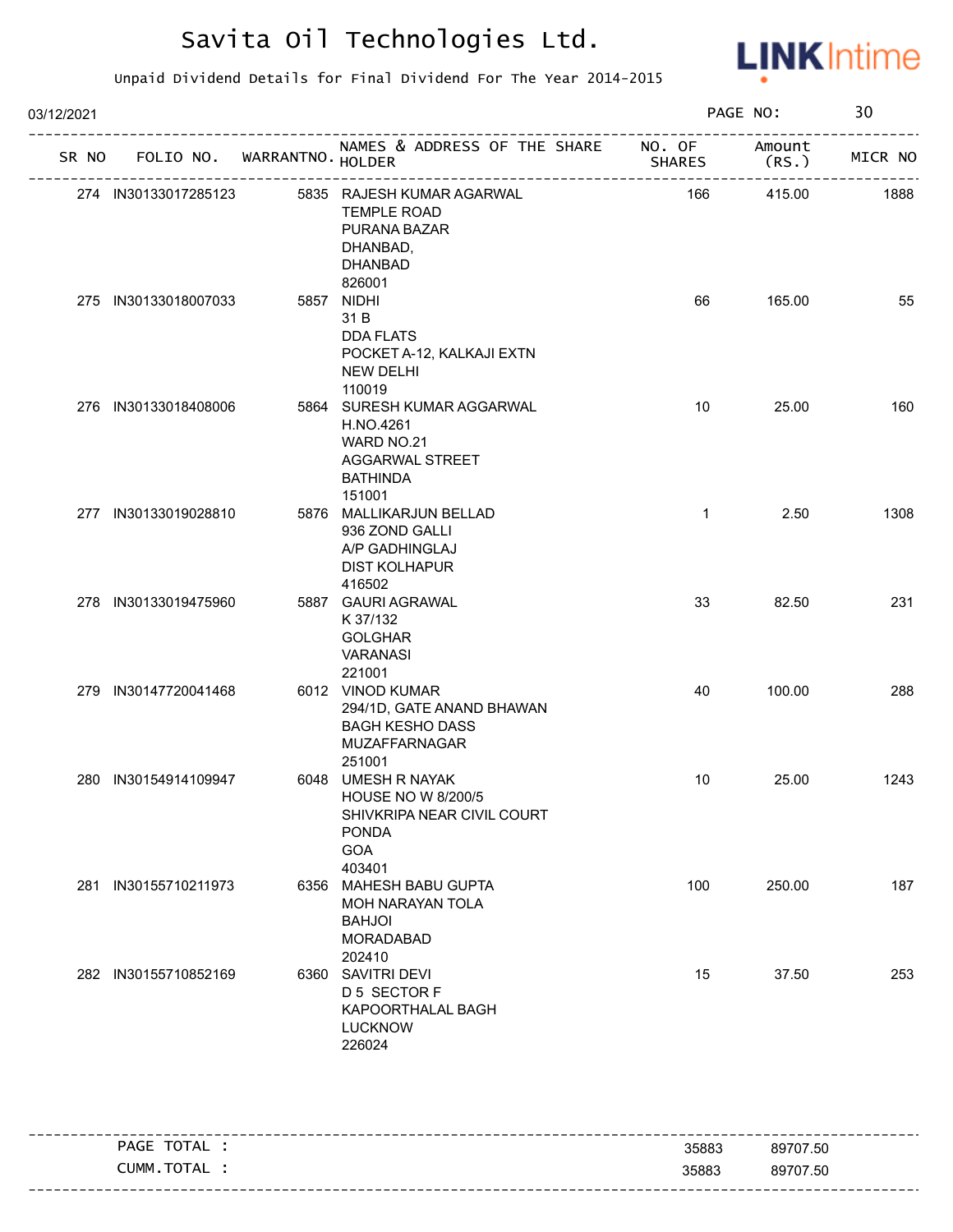

| 03/12/2021 |                      |                                   |                                                                                                                      |               | PAGE NO:       | 31      |
|------------|----------------------|-----------------------------------|----------------------------------------------------------------------------------------------------------------------|---------------|----------------|---------|
|            |                      | SR NO FOLIO NO. WARRANTNO. HOLDER | NAMES & ADDRESS OF THE SHARE NO. OF<br>______________________                                                        | <b>SHARES</b> | Amount<br>(RS. | MICR NO |
|            | 283 IN30155711447148 |                                   | 6361 ANIL CHAUHAN<br><b>VILL-DAUDPURA</b><br>POST- BABAIL BUZURG<br>SAHARANPUR<br>247120                             | 73            | 182.50         | 270     |
|            | 284 IN30155721867969 |                                   | 6373 HARJEET SINGH<br>1443, CIVIL LINE NO-2<br><b>KURWAR NAKA</b><br><b>SULTANPUR</b><br>228001                      | 66            | 165.00         | 254     |
|            | 285 IN30177416868364 |                                   | 6566 KRISHNA RAJAN A<br>NO 11/25<br><b>WEST STREET</b><br>NALUMAVADI<br><b>TIRUCHENDUR</b><br>628201                 | 15            | 37.50          | 1758    |
|            | 286 IN30189510010029 |                                   | 6609 ARATTUKADAVIL KURUVILLA<br>ABRAHAM<br>ARATTUKADAVIL<br>CHINGAVANAM PO<br><b>KOTTAYAM</b><br>KERALA.<br>686531   | 50            | 125.00         | 1795    |
|            | 287 IN30191810014281 |                                   | 6618 VIKRAM KUMAR<br>A3<br><b>GREEN PARK EXTENSION</b><br><b>NEW DELHI</b><br>110016                                 | 114           | 285.00         | 48      |
|            | 288 IN30198310019682 |                                   | 6639 AMRIT MEHTA<br>96, SETH JI KA BAZAR,<br>RATLAM (M.P.)<br>457001                                                 | 582           | 1455.00        | 1436    |
|            | 289 IN30199110745041 |                                   | 6673 TRUPTIBEN P. PANDYA<br>A/3, SUKRUTI APPARTMENT<br>OPP. PRERNA SOCIETY<br><b>TITHAL ROAD</b><br>VALSAD<br>396001 | 50            | 125.00         | 929     |
|            | 290 IN30202534038149 |                                   | 6683 RUCHI MEHROTRA<br>SRI RAM BHAWAN<br><b>LOHAR BAGH</b><br><b>SITAPUR</b><br>UP<br>261001                         | 15            | 37.50          | 295     |
| 291        | IN30214810322038     |                                   | 6724 MADHUMATI A SHAH<br>21, MUNIRAMANNA LANE<br>2ND FLOOR<br>COTTONPET CROSS<br><b>BANGALORE</b><br>560053          | 100           | 250.00         | 1626    |
|            | PAGE TOTAL :         |                                   | -----------------------------                                                                                        | 36948         | 92370.00       |         |
|            | CUMM.TOTAL :         |                                   |                                                                                                                      | 36948         | 92370.00       |         |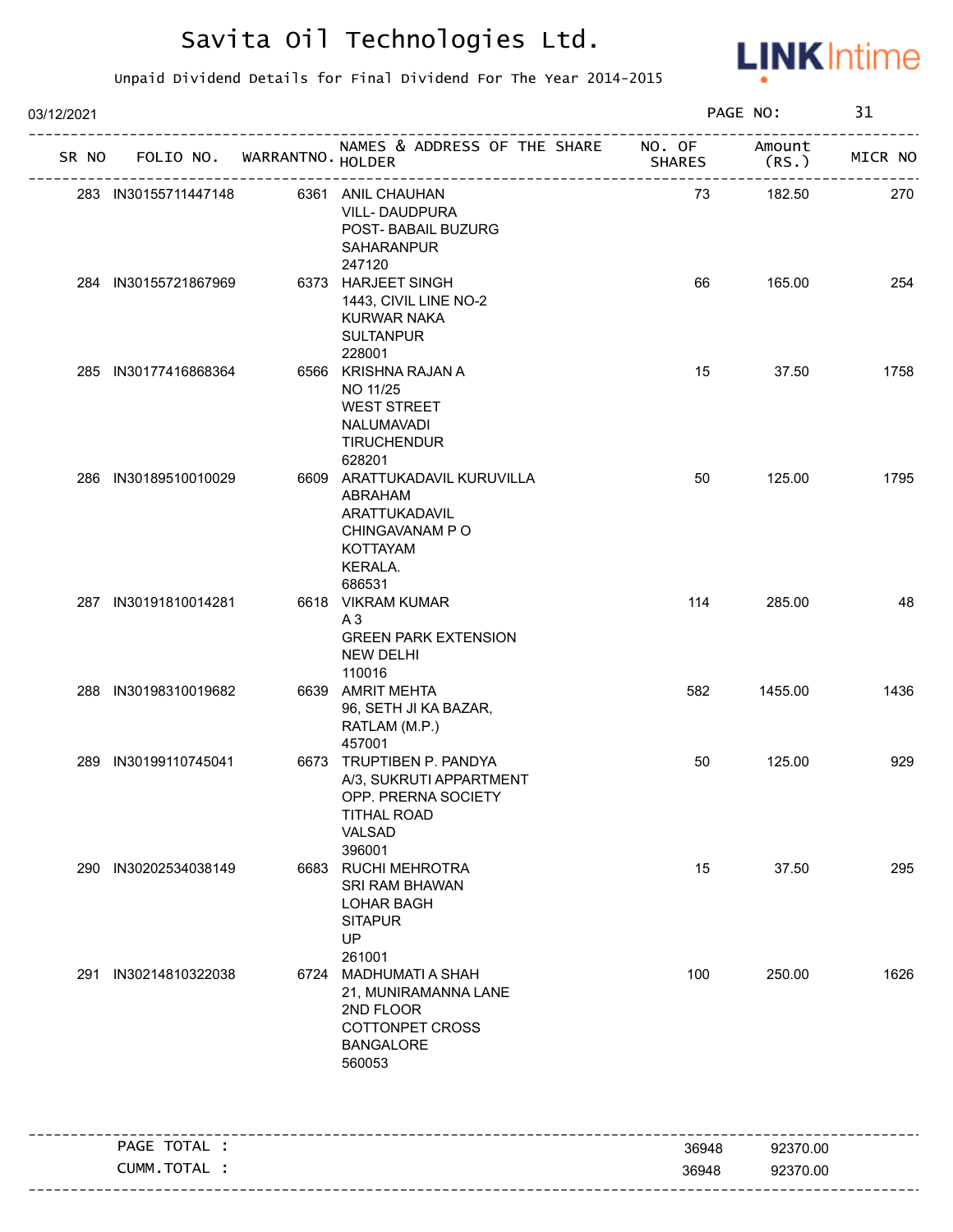

| 03/12/2021 |                      |                             |                                                                                                                                |               | PAGE NO:        | 32      |
|------------|----------------------|-----------------------------|--------------------------------------------------------------------------------------------------------------------------------|---------------|-----------------|---------|
| SR NO      |                      | FOLIO NO. WARRANTNO. HOLDER | NAMES & ADDRESS OF THE SHARE NO. OF                                                                                            | <b>SHARES</b> | Amount<br>(RS.) | MICR NO |
|            | 292 IN30214810447582 |                             | 6728 SUJATHA ANANTHARAJ<br>II MAIN OPP MUNCIPAL BOREWELL<br>SADASIVANAGAR<br><b>KUNIGAL RAOD</b><br><b>TUMKUR</b>              | 8             | 20.00           | 1644    |
|            | 293 IN30220110764713 |                             | 572102<br>6779 SAVITABEN DHIRAJLAL YADAV<br><b>SWASTIK SOCIETY</b><br>STATION ROAD<br><b>SIHOR</b><br><b>DIST. BHAVNAGAR</b>   | $\mathbf{1}$  | 2.50            | 538     |
|            | 294 IN30223610486505 |                             | 364240<br>6796 MOHAN MURALIDHAR KALISETTI<br>776<br>SU AIR FORCE STATION<br><b>BIHTA PATNA DIST</b><br><b>BIHAR</b><br>801103  | 16            | 40.00           | 1883    |
|            | 295 IN30226910548476 |                             | 6821 NIVEDITA M KULKARNI<br>FLAT NO-21, AJINKYA NAGARI<br>WING-C, SURVEY NO-6/6<br><b>KARVE NAGAR</b><br><b>PUNE</b><br>411052 | $\mathbf{1}$  | 2.50            | 1273    |
|            | 296 IN30226911424075 |                             | 6827 GEETA SHARMA<br>ROOP BASS ROAD,<br>ALWAR,<br><b>RAJASTHAN</b><br>301001                                                   | 40            | 100.00          | 324     |
|            | 297 IN30234910010244 |                             | 6887 OM PRAKASH GUPTA<br>A-1, 284A<br>Lawrence Road<br>Delhi<br>110035                                                         | 83            | 207.50          | 78      |
|            | 298 IN30305210503503 |                             | 7777 NEELABEN DHIRUBHAI PATEL<br>SHRI RAM SOCIETY<br><b>VIJAPUR</b><br><b>DIST-MEHSANA</b><br>382870                           | 55            | 137.50          | 707     |
|            | 299 IN30305210503608 |                             | 7778 KOKILABEN RAJNIKANTBHAI PATEL<br>9, MAHALAXMI SOCIETY<br>T.B. ROAD<br><b>VIJAPUR</b><br><b>DIST-MEHSANA</b><br>382870     | 56            | 140.00          | 708     |
|            | 300 IN30323710022002 |                             | 7839 MURUGESHAPPA H<br>H NO 224 KUMBAR ROAD<br><b>BIRUR</b><br><b>DIST CHIKMAGALUR</b><br><b>BIRUR</b><br>577116               | 25            | 62.50           | 1680    |
|            | PAGE TOTAL :         |                             |                                                                                                                                | 37233         | 93082.50        |         |
|            | CUMM.TOTAL :         |                             |                                                                                                                                | 37233         | 93082.50        |         |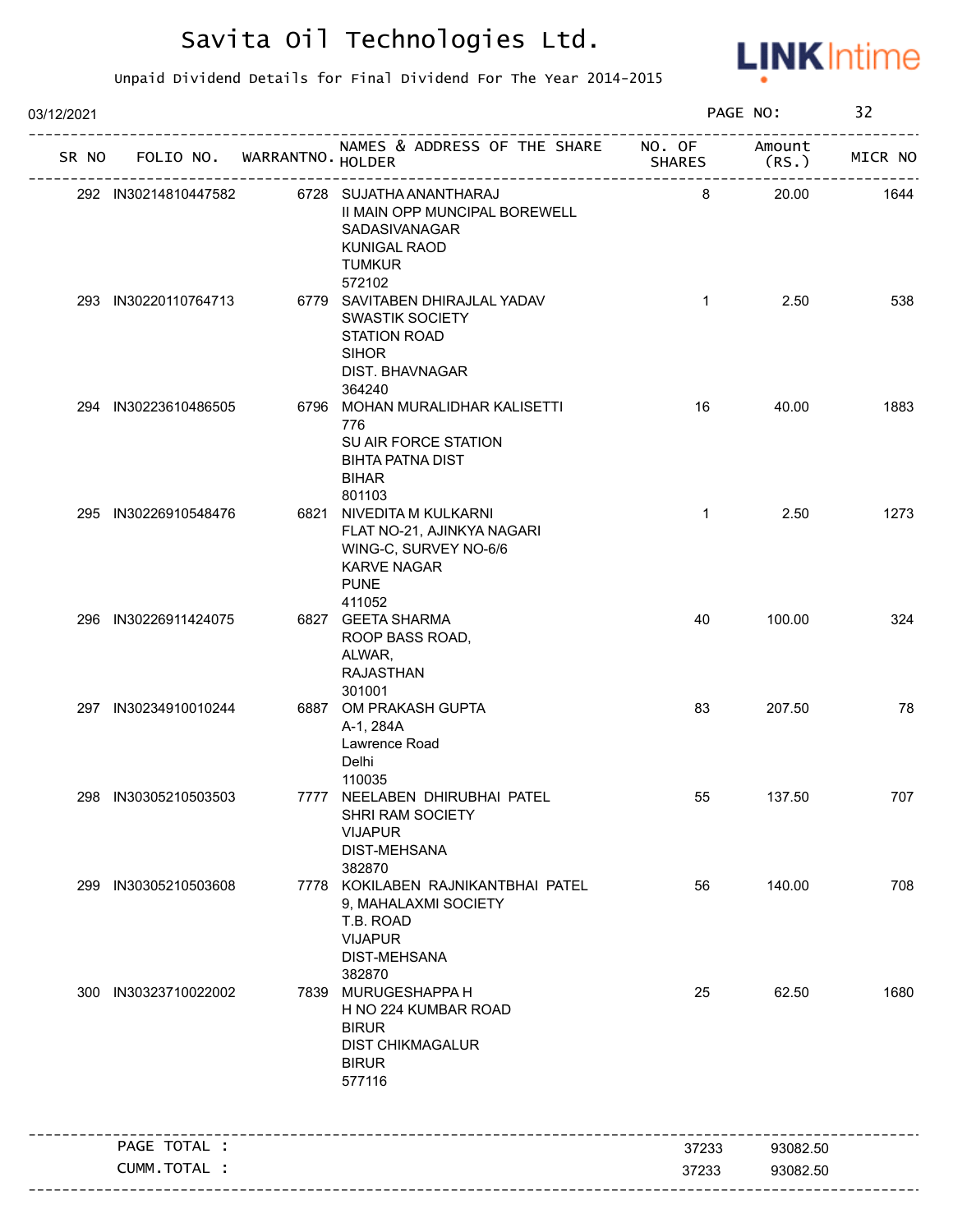

| 03/12/2021 |              |                             | PAGE NO:                                                                                                                          |               | 33              |         |
|------------|--------------|-----------------------------|-----------------------------------------------------------------------------------------------------------------------------------|---------------|-----------------|---------|
| SR NO      |              | FOLIO NO. WARRANTNO. HOLDER | NAMES & ADDRESS OF THE SHARE NO. OF<br>____________________                                                                       | <b>SHARES</b> | Amount<br>(RS.) | MICR NO |
| 301 J00011 |              |                             | 7871 JN GAGAI<br><b>VILL NARAKASUR</b><br>P O KAHILIPARA<br><b>GUWAHATI</b><br>781019                                             | 83            | 207.50          | 1871    |
|            | 302 J00017   |                             | 7872 JOSEPH VINCENTE FLORIANO<br><b>FERNANDES</b><br><b>DINSHAW MAHAL</b><br>2ND FLOOR ROOM NO 137<br>DHOBITALAO BOMBAY<br>400002 | 83            | 207.50          | 958     |
|            | 303 J00018   |                             | 7873 JOSHI VIKAS VASANT<br><b>MAHALAKSHMI NAGAR</b><br>NEAR SANTOSHIMATA TEMPLE<br>AMBERNATH E<br>999999                          | 41            | 102.50          | 1924    |
|            | 304 J00567   |                             | 7879 JAGDISHBHAI SHAH<br>KUMARPAL LALBHAI<br>ASTODIA RANGATI BAZAR<br>AHMEDABAD<br>380001                                         | 166           | 415.00          | 560     |
|            | 305 J00600   |                             | 7882 JAI PRAKASH<br>D-25 DEVI DAYAL APARTMENTS<br>G T ROAD SAHIBABAD<br>GHAZIABAD U P<br>999999                                   | 166           | 415.00          | 1925    |
|            | 306 J00605   |                             | 7883 JAI PRAKASH THUKRAL<br>$C-63$<br><b>RAJOURI GARDEN</b><br><b>NEW DELHI</b><br>110027                                         | 166           | 415.00          | 63      |
|            | 307 J00636   |                             | 7886 JAMIL AHMED<br>STATE BANK OF BIKANER & JAIPUR<br><b>FATEHPUR</b><br>SEKHAWATI SIKAR<br>332301                                | 166           | 415.00          | 399     |
| 308 J00691 |              |                             | 7888 JASUBEN V SANAVDA<br>AT PO BARWALA<br><b>TA MORBI</b><br><b>DIST RAJKOT</b><br>363636                                        | 166           | 415.00          | 516     |
|            | 309 J00748   |                             | 7891 JAYANDRA M WAGHELA<br>VAMEHTA & COCA<br>338 NARSHI NATHA 1ST FLR<br>MASJID BUNDER BOMBAY<br>400009                           | 166           | 415.00          | 1010    |
|            | 310 J00760   |                             | 7893 JAYANTI PARIDA<br>C/O DEBENDRA PATRA<br>AT MATHASAHI CHAULIAGANJ<br>PO NAYABAZAR CUTTACK ORISSA<br>753004                    | 166           | 415.00          | 1854    |
|            | PAGE TOTAL : |                             |                                                                                                                                   | 38602         | 96505.00        |         |
|            | CUMM.TOTAL : |                             |                                                                                                                                   | 38602         | 96505.00        |         |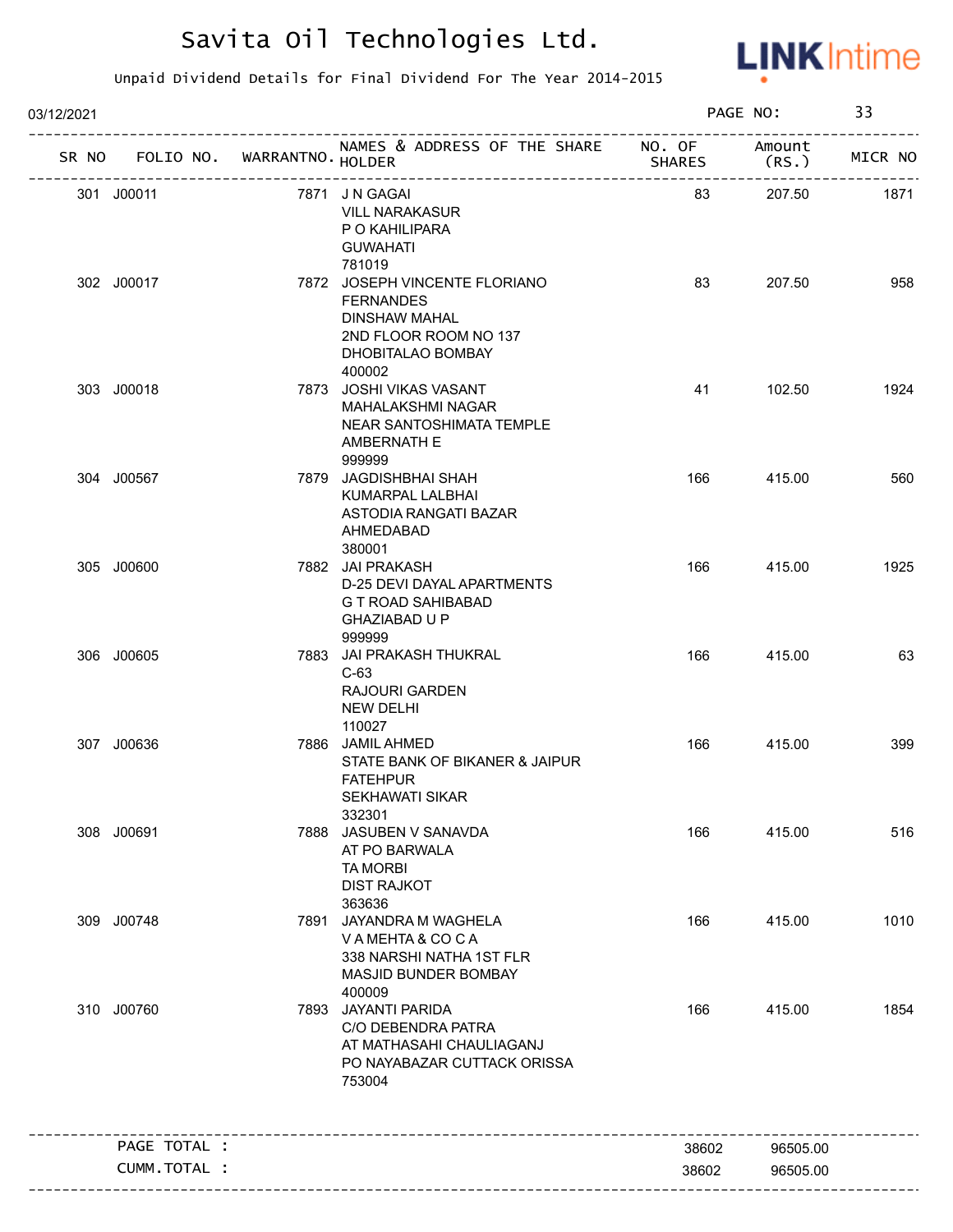

| 03/12/2021                        |  | PAGE NO:                                                                                                                       |               | 34              |         |
|-----------------------------------|--|--------------------------------------------------------------------------------------------------------------------------------|---------------|-----------------|---------|
| SR NO FOLIO NO. WARRANTNO. HOLDER |  | NAMES & ADDRESS OF THE SHARE NO. OF                                                                                            | <b>SHARES</b> | Amount<br>(RS.) | MICR NO |
| 311 J00815                        |  | 7894 JAYESH C RATHI<br>4/6 NEMANI BLDG 3RD FLR<br>3RD PHOPHAL WADI BHULESHWAR<br><b>BOMBAY</b><br>400002                       | 166           | 415.00          | 959     |
| 312 J00843                        |  | 7898 JAYESHKUMAR SOLANKI<br><b>GRAMIN BANK RANJITNAGAR</b><br>AT & PO RANJITNAGAR TA BARIA<br>DIST P M S GUJARAT<br>389360     | 166           | 415.00          | 834     |
| 313 J00866                        |  | 7904 JAYSHREE M DESAI<br>21-DIVYAVASUNDRA COM HOUSE<br>OPP NEW CIVIL COURT MIRZAPUR<br>AHMEDABAD<br>380001                     | 166           | 415.00          | 2020    |
| 314 J00901                        |  | 7905 JESSI RATHOD<br>NEAR VARTEJ RAILWAY STATION<br>BESIDE BONE FACTORY VARTEJ<br><b>BHAVNAGAR</b><br>364060                   | 166           | 415.00          | 536     |
| 315 J00912                        |  | 7907 JIGISHA RAMANLAL PATEL<br><b>S-3 MANGLAM FLATS</b><br>OPP BAPUS DARGAH GORVA<br>REFINERY ROAD BARODA<br>390016            | 166           | 415.00          | 856     |
| 316 J00927                        |  | 7909 JIGNESH SURESHBHAI SHAH<br>31 KRUSANA SOCI JAIL ROAD<br>MEHSANA<br>384002                                                 | 166           | 415.00          | 720     |
| 317 J00935                        |  | 7910 JINESH JAIN<br>J K CONSULTANTS<br><b>CLOTH MARKET ALWAR</b><br>RAJASTHAN<br>301001                                        | 166           | 415.00          | 325     |
| 318 J00949                        |  | 7911 JITENDRA KUMAR<br>5-D-84 N I T<br><b>FARIDABAD</b><br>121001                                                              | 166           | 415.00          | 110     |
| 319 J00951                        |  | 7912 JITENDRA KUMAR SINHA<br>3A HARMONY APARTMENT<br><b>DEPUTY PARA</b><br>KUTCHERY CHOWK<br>RANCHI JHARKHAND<br>834001        | 100           | 250.00          | 1900    |
| 320 J00983                        |  | 7916 JITUBHAI V SHAH<br>5/A/5 MUNICIPAL QUARTERS<br>OPP NR PRIMARY SCHOOL<br>OFF C G ROAD ELLISH BRIDGE<br>AHMEDABAD<br>380006 | 166           | 415.00          | 589     |
| PAGE TOTAL :                      |  |                                                                                                                                | 40196         | 100490.00       |         |
| CUMM. TOTAL :                     |  |                                                                                                                                | 40196         | 100490.00       |         |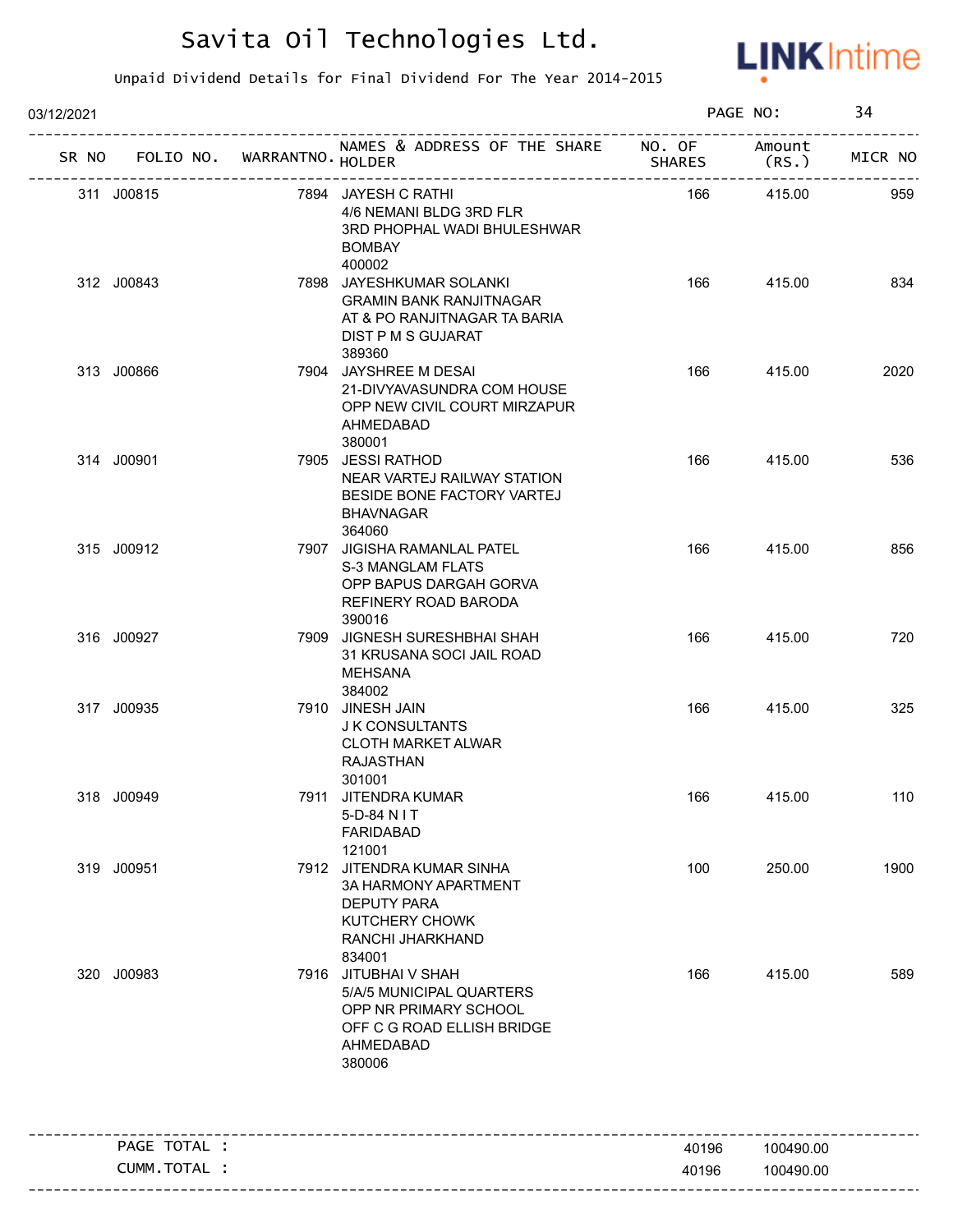

| 03/12/2021                        |  | PAGE NO:                                                                                                                           |               | 35               |         |
|-----------------------------------|--|------------------------------------------------------------------------------------------------------------------------------------|---------------|------------------|---------|
| SR NO FOLIO NO. WARRANTNO. HOLDER |  | NAMES & ADDRESS OF THE SHARE NO. OF                                                                                                | <b>SHARES</b> | Amount<br>(RS. ) | MICR NO |
| 321 J01013                        |  | 7918 JOYTINDRA H PATEL<br>C/O M D PATEL<br>5 MANGAL PARK SOCIETY<br>GAJARWADI BARODA GUJARAT<br>390017                             | 100           | 250.00           | 858     |
| 322 J01022                        |  | 7919 JULALSING RATHOD<br>MAMTA<br>SANE GURUJI NAGAR<br>CHALISGAON<br>424101                                                        | 166           | 415.00           | 1345    |
| 323 J01045                        |  | 7920 JYOTI GOLCHHA<br>468 UPRENGANJ<br><b>DIXITPURA</b><br>JABALPUR M P<br>482002                                                  | 166           | 415.00           | 1465    |
| 324 J01052                        |  | 7922 JYOTI KESWANI<br>P NO 807 A ASHOK CHOWK<br>ADARSH NAGAR<br><b>JAIPUR</b><br>302004                                            | 166           | 415.00           | 342     |
| 325 J01128                        |  | 7924 JAFFER KHAN<br><b>NO 17 NEW NO 6</b><br>COOKS ROAD A STREET<br><b>BANGALORE</b><br>560001                                     | 166           | 415.00           | 1593    |
| 326 J01237                        |  | 7931 JAYANTILAL KHIYASHI GANGAR<br>A/18 HINDMATA CHS<br>DR B AMBEDKAR ROAD<br>OPP HINDMATA CINEMA DADAR<br><b>BOMBAY</b><br>400014 | 166           | 415.00           | 1022    |
| 327 J01267                        |  | 7934 JAIN (RM) FINANCE INDIA PVT LTD<br>7 BASEMENT<br><b>JANPATH MARKET</b><br>HAZRATGANJ<br><b>LUCKNOW</b><br>226001              | 166           | 415.00           | 1973    |
| 328 J01390                        |  | 7938 JANKI DEVI<br><b>B44 SK PURI</b><br><b>PATNA</b><br>800001                                                                    | 666           | 1665.00          | 1881    |
| 329 K00023                        |  | 7949 KIRTI NARESH KAPOOR<br>C/203 VAIBHAV APT<br><b>PRABADEVI</b><br><b>BOMBAY</b><br>400025                                       | 333           | 832.50           | 1059    |
| 330 K00059                        |  | 7951 KEKI JEHANGIR LAWYER<br>74 A MEHER APARTMENTS<br>ANSTEY ROAD<br><b>BOMBAY</b><br>400026                                       | 50            | 125.00           | 1062    |
| PAGE TOTAL :                      |  |                                                                                                                                    | 42341         | 105852.50        |         |
| CUMM. TOTAL :                     |  |                                                                                                                                    | 42341         | 105852.50        |         |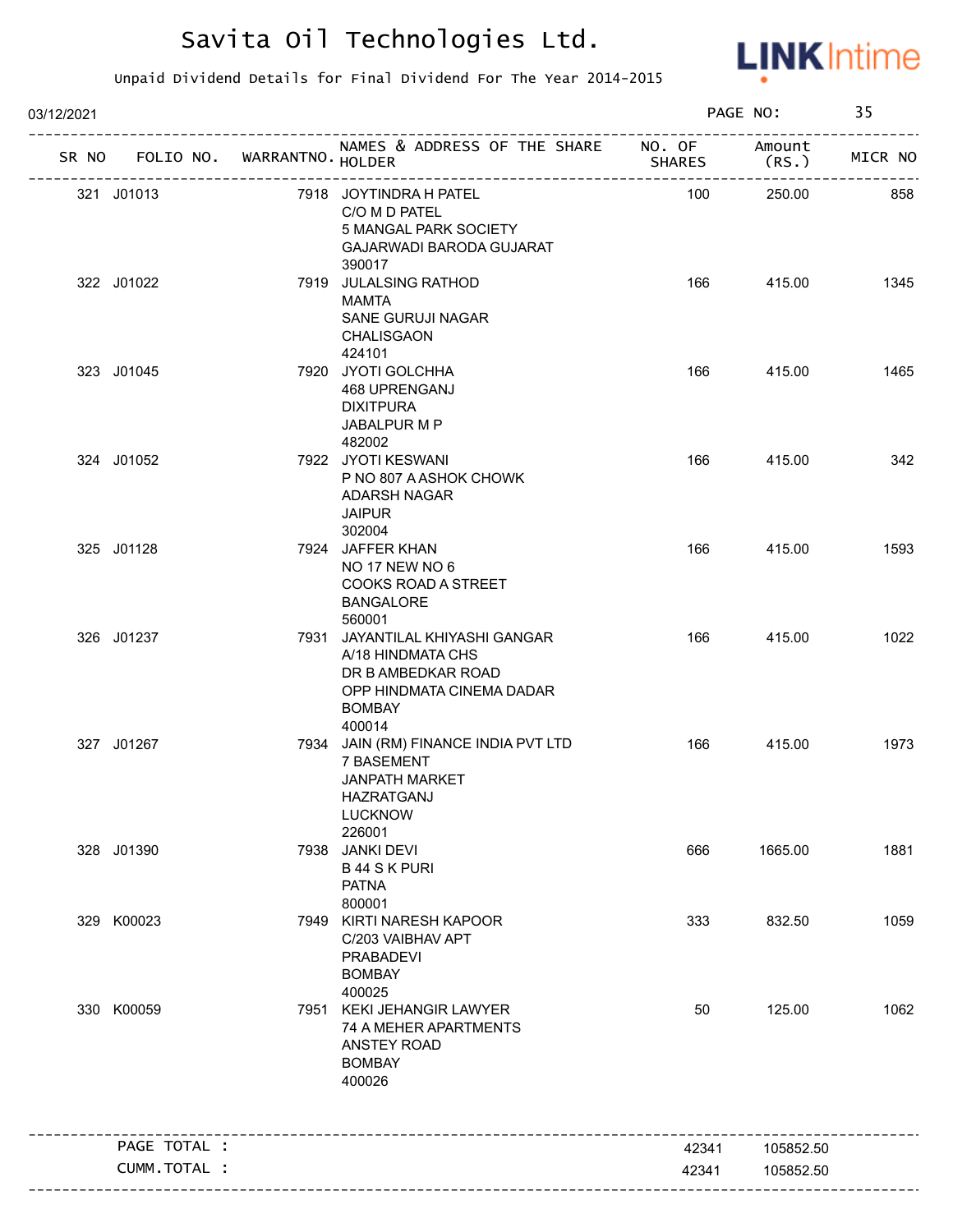

| 03/12/2021 |              |                                   |                                                                                                                                   |               | PAGE NO:         | 36      |
|------------|--------------|-----------------------------------|-----------------------------------------------------------------------------------------------------------------------------------|---------------|------------------|---------|
|            |              | SR NO FOLIO NO. WARRANTNO. HOLDER | NAMES & ADDRESS OF THE SHARE NO. OF                                                                                               | <b>SHARES</b> | Amount<br>(RS. ) | MICR NO |
|            | 331 K00575   |                                   | 7956 KAILASH BEN V PATEL<br>AT & PO VASNA SAIYED<br>TA DIST BARODA<br>390015                                                      | 166           | 415.00           | 854     |
|            | 332 K00583   |                                   | 7957 KAILASH CHANDRA VEERWAL<br>979 SEC NO 4<br><b>HIRAN MAGARI</b><br><b>UDAIPUR</b><br>313001                                   | 166           | 415.00           | 379     |
|            | 333 K00600   |                                   | 7958 KALAVATI N PATEL<br>RCL/A/1/12 OLD COLONY<br>VALIA ROAD GIDC ANKLESHWAR<br>393002                                            | 166           | 415.00           | 896     |
|            | 334 K00610   |                                   | 7961 KALIDAS KACHARADAS PATEL<br>SAJJANPURA MANSA<br>TA VIJAPUR DIST MEHSANA NG<br>382845                                         | 166           | 415.00           | 703     |
|            | 335 K00644   |                                   | 7964 KAMAKOTY KRISHNAMOORTHY<br>C/O HARMAN PLASTIC INDUSTRIES<br>F-117 ANSA INDUSTRIAL ESTATE<br>SAKI VIHAR ROAD BOMBAY<br>400072 | 166           | 415.00           | 1157    |
|            | 336 K00652   |                                   | 7965 KAMAL KUMAR BANSAL<br><b>BANKE TRADING CO</b><br><b>JIWAJI GANJ MORENA</b><br>MORENA M P<br>476001                           | 166           | 415.00           | 1459    |
|            | 337 K00688   |                                   | 7968 KAMLA DEVI KHATRI<br>C\O CHAMPA LAL BHEEMRAJ<br>PO CHOHTAM DIST BARMER RAJ<br>344702                                         | 166           | 415.00           | 413     |
|            | 338 K00737   |                                   | 7974 KAMLESH SONI<br>CHOVRAHA BAZAR<br>CHHABRA GUGOR BARAN<br>RAJASTHAN<br>325220                                                 | 166           | 415.00           | 393     |
|            | 339 K00762   |                                   | 7976 KANCHAN JAIN<br>NARAYAN WADI LAXMI BLDG<br>R NO 16 STATION ROAD<br><b>KALYAN</b><br>421301                                   | 66            | 165.00           | 1326    |
|            | 340 K00791   |                                   | 7982 KANJI C SANAVDA<br>AT PO BARWALA<br><b>TA MORBI</b><br><b>DIST RAJKOT</b><br>363636                                          | 166           | 415.00           | 517     |
|            | 341 K00838   |                                   | 7985 KANTILAL ARJANBHAI PATEL<br><b>B-1 BALAJI PARK</b><br>NEHRU PARK VASTRAPUR<br>NEAR LAD SOCIETY AHMEDABAD<br>380015           | 100           | 250.00           | 640     |
|            | PAGE TOTAL : |                                   |                                                                                                                                   | 44001         | 110002.50        |         |
|            | CUMM.TOTAL : |                                   |                                                                                                                                   | 44001         | 110002.50        |         |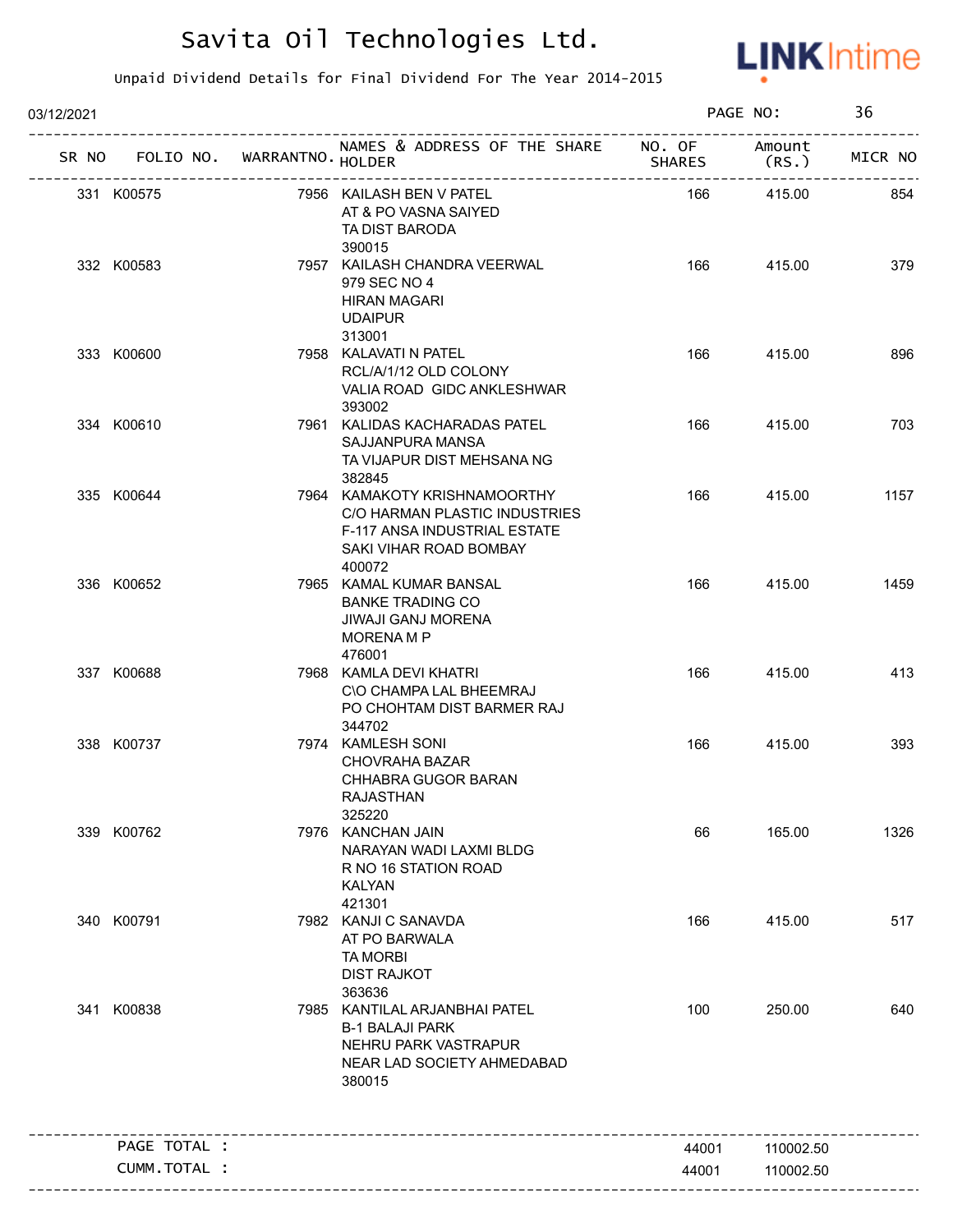

| 03/12/2021 |                                   |                                                                                                              |               | PAGE NO:       | 37      |
|------------|-----------------------------------|--------------------------------------------------------------------------------------------------------------|---------------|----------------|---------|
|            | SR NO FOLIO NO. WARRANTNO. HOLDER | NAMES & ADDRESS OF THE SHARE NO. OF                                                                          | <b>SHARES</b> | Amount<br>(RS. | MICR NO |
|            | 342 K00906                        | 7989 KARUNANDER KUMAR GUPTA<br>76/162 HALSEY ROAD<br><b>KANPUR</b><br>208001                                 | 166           | 415.00         | 196     |
|            | 343 K00919                        | 7990 KASHMIRA NATHWANI<br>ARYA SADAN<br>DR YAGNIK RD<br>OPP JAGNAT POLICE STATION<br><b>RAJKOT</b><br>360001 | 166           | 415.00         | 425     |
|            | 344 K00922                        | 7991 KASSAM USMAN<br><b>DASTAGIR HOUSE</b><br>4 CLUB ROAD 6TH FLOOR<br><b>BOMBAY</b><br>400008               | 166           | 415.00         | 1007    |
|            | 345 K00968                        | 7994 KEERTHI INVESTMENTS<br>OPP ANDHRA BANK<br>PAMIDI<br>ANANTAPUR DI<br>515775                              | 166           | 415.00         | 1545    |
|            | 346 K00976                        | 7997 KESAR SINGH<br>ROAD NO 42 HOUSE NO 73A<br>PUNJABI BAGH<br><b>NEW DELHI</b><br>110026                    | 166           | 415.00         | 60      |
|            | 347 K00995                        | 8000 KETAN DOLATRAI DESAI<br><b>15 SHIVAM CHEMBER</b><br>KHAND BAZAR VARACHHA RD<br><b>SURAT</b><br>395006   | 166           | 415.00         | 916     |
|            | 348 K01068                        | 8003 KIRAN GOLCHHA<br>CHANDANMAL SANTOKCHAND<br>DINBAZAR JALPAIGURI<br>735101                                | 166           | 415.00         | 1846    |
|            | 349 K01070                        | 8004 KIRAN JAIN<br><b>BALAJI PLOT</b><br><b>KHAMGAON</b><br>444303                                           | 166           | 415.00         | 1398    |
|            | 350 K01199                        | 8009 KOSHLYADEVI CHITHLANGYA<br>SWAMI APPARTMENT B NO 2<br>R NO 6 JAWAHAR NAGAR<br>ICHALKARANJI<br>416117    | 166           | 415.00         | 1299    |
|            | 351 K01207                        | 8011 KOWSALYA B<br>H NO 12-1/163 P V STREET<br>WARANGAL<br>AP<br>506002                                      | 166           | 415.00         | 1531    |
|            | 352 K01244                        | 8014 KRISHNA RAO D<br><b>C/O GEETA SHARES</b><br>6/2 ARUNDELPET<br><b>GUNTUR</b><br>522002                   | 166           | 415.00         | 1566    |
|            | PAGE TOTAL :                      |                                                                                                              | 45827         | 114567.50      |         |
|            | <b>CUMM. TOTAL :</b>              |                                                                                                              | 45827         | 114567.50      |         |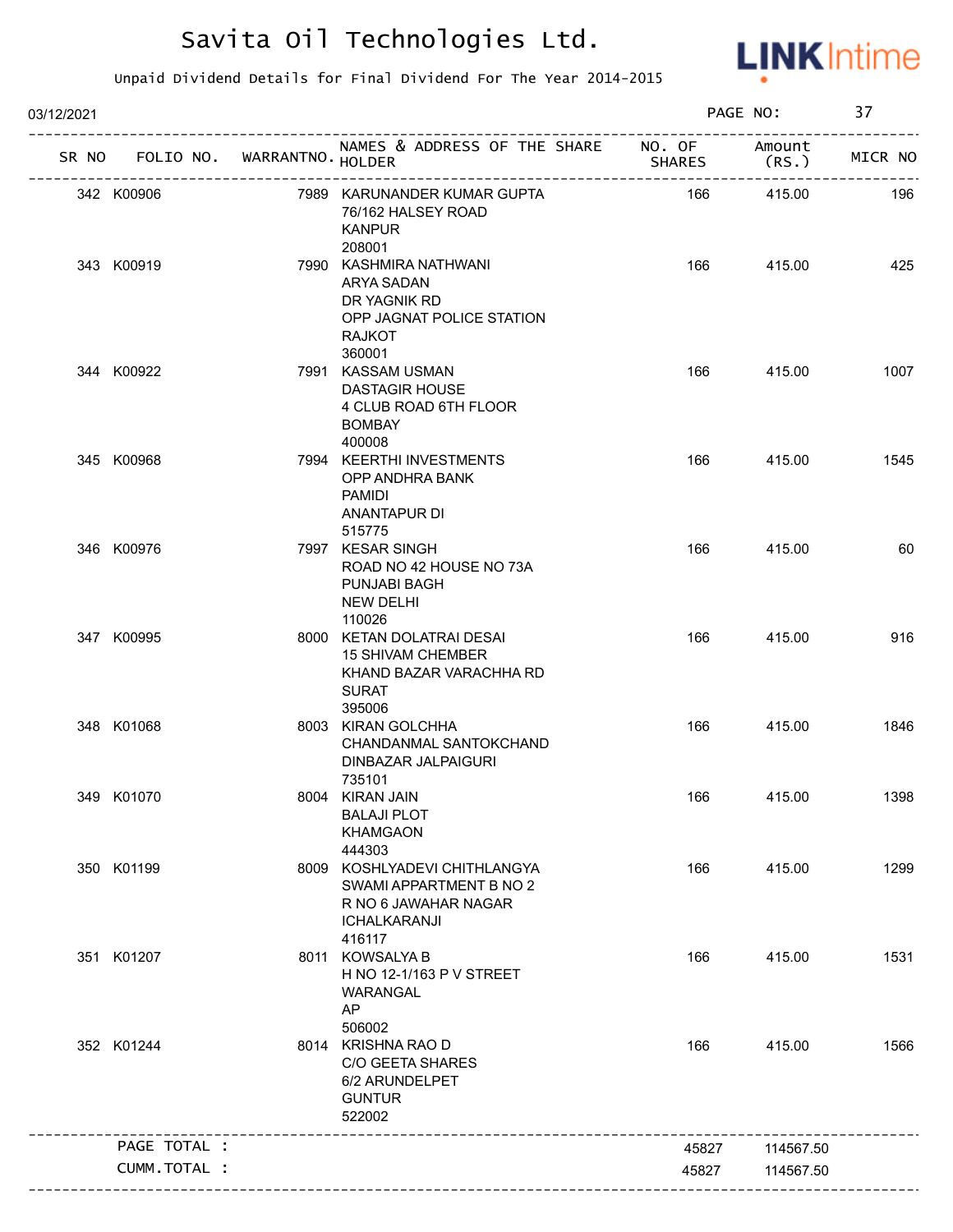

| 03/12/2021   |                             |                                                                                                                                    |                               | PAGE NO:        | 38      |
|--------------|-----------------------------|------------------------------------------------------------------------------------------------------------------------------------|-------------------------------|-----------------|---------|
| SR NO        | FOLIO NO. WARRANTNO. HOLDER | NAMES & ADDRESS OF THE SHARE NO. OF                                                                                                | <b>SHARES</b>                 | Amount<br>(RS.) | MICR NO |
| 353 K01253   |                             | 8015 KRISHNACHANDRA MATHUR<br>93/19 MANSAROVER AGARWAL<br><b>FARM</b><br><b>JAIPUR</b>                                             | ----------------------<br>166 | 415.00          | 355     |
| 354 K01264   |                             | 302020<br>8016 KRUNAL JAYENDRA THAKKAR<br>JAYENDRA NATVERLAL THAKKAR<br>5 SHAH APP VAKIL VADI<br>L G CORNER MANINAGAR<br>AHMEDABAD | 166                           | 415.00          | 605     |
| 355 K01278   |                             | 380008<br>8019 KULDIP JAIN<br>H NO 9/1846 GALI NO 2<br>KAILASH NAGAR<br>DELHI<br>110031                                            | 166                           | 415.00          | 69      |
| 356 K01379   |                             | 8023 K V V SATYANARAYANA<br>UTI AGENT P 51977<br>54-12 DWARAKA NAGAR<br><b>NIZAMABAD</b><br>503003                                 | 166                           | 415.00          | 1525    |
| 357 K01501   |                             | 8025 KALAMBIR SINGH POSWAL<br><b>VILLAGE KAILASH</b><br><b>POST OFFICE TIKRI</b><br><b>TIKRI KARNAL</b><br>132001                  | 166                           | 415.00          | 131     |
| 358 K01570   |                             | 8026 KRISHAN KUMAR GOYAL<br>DHARODI WALE WARD NO 7<br>PATRAM NAGAR<br>NARWANA 126116<br><b>HARYANA</b><br>126116                   | 100                           | 250.00          | 125     |
| 359 K01579   |                             | 8027 K KAMESHWARI<br>FLAT NO 603 NESTLE I<br>P B MARG WORLI<br><b>BOMBAY</b><br>400013                                             | 166                           | 415.00          | 1020    |
| 360 K01593   |                             | 8028 KANCHANBEN JANANDPARA<br>7 A REGENCY COURT APTT<br><b>JALARAM SOCIETY</b><br><b>JUNAGADH</b><br><b>GUJARAT</b><br>362001      | 166                           | 415.00          | 490     |
| 361 K01722   |                             | 8034 KANAN H PATEL<br><b>B/2 NEW SANJAY FLATS</b><br>NR GULBAI TEKRA PANCHWATI<br><b>IIND LANE</b><br>AHMEDABAD<br>380009          | 166                           | 415.00          | 610     |
| 362 K01841   |                             | 8039 KUNTA DEVI<br><b>KU-49 PITAMPURA</b><br><b>DELHI</b><br>110034                                                                | 125                           | 312.50          | 72      |
| PAGE TOTAL : |                             |                                                                                                                                    | 47380                         | 118450.00       |         |
| CUMM.TOTAL : |                             |                                                                                                                                    | 47380                         | 118450.00       |         |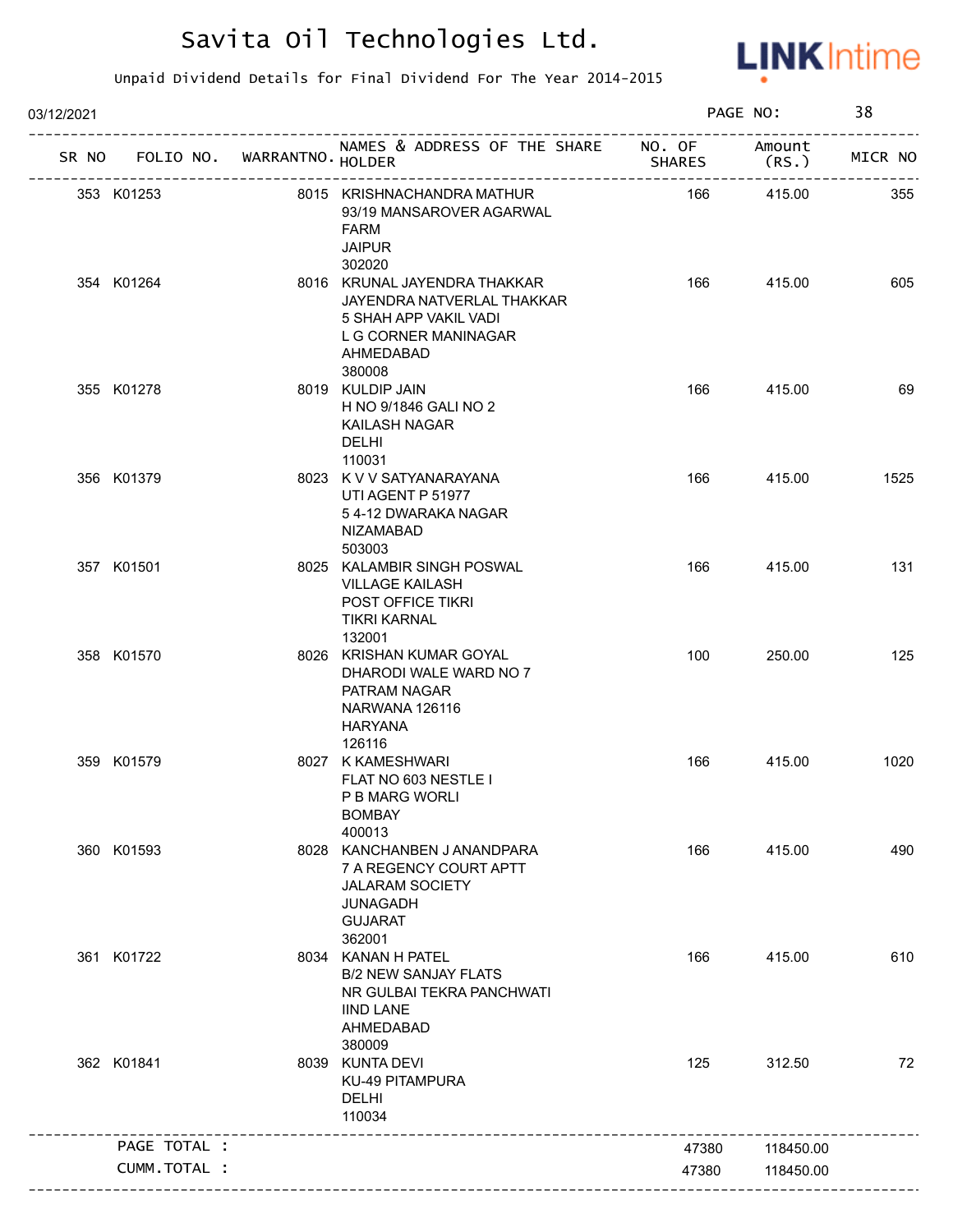

| 03/12/2021 |                                   |                                                                                                                                      |               | PAGE NO:       | 39      |
|------------|-----------------------------------|--------------------------------------------------------------------------------------------------------------------------------------|---------------|----------------|---------|
|            | SR NO FOLIO NO. WARRANTNO. HOLDER | NAMES & ADDRESS OF THE SHARE NO. OF                                                                                                  | <b>SHARES</b> | Amount<br>(RS. | MICR NO |
|            | 363 K01896                        | 8040 KUSUM PRAVIN ZAVERI<br>GIRIRAJ 150FT RING ROAD<br>6 AFRICA COLONY<br>OPP RAJYA TELE EXCHANGE<br><b>RAJKOT</b>                   | 200           | 500.00         | 443     |
|            | 364 K02009                        | 360007<br>8043 KARTIKEYA HEMCHAND<br>29 SUMERU BUNGLOWS<br>NEXT TO SARATHI HOTEL<br><b>BODAKDEV VASTRAPUR</b><br>AHMEDABAD<br>380015 | 166           | 415.00         | 641     |
|            | 365 L00501                        | 8050 LC SINGHVI<br>1-182/1/7&8<br><b>FATHENAGAR</b><br><b>HYDERABAD</b><br>500018                                                    | 166           | 415.00         | 1504    |
|            | 366 L00502                        | 8051 LD AGARWAL<br><b>B N 72 SHALIMAR BAGH</b><br>WEST<br><b>NEW DELHI</b><br>110052                                                 | 100           | 250.00         | 83      |
|            | 367 L00515                        | 8053 LACHHMANDAS MORDANI<br>A-1/9 MANDAP BHWAR KRUPA CHS<br>S V P ROAD BORIVALI WEST<br><b>BOMBAY</b><br>400103                      | 166           | 415.00         | 1208    |
|            | 368 L00525                        | 8054 LAJWANTI MOTWANI<br>C/O C C MOTWANI 1ST FLOOR<br>DHARAMDAS & CO DAL BAZAR<br><b>GWALIOR M P</b><br>474009                       | 166           | 415.00         | 1456    |
|            | 369 L00579                        | 8055 LALITA KUMAR<br>E 1/16 VIKRAM NAGAR<br>AMBLI ROAD<br>AHMEDABAD<br>380051                                                        | 66            | 165.00         | 659     |
|            | 370 L00584                        | 8057 LALITABEN D SHAH<br>RAJASTHAN ICE CREAM<br>NEAR PADSHA POLE RELIEF ROAD<br>AHMEDABAD<br>380001                                  | 166           | 415.00         | 563     |
|            | 371 L00648                        | 8059 LEELA SRIVASTAVA<br><b>B-7 PWD COLONY</b><br><b>MACROBERT GANJ</b><br><b>KANPUR</b><br>208001                                   | 166           | 415.00         | 198     |
|            | 372 L00677                        | 8060 LIYAKAT ALI MODI<br>C/O SAIFY MEDICAL STORE<br>SABJI MANDI ROAD<br><b>BANSWARA RAJASTHAN</b><br>327001                          | 166           | 415.00         | 396     |
|            | PAGE TOTAL :                      |                                                                                                                                      | 48908         | 122270.00      |         |
|            | CUMM.TOTAL :                      |                                                                                                                                      | 48908         | 122270.00      |         |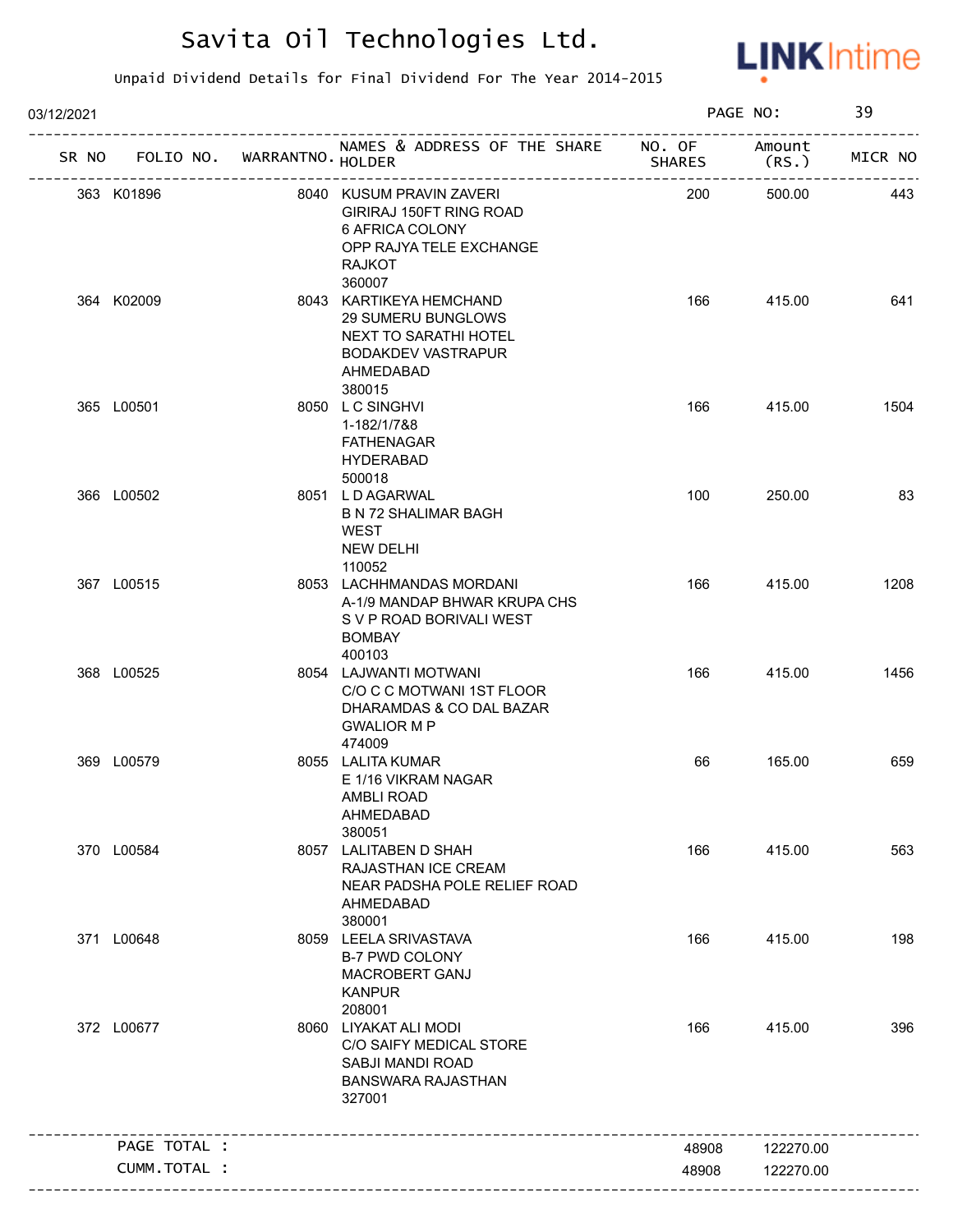

| 03/12/2021 |                              |                                   |                                                                                                                                        |               | PAGE NO:       | 40      |
|------------|------------------------------|-----------------------------------|----------------------------------------------------------------------------------------------------------------------------------------|---------------|----------------|---------|
|            |                              | SR NO FOLIO NO. WARRANTNO. HOLDER | NAMES & ADDRESS OF THE SHARE NO. OF<br>--------------------                                                                            | <b>SHARES</b> | Amount<br>(RS. | MICR NO |
| 373 L00679 |                              |                                   | 8061 LLOYOS FINANCE LTD<br>601 RAHEJA CENTRE<br><b>NARIMAN POINT</b><br><b>BOMBAY</b><br>400021                                        | 66            | 165.00         | 1987    |
| 374 L00736 |                              |                                   | 8063 LEENA VASUDEVA<br>56-A FLAT NO 12<br><b>BRINDABAN COMPLEX</b><br><b>THANE</b><br>400601                                           | 166           | 415.00         | 1210    |
| 375 L00744 |                              |                                   | 8064 LASHYA FISCAL SERVICES (P) LTD<br>45 RED CROSS ROAD<br>OPP ST URSULA HIGH SCHOOL<br><b>CIVIL LINES</b><br><b>NAGPUR</b><br>999999 | 333           | 832.50         | 2005    |
| 376 L00758 |                              |                                   | 8065 LALCHAND VISWAKARMA<br>AJIT GLASS GALA NO 25<br>RAGAVENDR MANDHI ROAD<br>YADAV NAGAR JOGESHWARI<br><b>MUMBAI</b><br>400102        | 100           | 250.00         | 1207    |
|            | 377 M00012                   |                                   | 8068 M SUDHAKARAN<br>D4-1 2 SECTOR 6<br><b>NERUL</b><br><b>NEW BOMBAY</b><br>400706                                                    | 83            | 207.50         | 1226    |
|            | 378 M00015                   |                                   | 8069 MADHAVI RAMAKANT SALVI<br>A MATRUPREM V P RD<br>NR JOSHI HIGH SCHOOL<br>DOMBIVLI E DIST THANE<br>421201                           | 166           | 415.00         | 1316    |
|            | 379 M00526                   |                                   | 8073 M PRAKASH<br>11/445 PUTHAN VEETIL HOUSE<br>NELLIKUNNU RD PARAVATTANI<br><b>THRISSUR</b><br>680005                                 | 66            | 165.00         | 1792    |
|            | 380 M00530                   |                                   | 8074 M RAJAKUMAR<br>K 3/17 KAMARAJAPURAM<br><b>BHEL TOWNSHIP</b><br><b>TRICHY</b><br>620014                                            | 166           | 415.00         | 1746    |
|            | 381 M00556                   |                                   | 8077 MADAN LAL DHALL<br>WZ 120 SHIV NAGAR<br><b>NEW DELHI</b><br>110058                                                                | 166           | 415.00         | 91      |
|            | 382 M00558                   |                                   | 8078 MADAN NEWASKAR<br><b>BANGLOW-2 BEHIND SARADA</b><br>MILL NAGAR MANMAD ROAD<br>AHMEDNAGAR<br>414001                                | 166           | 415.00         | 1288    |
|            |                              |                                   |                                                                                                                                        |               |                |         |
|            | PAGE TOTAL :<br>CUMM.TOTAL : |                                   |                                                                                                                                        | 50386         | 125965.00      |         |
|            |                              |                                   |                                                                                                                                        | 50386         | 125965.00      |         |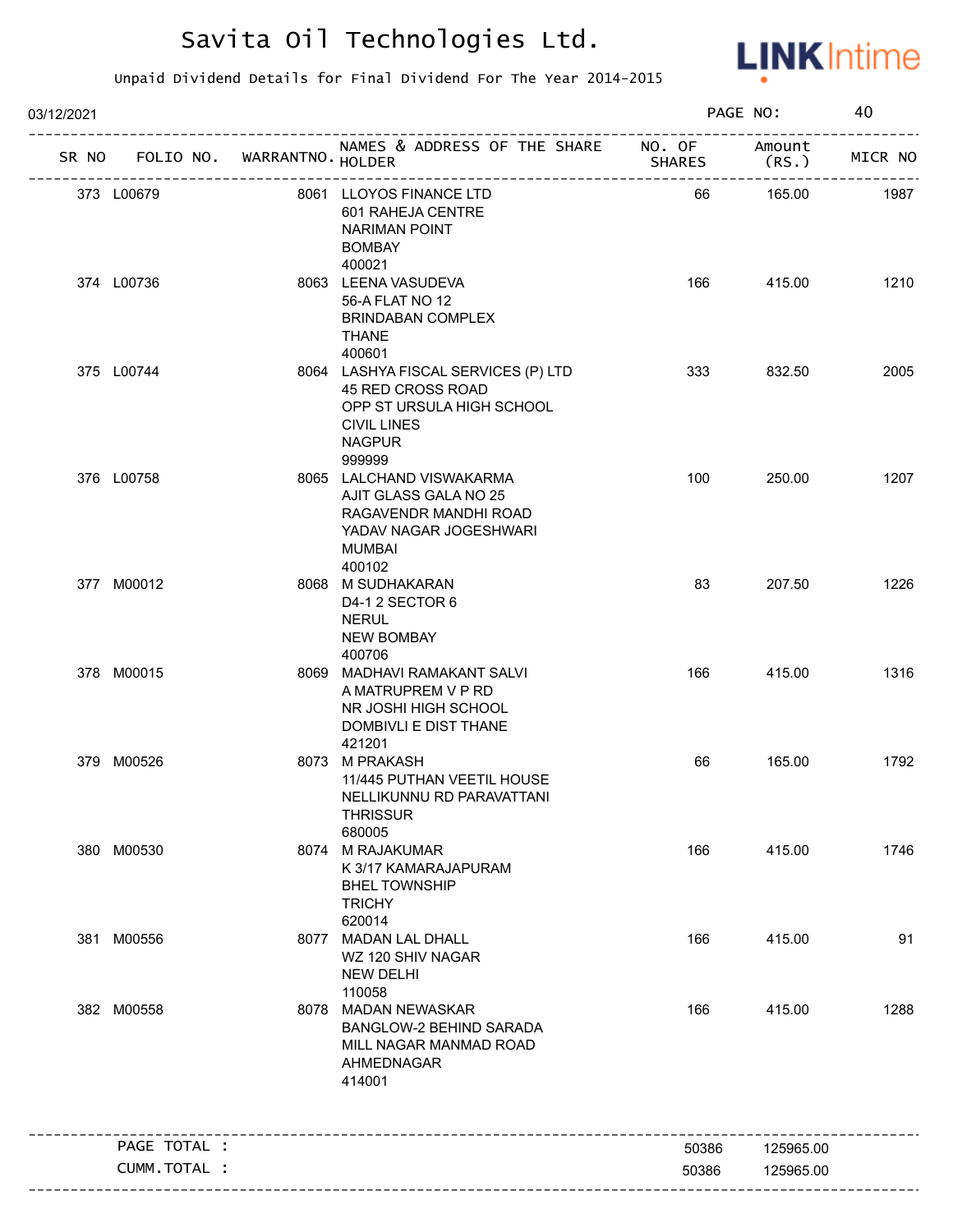

| 03/12/2021 |                                   |                                                                                                                |               | PAGE NO: | 41      |
|------------|-----------------------------------|----------------------------------------------------------------------------------------------------------------|---------------|----------|---------|
|            | SR NO FOLIO NO. WARRANTNO. HOLDER | NAMES & ADDRESS OF THE SHARE NO. OF Amount                                                                     | <b>SHARES</b> | (RS.)    | MICR NO |
|            | 383 M00564                        | 8080 MADANLAL SETHIYA<br>SURTANMAL JAIN<br>NR JAIN TAMPLE<br><b>CHOTAN RAJ</b><br>344702                       | 166           | 415.00   | 414     |
|            | 384 M00594                        | 8083 MADHU JAIN<br>$B/8-C$<br>SIDHARTHA EXTEN<br>NEW DELHI<br>110014                                           | 100           | 250.00   | 47      |
|            | 385 M00689                        | 8086 MAHAVEER SANKLECHA<br>8-1-102/2 M G ROAD<br>VIZIANAGARAM<br>531201                                        | 166           | 415.00   | 1582    |
|            | 386 M00703                        | 8087 MAHENDI MOHAMAD PANJVANI<br>BHANJI DEVJIBHAI<br>PARA BAZAR<br><b>RAJKOT</b><br>360001                     | 166           | 415.00   | 426     |
|            | 387 M00735                        | 8089 MAHENDRA KUMAR<br>RAMESH KUMAR MOTILAL 57<br><b>GURUWAR WARD VAVIKAR LANE</b><br>MALEGOAN<br>423203       | 166           | 415.00   | 1340    |
|            | 388 M00744                        | 8090 MAHENDRA M JAIN<br>C/O BHUROBA SILK MILLS<br>90/92 VITALWADI SHIVALDAS BLDG<br>4TH FLOOR BOMBAY<br>400002 | 166           | 415.00   | 961     |
|            | 389 M00757                        | 8091 MAHENDRA PRASAD<br>C-100 SECTOR-IV<br><b>NOIDA</b><br>DIST GAZIABAD UP<br>201301                          | 166           | 415.00   | 181     |
|            | 390 M00778                        | 8093 MAHESH CHAND GUPTA<br>C/O SH O N BANSAL<br>20 STATE BANK COLONY<br><b>JAIPUR HOUSE AGRA</b><br>282010     | 166           | 415.00   | 319     |
|            | 391 M00779                        | 8094 MAHESH CHAND GUPTA<br><b>MOH CHAMUNDA</b><br>MANDI DHANAURA MORADABAD<br>UP<br>244231                     | 166           | 415.00   | 263     |
|            | 392 M00833                        | 8098 MAHINDER KAUR BATRA<br>C/O R S BATRA<br>31 RAILWAY BOARD BLDG<br>THE MALL SHIMLA<br>171003                | 166           | 415.00   | 172     |

| TOTAL<br><b>PAGE</b> | 129950.00<br>51980     |  |
|----------------------|------------------------|--|
| TOTAL<br>CUMM.       | 51980<br>129950.00     |  |
|                      | ---------------------- |  |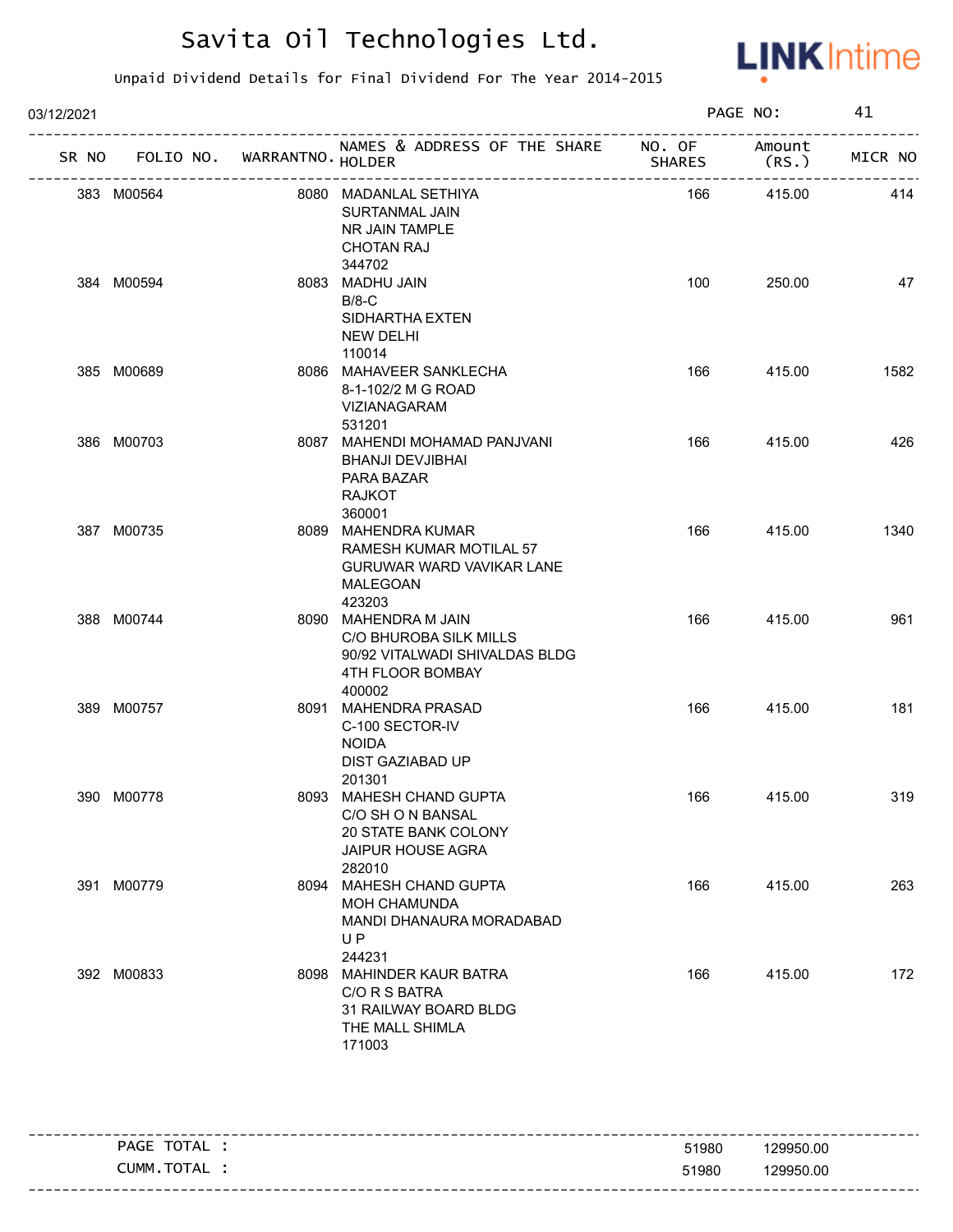

| 03/12/2021 |                                   |                                                                                                                                            |        | PAGE NO:        | 42      |
|------------|-----------------------------------|--------------------------------------------------------------------------------------------------------------------------------------------|--------|-----------------|---------|
|            | SR NO FOLIO NO. WARRANTNO. HOLDER | NAMES & ADDRESS OF THE SHARE NO. OF                                                                                                        | SHARES | Amount<br>(RS.) | MICR NO |
|            | 393 M00841                        | 8099 MAINA SOMANI<br>C/O KAMAL STEEL IND<br>142 SHOPING CENTRE<br>KOTA RAJ<br>324007                                                       | 166    | 415.00          | 391     |
|            | 394 M00871                        | 8100 MALTIBEN BHATT<br>C/O G M SAKHIYA PLOT NO 52A<br>SHREE COLONY MARG NO 4<br>NR PANCHVATI<br>B/H AAKAR BLDG RAJKOT<br>360004            | 166    | 415.00          | 436     |
|            | 395 M00903                        | 8102 MANDAKINI T GAWANDE<br>18 ANAND COOP HSG SOC<br>NR PARSIK TUNNEL MUMBRA<br><b>DIST THANA</b><br>400612                                | 166    | 415.00          | 1218    |
|            | 396 M00915                        | 8103 MANGILAL<br><b>MAMTA TEXTILES AGENCY NO 11</b><br>3RD FLR OPP NAMBOOR MARKET<br>TN SETTY XLANE CHICKPET<br><b>BANGALORE</b><br>560053 | 66     | 165.00          | 1627    |
|            | 397 M00930                        | 8104 MANIBEN CHAMANLAL SANKHLA<br>C/O JAI JAGDISH COLD STORAGE<br><b>SARDAR BAGE</b><br>DEESA BK<br>385535                                 | 100    | 250.00          | 763     |
|            | 398 M00959                        | 8106 MANISH GUPTA<br>122 GALI BANDOOK WALI<br><b>AJMERI GATE</b><br><b>DELHI</b><br>110006                                                 | 166    | 415.00          | 33      |
|            | 399 M00968                        | 8107 MANISH KUMAR<br>CHANODA LAL & SONS MOTI<br>DUNGARI ROAD JAIPUR<br><b>JAIPUR</b><br>302004                                             | 100    | 250.00          | 343     |
|            | 400 M00995                        | 8109 MANISHA N CHAUHAN<br><b>HAKMAJI NI CHALI</b><br>JAWAHAR CHOWK SABARMATI<br>AHMEDABAD<br>380005                                        | 166    | 415.00          | 579     |
|            | 401 M01030                        | 8110 MANJU GUPTA<br>10 JANKI NAGAR ANNEY<br><b>INDORE</b><br>452001                                                                        | 166    | 415.00          | 1413    |
|            | 402 M01047                        | 8111 MANJU SINGHAL<br><b>GAJA NAND HARI RAM</b><br><b>CLOTH MERCHANT SUBHASH</b><br><b>CHOWK</b><br>MAHENDRA GARH HARYANA<br>123029        | 166    | 415.00          | 115     |
|            | PAGE TOTAL :                      | ________________________________                                                                                                           | 53408  | 133520.00       |         |
|            | CUMM.TOTAL :                      |                                                                                                                                            | 53408  | 133520.00       |         |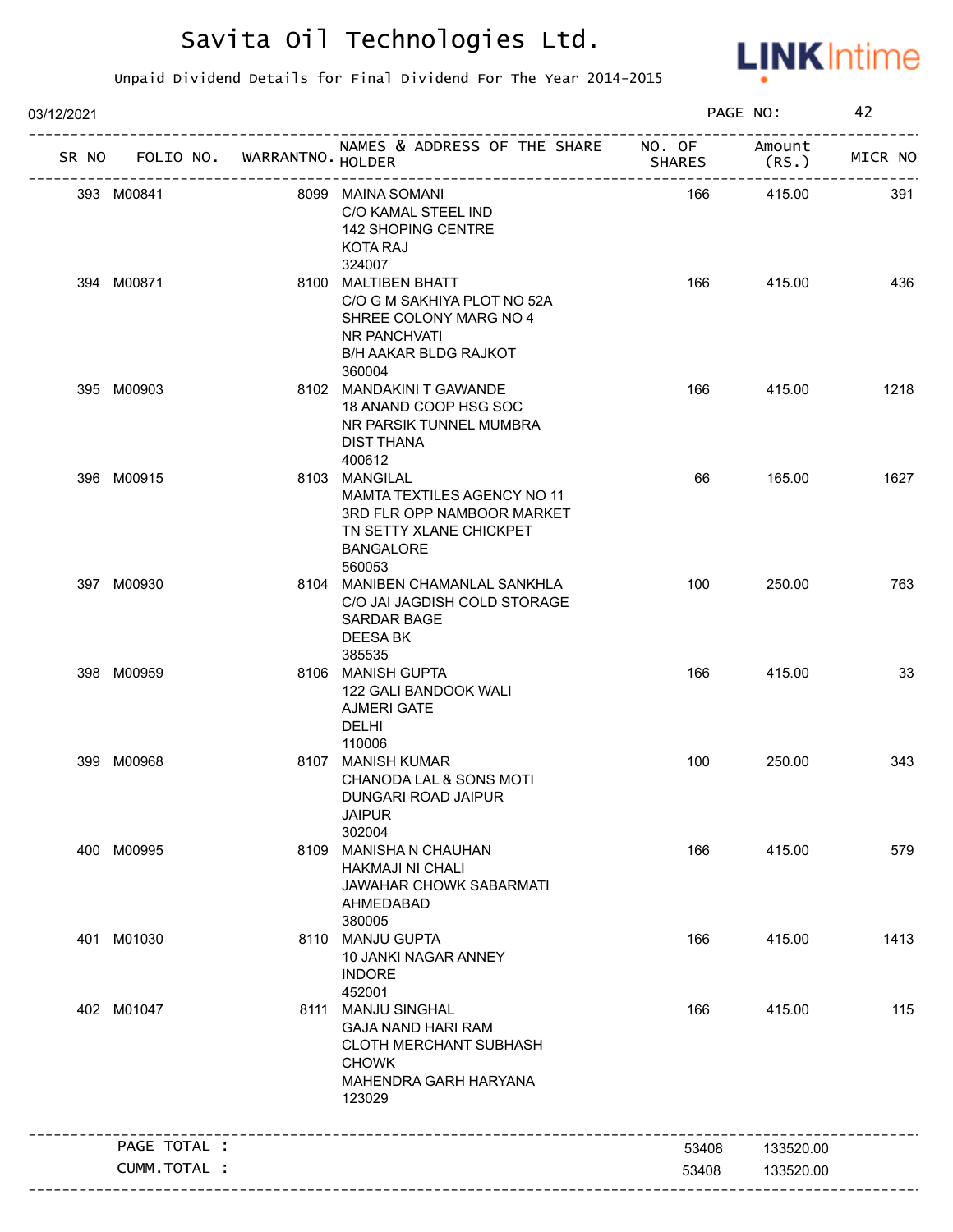

| 03/12/2021 |                                   |                                                                                                                 |               | PAGE NO:        | 43      |
|------------|-----------------------------------|-----------------------------------------------------------------------------------------------------------------|---------------|-----------------|---------|
|            | SR NO FOLIO NO. WARRANTNO. HOLDER | NAMES & ADDRESS OF THE SHARE NO. OF                                                                             | <b>SHARES</b> | Amount<br>(RS.) | MICR NO |
|            | 403 M01226                        | 8119 MEENA DEVI<br>C/O GANPAT LAL S B B J<br>I E BALOTRA<br><b>RAJ</b><br>344022                                | 166           | 415.00          | 410     |
|            | 404 M01241                        | 8122 MEENA KUMARI PUNJABI<br>CHAWLA KAPAD BHANDAR<br>PO BAVLA TA DHOLKA<br><b>DIST AHMEDABAD</b><br>382220      | 166           | 415.00          | 678     |
|            | 405 M01243                        | 8123 MEENA LEVA<br>C/O RAKESH LEVA CENTRAL BANK<br>OF INDIA ADALAJ DIST<br><b>GANDHINAGAR</b><br>382421         | 166           | 415.00          | 686     |
|            | 406 M01288                        | 8127 MEGH RAJ JAIN<br>K K JUTE TRADERS & MFRS P LTD<br><b>LOKKAL BAZAR</b><br>LUDHIANA<br>999999                | 66            | 165.00          | 1927    |
|            | 407 M01352                        | 8132 MINAXIBEN MODI<br><b>B/2 KUNDAN APPARTMENTS</b><br>SECTION-1 B/H ANJLI CINEMA<br>VASNA AHMEDABAD<br>380007 | 166           | 415.00          | 599     |
|            | 408 M01380                        | 8134 MITHLESH BHARDWAJ<br>LD 108/C OLD RDSO COLONY<br>LUCKNOW U P<br>226001                                     | 166           | 415.00          | 239     |
|            | 409 M01381                        | 8135 MOD LAND WEARS PVT LTD<br>G-16 MARINA ARCADE<br><b>CONNAUGHTA CIRCUS</b><br>NEW DELHI<br>110001            | 166           | 415.00          | 1968    |
|            | 410 M01386                        | 8137 MOHAMED MOIZUDDIN MANSOOR<br>$2 - 3 - 728$<br>KARKHANA ZINDA TILLSMATH<br>AMBERPET HYD<br>500013           | 166           | 415.00          | 1500    |
|            | 411 M01414                        | 8139 MOHAN RAO NALLI<br>H NO MIG 97<br>A P HOUSING BOARD COLONY<br>RAJAHMUNDRY E GODAVARI DT AP<br>533106       | 166           | 415.00          | 1587    |
|            | 412 M01439                        | 8140 MOHD ALTAF RANGOONWALA<br>16/28 AHILYA PALTON<br>IQBAL COLONY NEAR LILY SCHOOL<br><b>INDORE</b><br>452006  | 66            | 165.00          | 1425    |

| TOTAL<br><b>PAGE</b> | 54868 | 137170.00                          |
|----------------------|-------|------------------------------------|
| TOTAL<br>CUMM.       | 54868 | 137170.00<br>--------------------- |
|                      |       |                                    |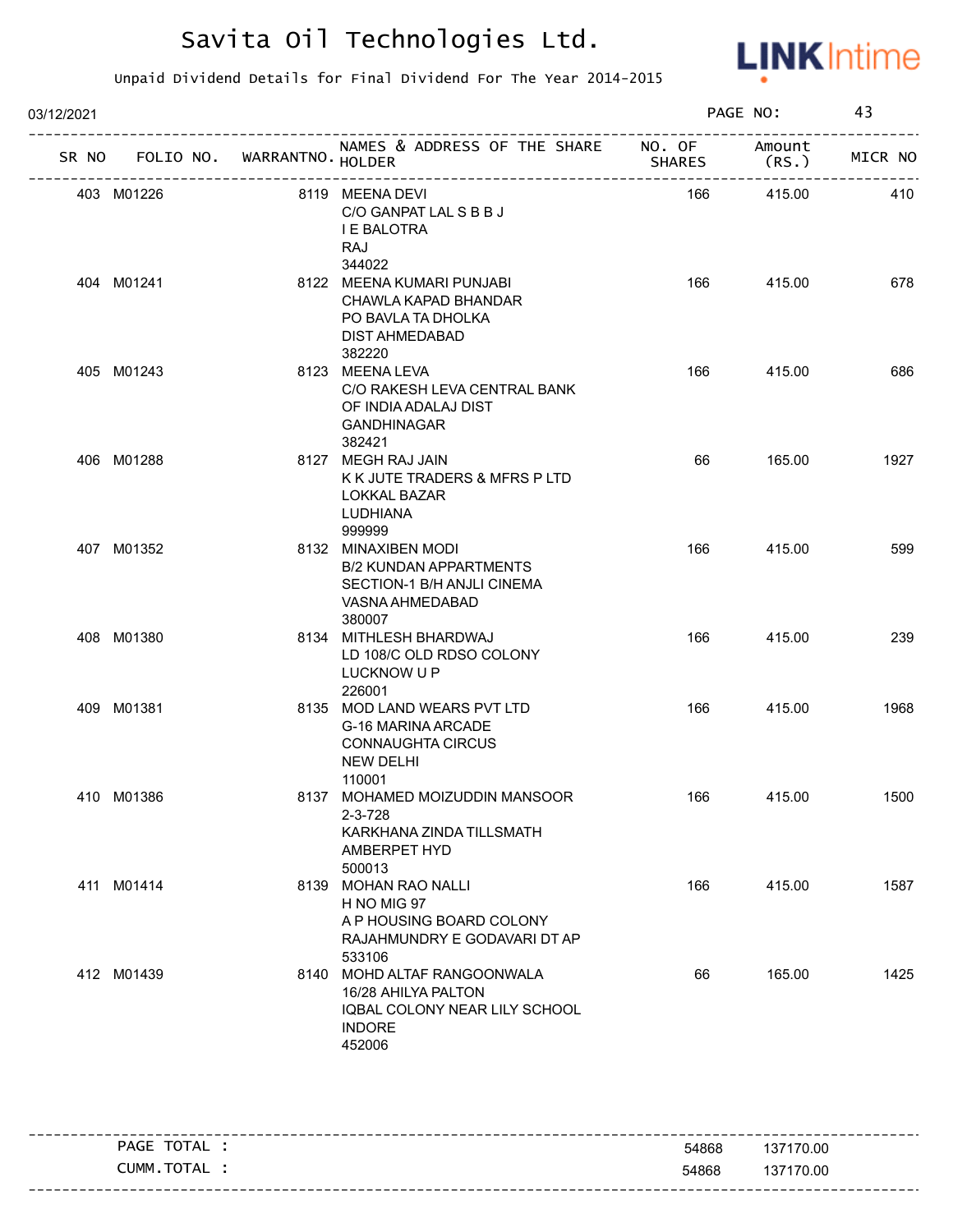

| 03/12/2021 |              |                             |                                                                                                                   |                         | PAGE NO:        | 44      |
|------------|--------------|-----------------------------|-------------------------------------------------------------------------------------------------------------------|-------------------------|-----------------|---------|
| SR NO      |              | FOLIO NO. WARRANTNO. HOLDER | NAMES & ADDRESS OF THE SHARE                                                                                      | NO. OF<br><b>SHARES</b> | Amount<br>(RS.) | MICR NO |
|            | 413 M01452   |                             | 8141 MOHINI TANDON<br>ROOM NO 110 MOTI BUILDING<br><b>COLLECTOR GANJ</b><br><b>KANPUR</b><br>208001               | 166                     | 415.00          | 2015    |
|            | 414 M01471   |                             | 8145 MONIKA WAHI<br>SUNTEX TRADING CO<br><b>GOVERDHAN DAS MKT</b><br>SHASTRI MARKET AMRITSAR<br>143001            | 166                     | 415.00          | 142     |
|            | 415 M01509   |                             | 8147 MUFADDAL KANCHWALA<br>JABIR H/W PRODUCTS<br>SHED NO 462/463 SHANKAR TAIKRI<br>UDHYOGNAGAR JAMNAGAR<br>361004 | 166                     | 415.00          | 465     |
|            | 416 M01531   |                             | 8148 MUKESH KUMAR<br>H NO-B-18 POLICE COLONY<br>SARASWATI VIHAR<br>DELHI<br>110034                                | 166                     | 415.00          | 73      |
|            | 417 M01541   |                             | 8150 MUKESH O SHAH<br>YOGI NAGAR BLDG NO A 5<br>BLOCK NO 406 EKSAR R D<br><b>BORIVALIW</b><br>900092              | 166                     | 415.00          | 1906    |
|            | 418 M01551   |                             | 8151 MUKESH SHAH<br>10/A NATWARNAGAR SOCIETY<br>OPP VRUNDAVAN BUS STOP<br>WAGHODIA ROAD BARODA<br>390019          | 166                     | 415.00          | 869     |
|            | 419 M01612   |                             | 8153 MUTHUKARUPPAN RAMASAMY<br>18-A LAKSHMI AMMAN KOIL STREET<br><b>PERAMBUR</b><br><b>MADRAS</b><br>600011       | 166                     | 415.00          | 1719    |
|            | 420 M01619   |                             | 8154 MANJU LATA<br>4-5 FIRST FLOOR<br><b>RAM BAZAR</b><br><b>CHOWK</b><br><b>LUCKNOW</b><br>226003                | 166                     | 415.00          | 241     |
|            | 421 M01622   |                             | 8155 MEDIKONDA RAMA MOHAN RAO<br>$59-10-3$<br><b>GAYATRINAGAR</b><br>POLYTECHNIC POST<br>VIJAYAWADA<br>520008     | 166                     | 415.00          | 1560    |
|            | 422 M01701   |                             | 8158 MITA BHATT<br>C/O YANA TRIVEDI<br>A-8 TAGORE APPT<br>OPP SBS TAGORE ROAD<br><b>RAJKOT</b><br>360002          | 166                     | 415.00          | 432     |
|            | PAGE TOTAL : |                             |                                                                                                                   | 56528                   | 141320.00       |         |
|            | CUMM.TOTAL : |                             |                                                                                                                   | 56528                   | 141320.00       |         |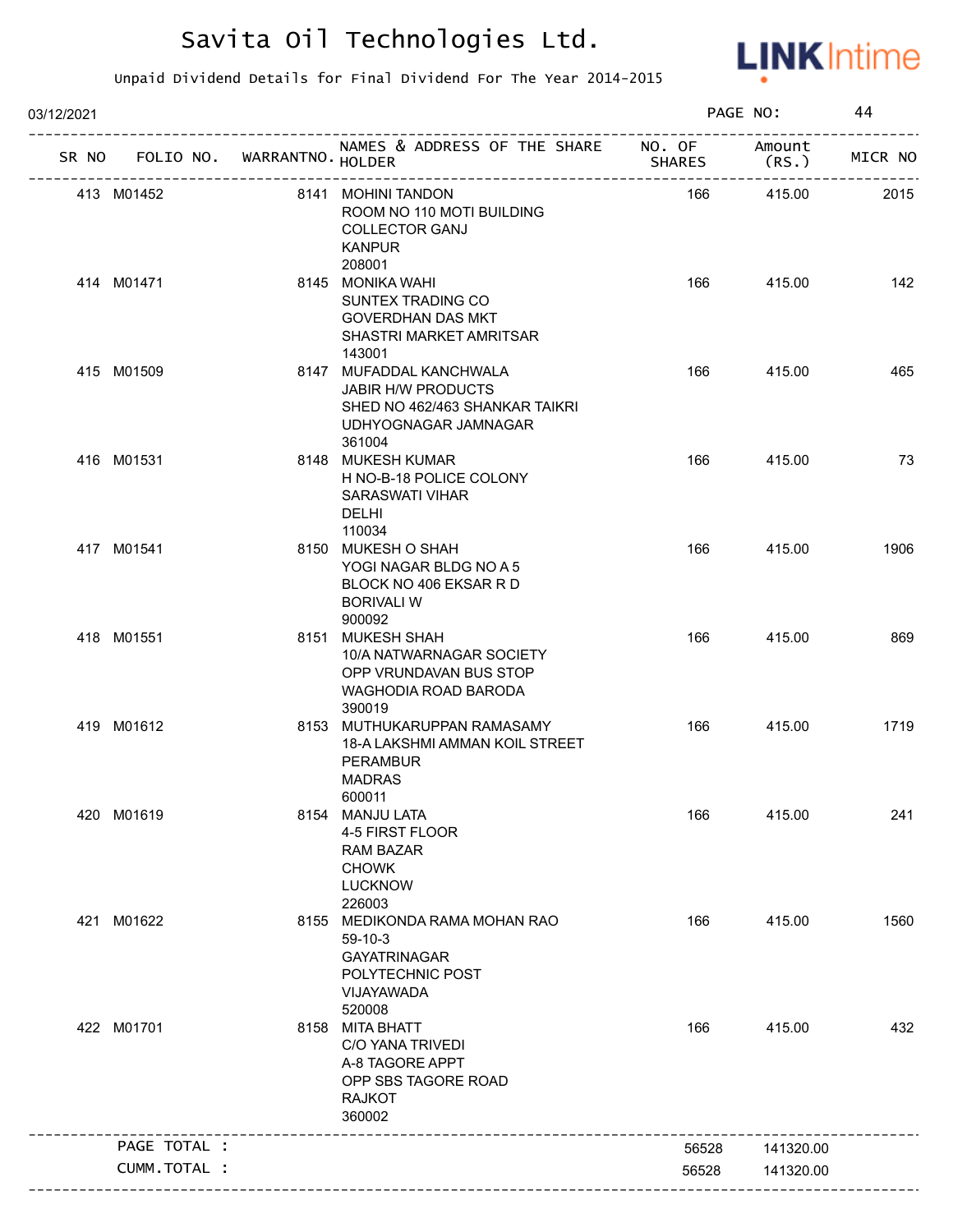

| 03/12/2021 |              |                                   |                                                                                                                    |               | PAGE NO:        | 45      |
|------------|--------------|-----------------------------------|--------------------------------------------------------------------------------------------------------------------|---------------|-----------------|---------|
|            |              | SR NO FOLIO NO. WARRANTNO. HOLDER | NAMES & ADDRESS OF THE SHARE NO. OF<br>____________________                                                        | <b>SHARES</b> | Amount<br>(RS.) | MICR NO |
| 423 M01736 |              |                                   | 8160 MEETA AGRAWAL<br>101 M G ROAD<br>MAHESH AND COMPANY<br>DHAR (MP)<br>454001                                    | 166           | 415.00          | 1433    |
| 424 M01768 |              |                                   | 8161 MEERA KHANDELWAL<br>3703 CHOWRI BAZAR<br><b>DELHI</b><br>110006                                               | 100           | 250.00          | 34      |
| 425 M01777 |              |                                   | 8162 MOHAMMAD SHAHAED<br>C/O AZIM & CO<br>66-A PARK STREET<br><b>CALCUTTA</b><br>700017                            | 166           | 415.00          | 1824    |
| 426 M01882 |              |                                   | 8165 MAMTA JAISWAL<br>33 VIR SAWARKAR MARG<br>RATLAM M P<br>999999                                                 | 166           | 415.00          | 1929    |
| 427 M01923 |              |                                   | 8167 M NIRMALA<br><b>HNOE 28</b><br><b>MADHURA NAGAR</b><br><b>HYDERABAD</b><br>500038                             | 333           | 832.50          | 1512    |
| 428 M01972 |              |                                   | 8169 MAYANK MAHESHWARI<br>101 DEFENCE ESTATE<br><b>GWALIOR ROAD</b><br>AGRA<br>282001                              | 66            | 165.00          | 306     |
| 429 M02024 |              |                                   | 8172 MILIND MADHUKAR SAWANT<br>2/B BHASKAR SOCIETY AAREY ROAD<br>NAIKWADI GOREGAON (E)<br><b>BOMBAY</b><br>400063  | 166           | 415.00          | 1123    |
| 430 M02179 |              |                                   | 8176 MANOJ KUMAR SINGH<br>C/O STATE BANK OF INDIA<br>A D B IGLAS<br><b>DIST ALIGARH</b><br>UP<br>202124            | 333           | 832.50          | 186     |
| 431 M02964 |              |                                   | 8190 MAMTA KHANDELWAL<br>N 4 332 NAYAPALLI<br><b>IRC VILLAGE</b><br><b>BHUBANESHWAR</b><br><b>ORISSA</b><br>751015 | 80            | 200.00          | 1852    |
| 432 M02994 |              |                                   | 8193 MONICA A AWARE<br>S S TYPE III<br>ROOM NO 79<br><b>SECTOR-II</b><br>VASHI NAVI MUMBAI<br>999999               | 166           | 415.00          | 1930    |
|            | PAGE TOTAL : |                                   |                                                                                                                    | 58270         | 145675.00       |         |
|            | CUMM.TOTAL : |                                   |                                                                                                                    | 58270         | 145675.00       |         |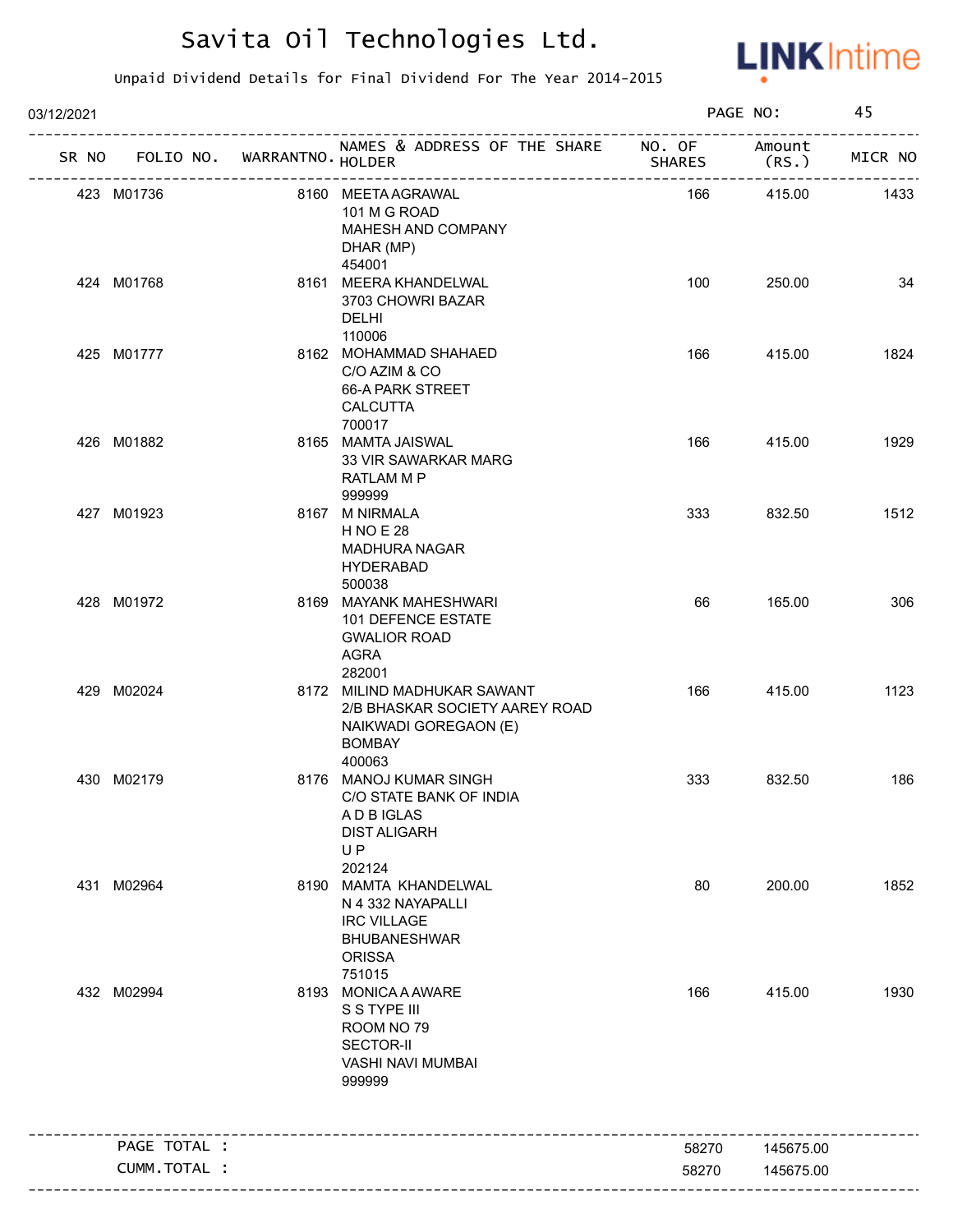

| 03/12/2021 |                                   |                                                                                                                    |               | PAGE NO:        | 46      |
|------------|-----------------------------------|--------------------------------------------------------------------------------------------------------------------|---------------|-----------------|---------|
|            | SR NO FOLIO NO. WARRANTNO. HOLDER | NAMES & ADDRESS OF THE SHARE NO. OF<br>-----------------------------                                               | <b>SHARES</b> | Amount<br>(RS.) | MICR NO |
|            | 433 N00518                        | 8201 N SHARMILA<br>15 KANNAKI ST<br>ERODE 1<br>638001                                                              | 166           | 415.00          | 1781    |
|            | 434 N00541                        | 8203 NAINA RAMNIK SHAH<br>64 KAKED KUNJ DWARKESH PARK<br>POISAR SAIBABA RD BORIVALI W<br><b>BOMBAY</b><br>400092   | 166           | 415.00          | 1191    |
|            | 435 N00595                        | 8206 NANDKISHORE SAWADATKAR<br>C/O ANAND ELECTRONICS<br>CHIKHLI BULDHANA<br>443201                                 | 166           | 415.00          | 1376    |
|            | 436 N00615                        | 8208 NARASIMHA<br>KISHORESONS DETERGENTS PVT<br>LTD.<br>REG OFF 14-6-86 CHUDI BAZAR<br><b>HYDERABAD</b><br>500012  | 166           | 415.00          | 1496    |
|            | 437 N00618                        | 8209 NARASIMHARAO ARAMALLA<br>C/O K RAVINDRA ANANTAVARAPADU<br>PO VATTICHERUKURU<br>MANDAL GUNTUR DT A P<br>522014 | 166           | 415.00          | 1570    |
|            | 438 N00622                        | 8210 NARAYAN DUTT GUPTA<br>C/O ANDHRA AGENCIES<br>5-3-448/1 TOPKHANA ROAD<br><b>HYDERABAD</b><br>500012            | 166           | 415.00          | 1497    |
|            | 439 N00630                        | 8212 NARAYANA SOMA<br>H NO 2-85 BHAGATH COLONY<br>VIKARABAD RANGA REDDY DT AP<br>501101                            | 166           | 415.00          | 1520    |
|            | 440 N00643                        | 8213 NARENDRA B PATEL<br>VAV BAZAR COURT ROAD<br>MEHMADABAD DIST KHEDA<br><b>GUJRAT</b><br>387730                  | 166           | 415.00          | 785     |
|            | 441 N00649                        | 8214 NARENDRA DARJI<br>230/D PARMAR NAGAR<br><b>FATIMA NAGAR</b><br><b>PUNE</b><br>411013                          | 166           | 415.00          | 1258    |
|            | 442 N00653                        | 8215 NARENDRA J MARFATIA<br>2 GURU NANAK CLOTH MARKET<br>PANCH KUWA AHMEDABAD<br>380002                            | 66            | 165.00          | 570     |
|            | 443 N00654                        | 8216 NARENDRA JETHMAL<br>NEW ANJUMAN BLDG<br>DAHANU ROAD<br>401602                                                 | 166           | 415.00          | 1238    |
|            | PAGE TOTAL :                      |                                                                                                                    | 59996         | 149990.00       |         |
|            | <b>CUMM. TOTAL :</b>              |                                                                                                                    | 59996         | 149990.00       |         |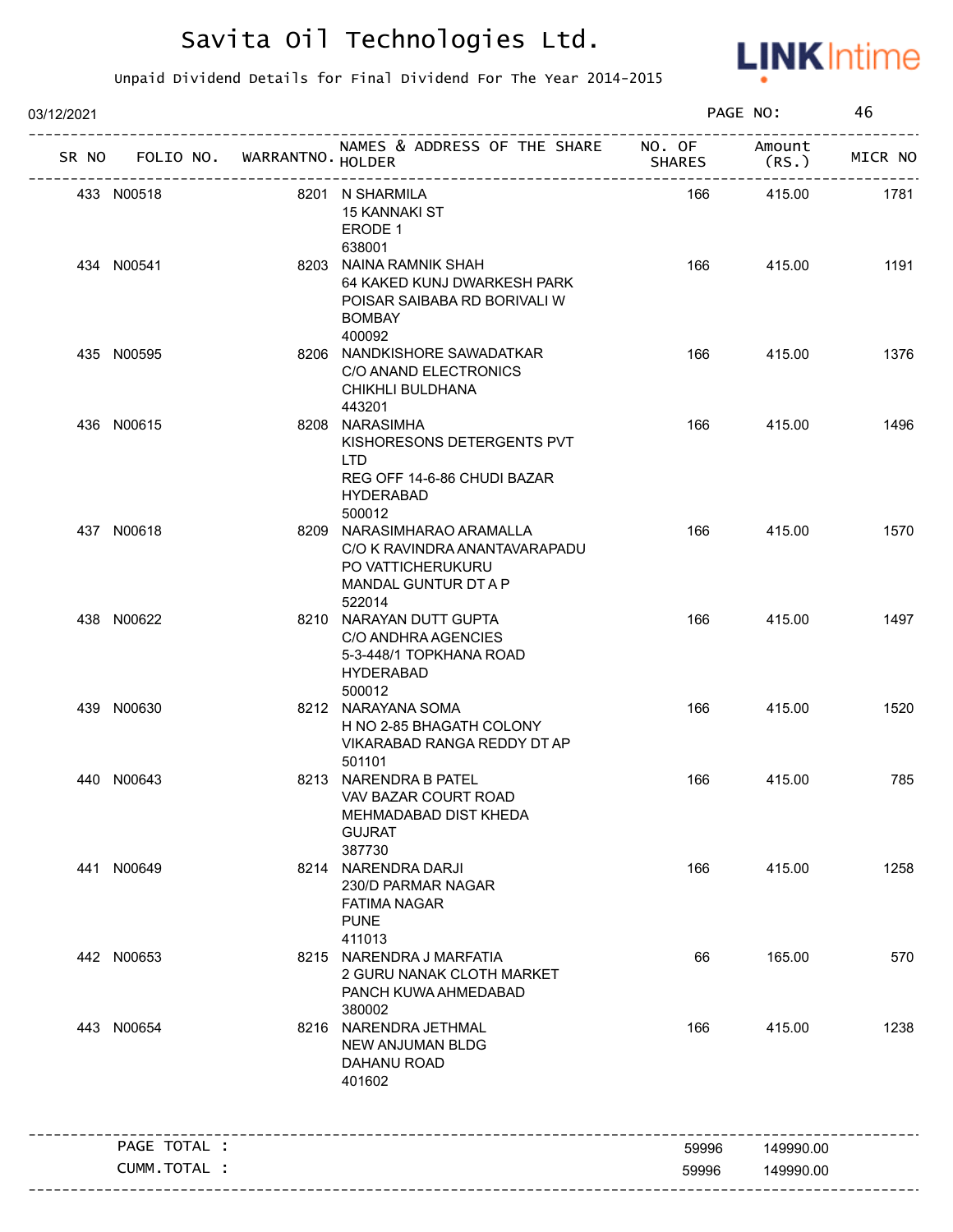

| 03/12/2021 |                                   |                                                                                                                                              |               | PAGE NO:        | 47      |
|------------|-----------------------------------|----------------------------------------------------------------------------------------------------------------------------------------------|---------------|-----------------|---------|
|            | SR NO FOLIO NO. WARRANTNO. HOLDER | NAMES & ADDRESS OF THE SHARE NO. OF                                                                                                          | <b>SHARES</b> | Amount<br>(RS.) | MICR NO |
|            | 444 N00692                        | 8219 NARESH CHANDRA SAXENA<br><b>INDIA CYCLE STORE</b><br>MORADABAD GATE<br><b>CHANDAUSI</b><br>202412                                       | 166           | 415.00          | 188     |
|            | 445 N00713                        | 8221 NARESH KUMAR SADANA<br>KAKA RAM TOLA RAM<br>NAI BAZAR PO PURANI BASTI<br><b>BASTIUP</b><br>272002                                       | 166           | 415.00          | 299     |
|            | 446 N00747                        | 8224 NASEEM JHAVERI<br>337 GRANT ROAD<br>ZAITOON CASTLE 1ST FLOOR<br><b>BOMBAY</b><br>400007                                                 | 166           | 415.00          | 1004    |
|            | 447 N00847                        | 8229 NAVNIDHI GUPTA<br>C/O SARVESHWAR RICE MILLS<br><b>BELOW GUMAT JAMMU TAWI</b><br>J AND K<br>180001                                       | 66            | 165.00          | 174     |
|            | 448 N00854                        | 8230 NAWAL KISHORE MEHTA<br>177 JANTA FLATES<br><b>NAND NAGRI</b><br><b>DELHI</b><br>110093                                                  | 166           | 415.00          | 107     |
|            | 449 N00859                        | 8231 NAYAN BALA JAIN<br>31/688 PORWAL JI KI BARI<br>NEAR AYED BRIDGE ASHOK NAGAR<br><b>UDAIPUR RAJ</b><br>313001                             | 166           | 415.00          | 380     |
|            | 450 N00860                        | 8232 NAYAN MANHARLAL PATEL<br>15/A SONAL PARK SOCIETY<br><b>NEAR GOKULDHAM SOC</b><br>MANJALPUR GIDC ROAD<br>VADODARA                        | 166           | 415.00          | 10      |
|            | 451 N00879                        | 8234 NEDIYINKAL SREENIVASAN<br>PARA MESWARAN IYER GU/301<br>POONAM KIRTI POONAM NAGAR<br><b>OFF</b><br>MAHAKALI CAVES RD ANDHERI E<br>400093 | 66            | 165.00          | 1196    |
|            | 452 N00951                        | 8236 NEETABEN MAHENDRAKUMAR<br><b>PATEL</b><br>13 OM CO OP SOCIETY<br>NEAR NARAYAN NAGAR<br><b>GORWA VADODARA</b><br>390016                  | 166           | 415.00          | 857     |
|            | 453 N00990                        | 8239 NIKITA PORWAL<br>C/O SHA VEERACHAND SOBAKMAL<br><b>FLOWER STREET</b><br><b>BELLARY</b><br>583101                                        | 166           | 415.00          | 1698    |
|            | PAGE TOTAL :                      |                                                                                                                                              | 61456         | 153640.00       |         |
|            | CUMM.TOTAL :                      |                                                                                                                                              | 61456         | 153640.00       |         |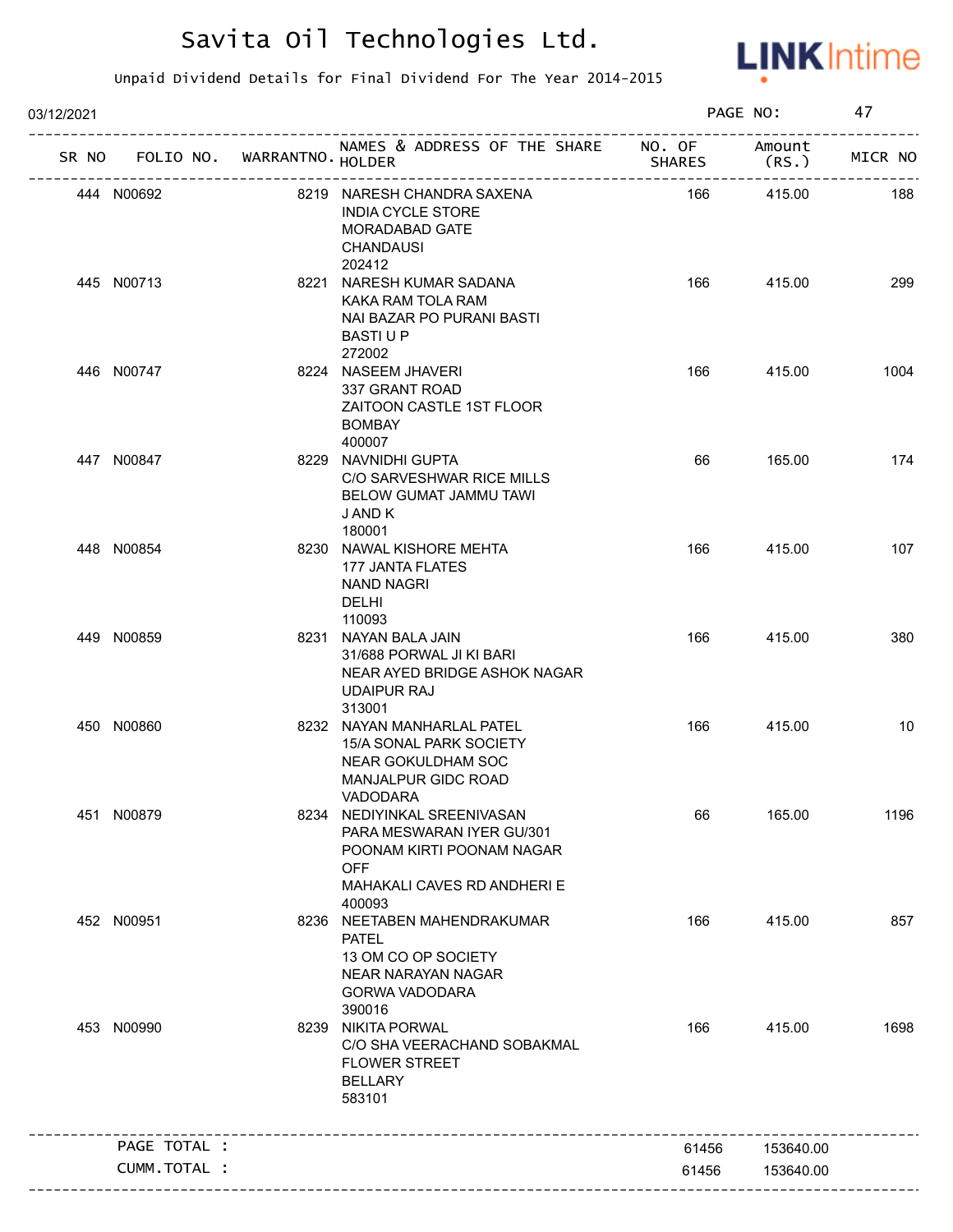

| 03/12/2021 |                                   |                                                                                                                                  |               | PAGE NO:        | 48      |
|------------|-----------------------------------|----------------------------------------------------------------------------------------------------------------------------------|---------------|-----------------|---------|
|            | SR NO FOLIO NO. WARRANTNO. HOLDER | NAMES & ADDRESS OF THE SHARE NO. OF                                                                                              | <b>SHARES</b> | Amount<br>(RS.) | MICR NO |
|            | 454 N00991                        | 8240 NIKITA RAMESHKUMAR OSTWAL<br><b>B-4 SUNRISE PARK SOC</b><br>OPP CHETANYA NAGAR SOCIETY<br>SHAHIBAGH AHMEDABAD<br>380004     | 166           | 415.00          | 576     |
|            | 455 N01018                        | 8242 NILESH M AHIR<br>C/O RAJESH AGENCIES<br>OPP BOM GRAIN MARKET<br><b>JAMNAGAR</b><br>361001                                   | 166           | 415.00          | 462     |
|            | 456 N01061                        | 8245 NIRANJAN RAMJIBHAI KAMDAR<br>E-7 AVADHUT CO-OP HSG SOCIETY<br>JAGDISHA NAGAR GOLIBAR ROAD<br>GHATKOPAR (W) B-BAY<br>400086  | 166           | 415.00          | 2036    |
|            | 457 N01074                        | 8247 NIRJHAR NATH<br>C/O BINAPANI NATH OFFICE OF DM<br>TELEPHONE BORA SERVICE<br>ULUBARI GUWAHATI<br>781007                      | 166           | 415.00          | 2061    |
|            | 458 N01100                        | 8248 NIRMALA DEVI SHUKLA<br>V P O CHHINCH<br><b>DISTT BANSWARA</b><br>RAJ<br>327603                                              | 166           | 415.00          | 398     |
|            | 459 N01146                        | 8250 NISHIT SHAH<br><b>6 SHANTI NIKETAN PARK</b><br><b>BPC ROAD ALKAPURI</b><br><b>BARODA</b><br>390005                          | 166           | 415.00          | 843     |
|            | 460 N01228                        | 8254 NIKHIL SATISH BORA<br><b>M/S BORA AGENCIES</b><br>AT-POST SHRIGONDA<br><b>DIST AHMEDNAGAR</b><br><b>SHRIGONDA</b><br>413701 | 166           | 415.00          | 1281    |
|            | 461 N01252                        | 8256 NITIN VIRKAR<br>SHRIKANT APARTMENT<br>205 SHRI NAGAR MAIN<br><b>INDORE</b><br>(M P)<br>452001                               | 166           | 415.00          | 1414    |
|            | 462 N01271                        | 8257 NARASIMHA KALKUR<br>STATE BANK OF MYSORE<br><b>THIRTHAHALLY</b><br><b>SHIMOGA DIST</b><br>577432                            | 166           | 415.00          | 1686    |
|            | 463 N01322                        | 8258 NA GARAJAPPA B V<br>SPECIAL ASSISTANT<br><b>CANARA BANK</b><br>MARTHAHALLY BRANCH<br><b>BANGALORE</b><br>560037             | 166           | 415.00          | 1618    |
|            | PAGE TOTAL :                      |                                                                                                                                  | 63116         | 157790.00       |         |
|            | CUMM.TOTAL :                      |                                                                                                                                  | 63116         | 157790.00       |         |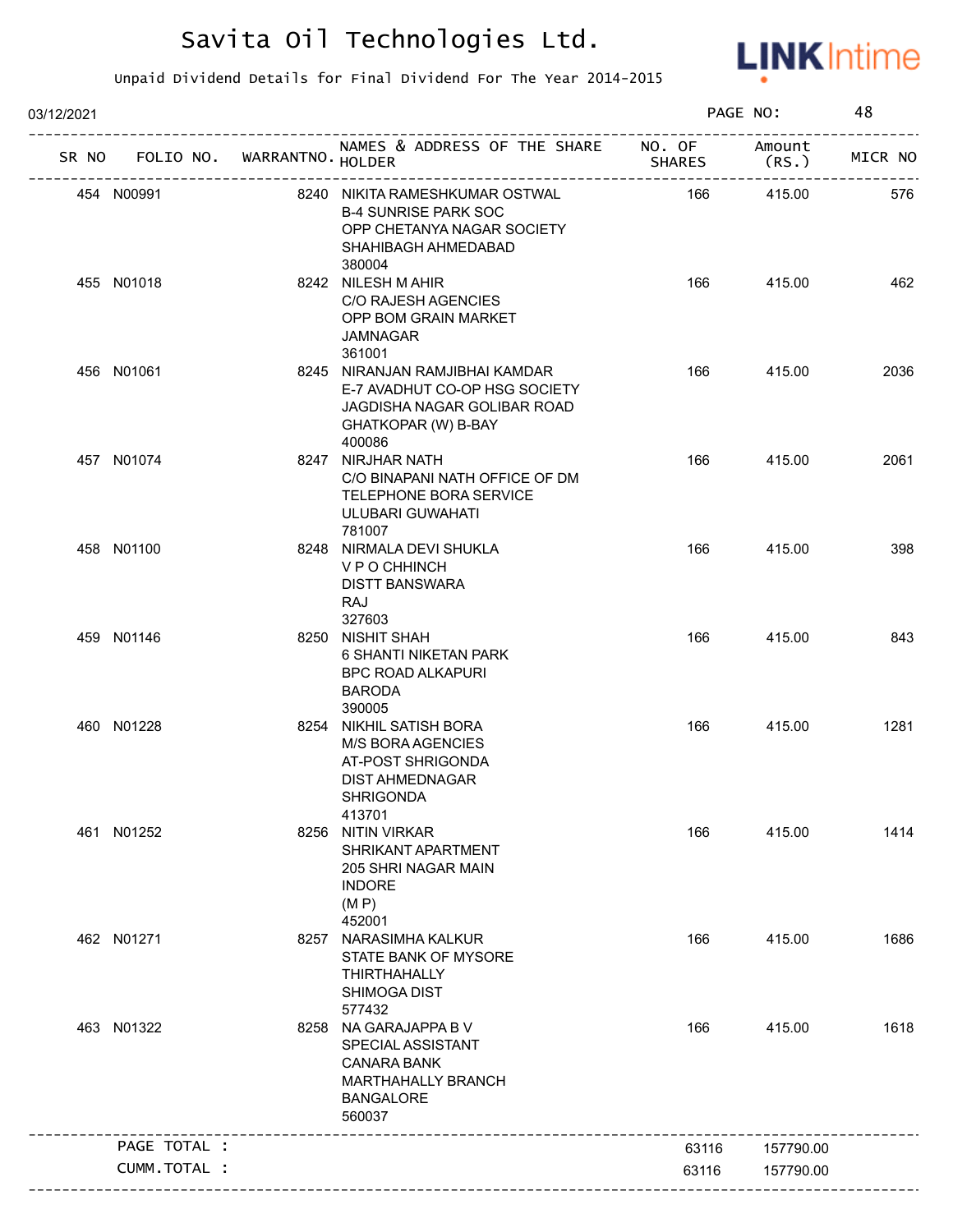

| 03/12/2021 |               |                             |                                                                                                                                 |                         | PAGE NO:        | 49      |
|------------|---------------|-----------------------------|---------------------------------------------------------------------------------------------------------------------------------|-------------------------|-----------------|---------|
| SR NO      |               | FOLIO NO. WARRANTNO. HOLDER | NAMES & ADDRESS OF THE SHARE<br>-----------------------                                                                         | NO. OF<br><b>SHARES</b> | Amount<br>(RS.) | MICR NO |
|            | 464 N01337    |                             | 8259 NIDHI<br>C/O RANA P P SINGH<br>BIJLEE GHAO (HYDEL)COLONY<br>KANKARKHERA SARDHANA ROAD<br>MEERUT                            | 166                     | 415.00          | 278     |
|            | 465 N01465    |                             | 250001<br>8264 NIRMAL KUMAR SALAMPURIA<br>M/S MEDICOS NSB ROAD<br>PO RANIGAJ<br><b>DIST BURDWAN</b><br>W <sub>B</sub><br>713347 | 100                     | 250.00          | 1843    |
|            | 466 O00535    |                             | 8276 OM PRAKASH SINGHAL<br>M/S RAMA NAND MAKHAN LAL<br><b>DHANAURA</b><br><b>DIST MORADABAD</b><br>244231                       | 166                     | 415.00          | 264     |
|            | 467 000540    |                             | 8277 OMKAR AITHA<br>C/O AITHA MADHU BABU<br>KIRANAM MAIN ROAD<br><b>JAMMIKUNTA</b><br>505122                                    | 166                     | 415.00          | 1529    |
|            | 468 O00554    |                             | 8278 OSCAR DRUGS PRIVATE LIMITED<br>X-62 OKHLA INDUSTRIAL AREA<br>PHASE II<br><b>NEW DELHI</b><br>110020                        | 100                     | 250.00          | 1970    |
|            | 469 O00556    |                             | 8279 OSCAR HOLDINGS PRIVATE LIMITED<br>FLAT NO 23-24 DEEPAK BUILDING<br>13 NEHRU PLACE<br><b>NEW DELHI</b><br>110019            | 66                      | 165.00          | 1969    |
|            | 470 P00061    |                             | 8284 PUSHPA DEVI AGRAWAL<br>C/O MAHALAXMI ENTERPRISES<br>AGRA ROAD<br><b>JAIPUR</b><br>999999                                   | 250                     | 625.00          | 1933    |
|            | 471 P00520    |                             | 8288 P LOGANATHAN<br>KONNAIYAR POST<br>ELACHIPALAYAM VIA<br><b>SALEM DT</b><br>637202                                           | 166                     | 415.00          | 1779    |
|            | 472 P00526    |                             | 8290 PPSINGH<br>Q NO 14/A STREET 21<br><b>SECTOR 2 BHILAI M P</b><br>490001                                                     | 166                     | 415.00          | 1470    |
|            | 473 P00529    |                             | 8291 P RANGAPRASAD<br>C/O VIGNESH INVESTMENTS<br>NO 28/3 B S S KOIL STREET<br><b>VELLORE</b><br>632004                          | 166                     | 415.00          | 1769    |
|            | PAGE TOTAL :  |                             |                                                                                                                                 | 64628                   | 161570.00       |         |
|            | CUMM. TOTAL : |                             |                                                                                                                                 | 64628                   | 161570.00       |         |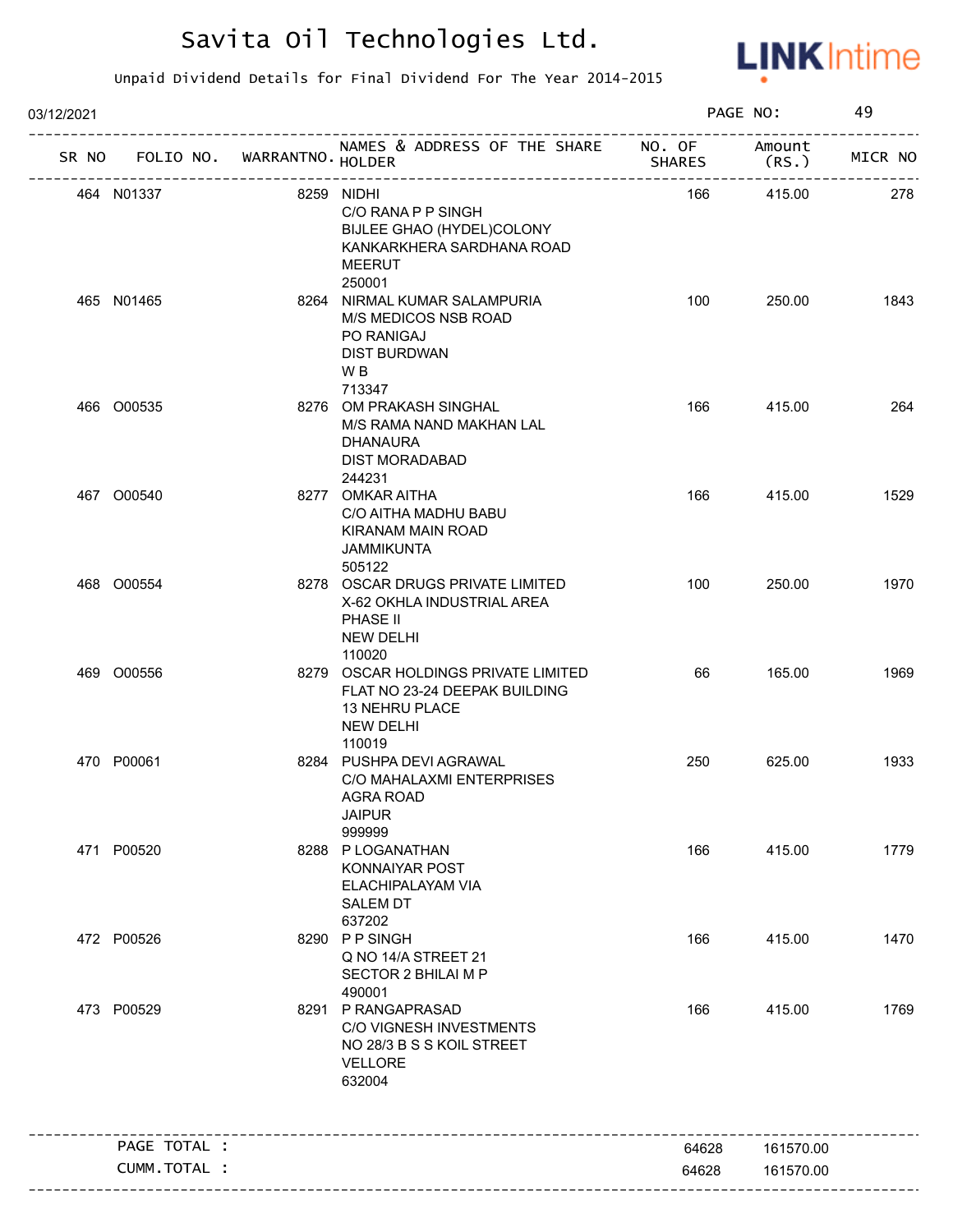

| 03/12/2021 |                                   |                                                                                                                   |               | PAGE NO:       | 50      |
|------------|-----------------------------------|-------------------------------------------------------------------------------------------------------------------|---------------|----------------|---------|
|            | SR NO FOLIO NO. WARRANTNO. HOLDER | NAMES & ADDRESS OF THE SHARE NO. OF                                                                               | <b>SHARES</b> | Amount<br>(RS. | MICR NO |
|            | 474 P00545                        | 8292 PACIFIC GRANITES LTD<br><b>VILLAGE BEDLA</b><br><b>UDAIPUR</b><br>RAJ<br>318001                              | 100           | 250.00         | 1975    |
|            | 475 P00563                        | 8295 PADMABAI GUPTA<br>10 JANKI NAGAR ANNEX<br><b>INDORE</b><br>999999                                            | 166           | 415.00         | 1934    |
|            | 476 P00565                        | 8297 PADMABEN KARSANBHAI PATEL<br>AT POST DELOLI<br>NANOVAS N G<br>TA DIST MEHSANA<br>384410                      | 166           | 415.00         | 743     |
|            | 477 P00570                        | 8298 PADMAKAR PARGAT<br>54 NARAYAN BAGH<br><b>INDORE MP</b><br>452004                                             | 166           | 415.00         | 1423    |
|            | 478 P00595                        | 8302 PANKAJ AHEER<br><b>BHAGWATI TRADERS</b><br>S M YARD<br><b>GONDAL</b><br>360311                               | 166           | 415.00         | 448     |
|            | 479 P00597                        | 8303 PANKAJ BHARGAVA<br>D 26<br>AMBA BARI<br><b>JAIPUR</b><br>302012                                              | 166           | 415.00         | 346     |
|            | 480 P00636                        | 8304 PAPOO NAVRANG<br>10 3RD FLOOR NAVSONAR<br>BALA COOP HSG SOCIETY 35/36<br>TURNER RD BANDRA W BOMBAY<br>400050 | 166           | 415.00         | 1083    |
|            | 481 P00670                        | 8306 PARESH DOSHI<br>507 VAISHALI APARTMENTS<br>PAREKH STREET PRARTHAMSAMUJ<br><b>BOMBAY</b><br>400004            | 166           | 415.00         | 982     |
|            | 482 P00743                        | 8313 PARVEEN SYED<br>203B HALIMA APARTMENT<br>95 MORLAND ROAD<br><b>BOMBAY</b><br>400008                          | 166           | 415.00         | 1008    |
|            | 483 P00807                        | 8317 PAWANKUMAR AGARWAL<br>C/O SAJJAN KUMAR AGARWAL<br>POST AND DIST SAHIBGANJ<br><b>BIHAR</b><br>816109          | 166           | 415.00         | 1887    |
|            | 484 P00815                        | 8318 PHOOLARAM RAMESHA<br>POLICE THANA<br><b>BAGRA DIST-JALORE</b><br><b>RAJASTHAN</b><br>343025                  | 166           | 415.00         | 407     |
|            | PAGE TOTAL :                      |                                                                                                                   | 66388         | 165970.00      |         |
|            | CUMM.TOTAL :                      |                                                                                                                   | 66388         | 165970.00      |         |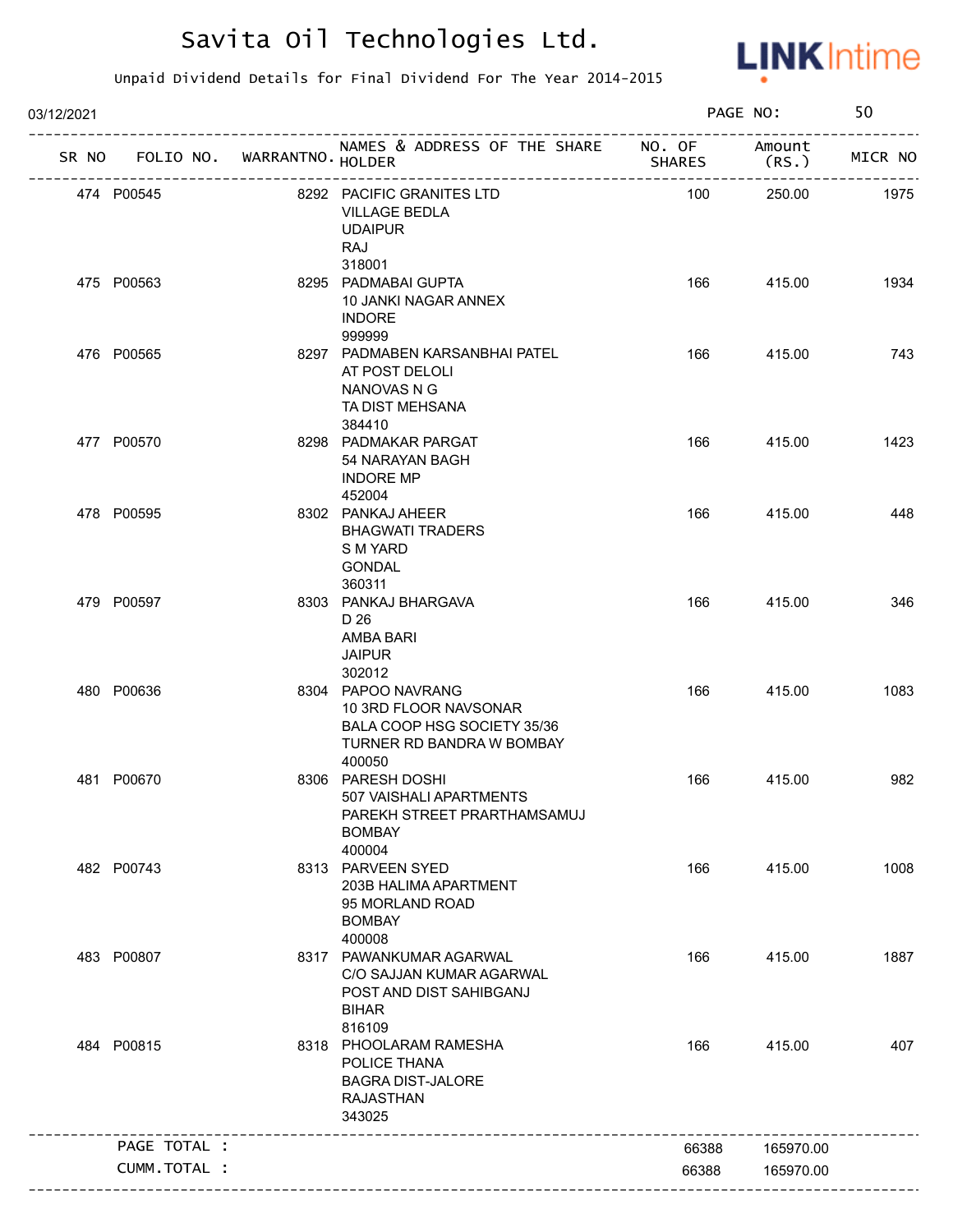

| 03/12/2021 |                                   |                                                                                                                                    |               | PAGE NO:  | 51      |
|------------|-----------------------------------|------------------------------------------------------------------------------------------------------------------------------------|---------------|-----------|---------|
|            | SR NO FOLIO NO. WARRANTNO. HOLDER | NAMES & ADDRESS OF THE SHARE NO. OF Amount                                                                                         | <b>SHARES</b> | (RS.)     | MICR NO |
|            | 485 P00817                        | 8319 PINA JITENDRA KUMAR GANDHI<br>1016 VITRAG FLATS<br>P T COLLEGE ROAD PALDI<br>AHMEDABAD<br>380007                              | 166           | 415.00    | 600     |
|            | 486 P00863                        | 8323 POOJA TALWAR<br>B/7/72<br><b>GOYAL INTERCITY</b><br><b>B/H DRIVE-IN-CINEMA</b><br>AHMEDABAD<br>380054                         | 166           | 415.00    | 661     |
|            | 487 P00879                        | 8324 POONAM TALWAR<br>D II 138 KAKA NAGAR<br>NEW DELHI<br>110003                                                                   | 166           | 415.00    | 27      |
|            | 488 P00894                        | 8325 PRABHA KHIVASARA<br>C/O MAHILA STORES<br>NEHRU ROAD<br>JALNA M S<br>431217                                                    | 166           | 415.00    | 1359    |
|            | 489 P00895                        | 8326 PRABHA KUMARI SHRIVASTAVA<br>C/O JWALA PATI SAHAI<br>SAHAI KUTI<br>DIWAN MOHALLA PANDARIBA LANE<br>PATNA CITY PATNA<br>800008 | 166           | 415.00    | 1882    |
|            | 490 P00914                        | 8328 PRABODH PATEL<br>S NO 51 5253 AMRAPALI SOCIETY<br>FLAT NO 14 SANTNAGAR<br>ARENESHWAR PUNE<br>411009                           | 166           | 415.00    | 1255    |
|            | 491 P00922                        | 8329 PRADEEP GADODIA<br>S K AGENCIES<br>HINDUSTAN BHAWAN MAIN ROAD<br>RANCHI<br>834001                                             | 166           | 415.00    | 1901    |
|            | 492 P00934                        | 8331 PRADEEP M AGRAWAL<br>C/O G S AGRAWAL<br><b>MAIN RD</b><br><b>BULDANA</b><br>443001                                            | 166           | 415.00    | 1375    |
|            | 493 P00940                        | 8332 PRADEEP SINGH RAMSINGHANI<br>H B 35/2<br><b>PIMPRI</b><br><b>PUNE</b><br>411017                                               | 166           | 415.00    | 1261    |
|            | 494 P00968                        | 8333 PRAFULBHAI B HARAKHANI<br>28 SHREE KRUPA IND<br><b>B/H PARAS SERVICE STATION</b><br>VARACHHA ROAD SURAT<br>395006             | 166           | 415.00    | 917     |
|            | PAGE TOTAL :                      |                                                                                                                                    | 68048         | 170120.00 |         |
|            | CUMM.TOTAL :                      |                                                                                                                                    | 68048         | 170120.00 |         |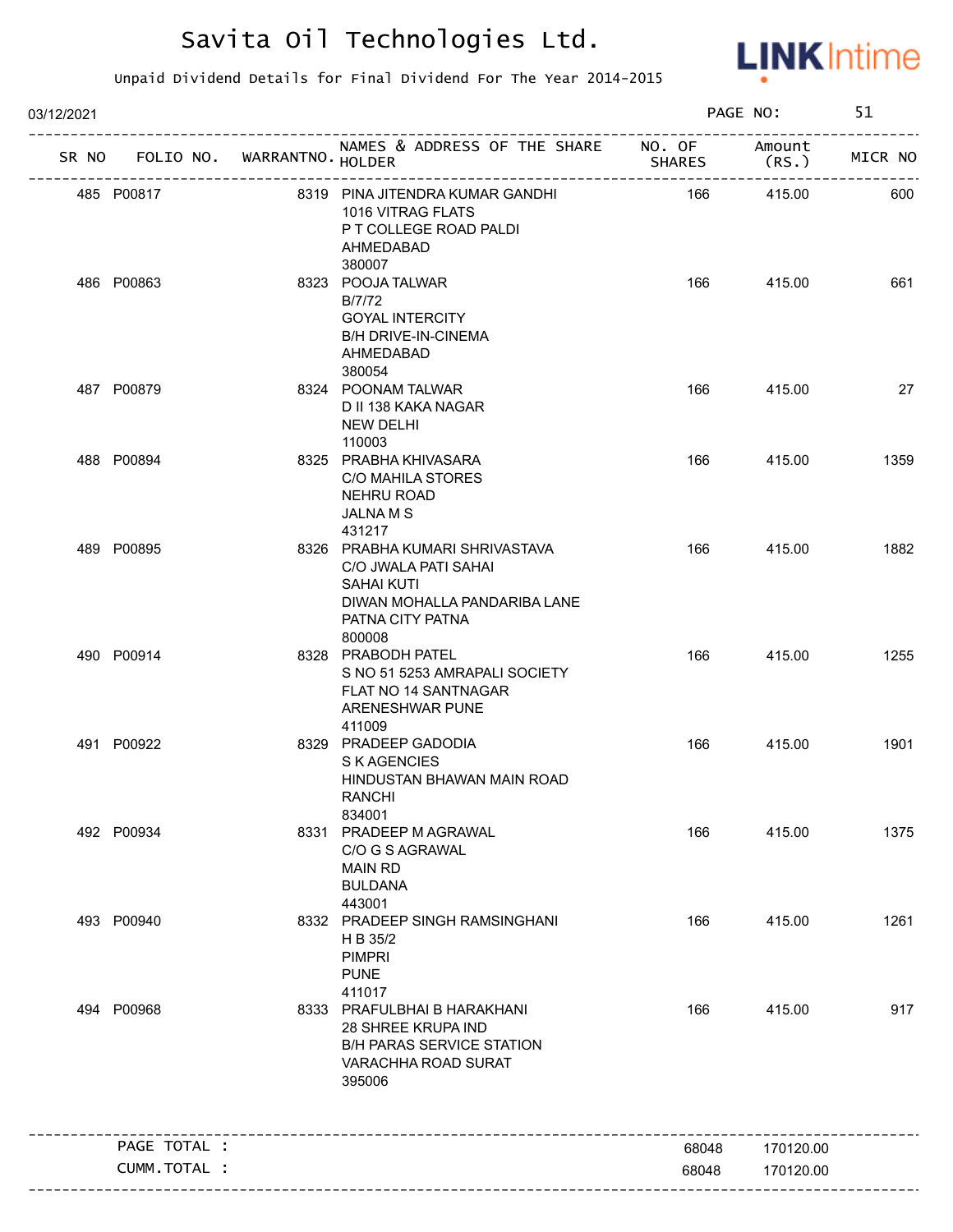

| 03/12/2021 |  |                            |                                                                                                           |               | PAGE NO:         |         |
|------------|--|----------------------------|-----------------------------------------------------------------------------------------------------------|---------------|------------------|---------|
| SR NO      |  | FOLIO NO. WARRANTNO HOLDER | NAMES & ADDRESS OF THE SHARE NO. OF                                                                       | <b>SHARES</b> | Amount<br>(RS. ) | MICR NO |
| 495 P01153 |  |                            | 8345 PRAVIN H CHAUHAN<br>HAKMAJI NI CHALI<br>JAWAHAR CHWOK SABARMATI<br>AHMEDABAD<br>380005               | 166           | 415.00           | 582     |
| 496 P01215 |  |                            | 8351 PRAYAGDEVI GINDODIYA<br>C/O SUKHDEV JODHRAJ SARAF<br>NEHRU ROAD<br>JALNA<br>431203                   | 100           | 250.00           | 1358    |
| 497 P01241 |  |                            | 8352 PREM KISHORE GUPTA<br>PREM COAL COMPANY<br>DHAN MANDI BALOTRA<br>RAJ<br>344022                       | 166           | 415.00           | 411     |
| 498 P01249 |  |                            | 8353 PREM LATA AHUJA<br>HOUSE NO 26<br>SECTOR 9 A<br>CHANDIGARH<br>160009                                 | 166           | 415.00           | 164     |
| 499 P01254 |  |                            | 8354 PREM LATA MAHESHWARI<br>65 T I T ROAD<br>RATLAM M P<br>457001                                        | 166           | 415.00           | 1437    |
| 500 P01302 |  |                            | 8356 PRITAM MALUKANI<br>SAI KUNJ B 324<br>MALVIYA NAGAR<br><b>JAIPUR</b><br>302017                        | 166           | 415.00           | 351     |
| 501 P01323 |  |                            | 8357 PRITIMA KARDAM<br>RLY BR T-7-C DELAI SARAI<br>ROHITAK NEW ROHTAK ROAD<br><b>NEW DELHI</b><br>110005  | 166           | 415.00           | 29      |
| 502 P01339 |  |                            | 8358 PRIYANKA PATNAIK<br><b>VILL POST CHANAHATTA</b><br><b>DIST KHURDA</b><br><b>ORISSA</b><br>752102     | 166           | 415.00           | 1853    |
| 503 P01374 |  |                            | 8360 PUNJAB & SIND BANK<br>HO ACCTT & AUDIT DEPTT<br>38-39 IND AREA NARAINA<br><b>NEW DELHI</b><br>110028 | 333           | 832.50           | 1972    |
| 504 P01400 |  |                            | 8363 PURUSHOTTAM K PATEL<br>21/3 VRUNDAVAN SOC OPP<br>APNA HOSPITAL RANIP<br>AHMEDABAD<br>382480          | 166           | 415.00           | 691     |

| TOTAL<br><b>PAGE</b> | 69809 | 174522.50 |
|----------------------|-------|-----------|
| ' TOTAL<br>CUMM.     | 69809 | 174522.50 |
|                      |       |           |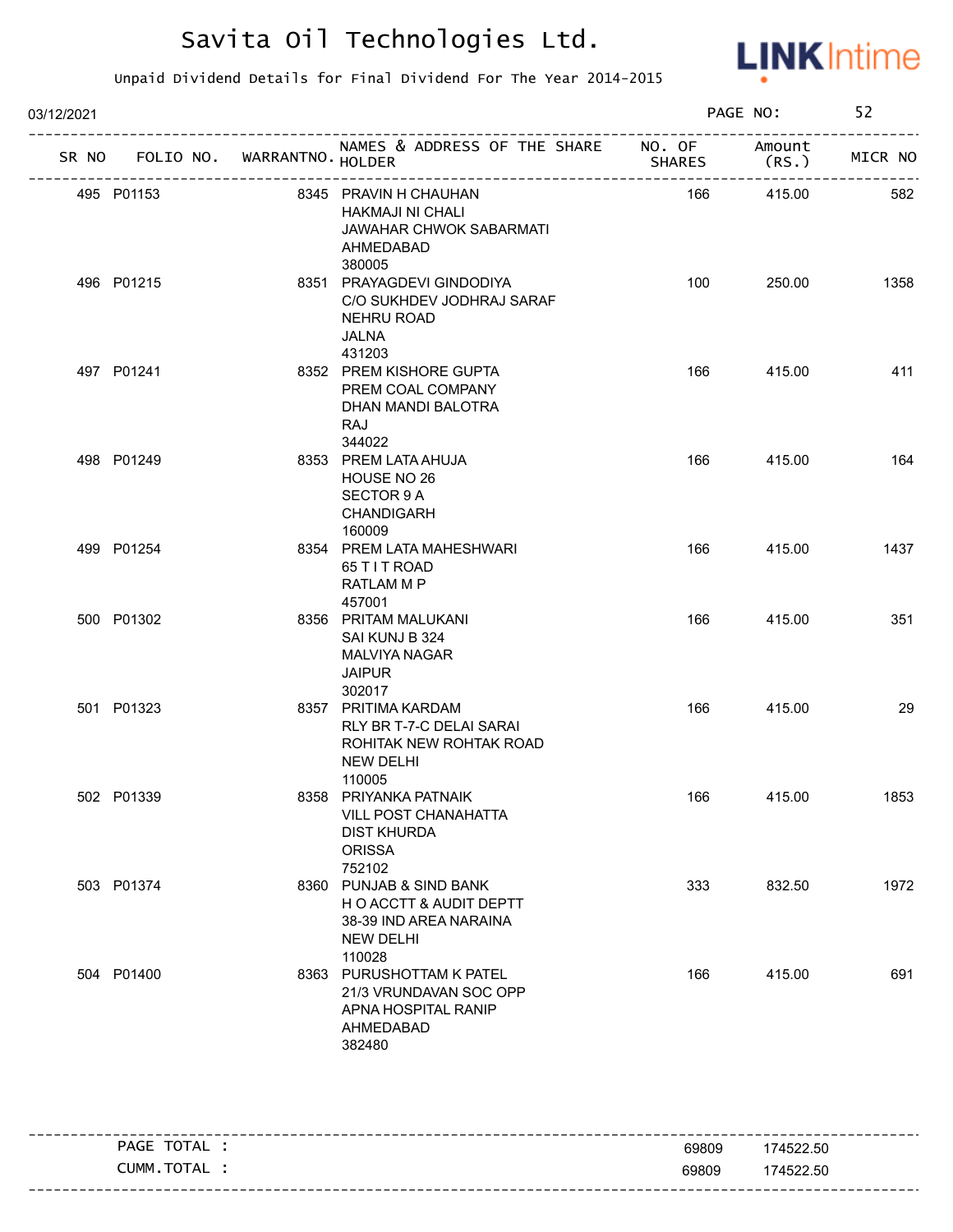

| 03/12/2021 |              |                             |                                                                                                                                                              |               | PAGE NO:        | 53      |
|------------|--------------|-----------------------------|--------------------------------------------------------------------------------------------------------------------------------------------------------------|---------------|-----------------|---------|
| SR NO      |              | FOLIO NO. WARRANTNO. HOLDER | NAMES & ADDRESS OF THE SHARE NO. OF                                                                                                                          | <b>SHARES</b> | Amount<br>(RS.) | MICR NO |
|            | 505 P01459   |                             | 8369 PUSHPABEN OZA<br>18 AMARTARA SOCEITY 3RD FLR<br>CARTER ROAD NO 5<br><b>BORIVLI EAST</b><br>999999                                                       | 166           | 415.00          | 1936    |
|            | 506 P01478   |                             | 8370 PUSPA MUKUDRAI RATHOD<br>VAIDYA NAGAR POONA ROAD<br>DAVASIS CO CO SOC<br>BLOCK 16<br>422101                                                             | 166           | 415.00          | 1336    |
|            | 507 P01513   |                             | 8372 PREMA KRISHNAN<br>C/O S RAMANATHAN<br><b>12 AJANTA</b><br>CHHEDANAGAR CHEMBUR<br>MUMBAI<br>400089                                                       | 66            | 165.00          | 1185    |
|            | 508 P01549   |                             | 8373 PRADEEP CHANDRAKANT PRADHAN<br>C/O RAMAKANT KESHAR PRADHAN<br>PURNIMA APT RM 2 MANORPADA<br>OPP BABUBHAI PETROL PUMP<br>E S I BLDG THANE WEST<br>400601 | 166           | 415.00          | 1211    |
|            | 509 P01601   |                             | 8375 PRAFUL KUMAR CHAUHAN<br>R B CONSULTANTS<br>M G ROAD<br>POST JEYPORE 764001<br><b>DIST KORAPUT ORISSA</b><br>764001                                      | 166           | 415.00          | 1860    |
|            | 510 P01643   |                             | 8380 PREM SHANKER GUPTA<br>1048 GANDHI GALI<br><b>FATEH PURI</b><br><b>DELHI</b><br>110006                                                                   | 66            | 165.00          | 35      |
|            | 511 P01681   |                             | 8382 PRAKASH VASSUMAL SAWNANI<br>TAX 30 ABIPUR<br><b>KUTCHI</b><br>370205                                                                                    | 333           | 832.50          | 556     |
|            | 512 P01711   |                             | 8383 PRAKASH V SAWNANI<br><b>TAX 30</b><br><b>ADIPUR</b><br><b>KUTCH</b><br><b>PIN</b><br>390205                                                             | 166           | 415.00          | 874     |
|            | 513 P01795   |                             | 8386 PUSHPA SHRIDHAR<br>572/1 PANA UDYAN NARELA<br>DELHI<br>110040                                                                                           | 166           | 415.00          | 79      |
|            | 514 P01880   |                             | 8388 P SUDHIR RAO<br>8-2-594/D ROAD NO 10<br><b>BAUJARA HILLS</b><br><b>HYDERABAD</b><br>500004                                                              | 166           | 415.00          | 1490    |
|            | PAGE TOTAL : |                             |                                                                                                                                                              | 71436         | 178590.00       |         |
|            | CUMM.TOTAL : |                             |                                                                                                                                                              | 71436         | 178590.00       |         |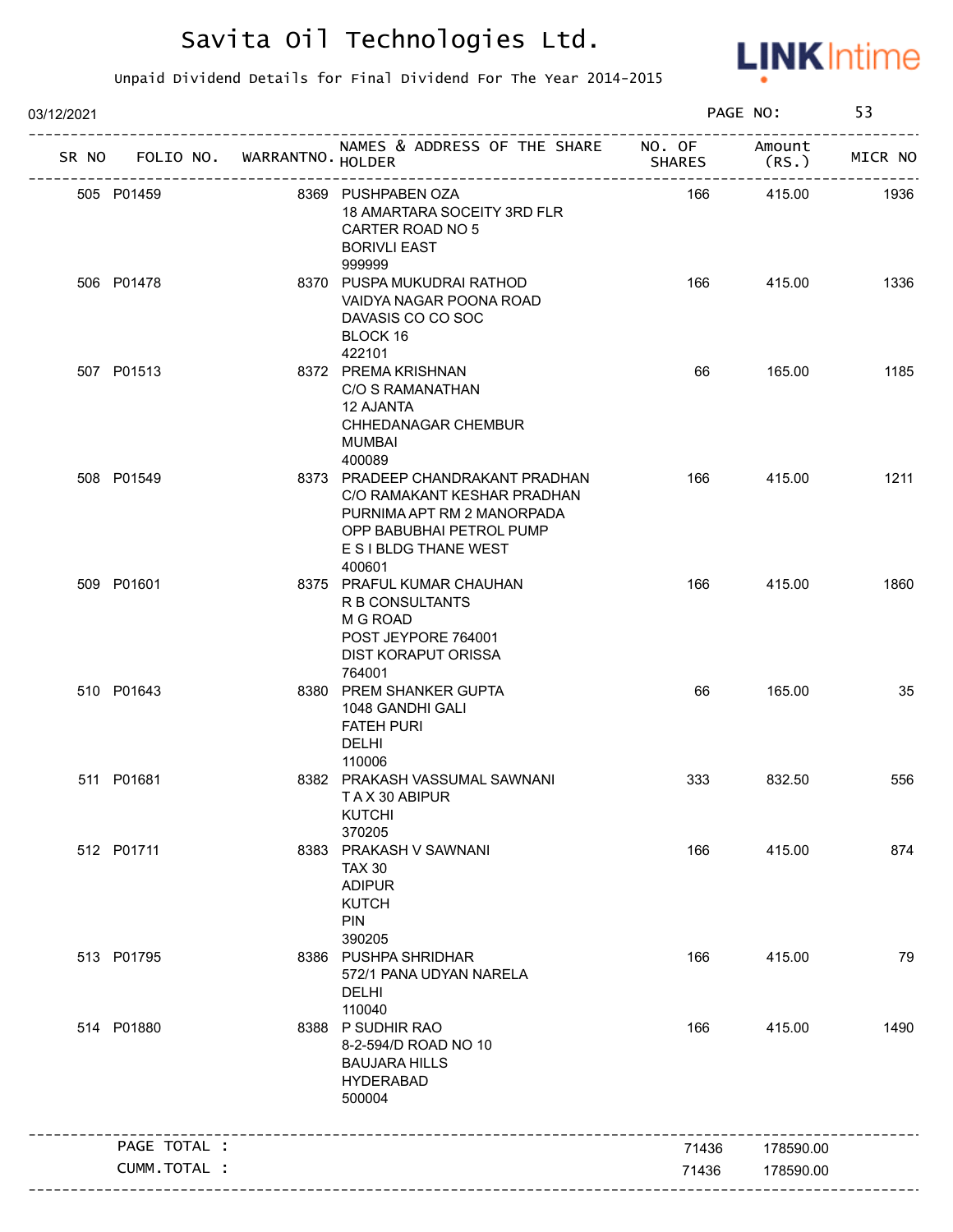

| 03/12/2021 |                      |                   |                                                                                                                            |               | PAGE NO:        | 54      |
|------------|----------------------|-------------------|----------------------------------------------------------------------------------------------------------------------------|---------------|-----------------|---------|
|            | SR NO FOLIO NO.      | WARRANTNO. HOLDER | NAMES & ADDRESS OF THE SHARE NO. OF                                                                                        | <b>SHARES</b> | Amount<br>(RS.) | MICR NO |
|            | 515 P01937           |                   | 8392 PRASANNA KUMAR AGRAWAL<br>MIGI-1<br>NEHARU NAGAR<br><b>BILASPUR</b><br>M P                                            | 166           | 415.00          | 1484    |
|            | 516 P02020           |                   | 495001<br>8393 PROBODH CHITTORIA<br>126-A POCKET-D<br>DEEP ENCLAVE PHASE-3<br><b>ASHOK VIHAR</b><br><b>DELHI</b><br>110052 | 166           | 415.00          | 84      |
|            | 517 P02399           |                   | 8399 PADMABAI VIJAYKUMAR ZAMAD<br>KIRANA MERCHANT<br><b>TILAK CHOWK</b><br>WANI<br><b>YEOTMAL</b><br>445304                | 166           | 415.00          | 1403    |
|            | 518 P02602           |                   | 8400 PREETI AGARWAL<br>3714 BABU KA TIBA<br><b>SURAJ POLE BAZAR</b><br><b>JAIPUR</b><br>999999                             | 100           | 250.00          | 1937    |
|            | 519 R00030           |                   | 8408 RAMKARAN PATEL<br><b>MAHATMA PHULE NAGAR</b><br><b>GOKUL DHAM HSG SOCTY</b><br>R N 2 SAKINAKA B'BAY<br>400072         | 125           | 312.50          | 1158    |
|            | 520 R00060           |                   | 8412 RAKESH MAHAJAN<br>C/O CENTRAL MOTORS<br>N 7 KAMALA MANSIONS<br>H SIDDAIAH ROAD<br><b>BANGALORE</b><br>560002          | 416           | 1040.00         | 1600    |
|            | 521 R00531           |                   | 8420 R PRAKSH GANDHI<br>7-2-402/2 ASHOK NAGAR<br><b>TAKKAR BASTI</b><br>SECUNDERABAD<br>500003                             | 166           | 415.00          | 1487    |
|            | 522 R00535           |                   | 8421 R PREMLATHA<br>52 POORTUGUESE CHURCH STREET<br><b>MADRAS</b><br>600001                                                | 166           | 415.00          | 1714    |
|            | 523 R00538           |                   | 8422 R RAVINDRAN<br>A-3 TELEPHONE QTRS<br><b>TAYLOR'S RD KILPAUK</b><br><b>MADRAS</b><br>600010                            | 166           | 415.00          | 1718    |
|            | 524 R00543           |                   | 8424 R SUBRAMANYAM<br>19 SHANTI NIVAS SUBASH NAGAR<br><b>KARWAR ROAD</b><br><b>HUBLI</b><br>580024                         | 166           | 415.00          | 1691    |
|            | PAGE TOTAL :         |                   |                                                                                                                            | 73239         | 183097.50       |         |
|            | <b>CUMM. TOTAL :</b> |                   |                                                                                                                            | 73239         | 183097.50       |         |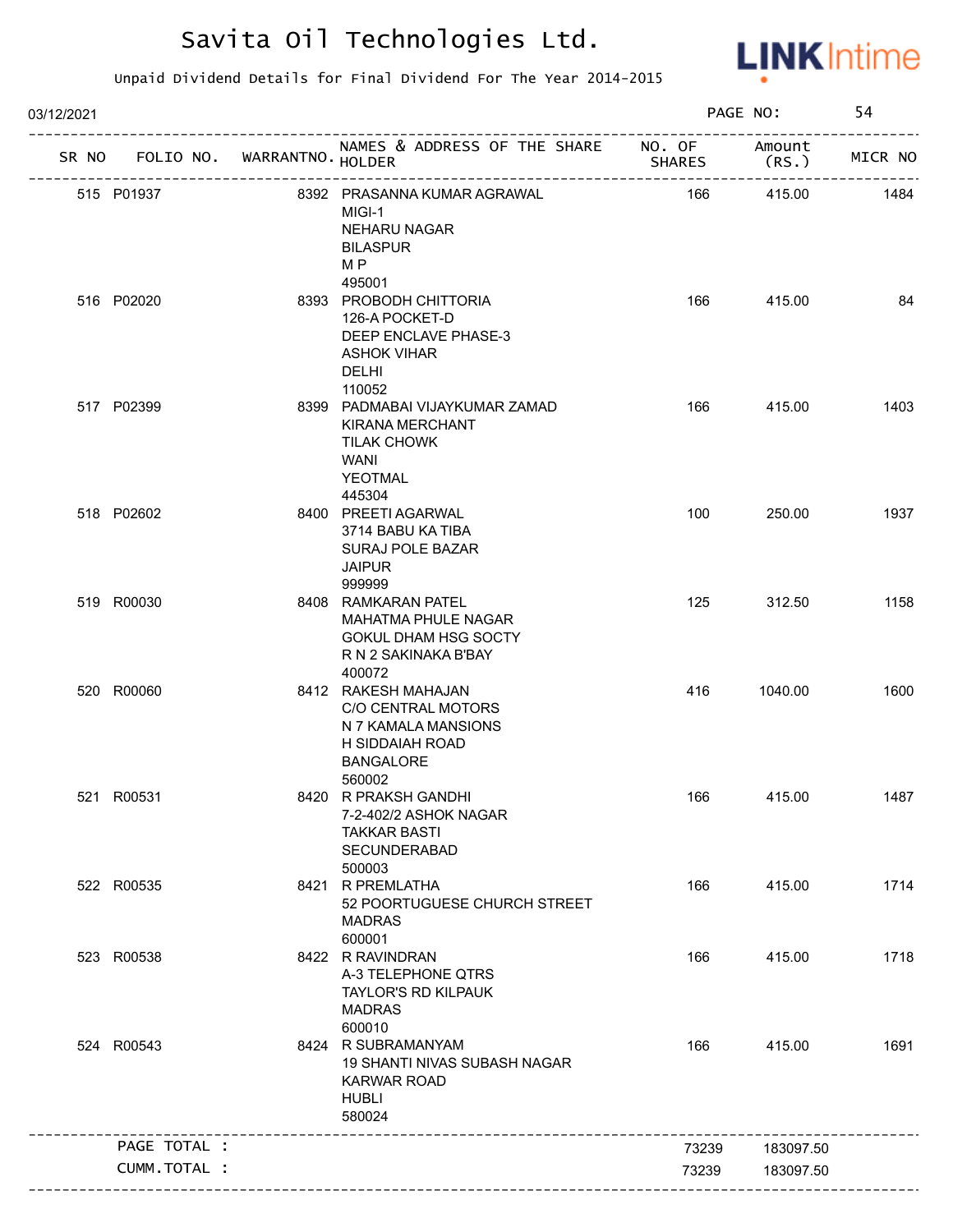

| 03/12/2021 |                                   |                                                                                                                         |               | PAGE NO:        | 55      |
|------------|-----------------------------------|-------------------------------------------------------------------------------------------------------------------------|---------------|-----------------|---------|
|            | SR NO FOLIO NO. WARRANTNO. HOLDER | NAMES & ADDRESS OF THE SHARE NO. OF                                                                                     | <b>SHARES</b> | Amount<br>(RS.) | MICR NO |
|            | 525 R00565                        | 8426 RADHA RANGA<br>C/O RANGA SUBRAMANYAM & SONS<br><b>CHIRALA</b><br>523155                                            | 100           | 250.00          | 1574    |
|            | 526 R00617                        | 8427 RAHUL KUMAR<br>NO 85 M G ROAD<br><b>BANGALORE</b><br>560001                                                        | 166           | 415.00          | 1595    |
|            | 527 R00648                        | 8429 RAJ KUMAR GUPTA<br>CARE ANIL KUMAR GUPTA & BROS<br>P O BIHTA<br><b>DIST PATNA</b><br>801103                        | 166           | 415.00          | 1884    |
|            | 528 R00688                        | 8431 RAJANI PRABHA<br>HOUSE OF RAMASHANKAR RAI<br><b>JAUHARI BZR HAJIPUR</b><br>844101                                  | 166           | 415.00          | 1903    |
|            | 529 R00799                        | 8443 RAJESH H SHAH<br>C/O A ONE MARKETING<br>4042 JASH MKT RING RD<br><b>SURAT GUJ</b><br>385002                        | 100           | 250.00          | 757     |
|            | 530 R00831                        | 8446 RAJESH KUMAR MISHRA<br>C/O SAMPATLAL ASSOCIATES<br>11 CLIVE ROW 2ND FLR RM NO 13<br><b>CALCUTTA</b><br>700001      | 166           | 415.00          | 1807    |
|            | 531 R00870                        | 8451 RAJESWARI GANNI<br>23 12 4 SRIRAM NAGAR<br>RAJAHMUNDRY<br>533105                                                   | 166           | 415.00          | 1586    |
|            | 532 R00956                        | 8457 RAJU B KESARIA<br>FLAT NO 305 VALLABH TOWER<br>PURNIMA TOWER<br><b>MURBAD ROAD</b><br><b>KALYAN WEST</b><br>421301 | 66            | 165.00          | 1329    |
|            | 533 R00962                        | 8458 RAJUBHAI S THAKKAR<br><b>17 RAMNATH SOCIETY</b><br><b>BORSAD</b><br>388540                                         | 166           | 415.00          | 816     |
|            | 534 R00977                        | 8459 RAKESH G JAIN<br>113 SUNDRAM BUILDING<br><b>SION CIRCLE</b><br><b>BOMBAY</b><br>400022                             | 166           | 415.00          | 1051    |
|            | 535 R01010                        | 8464 RAKESH SHARMA<br>364 RAKESH BHAVAN<br>BEHIND POORAM CINEMS CH DADRI<br><b>DIST BHIWANI</b><br>123306               | 166           | 415.00          | 116     |
|            | PAGE TOTAL :                      |                                                                                                                         | 74833         | 187082.50       |         |
|            | CUMM.TOTAL :                      |                                                                                                                         | 74833         | 187082.50       |         |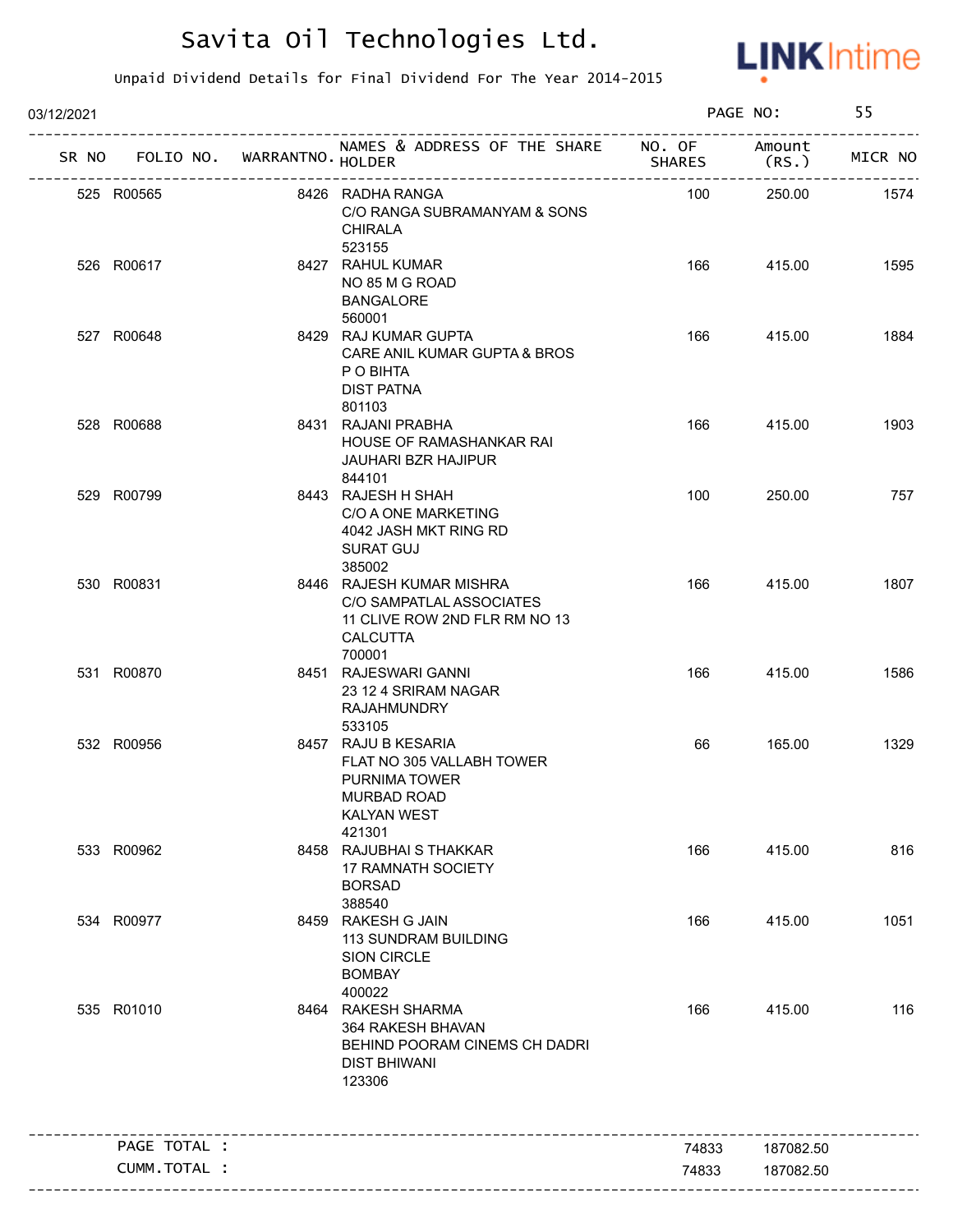

| 03/12/2021 |              |                                   |                                                                                                                       |               | PAGE NO:        | 56      |
|------------|--------------|-----------------------------------|-----------------------------------------------------------------------------------------------------------------------|---------------|-----------------|---------|
|            |              | SR NO FOLIO NO. WARRANTNO. HOLDER | NAMES & ADDRESS OF THE SHARE NO. OF                                                                                   | <b>SHARES</b> | Amount<br>(RS.) | MICR NO |
| 536 R01013 |              |                                   | 8465 RAKHI BHATIA<br>MURLI DHAM III FIRST FLOOR<br>FLAT NO 101 C BLOCK<br>SHYAM NAGAR<br><b>KANPUR</b>                | 166           | 415.00          | 12      |
| 537 R01027 |              |                                   | 8466 RAM GOPAL KOSTA<br>111A/381<br>ASHOK NAGAR<br><b>KANPUR</b><br>208012                                            | 166           | 415.00          | 2016    |
| 538 R01028 |              |                                   | 8467 RAM GOPAL MEHRA<br>RAM GOPAL MEHRA<br>2/6 TULSI MANS MANDIR COLONY<br>VARANASI<br>999999                         | 66            | 165.00          | 1942    |
| 539 R01042 |              |                                   | 8470 RAM NIWAS AGRAWAL<br><b>KRISHNA HARDWARE STORES</b><br><b>BAMUNI MAIDAN</b><br><b>GUWAHATI</b><br>781021         | 166           | 415.00          | 1872    |
| 540 R01045 |              |                                   | 8471 RAM NOTANEY<br><b>B 21 NEHA APTS</b><br>SANTACRUZ WEST<br>MUMBAI<br>400049                                       | 100           | 250.00          | 1078    |
| 541 R01198 |              |                                   | 8478 RAMESH V MARU<br>TIRUMALA NIWAS 2ND FLOOR<br>R NO 11<br>1019 NEW KANERI AGRA RD<br><b>BHIWANDI</b><br>421302     | 166           | 415.00          | 1330    |
| 542 R01225 |              |                                   | 8479 RAMESHCHANDRA M PATEL<br>RAJA RANCHHOD NEAR WADI<br><b>TOWER</b><br><b>BARODA</b><br>390017                      | 166           | 415.00          | 859     |
| 543 R01258 |              |                                   | 8482 RAMMURTI NANDLAL GUPTA<br>104 HARIGANGA MARKET<br><b>RANIGUNJ</b><br>SECUNDERABAD<br>500003                      | 166           | 415.00          | 1488    |
| 544 R01299 |              |                                   | 8485 RANJANBEN K GANDHI<br>C/O KISHOR AMRUTLAL GANDHI<br><b>BAZAR STREET BILIMORA</b><br><b>DIST VALSAD</b><br>396321 | 166           | 415.00          | 939     |
| 545 R01322 |              |                                   | 8486 RASHI TRADING COMPANY LTD<br>85-A MITTAL COURT<br>224 NARIMAN POINT<br><b>BOMBAY</b><br>400021                   | 166           | 415.00          | 1990    |
|            | PAGE TOTAL : |                                   |                                                                                                                       | 76327         | 190817.50       |         |
|            | CUMM.TOTAL : |                                   |                                                                                                                       | 76327         | 190817.50       |         |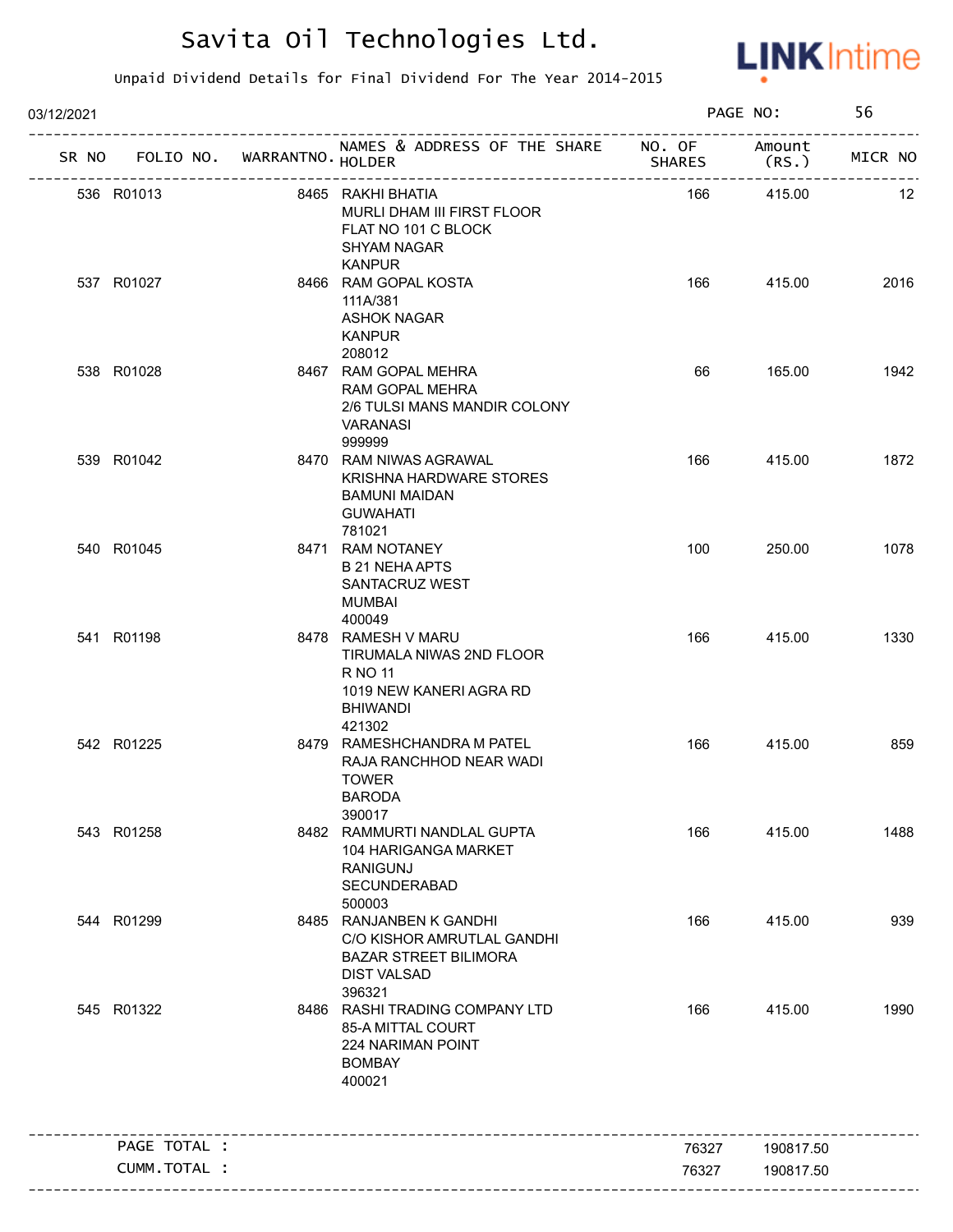

| 03/12/2021 |              |                                   |                                                                                                                    |               | PAGE NO:       | 57      |
|------------|--------------|-----------------------------------|--------------------------------------------------------------------------------------------------------------------|---------------|----------------|---------|
|            |              | SR NO FOLIO NO. WARRANTNO. HOLDER | NAMES & ADDRESS OF THE SHARE NO. OF                                                                                | <b>SHARES</b> | Amount<br>(RS. | MICR NO |
| 546 R01323 |              |                                   | 8487 RASHIDA M PITHAPURWALA<br>3849 ABBASI MANZIL<br>SAIFEE STREET GUJARAT<br><b>DAHOD</b><br>389151               | 166           | 415.00         | 825     |
| 547 R01338 |              |                                   | 8489 RASHMI M DOSHI<br>C/O KAHAN DIAMOND CO<br>9 SUBBARAYA NAICKA LANE<br>N-S-C BOSE ROAD MADRAS<br>600079         | 166           | 415.00         | 1728    |
| 548 R01349 |              |                                   | 8491 RASHMIKA PATEL<br>7-A SHREE RAM SOC<br>ODHAVPURA RACE COURSE<br><b>BARODA</b><br>390007                       | 166           | 415.00         | 848     |
| 549 R01488 |              |                                   | 8495 REETA MOTWANI<br>C/O C L MOTWANI IST FLOOR<br>DHARAMDAS & CO DAL BAZAR<br><b>GWALIOR M P</b><br>474009        | 166           | 415.00         | 1457    |
| 550 R01518 |              |                                   | 8498 REKHA MOGHE<br>E-24 DEVI KUNJ<br>SHER SINGH CHITTORA<br>HOUSE DURGA MARG BANI PARK<br><b>JAIPUR</b><br>302016 | 166           | 415.00         | 349     |
| 551 R01545 |              |                                   | 8501 REKHABEN RAVI PATEL<br>29/H KHOTACHI WADI 2ND FLOOR<br>R NO 4 GIRGAON<br><b>BOMBAY</b><br>400004              | 166           | 415.00         | 983     |
| 552 R01560 |              |                                   | 8504 RENU GUPTA<br>H NO 1/826 ADARSH NAGAR<br><b>NARWANA</b><br>DISTT JIND<br>126116                               | 166           | 415.00         | 126     |
| 553 R01623 |              |                                   | 8507 RITA D RAO<br>CO 213 POWER HOUSE QTR<br>DHARAM NAGAR SABARMATI<br>AHMEDABAD<br>380005                         | 66            | 165.00         | 583     |
| 554 R01647 |              |                                   | 8509 RITABEN PATEL<br><b>BAHAI CENTRE</b><br>41 A SARDARKUNJ SOCIETY<br>SHAHPUR AHMEDABAD<br>380001                | 166           | 415.00         | 564     |
| 555 R01669 |              |                                   | 8510 ROHIT GUPTA<br>C/O SARVESHWAR RICE MILLS<br>BELOW GUMAT JAMMU TAWI<br>J AND K<br>180001                       | 66            | 165.00         | 175     |
|            | PAGE TOTAL : |                                   |                                                                                                                    | 77787         | 194467.50      |         |
|            | CUMM.TOTAL : |                                   |                                                                                                                    | 77787         | 194467.50      |         |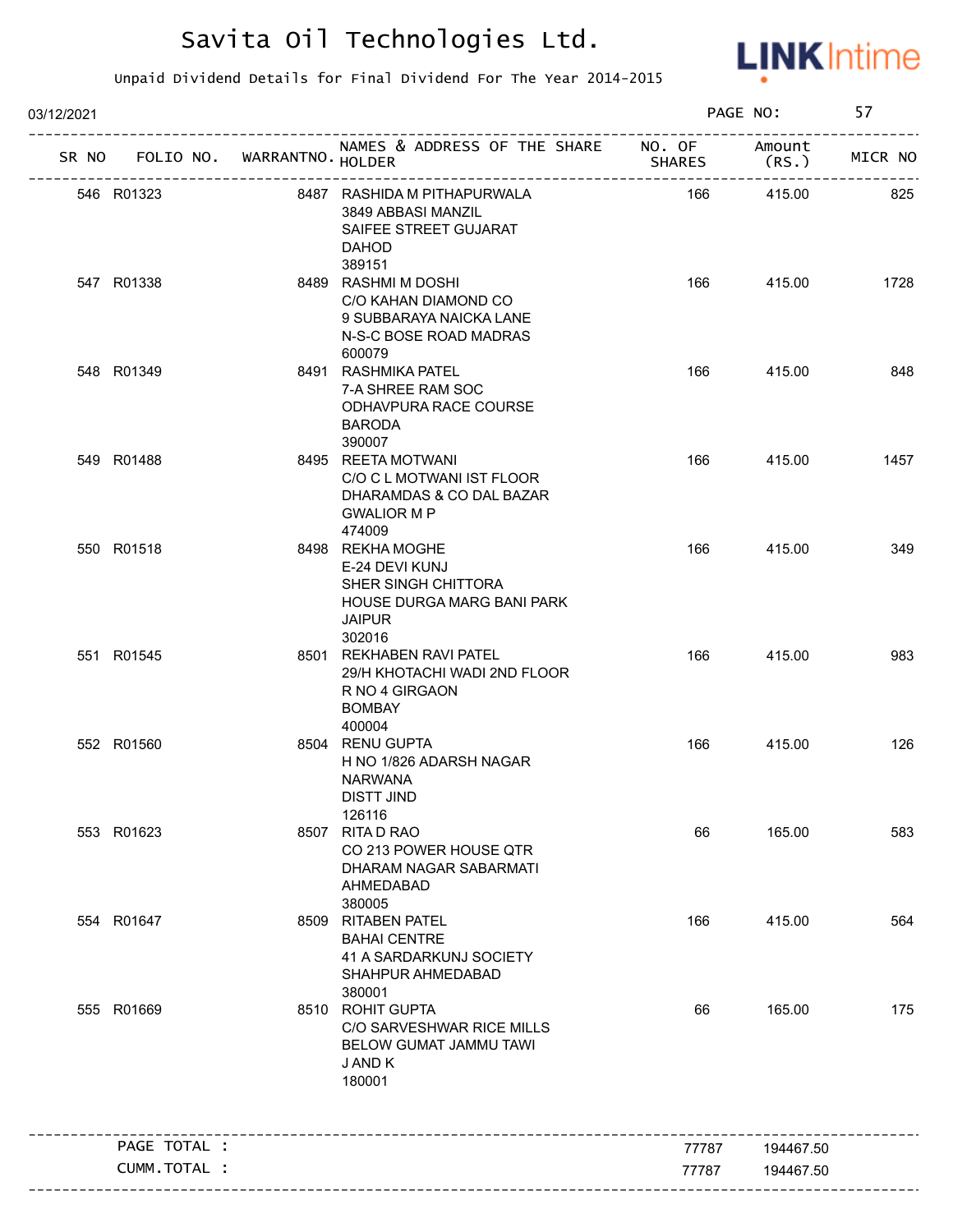

| 03/12/2021 |                                   |                                                                                                                                                                                                  | PAGE NO:                                |                  | 58      |  |
|------------|-----------------------------------|--------------------------------------------------------------------------------------------------------------------------------------------------------------------------------------------------|-----------------------------------------|------------------|---------|--|
|            | SR NO FOLIO NO. WARRANTNO. HOLDER | NAMES & ADDRESS OF THE SHARE NO. OF                                                                                                                                                              | <b>SHARES</b>                           | Amount<br>(RS. ) | MICR NO |  |
|            | 556 R01708                        | 8513 RUKHSHANA S KANZWANIWALA<br><b>36 BURHANI SOCIETY</b><br><b>DAHOD</b><br><b>GUJARAT</b><br>389151                                                                                           | --------------------------------<br>166 | 415.00           | 826     |  |
|            | 557 R01709                        | 8514 RUKMANI DEVI LALWNAI<br>TILLUMAL GOPICHAND<br>NAWAPARA RAJIM<br>RAIPUR M P<br>493881                                                                                                        | 166                                     | 415.00           | 1482    |  |
|            | 558 R01806                        | 8517 RAJESH GUPTA<br>F 24/151/SECTOR 7<br><b>ROHINI</b><br><b>DELHI</b><br>110085                                                                                                                | 166                                     | 415.00           | 100     |  |
|            | 559 R01811                        | 8518 RAHMAT PARWEEN<br><b>BALAJEE INVESTMENT</b><br><b>VISHNU BHAWAN SAKCHI</b><br><b>MILLS AREA</b><br>JAMSHEDPUR 4<br>999999                                                                   | 166                                     | 415.00           | 1944    |  |
|            | 560 R01903                        | 8523 RADHARANI ROY CHOWDHURY<br><b>HOUSE NO BB-21 BAGUIATI</b><br>P O DESHBANDHU NAGAR<br><b>CALCUTTA</b><br>700059                                                                              | 166                                     | 415.00           | 1840    |  |
|            | 561 R01908                        | 8524 RAJEEV JAIN<br>AK-42 SHALIMAR BAGH<br>DELHI<br>110052                                                                                                                                       | 166                                     | 415.00           | 85      |  |
|            | 562 R01913                        | 8526 RASHMI THAKUR KEWALRAMANI<br>B/106 VRINDAVAN HEIGHT BUILDING<br>SHRUSHTI COMPLEX NEAR NEW<br><b>VIVA COLLEGE</b><br>OPP YASHWANT YASH BUILDING<br>VIRAR WEST TAL VASAI DIST THANE<br>401303 | 100                                     | 250.00           | 1236    |  |
|            | 563 R01971                        | 8527 RAJNI SHARMA<br>401-A GANDHI NAGAR<br><b>JAMMU</b><br>999999                                                                                                                                | 66                                      | 165.00           | 1945    |  |
|            | 564 R02008                        | 8531 RANOMAL HEMRAJANI<br>3 BHAGYODAY<br><b>B/H SHAH COLLEGE</b><br><b>ASHRAM ROAD</b><br>AHMEDABAD<br>380014                                                                                    | 333                                     | 832.50           | 634     |  |
|            | 565 R02023                        | 8532 RAJESH THAKORBHAI PATEL<br>JAWAHER STREET MEHELAV<br>TA PETLAD DIST KHEDA<br><b>GUJARAT</b><br>388440                                                                                       | 166                                     | 415.00           | 811     |  |
|            | PAGE TOTAL :                      |                                                                                                                                                                                                  | 79448                                   | 198620.00        |         |  |
|            | CUMM.TOTAL :                      |                                                                                                                                                                                                  | 79448                                   | 198620.00        |         |  |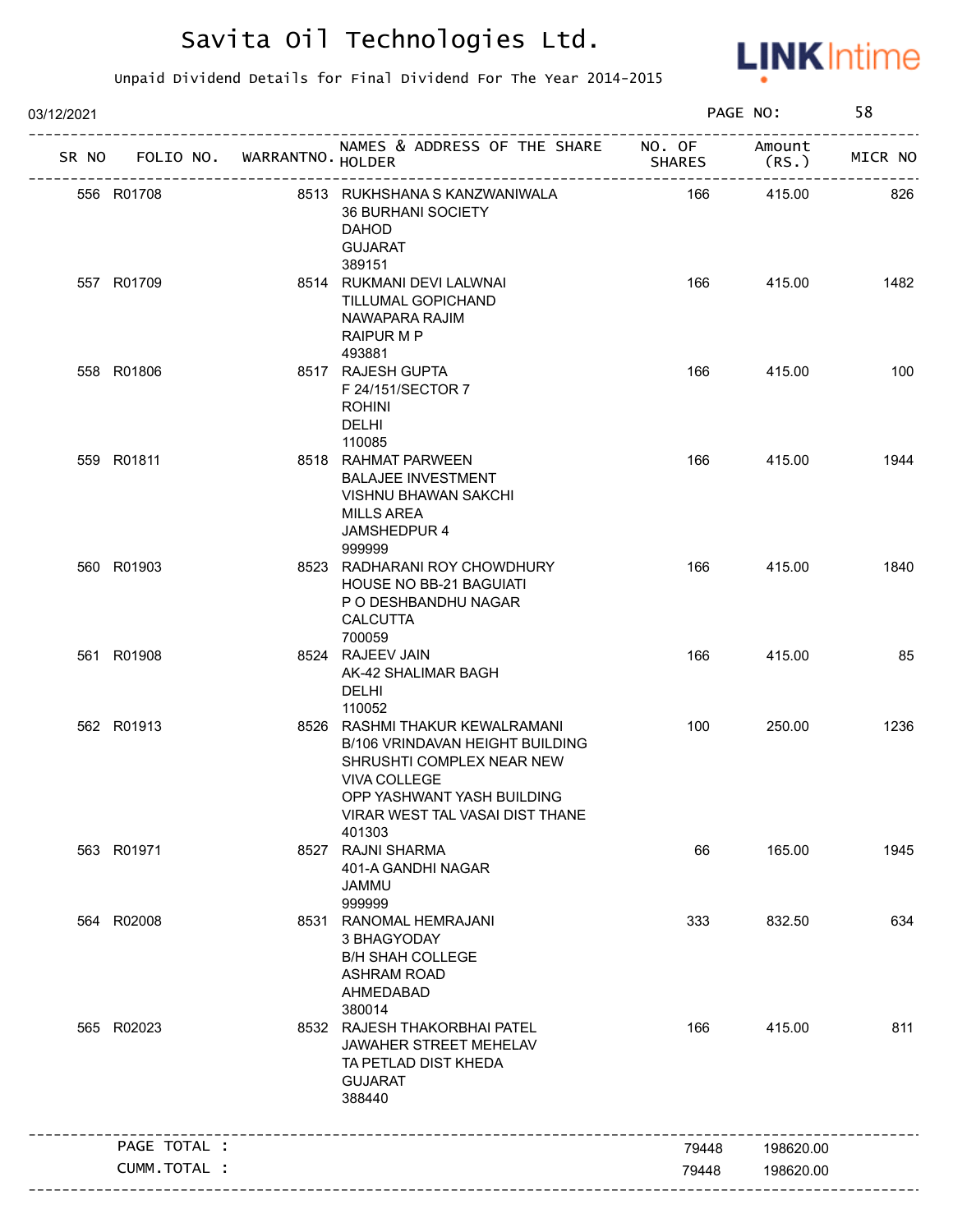

| 03/12/2021 |                                   |                                                                                                                                   |               | PAGE NO:        | 59      |
|------------|-----------------------------------|-----------------------------------------------------------------------------------------------------------------------------------|---------------|-----------------|---------|
|            | SR NO FOLIO NO. WARRANTNO. HOLDER | NAMES & ADDRESS OF THE SHARE NO. OF                                                                                               | <b>SHARES</b> | Amount<br>(RS.) | MICR NO |
| 566 R02041 |                                   | 8533 RAVINDRA GANPATRAO DHAWANE<br>E-7 NUTAN NAGAR<br>KANJURMARG (E)<br><b>BOMBAY</b><br>400042                                   | 166           | 415.00          | 1076    |
| 567 R02070 |                                   | 8534 RAMESH JETHANI<br>C/O SHRI MOTI LAL JAIN<br>ADVOCATE BHIWAY KOTHI<br><b>JAIPUR ROAD AJMER</b><br>(RAJ)<br>305001             | 166           | 415.00          | 365     |
| 568 R02177 |                                   | 8539 RAJEEV OBEROI<br>2 MANGAL PANDEY ROAD<br><b>SADAR</b><br><b>LUCKNOW</b><br>226002                                            | 166           | 415.00          | 240     |
| 569 R02266 |                                   | 8546 RAJENDRA RANKA<br>703 GAURAV VILLA<br>PANCHSHEEL ENCLAVE<br>DHANUKARWADI KANDIVLI (W)<br><b>BOMBAY</b><br>400067             | 500           | 1250.00         | 1147    |
| 570 R02288 |                                   | 8550 RINKU M SHAH<br>UTTAMCHAND TRIBHOWANDAS<br>2/4801 NAVSARI BAZAR ROAD<br><b>SURAT</b><br>395002                               | 66            | 165.00          | 907     |
| 571 R02586 |                                   | 8554 R M GOVINDAN<br>56 RAJA ANNAAMALAI ROAD<br>SAIBABA COLONY<br>COIMBATORE<br>641011                                            | 166           | 415.00          | 2056    |
| 572 R02589 |                                   | 8555 RAM KISHAN SONI<br>S/O JAGADISH PRASAD SONI<br>PULL BAZAR NR ASD HIGH SCHOOL<br><b>NARNAUL</b><br>123001                     | 166           | 415.00          | 114     |
| 573 R02653 |                                   | 8557 RICHA LALA<br>SECTOR NO 4<br>PLOT NO 31<br><b>VIDYADHAR NAGAR</b><br><b>JAIPUR</b><br>302012                                 | 166           | 415.00          | 2018    |
| 574 R02694 |                                   | 8558 RAGHUNATH PANDURANG HUREKAR<br>16/10 S G DAVELE CHAWL<br><b>AMBEWADI</b><br>G D AMBEDKAR ROAD<br>KALACHOWKI MUMBAI<br>400033 | 166           | 415.00          | 1072    |

| <b>TOTA</b><br>PAGE<br>`'AL∶ | 81176 | 202940.00              |
|------------------------------|-------|------------------------|
| <b>CUMM</b><br>TOTAL         | 81176 | 202940.00              |
|                              |       | ---------------------- |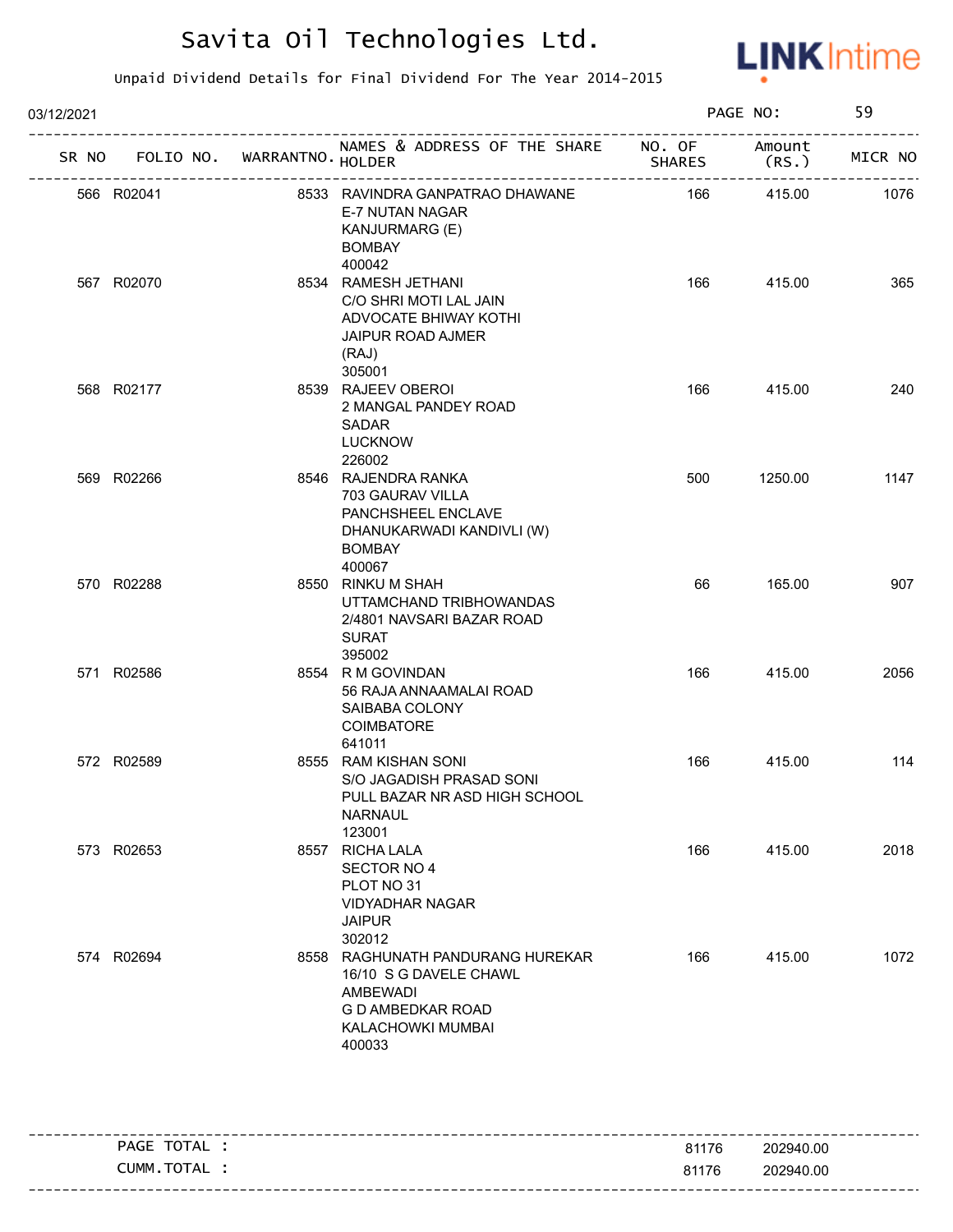

| NAMES & ADDRESS OF THE SHARE NO. OF<br>SR NO FOLIO NO. WARRANTNO. HOLDER<br>575 R02818<br>8560 REETA PRAKASH MARDIA<br>DHARM JIVAN<br>1 ARCHANA PARK<br>OPP SNEH SAGAR APARTMENT<br>UNIVERSITY ROAD RAJKOT<br>360005<br>576 R02910<br>8564 RAJVIRSINH BAPALAL RANA<br>AT & POST BHADVANA<br>TAL LAKHTAR<br>DIST SURENDRA NAGAR<br><b>GUJARAT</b><br>382775<br>8567 REKHA AGRAWAL<br>577 R03150<br>SANJAY H/W & MILLS STORE<br><b>BUJI BHOWAN CHOK</b><br><b>GURUDWARA ROAD</b> | <b>SHARES</b><br>166<br>166<br>166<br>66 | Amount<br>(RS. )<br>415.00<br>415.00<br>415.00<br>165.00 | MICR NO<br>441<br>699<br>1949 |
|--------------------------------------------------------------------------------------------------------------------------------------------------------------------------------------------------------------------------------------------------------------------------------------------------------------------------------------------------------------------------------------------------------------------------------------------------------------------------------|------------------------------------------|----------------------------------------------------------|-------------------------------|
|                                                                                                                                                                                                                                                                                                                                                                                                                                                                                |                                          |                                                          |                               |
|                                                                                                                                                                                                                                                                                                                                                                                                                                                                                |                                          |                                                          |                               |
|                                                                                                                                                                                                                                                                                                                                                                                                                                                                                |                                          |                                                          |                               |
| RAIGARH C G<br>999999                                                                                                                                                                                                                                                                                                                                                                                                                                                          |                                          |                                                          |                               |
| 578 R03242<br>8569 ROHIT H SHAH<br>49/3 POPULAR VILLA<br>6TH GOLIBAR ROAD<br>SANTACRUZ EAST<br>MUMBAI<br>400055                                                                                                                                                                                                                                                                                                                                                                |                                          |                                                          | 1105                          |
| 579 S00016<br>8573 SANJAY MORRIS DAVIDSON<br>15/11-A CIVIL LINES<br><b>KANPUR</b><br>UTTAR PRADESH<br>208001                                                                                                                                                                                                                                                                                                                                                                   | 83                                       | 207.50                                                   | 201                           |
| 580 S00017<br>8574 SANJEEV K SETH<br>C-3-8/B ONGC QUARTERS<br>CBD COLONEY SECTOR 1<br><b>NEW BOMBAY</b><br>999999                                                                                                                                                                                                                                                                                                                                                              | 83                                       | 207.50                                                   | 1950                          |
| 581 S00022<br>8575 SHAILENDRA KUMAR YODAV<br><b>GANESH NAGAR</b><br>MANPADA NEAR THE CHURCH<br>THANE WEST<br>999999                                                                                                                                                                                                                                                                                                                                                            | 83                                       | 207.50                                                   | 1951                          |
| 582 S00061<br>8584 SEEMA MUNJAL<br>206 LALJI SHOPPING CENTRE<br>S V ROAD BORIVLI W<br><b>BOMBAY</b><br>400092                                                                                                                                                                                                                                                                                                                                                                  | 83                                       | 207.50                                                   | 1192                          |
| 583 S00068<br>8585 SHIVANI KHANNA<br>51 SOMERSET APTS<br>58 NARGIS DUTT RD PALI HILL<br><b>BANDRA BOMBAY</b><br>400050                                                                                                                                                                                                                                                                                                                                                         | 500                                      | 1250.00                                                  | 1084                          |
| 584 S00083<br>8587 SURINDER KUMAR MALHOTRA<br>S 235 GREATER KAILASH PART II<br><b>NEW DELHI</b><br>110048<br>-------------------------------                                                                                                                                                                                                                                                                                                                                   | 100                                      | 250.00                                                   | 56                            |
| PAGE TOTAL :                                                                                                                                                                                                                                                                                                                                                                                                                                                                   | 82672                                    | 206680.00                                                |                               |
| CUMM.TOTAL :                                                                                                                                                                                                                                                                                                                                                                                                                                                                   | 82672                                    | 206680.00                                                |                               |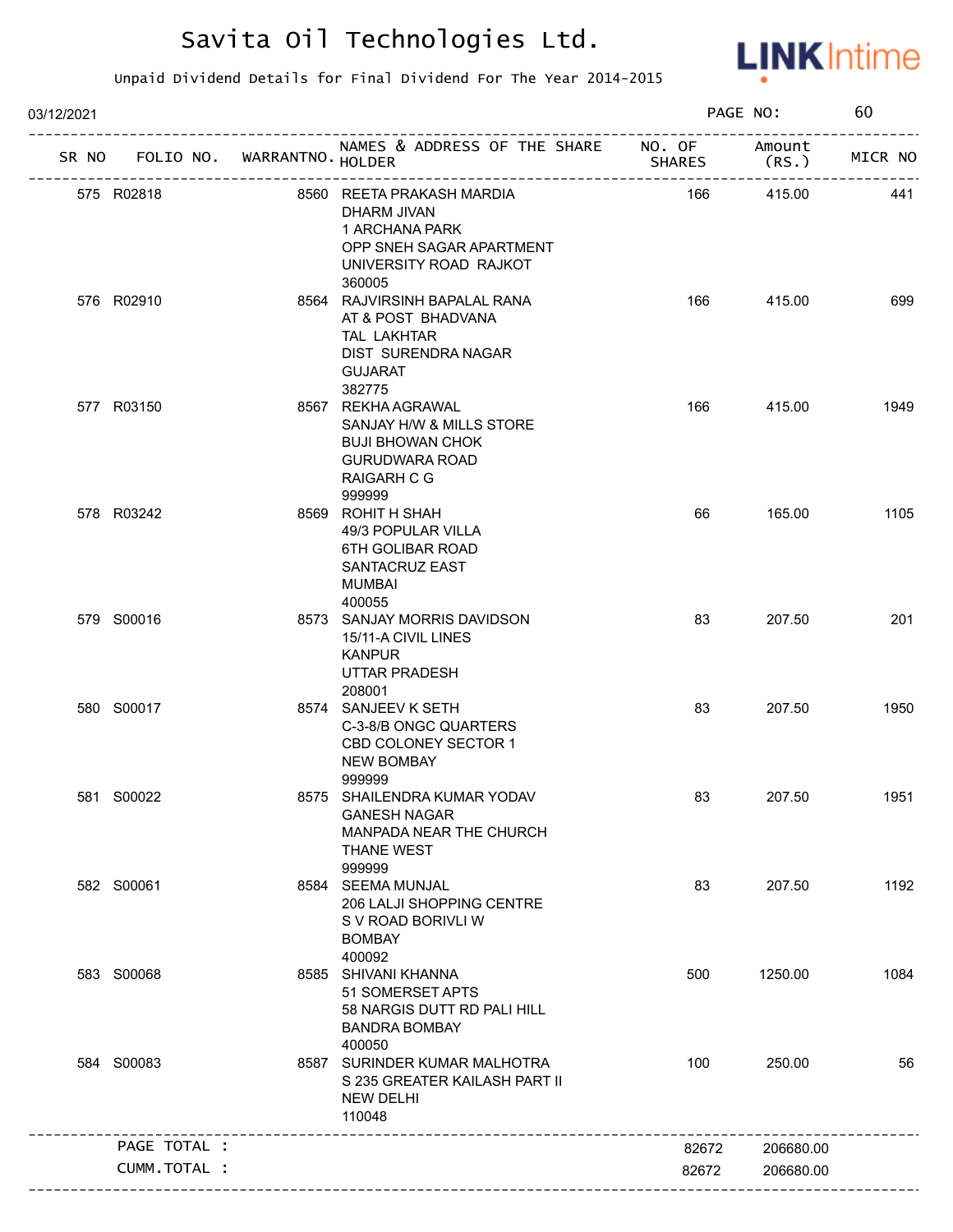

| 03/12/2021 |                                   |  | PAGE NO:                                                                                                                                                                    |               | 61             |         |
|------------|-----------------------------------|--|-----------------------------------------------------------------------------------------------------------------------------------------------------------------------------|---------------|----------------|---------|
|            | SR NO FOLIO NO. WARRANTNO. HOLDER |  | NAMES & ADDRESS OF THE SHARE NO. OF<br>____________________________                                                                                                         | <b>SHARES</b> | Amount<br>(RS. | MICR NO |
|            | 585 S00503                        |  | 8590 S B SHARMA<br>C/O LT COL S B SHARMA RM NO<br>103 B BLOCK HUTMENTS DIRECTOR<br><b>GENERAL OF EME (PRODUCTION)</b><br>ARMY HEADQUARTERS DHQ PO<br><b>DELHI</b><br>110011 | 166           | 415.00         | 45      |
|            | 586 S00508                        |  | 8592 S BHASKAR<br>C/O SUBAM SYNDICATE<br>13/1 BERI BAKKALI STREET<br><b>VELLORE</b><br>632004                                                                               | 166           | 415.00         | 1770    |
|            | 587 S00510                        |  | 8593 S D MAKHIJANI<br>C/O UCO BANK<br>NO 83 M G ROAD<br><b>BANGALORE</b><br>560001                                                                                          | 66            | 165.00         | 1596    |
|            | 588 S00519                        |  | 8595 SK SETHI<br><b>QUARTER NUMBER F75</b><br>RAJPURA COLONY PATIALA<br><b>PUNJAB</b><br>147001                                                                             | 166           | 415.00         | 154     |
|            | 589 S00560                        |  | 8600 S WADIA<br>A-103 ASHOK VIHAR-2<br><b>DELHI</b><br>110052                                                                                                               | 166           | 415.00         | 86      |
|            | 590 S00608                        |  | 8602 SAKINA BANK WALA<br>828 KHATIWALA TANK<br><b>INDORE MP</b><br>452001                                                                                                   | 166           | 415.00         | 1415    |
|            | 591 S00616                        |  | 8603 SALINI SANGHVI<br>C/O JAY ENTERPRISE<br>ARIHANT COMPLEX<br><b>BHACHAU</b><br>370140                                                                                    | 166           | 415.00         | 555     |
|            | 592 S00629                        |  | 8605 SAMIKSH INVESTMENT PVT LTD<br>A/14 TARAPUR GARDEN HSG SOC<br>NEW LINK RD ANDHERI WEST<br><b>BOMBAY</b><br>400061                                                       | 166           | 415.00         | 2083    |
|            | 593 S00664                        |  | 8608 SANDEEP KUMAR<br>90/6B PRAHLAD NAGAR<br>NEAR GEETA BHAWAN MANDIR<br>MEERUT CITY<br>250001                                                                              | 166           | 415.00         | 279     |
|            | 594 S00715                        |  | 8613 SANGEETHAR<br>SHA MANEKLAL DHULAJI<br>ADVAYANA GALLI<br>BELCUDI GALLI CROSS DAVANGERE<br>577001                                                                        | 166           | 415.00         | 1678    |
|            | PAGE TOTAL :                      |  |                                                                                                                                                                             | 84232         | 210580.00      |         |
|            | CUMM.TOTAL :                      |  |                                                                                                                                                                             | 84232         | 210580.00      |         |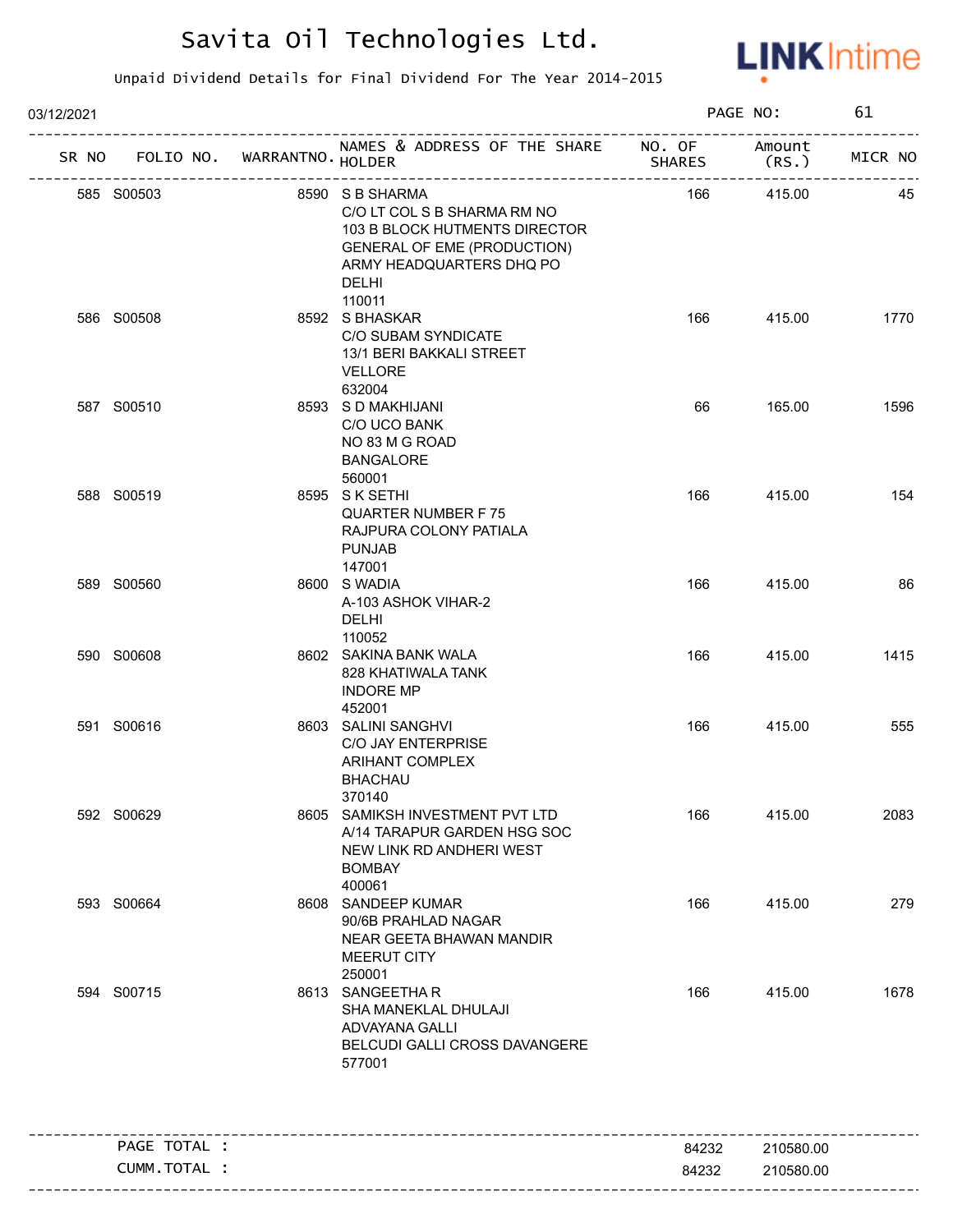

| 03/12/2021 |                                   |                                                                                                                        |               | PAGE NO:                           | 62      |
|------------|-----------------------------------|------------------------------------------------------------------------------------------------------------------------|---------------|------------------------------------|---------|
|            | SR NO FOLIO NO. WARRANTNO. HOLDER | NAMES & ADDRESS OF THE SHARE NO. OF Amount                                                                             | <b>SHARES</b> | (RS.)                              | MICR NO |
|            | 595 S00757                        | 8614 SANJAY GARG<br>S/O SHRI OM PRAKASH GARG<br>GARG AUTOMOBILES BADAUN ROAD<br><b>CHANDAUSI U P</b>                   | 166           | ------------------------<br>415.00 | 189     |
|            | 596 S00812                        | 202412<br>8618 SANJEEV DEEPAK<br><b>BA 95 B</b><br><b>JANAK PURI</b><br>NEW DELHI<br>110058                            | 166           | 415.00                             | 92      |
|            | 597 S00827                        | 8620 SANKABHAI T PATEL<br><b>DELHI GATE</b><br><b>PALANPUR</b><br>NG .<br>385001                                       | 166           | 415.00                             | 755     |
|            | 598 S00854                        | 8623 SANTOSH BOTHRA<br>C/O PARIDHAN<br><b>SARAFA LANE</b><br>KAWARDHA M P<br>491995                                    | 166           | 415.00                             | 1474    |
|            | 599 S00876                        | 8624 SANTOSH KUMAR JAIN<br><b>BANK OF BARODA</b><br>GARHI<br><b>BAMSWARA</b><br>327022                                 | 66            | 165.00                             | 397     |
|            | 600 S00902                        | 8626 SARALA PORWAL<br>90/1 3RD MAIN ROAD<br><b>13TH CROSS VYALIKAVAL</b><br><b>BANGALORE</b><br>560003                 | 100           | 250.00                             | 1602    |
|            | 601 S00914                        | 8628 SARB DAMAN PANDEY<br>STATE BANK COLONY F NO 11<br><b>B/H HOTEL BOBANA</b><br><b>GORAKHPUR U P</b><br>273001       | 166           | 415.00                             | 300     |
|            | 602 S00938                        | 8632 SARLA AHUJA<br>3 B/10<br>NEW STATE BANK STAFF QUARTERS<br>RAHEJA TOWNSHIP PLOT NO 4<br>MALAD (E) MUMBAI<br>400097 | 66            | 165.00                             | 1202    |
|            | 603 S00982                        | 8635 SAROJ NAIK<br>PUNJAB NATIONAL BANK<br>REGIONAL OFFICE RAJPUT PARA<br><b>RAJKOT</b><br>360001                      | 166           | 415.00                             | 428     |
|            | 604 S01009                        | 8639 SARSWATIBEN J KRISHNANI<br>KRISHNA SALES CORPORATION<br>NR GURUNANK MKT SINDHI MKT<br>AHMEDABAD<br>380002         | 166           | 415.00                             | 572     |
|            | PAGE TOTAL :                      |                                                                                                                        | 85626         | 214065.00                          |         |
|            | CUMM.TOTAL :                      |                                                                                                                        | 85626         | 214065.00                          |         |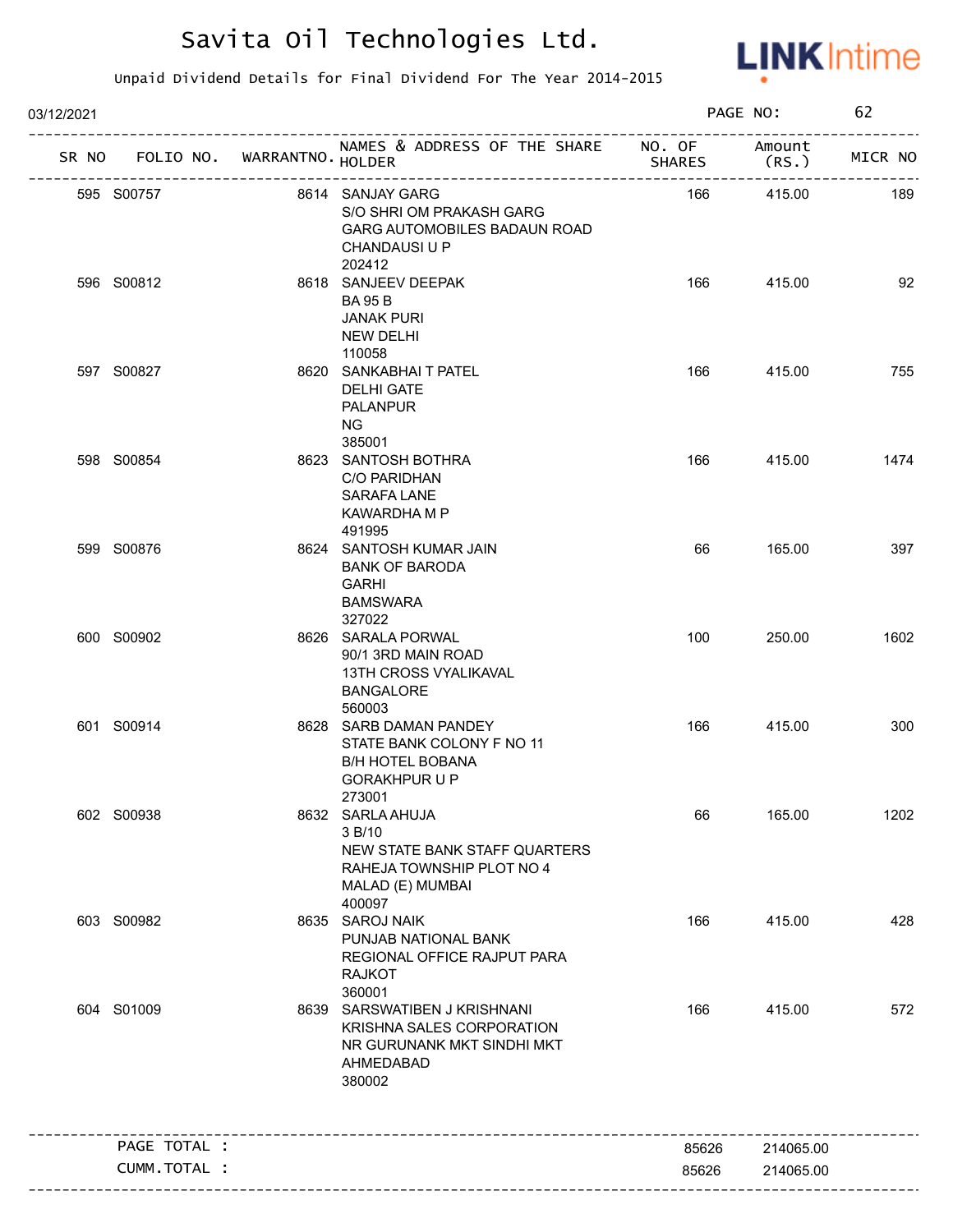

| 03/12/2021 |                                   |                                                                                                                   |               | PAGE NO: | 63      |
|------------|-----------------------------------|-------------------------------------------------------------------------------------------------------------------|---------------|----------|---------|
|            | SR NO FOLIO NO. WARRANTNO. HOLDER | NAMES & ADDRESS OF THE SHARE NO. OF Amount                                                                        | <b>SHARES</b> | (RS.)    | MICR NO |
|            | 605 S01016                        | 8641 SASTRY SVS<br>10-3-300/6<br><b>HUMAYUN NAGAR</b><br><b>HYDERABAD</b><br>500028                               | 166           | 415.00   | 1506    |
|            | 606 S01025                        | 8643 SATHYA PRAKASH BHAGAVATHOLU<br>D NO 19-8-17<br>SATHYANARAYANAPET<br>HINDUPUR A P<br>515201                   | 166           | 415.00   | 1539    |
|            | 607 S01030                        | 8644 SATISH CHAND JAIN<br><b>INTEX INTERNATIONAL</b><br>2/20 ANSARI ROAD DARYA GANJ<br><b>NEW DELHI</b><br>110002 | 2000          | 5000.00  | 25      |
|            | 608 S01045                        | 8646 SATISH KUMAR JHAMB<br>1/48<br><b>SUNDER VIHAR</b><br>NEW DELHI<br>110087                                     | 166           | 415.00   | 103     |
|            | 609 S01068                        | 8649 SATNAM KAUR BAGGA<br>8 DHAR ROAD<br>NEALR SUB CITY POST OFFICE<br><b>INDORE MP</b><br>452002                 | 100           | 250.00   | 1421    |
|            | 610 S01074                        | 8650 SATWANT KAUR<br>368 NEW LAJPAT RAI MARKET<br><b>DELHI</b><br>110006                                          | 166           | 415.00   | 37      |
|            | 611 S01086                        | 8651 SATYA PRAKASH PANDEY<br>C/O SHREE RAM SAW MILL<br>67/10 STRAND ROAD NIMTOLLA<br><b>CALCUTTA</b><br>700006    | 166           | 415.00   | 1814    |
|            | 612 S01089                        | 8652 SATYA VIR SINGH DUHAN<br>C-21 RAJU PARK<br><b>DEVLI</b><br><b>NEW DELHI</b><br>110062                        | 166           | 415.00   | 94      |
|            | 613 S01121                        | 8653 SAVI KANT ABBI<br>C 24 LAXMAN PARK<br>NEAR CHANDER NAGAR<br><b>DELHI</b><br>110051                           | 166           | 415.00   | 82      |
|            | 614 S01163                        | 8655 SAVITABEN RATIBHAI PATEL<br>AT&PO KELIA VASNA NEAR DAIRY<br>TA DHOLKA<br>DT AHMEDABAD<br>387810              | 166           | 415.00   | 786     |

|                            |       | --------------------- |
|----------------------------|-------|-----------------------|
| $-$ TOTAL .<br>PAGE        | 89054 | 222635.00             |
| <b>TOTA</b><br>:umm<br>'AL | 89054 | 222635.00             |
|                            |       |                       |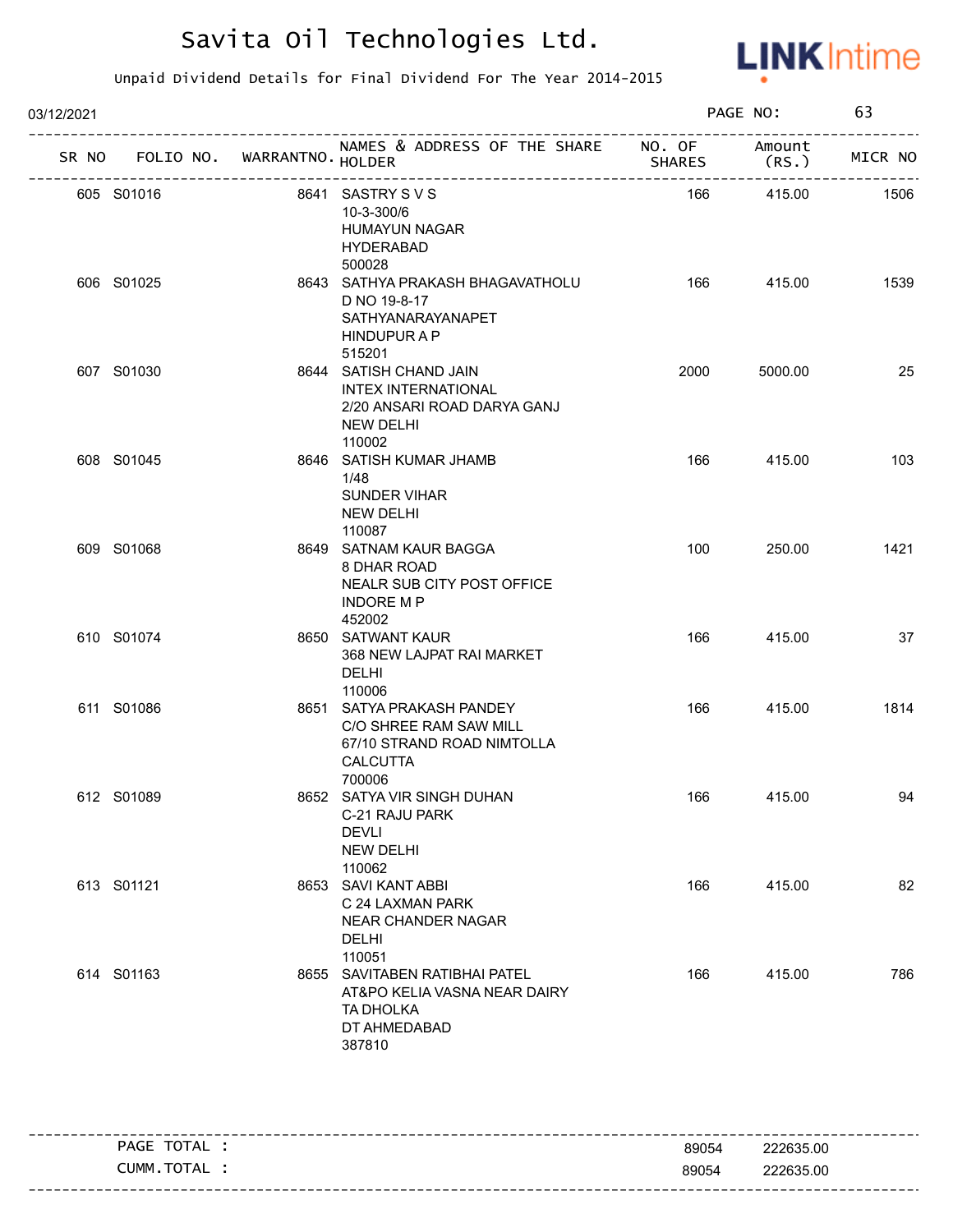

| 03/12/2021 |                                   |  |                                                                                                                       | PAGE NO:       |                        | 64      |  |
|------------|-----------------------------------|--|-----------------------------------------------------------------------------------------------------------------------|----------------|------------------------|---------|--|
|            | SR NO FOLIO NO. WARRANTNO. HOLDER |  | NAMES & ADDRESS OF THE SHARE NO. OF Amount                                                                            | <b>SHARES</b>  | (RS.)                  | MICR NO |  |
|            | 615 S01182                        |  | 8657 SAVITRI SAXENA<br>M G 10/9 K D A COLONY<br><b>GANGA VIHAR</b><br>JAJMAU KANPUR U P<br>208010                     | 166            | 415.00                 | 208     |  |
|            | 616 S01223                        |  | 8658 SETANSING S BARIA<br>TALUKA PANCHAYAT OFFICE<br>AT & PO CHHOTAUDEPUR<br>DIST BARODA GUJARAT<br>391165            | 166            | 415.00                 | 878     |  |
|            | 617 S01251                        |  | 8662 SHAH RAMAN FULCHAND<br><b>STATION ROAD</b><br>AT SAPHALE POST UMBERWADA<br><b>TAL PALGHAR</b><br>401102          | 166            | 415.00                 | 1232    |  |
|            | 618 S01256                        |  | 8663 SHAHBEGUM FARISHTA<br><b>HOTEL RADHIKA</b><br><b>JAI STAMBH CHOWK</b><br><b>RAIPUR MP</b><br>492001              | 66             | 165.00                 | 1476    |  |
|            | 619 S01270                        |  | 8664 SHAILESH BABULAL PATEL<br><b>JAY VIJAY SOCIETY</b><br>UNJHA<br>NG.<br>384170                                     | 100            | 250.00                 | 726     |  |
|            | 620 S01279                        |  | 8665 SHAILESH LADHANI<br><b>BURDHAN CHOWK</b><br>DHORAM STREET<br><b>JAMNAGAR</b><br>361001                           | 166            | 415.00                 | 464     |  |
|            | 621 S01452                        |  | 8672 SHARMILA HIRENDERNATH<br>PLOT NO 12 1ST MAIN ROAD<br>SHANTINAGAR<br><b>HYDERABAD</b><br>500028                   | 166            | 415.00                 | 1507    |  |
|            | 622 S01535                        |  | 8677 SHESAPPA SALIAN<br>3/11 RAJPUT HOUSE<br><b>SR ANTHONYS STREET</b><br>SANTACRUZ EAST BOMBAY<br>400055             | 166            | 415.00                 | 1106    |  |
|            | 623 S01536                        |  | 8678 SHETH MASURKAR CONST PVT LTD<br>SHOP NO 5 MIDC COMMERCIAL<br>COMPLEX ESTATE L B S MARG<br><b>THANE</b><br>400604 | 66             | 165.00                 | 1998    |  |
|            | 624 S01547                        |  | 8679 SHILA PATEL<br>6-1-3 MITRA MANDAL SOCIETY<br>OPP DARPAN ACEDEMY<br><b>USMANPURA</b><br>AHMEDABAD<br>380013       | 166            | 415.00                 | 629     |  |
|            | PAGE TOTAL :                      |  |                                                                                                                       |                |                        |         |  |
|            | CUMM.TOTAL :                      |  |                                                                                                                       | 90448<br>90448 | 226120.00<br>226120.00 |         |  |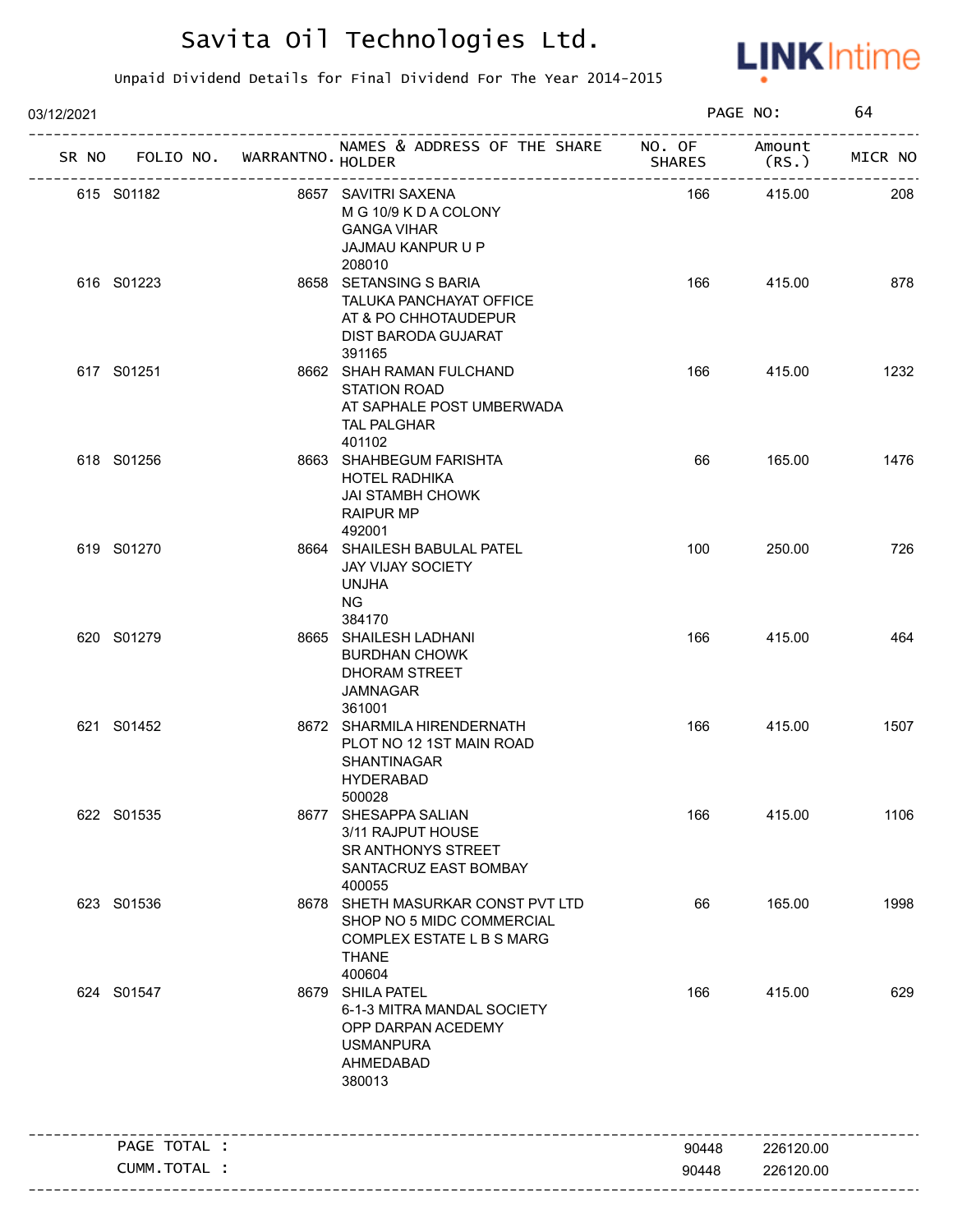

| 03/12/2021 |                                   |                                                                                                                                                   |               | PAGE NO:  | 65      |
|------------|-----------------------------------|---------------------------------------------------------------------------------------------------------------------------------------------------|---------------|-----------|---------|
|            | SR NO FOLIO NO. WARRANTNO. HOLDER | NAMES & ADDRESS OF THE SHARE NO. OF Amount                                                                                                        | <b>SHARES</b> | (RS.)     | MICR NO |
|            | 625 S01554                        | 8680 SHILPA HITESH SHAH<br>509 INDRAPRASTHA II C<br>RAHEJA TOWNSHIP<br>OPP JITENDRA ROAD MALAD E<br><b>BOMBAY</b>                                 | 166           | 415.00    | 1203    |
|            | 626 S01615                        | 400097<br>8682 SHOBHA D JAIN<br>FLAT NO 14 SHREEMANT<br>MANGALMURTI KRUPA APARTMENT<br>NERA B U BHANDARI ACOLADE<br><b>KHARADI PUNE</b><br>411014 | 66            | 165.00    | 1260    |
|            | 627 S01662                        | 8685 SHRIPAL JAIN<br>C/O MANGALDEEP BARTAN<br><b>BHANDAR</b><br><b>VPO-ASPUR RAJASTHAN</b><br>DIST-DUNGARPUR<br>314021                            | 166           | 415.00    | 387     |
|            | 628 S01712                        | 8686 SHYAMA DEVI VAIDYA<br>C/O DR P S MANDAWAT<br>H NO 342 K ROAD BHUPALPURA<br><b>UDAIPUR RAJ</b><br>313001                                      | 166           | 415.00    | 383     |
|            | 629 S01758                        | 8687 SIYA AGRAWAL<br>194 ATARSUIYA<br>ALLAHABAD<br>211003                                                                                         | 166           | 415.00    | 228     |
|            | 630 S01774                        | 8688 SMITA UDAY NAGARKAR<br>N 5 E/42 1/4 GULMOHAR COLONY<br>CIDCO AURANGABAD<br>431003                                                            | 166           | 415.00    | 1353    |
|            | 631 S01853                        | 8691 SONU MAHESHWARI<br>2512 GOKUL GANJ<br><b>FIRST FLOOR</b><br>MHOW M P DIST-INDORE<br>453441                                                   | 166           | 415.00    | 1431    |
|            | 632 S01859                        | 8693 SOUTHERN INDIA DEPOSITORY<br>SERVICES PVT L<br>203 EMCA HOUSE II FLOOR<br>289 S B S MARG FORT<br><b>BOMBAY</b><br>400001                     | 1167          | 2917.50   | 2081    |
|            | 633 S01892                        | 8697 STERLITE INDUSTRIES INDIA LTD<br>92 MAKER CHAMBERS III<br><b>NARIMAN POINT</b><br><b>BOMBAY</b><br>400021                                    | 333           | 832.50    | 1991    |
|            | 634 S01935                        | 8698 SUBODH AGARWAL<br>UNIVERSHAL PAPER CO<br>177/9 GUYANK ROAD<br><b>LUCKNOW</b><br>226016                                                       | 166           | 415.00    | 247     |
|            | PAGE TOTAL :                      |                                                                                                                                                   | 93176         | 232940.00 |         |
|            | CUMM.TOTAL :                      |                                                                                                                                                   | 93176         | 232940.00 |         |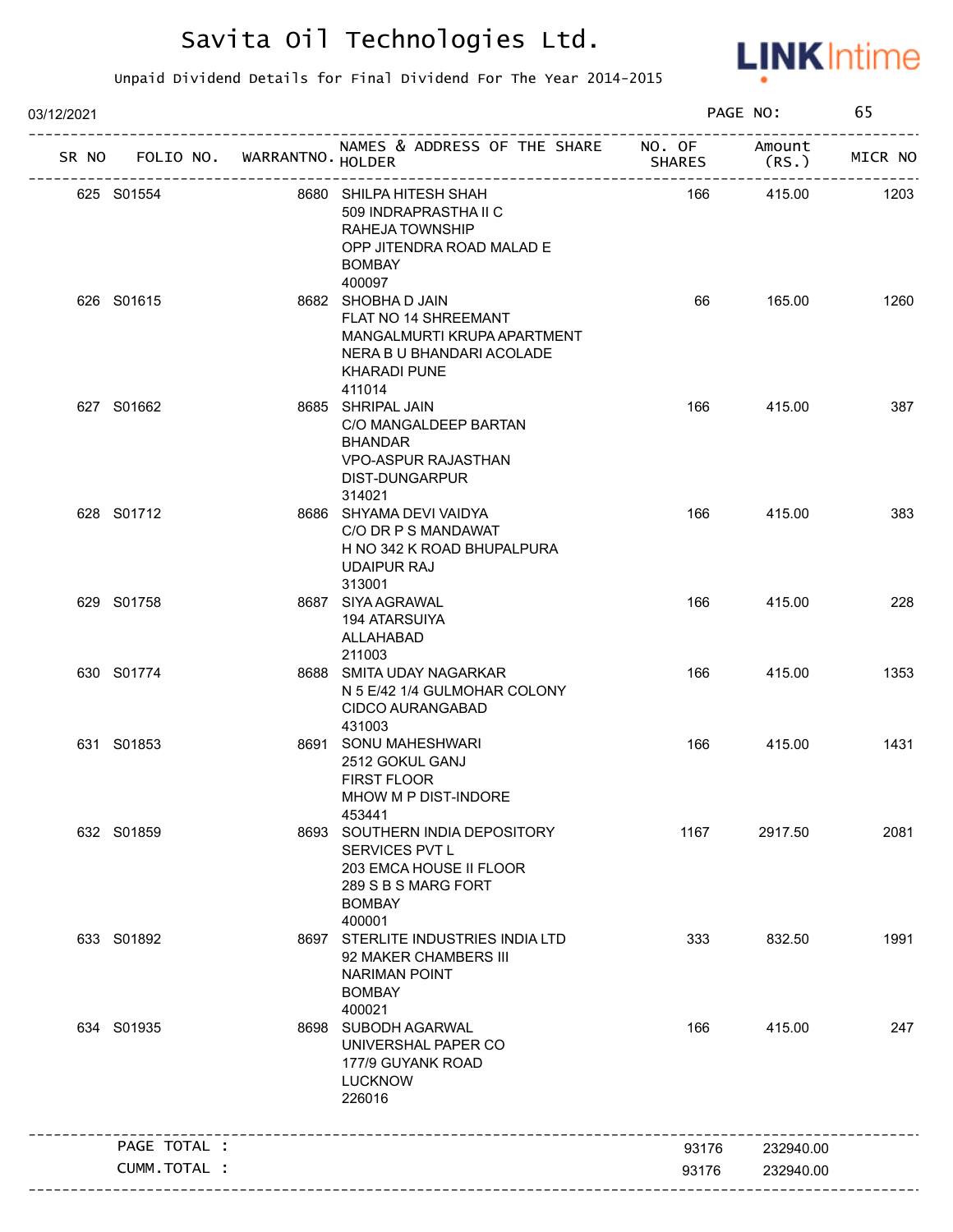

| 03/12/2021 |              |                                   | PAGE NO:                                                                                                            |               | 66             |         |
|------------|--------------|-----------------------------------|---------------------------------------------------------------------------------------------------------------------|---------------|----------------|---------|
|            |              | SR NO FOLIO NO. WARRANTNO. HOLDER | NAMES & ADDRESS OF THE SHARE NO. OF<br>____________________________                                                 | <b>SHARES</b> | Amount<br>(RS. | MICR NO |
| 635 S01976 |              |                                   | 8702 SUDHA JAISWAL<br>C/O MAHENDRA ELECTRIC CO<br><b>CIVIL LINES</b><br>AZAMGARH<br>276001                          | 166           | 415.00         | 303     |
| 636 S02084 |              |                                   | 8706 SUMIT SAGAR<br>QR NO T 7/5 P & T COLONY<br><b>LALPUR RANCHI</b><br><b>BIHAR</b><br>834001                      | 166           | 415.00         | 1902    |
| 637 S02110 |              |                                   | 8708 SUNIL AGRAWAL<br>MAA SHAKAMBARI JEWELLER<br>SARAF LINE MURTIZAPUR<br>DT AKOLA<br>444107                        | 166           | 415.00         | 1394    |
| 638 S02116 |              |                                   | 8710 SUNIL CHAWLA<br>20 SHANTANU BUNGLOWS BEAT NO<br>$\overline{4}$<br>NARODA PO NARODA ROAD<br>AHMEDABAD<br>382325 | 166           | 415.00         | 680     |
| 639 S02178 |              |                                   | 8716 SUNITA GUPTA<br>C-5 KALINDI COLONY<br><b>NEW DELHI</b><br>110065                                               | 166           | 415.00         | 97      |
| 640 S02226 |              |                                   | 8718 SUREJEET KAUR CHHABRA<br>C/O ADVANCE AUTOMOBILES<br>71 MERCANIC NAGAR<br><b>INDORE MP</b><br>452001            | 166           | 415.00         | 1416    |
| 641 S02228 |              |                                   | 8719 SUREKHA CHIPPER<br>C/O ANIL MEDICAL STORE<br><b>MEERA NAGAR</b><br><b>CHITTORGARH RAJ</b><br>312001            | 166           | 415.00         | 374     |
| 642 S02267 |              |                                   | 8721 SURESH CHAND SINGHAL<br>MAHORE COLONY<br><b>MORENA</b><br>M <sub>P</sub><br>476001                             | 166           | 415.00         | 1460    |
| 643 S02364 |              |                                   | 8723 SUSHEELA JAIN<br>C/O JASWANT TEXTILE<br><b>MAHAVIR BAZAR</b><br><b>BEAWAR RAJ</b><br>305901                    | 166           | 415.00         | 366     |
| 644 S02367 |              |                                   | 8724 SUSHIL AGRAWAL<br>ABHILASHA<br>DHARAMSHALA ROAD<br><b>PADRAUNA</b><br>274304                                   | 166           | 415.00         | 302     |
|            | PAGE TOTAL : |                                   |                                                                                                                     | 94836         | 237090.00      |         |
|            | CUMM.TOTAL : |                                   |                                                                                                                     | 94836         | 237090.00      |         |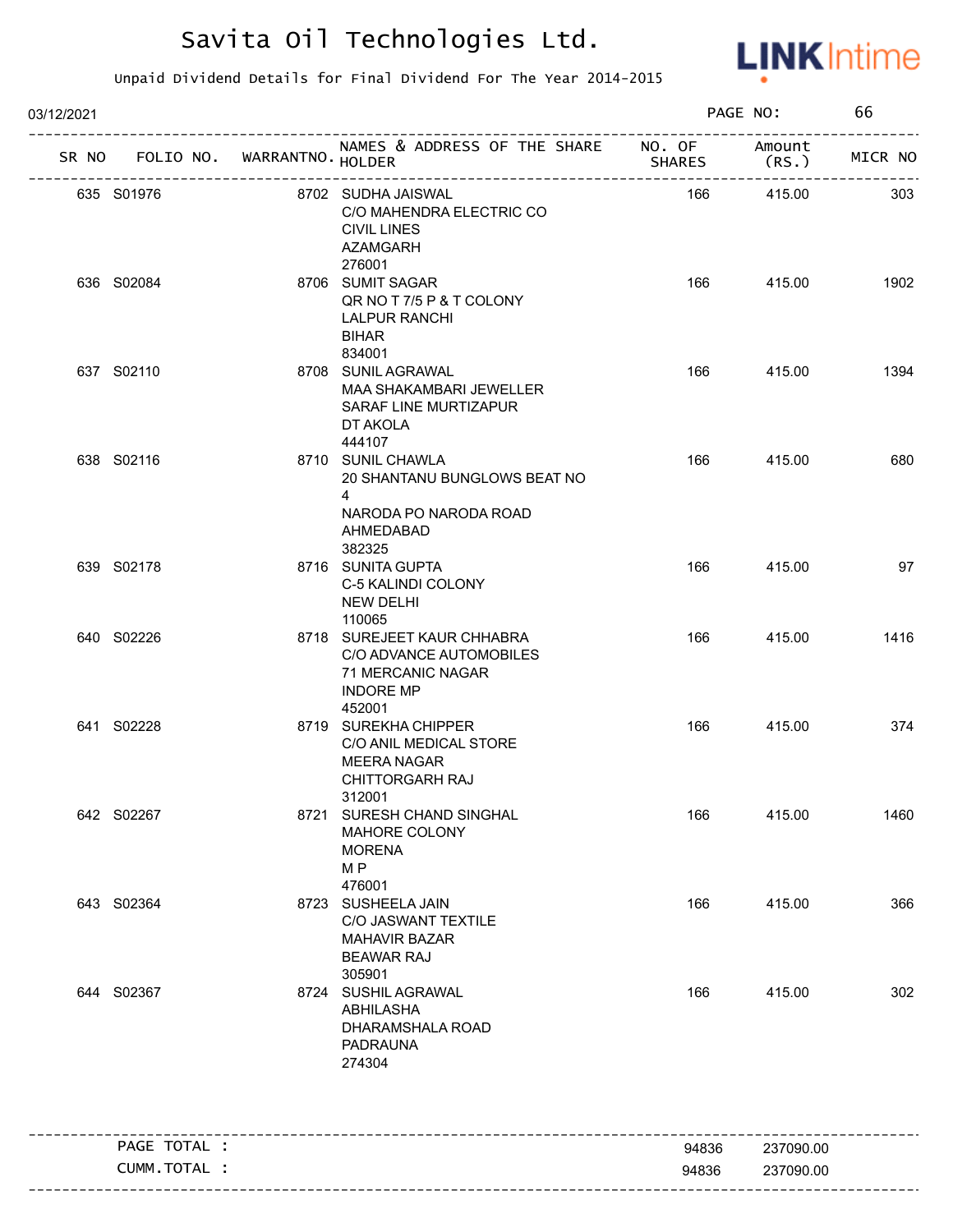

| 03/12/2021 |                                   |                                                                                                              |               | PAGE NO:       | 67      |
|------------|-----------------------------------|--------------------------------------------------------------------------------------------------------------|---------------|----------------|---------|
|            | SR NO FOLIO NO. WARRANTNO. HOLDER | NAMES & ADDRESS OF THE SHARE NO. OF                                                                          | <b>SHARES</b> | Amount<br>(RS. | MICR NO |
|            | 645 S02372                        | 8725 SUSHIL KUMAR<br>12/2 NARAYANA MUDALI STREET<br><b>MADRAS</b><br>600079                                  | 166           | 415.00         | 1730    |
|            | 646 S02462                        | 8727 S K NOOR ALAM<br>4 DR SUDHIR BASU ROAD<br><b>CALCUTTA</b><br>700023                                     | 100           | 250.00         | 1829    |
|            | 647 S02469                        | 8729 S K NOOR MOHAMMED<br>4 DR SUDHIR BASU ROAD<br><b>CALCUTTA</b><br>700023                                 | 100           | 250.00         | 1830    |
|            | 648 S02528                        | 8731 S K NOOR ISLAM<br>4 DR SUDHIR BASU ROAD<br><b>CALCUTTA</b><br>700023                                    | 100           | 250.00         | 1831    |
|            | 649 S02566                        | 8735 SAI KRISHNA K<br>C/O J PRAKASH<br>H NO 18-43 KAMALANAGAR<br><b>DILSUKH NAGAR</b><br><b>HYDERABAD</b>    | 166           | 415.00         | 13      |
|            | 650 S02614                        | 8738 SANTOSH PODDAR<br>C/O M/S PODDAR INVESTMENT<br>P O NAUTANWA BAZAR<br>DIST MAHARAJ GANJ U P<br>999999    | 166           | 415.00         | 1957    |
|            | 651 S02691                        | 8741 SUSHILABEN G PATEL<br>AT-POR RAMDAS PARA<br><b>DISTT GANDHINAGAR</b><br><b>GUJARAT</b><br>382421        | 166           | 415.00         | 687     |
|            | 652 S02704                        | 8742 SUDHA AGARWAL<br>C/O SHIV TEXTLIES LTD<br>148 COTTON STREET<br>CALCUTTA<br>700007                       | 166           | 415.00         | 1822    |
|            | 653 S02705                        | 8743 SHARAD KUMAR BAGDAI<br>3/4 PRIYADARSHINI NAGAR<br><b>NEAR R T O</b><br><b>NAGPUR</b><br>(M S)<br>999999 | 166           | 415.00         | 1958    |
|            | 654 S02719                        | 8745 SEDHMAL GUPTA<br>16 ROCK HOUSE<br><b>WORLI HILL ROAD</b><br><b>WORLI</b><br><b>MUMBAI</b><br>400018     | 333           | 832.50         | 1035    |

| TOTAL<br>PAGE | 96465 | 241162.50 |
|---------------|-------|-----------|
| CUMM.TOTAL    | 96465 | 241162.50 |
|               |       |           |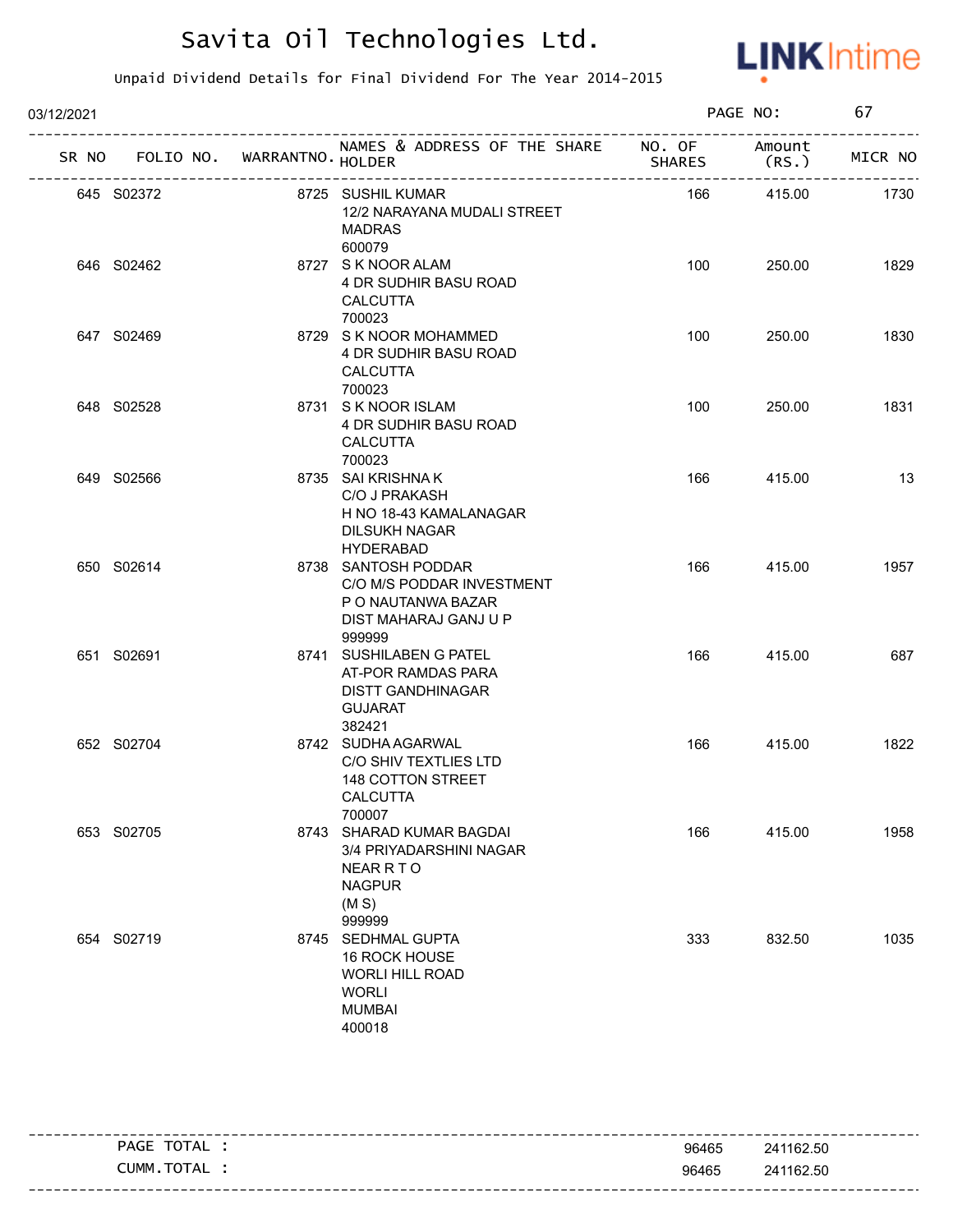

| 03/12/2021 |              |                                   |                                                                                                                                                  |               | PAGE NO:         | 68      |
|------------|--------------|-----------------------------------|--------------------------------------------------------------------------------------------------------------------------------------------------|---------------|------------------|---------|
|            |              | SR NO FOLIO NO. WARRANTNO. HOLDER | NAMES & ADDRESS OF THE SHARE NO. OF                                                                                                              | <b>SHARES</b> | Amount<br>(RS. ) | MICR NO |
|            | 655 S02722   |                                   | 8746 SUNITA DEVI GUPTA<br>C/O BALAJEE MACHINARY<br>OPP ROSE PUBLIC SCHOOL<br>G N GANJ LAHERI ASARAI<br>DARBHANGA BIHAR<br>846001                 | 166           | 415.00           | 1904    |
|            | 656 S02760   |                                   | 8748 SHEELABEN S SHETH<br>SARDAR COLONY<br>SHANTISADAN SOCIETY<br><b>STATION ROAD</b><br><b>DAHOD</b><br>389151                                  | 166           | 415.00           | 828     |
|            | 657 S02989   |                                   | 8755 SAROJ K GUPTA<br>KRISHNA C-50 ROOM NO 188<br>II FLOOR SHIV COLONY<br>ULHASNAGAR 3<br>999999                                                 | 166           | 415.00           | 2078    |
|            | 658 S03072   |                                   | 8759 S R BANSAL<br>1973 GALI NEELAWALI<br><b>BAZAR SITA RAM</b><br><b>DELHI</b><br>110006                                                        | 166           | 415.00           | 39      |
|            | 659 S07275   |                                   | 8762 SANGEETA JANANDPARA<br>7/A REGENCY COURT APPARTMENT<br>NR JALARAM SOCIETY<br>JUNAGADH<br><b>GUJARAT</b><br>362001                           | 166           | 415.00           | 492     |
|            | 660 S07298   |                                   | 8764 SANDHYA K DAVE<br>A/33 LOVE KUSH TOWER<br>THALTEJ CHAR RASTA<br>DRIVE IN ROAD<br>AHMEDABAD<br>380054                                        | 166           | 415.00           | 662     |
|            | 661 S07347   |                                   | 8766 SHARATCHANDRA BHIMRAO<br><b>ATHANIKAR</b><br><b>C/O GURUKRUPA</b><br><b>NEW BAZAR</b><br><b>NEAR RAM MANDIR</b><br><b>BIJAPUR</b><br>586101 | 166           | 415.00           | 1703    |
|            | 662 S07424   |                                   | 8772 SUNIL KUMAR SHARMA<br>3 A SUNIL SADAN<br><b>VANASTHALI MARG</b><br><b>SLROAD</b><br><b>JAIPUR</b><br>302001                                 | 166           | 415.00           | 335     |
|            | 663 S07487   |                                   | 8775 SHAH SUVARNA MADHUKANT<br>3-4/153 JAWAHAR NAGAR<br><b>GOREGAON WEST</b><br><b>MUMBAI</b><br>400062                                          | 166           | 415.00           | 1120    |
|            | PAGE TOTAL : |                                   |                                                                                                                                                  | 97959         | 244897.50        |         |
|            | CUMM.TOTAL : |                                   |                                                                                                                                                  | 97959         | 244897.50        |         |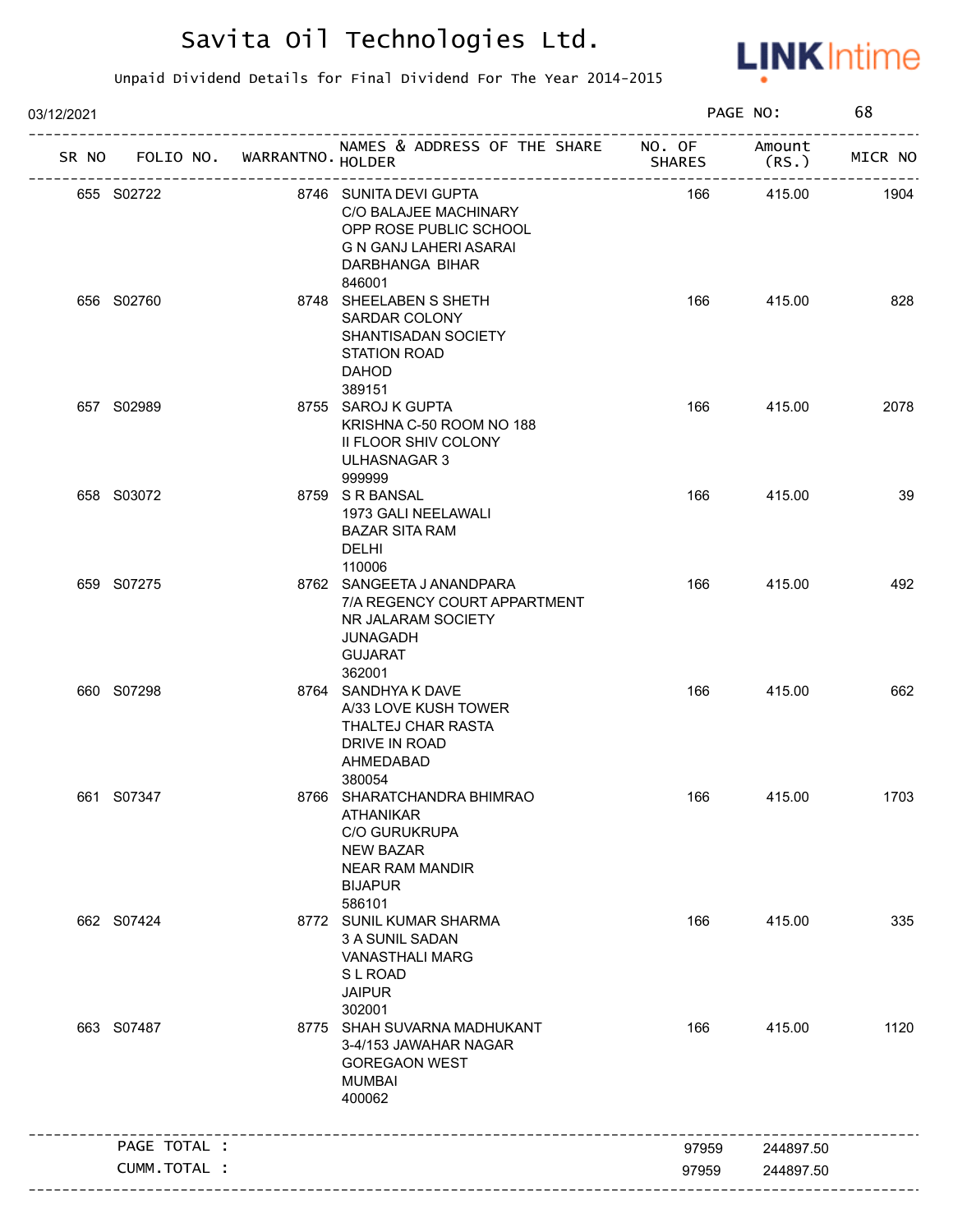

| 03/12/2021 |                                   |  |                                                                                                                                     |               | PAGE NO:        |         |
|------------|-----------------------------------|--|-------------------------------------------------------------------------------------------------------------------------------------|---------------|-----------------|---------|
|            | SR NO FOLIO NO. WARRANTNO. HOLDER |  | NAMES & ADDRESS OF THE SHARE NO. OF                                                                                                 | <b>SHARES</b> | Amount<br>(RS.) | MICR NO |
|            | 664 S07500                        |  | 8776 SATYA PRAKASH AGARWAL<br>KUSH-503 AGARSEN APARTMENT<br>66 I P EXT PATPARGANJ<br><b>DELHI</b><br>110092                         | 166           | 415.00          | 2012    |
|            | 665 S07570                        |  | 8778 SRIRAM UNNAVA<br><b>B-102 VUDA APARTMENTS</b><br>H B COLONY POST<br><b>SEETHAMMADHARA</b><br><b>VISAKHAPATNAM AP</b><br>530022 | 100           | 250.00          | 1581    |
|            | 666 S07583                        |  | 8779 SUMANBEN NATVERLAL SHAH<br>2006 DESAIWADA VACHALA FALIA<br>CHAGANLAL NI KHADAKI<br><b>DOHAD</b><br>PANCHMAHAL<br>389151        | 166           | 415.00          | 829     |
|            | 667 S07621                        |  | 8780 SHARD GULABCHANDJI SARDA<br>KALA HANUMAN THANA<br><b>BEED</b><br>431122                                                        | 100           | 250.00          | 1355    |
|            | 668 S07853                        |  | 8784 SURESH KUMAR<br>POCKET D-16<br>HOUSE NO 204<br><b>SECTOR-3 ROHINI</b><br><b>NEW DELHI</b><br>110085                            | 100           | 250.00          | 101     |
|            | 669 S08350                        |  | 8792 SHEETAL B REDKAR<br>SAHAYOG APARTMENTS OWNERS<br>ASSOCIATION E1-30-C-9<br>SECTOR NO 10 PHASE-II<br>NERUL NAVI MUMBAI<br>400706 | 333           | 832.50          | 1227    |
|            | 670 S08368                        |  | 8794 SHAH JITENDRA JAYANTILAL<br>C/O DILIP J SHAH<br><b>HARISH ROAD</b><br>KAPAD BAZAR<br><b>BHAVNAGAR</b><br>364001                | 166           | 415.00          | 531     |
|            | 671 S08617                        |  | 8796 SUBHASH RAMGOPAL BHARUKA<br>RAM GOPAL NIVAS<br><b>TILAK ROAD</b><br><b>KANNAL M S</b><br>999999                                | 166           | 415.00          | 1962    |
|            | 672 S08768                        |  | 8798 SUNIL KUMAR GOYAL<br><b>GURWALA BHAWAN</b><br>RAMGUNJ ALWAR<br>RAJ<br>301201                                                   | 166           | 415.00          | 330     |

| TOTA,<br><b>PAGE</b><br>ᇺ | 99422 | 248555.00 |
|---------------------------|-------|-----------|
| CUMM<br>тот<br>$ -$       | 99422 | 248555.00 |
|                           |       |           |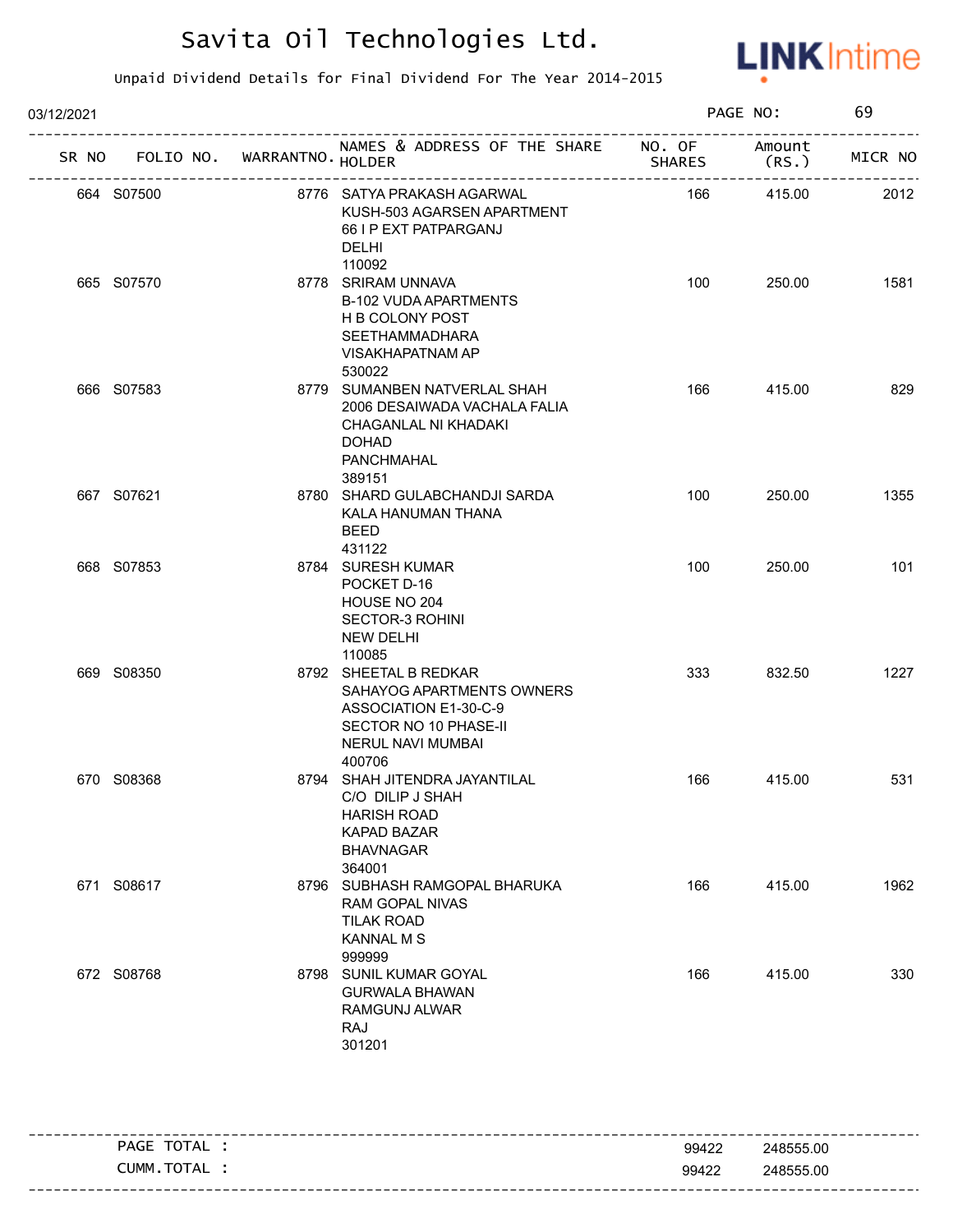

| 03/12/2021 |                                   |                                                                                                                                                             |               | PAGE NO:        | 70      |
|------------|-----------------------------------|-------------------------------------------------------------------------------------------------------------------------------------------------------------|---------------|-----------------|---------|
|            | SR NO FOLIO NO. WARRANTNO. HOLDER | NAMES & ADDRESS OF THE SHARE NO. OF<br>--------------------------                                                                                           | <b>SHARES</b> | Amount<br>(RS.) | MICR NO |
|            | 673 S08819                        | 8800 SHYAM SUNDER DALAL<br>C/O RAM NATH KRISHNA GOPAL<br>53/2 NAYA GANJ<br><b>KANPUR</b><br>208001                                                          | 166           | 415.00          | 202     |
|            | 674 S08826                        | 8801 SIKHA DUTTA<br>21/H/12 CANEL<br><b>EAST ROAD</b><br><b>KOLKATA</b><br>700067                                                                           | 166           | 415.00          | 1841    |
|            | 675 S08852                        | 8802 SONALI AGRAWAL<br>JAWAHAR GANJ GALI NO 2<br><b>SENDHWA</b><br>M <sub>P</sub><br>451666                                                                 | 300           | 750.00          | 1409    |
|            | 676 S08882                        | 8806 SHANTABEN SURESHBHAI DESAI<br><b>B 6 PAVITRAKUNJ SOCIETY</b><br>C T M AMRAIWADI<br>AHMEDABAD<br>380026                                                 | 166           | 415.00          | 655     |
|            | 677 S08890                        | 8808 SURENDRA PRASAD GUPTA<br>133/339 NEW GANESHGANJ<br>OPP RAJ DHANI HOTEL<br><b>GANESHGANJ</b><br><b>LUCKNOW</b><br>226018                                | 66            | 165.00          | 250     |
|            | 678 S08916                        | 8813 SANDIP RATIBHAI RAMOLIA<br>10 VANDANA SOCIETY<br><b>ADAJAN ROAD</b><br><b>SURAT</b>                                                                    | 166           | 415.00          | 922     |
|            | 679 T00522                        | 395009<br>8818 TANBI VARSHNEY<br>W/O SRI G S VARSHNEY<br>19/149 PREMIER NAGAR<br>ALIGARH UP<br>202001                                                       | 166           | 415.00          | 185     |
|            | 680 T00537                        | 8820 TARA S PATEL<br>PATEL VAS AT & POST CHANDKHEDA<br><b>DIST GANDHINAGAR</b><br><b>GUJARAT</b><br>999999                                                  | 166           | 415.00          | 1964    |
|            | 681 T00592                        | 8825 THE ARVIND MILLS LIMITED<br>RAILWAYPURA POST<br>NARODA ROAD<br>AHMEDABAD<br>380025                                                                     | 300           | 750.00          | 1981    |
|            | 682 T00595                        | 8826 THE VYSYA BANK LTD<br>THE VYSYA BANK LIMITED<br>ACCOUNT DEPT NO 9/2 4TH FLR<br>DHONDUSA COMPLEX RESIDENCY<br><b>RD</b><br>R CIRCLE BANGALORE<br>560025 | 166           | 415.00          | 2002    |
|            | PAGE TOTAL :                      |                                                                                                                                                             | 101250        | 253125.00       |         |
|            | CUMM.TOTAL :                      |                                                                                                                                                             | 101250        | 253125.00       |         |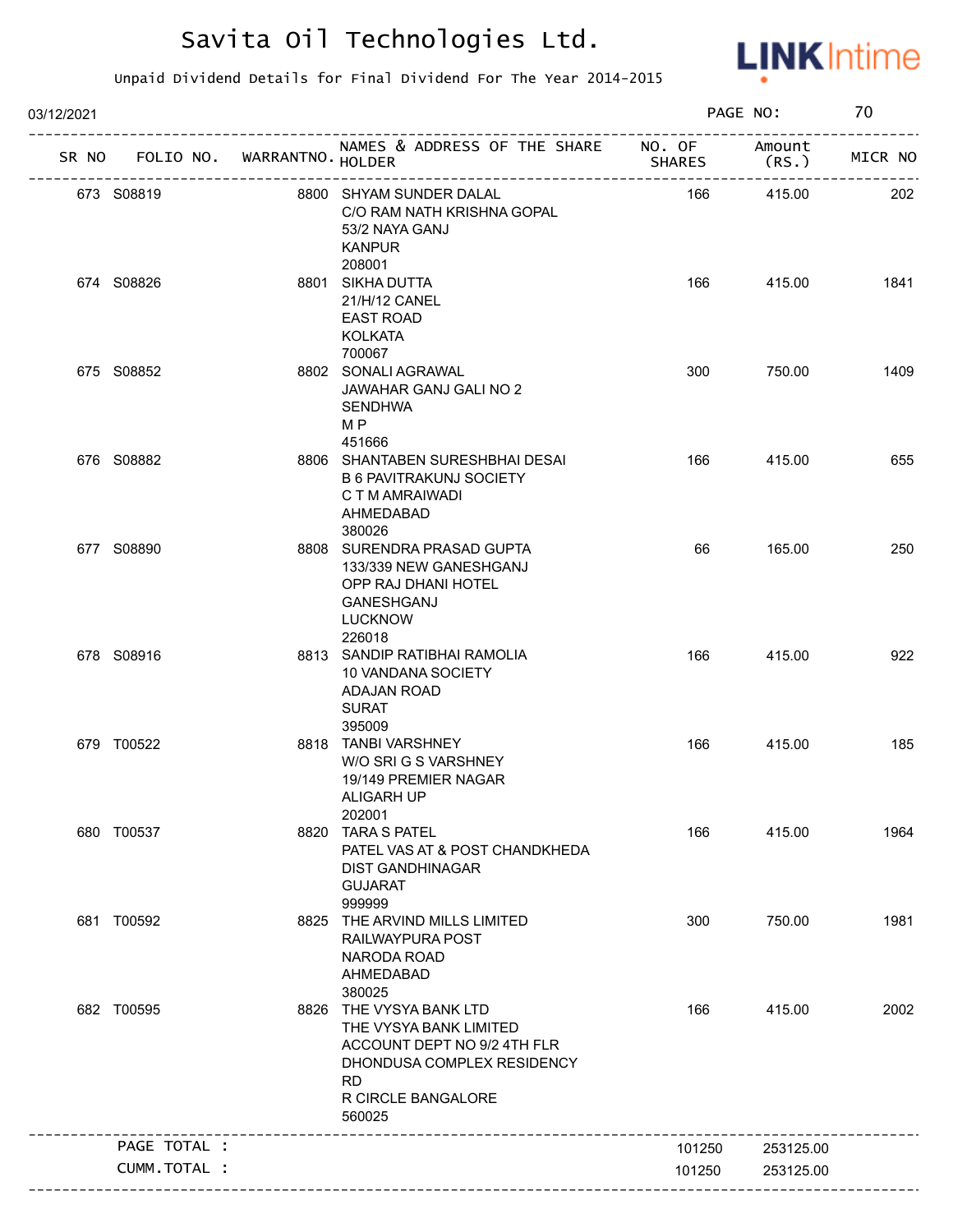

| 03/12/2021 |                                   |                                                                                                                                                  |               | PAGE NO:        | 71      |
|------------|-----------------------------------|--------------------------------------------------------------------------------------------------------------------------------------------------|---------------|-----------------|---------|
|            | SR NO FOLIO NO. WARRANTNO. HOLDER | NAMES & ADDRESS OF THE SHARE NO. OF<br>------------------------                                                                                  | <b>SHARES</b> | Amount<br>(RS.) | MICR NO |
|            | 683 T00603                        | 8827 TILAK RAJ GUPTA<br>56/8 MANSROVER<br><b>JAIPUR</b><br>302020                                                                                | 166           | 415.00          | 356     |
|            | 684 T00637                        | 8830 TRUPTI MANHAR BHAI DESAI<br>C 625 KRIBHCO NAGAR<br>PO KRIBHCO NAGAR<br><b>HAZIRA ROAD</b><br>DIST SURAT (GUJ)<br>394515                     | 166           | 415.00          | 899     |
|            | 685 T00639                        | 8831 TRUPTI PATHAK<br>PLOT NO 118 SHIKSHAK SOCT<br><b>SARDAR NAGAR</b><br><b>BHAV NAGAR</b><br>364002                                            | 166           | 415.00          | 534     |
|            | 686 T00652                        | 8832 TUSHAR AGARWAL<br>388 KAMBAL WALA BAGH<br>RAMBAGH ROAD NAI MANDI<br>MUZAFFARNAGAR<br>251001                                                 | 166           | 415.00          | 289     |
|            | 687 U00513                        | 8838 UJEMBEN PATEL<br>27 LAXMINAGAR SOCIETY<br><b>NARANPURA</b><br>AHMEDABAD<br>380013                                                           | 166           | 415.00          | 630     |
|            | 688 U00574                        | 8841 URMIL DEVI<br>MAKHAN LAL MOHINDER K SARFF<br><b>GANDHI CHOWK HISAR</b><br>115001                                                            | 166           | 415.00          | 109     |
|            | 689 U00596                        | 8843 URMILABEN B SONI<br>URMILA KUNJ C-43<br>AVINASH SOC HARNI ROAD<br><b>BARODA</b><br>390006                                                   | 100           | 250.00          | 846     |
|            | 690 U00682                        | 8845 UTTAM DHALIA<br>H NO 1034 SECTOR 44 B<br><b>CHANDIGARH</b><br>160047                                                                        | 166           | 415.00          | 169     |
|            | 691 U00766                        | 8851 URMILA SHARMA<br>W/O SOHAN LAL SHARMA<br>D 6/118 CHITRAKOOT SCHEME<br><b>AJMER ROAD</b><br><b>JAIPUR RAJASTHAN</b>                          | 166           | 415.00          | 15      |
|            | 692 U00775                        | 8852 USHA FERNANDES<br><b>PRINCIPAL</b><br>CENTRAL BANK OFFICERS TRAINING<br>COLLEGE<br>51 ARERA HILLS OPP GOVT PRESS<br>HOSHANGABAD ROAD BHOPAL | 166           | 415.00          | 16      |
|            | 693 U00783                        | 8854 URMILA PRAHLADKA<br>1 B K PAUL AVENUE<br><b>CALCUTTA</b><br>700005                                                                          | 100           | 250.00          | 1812    |
|            | PAGE TOTAL :                      |                                                                                                                                                  | 102944        | 257360.00       |         |
|            | CUMM. TOTAL :                     |                                                                                                                                                  |               |                 |         |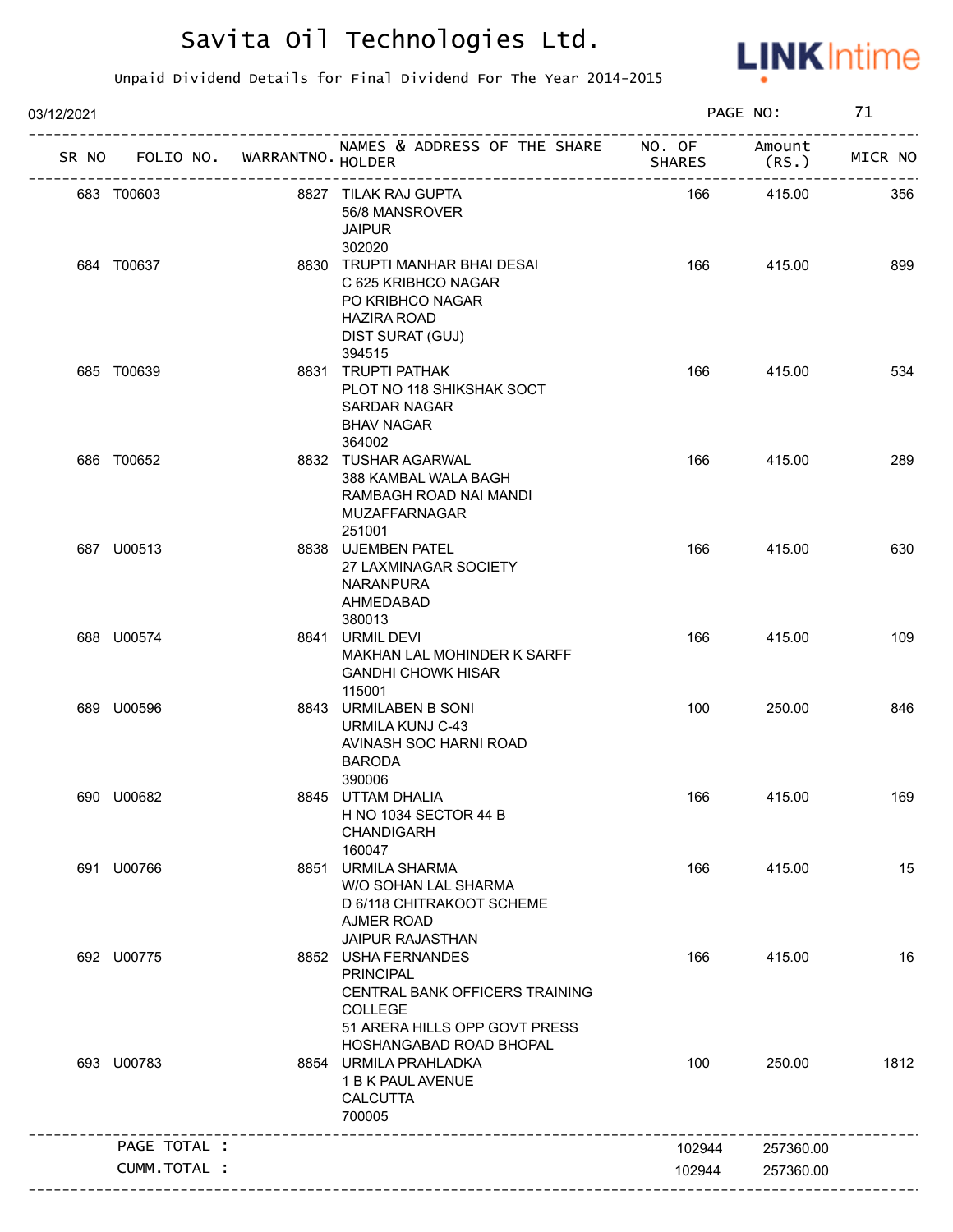

| 03/12/2021 |              |                                   |                                                                                                                                  |               | PAGE NO:        | 72      |
|------------|--------------|-----------------------------------|----------------------------------------------------------------------------------------------------------------------------------|---------------|-----------------|---------|
|            |              | SR NO FOLIO NO. WARRANTNO. HOLDER | NAMES & ADDRESS OF THE SHARE NO. OF                                                                                              | <b>SHARES</b> | Amount<br>(RS.) | MICR NO |
|            | 694 U00900   |                                   | 8856 UMAKANT DADAJI POTDUKHE<br>C-1 CHINAR OPP FIRE BRIGADE<br>SECTOR-4<br>AIROLI<br><b>NAVI MUMBAI</b>                          | 249           | 622.50          | 1229    |
|            | 695 V00014   |                                   | 400708<br>8858 V SURYA MOHAN<br>AL-5/14/9 SECTOR 16<br><b>AIROLI</b><br>N BOMBAY<br>400708                                       | 83            | 207.50          | 1230    |
|            | 696 V00018   |                                   | 8860 VENKATESHPRASAD NARAYAN<br><b>PALEKAR</b><br>50 BHAVESHWAR BHUVAN<br>OPP PORTUGUESE CHURCH DADAR<br><b>BOMBAY</b><br>400028 | 83            | 207.50          | 1067    |
|            | 697 V00053   |                                   | 8865 VEENA P DHAWAN<br>8 MANHAR OAK 14 LITTLE GIBBS<br>ROAD HANGING GARDEN<br><b>BOMBAY</b><br>400006                            | 416           | 1040.00         | 1000    |
|            | 698 V00523   |                                   | 8869 V SHOBA<br>33 KONDAMAPURAM STREET<br><b>TRIVELLORE TAMIL NADU</b><br><b>TRIVELLORE</b><br>602001                            | 166           | 415.00          | 1735    |
|            | 699 V00546   |                                   | 8870 VALLABHA G PATEL<br>RANJIT NAGAR COLONY<br>BLOCK NO A/5/51<br><b>JAMNAGAR</b><br>361005                                     | 166           | 415.00          | 470     |
|            | 700 V00565   |                                   | 8871 VANDNA WADHWANI<br>8 PALSIKAR COLONY<br>MANIK BAGH ROAD<br><b>INDORE MP</b><br>452004                                       | 166           | 415.00          | 1424    |
|            | 701 V00623   |                                   | 8876 VASANTI VALLABHDAS<br>23 SADRIWALA MARKET<br><b>BARANPURI BHAGAL</b><br><b>SURAT</b><br>395003                              | 166           | 415.00          | 913     |
|            | 702 V00668   |                                   | 8877 VEENA MISRI<br><b>B7/8DLF</b><br>PHASE-I<br><b>GURGAON</b><br><b>HARYANA</b><br>122002                                      | 166           | 415.00          | 112     |
|            | 703 V00671   |                                   | 8878 VEENA NIGAM<br>109/17<br><b>NEHRU NAGAR</b><br><b>KANPUR</b><br>208012                                                      | 166           | 415.00          | 211     |
|            | PAGE TOTAL : |                                   |                                                                                                                                  | 104771        | 261927.50       |         |
|            | CUMM.TOTAL : |                                   |                                                                                                                                  | 104771        | 261927.50       |         |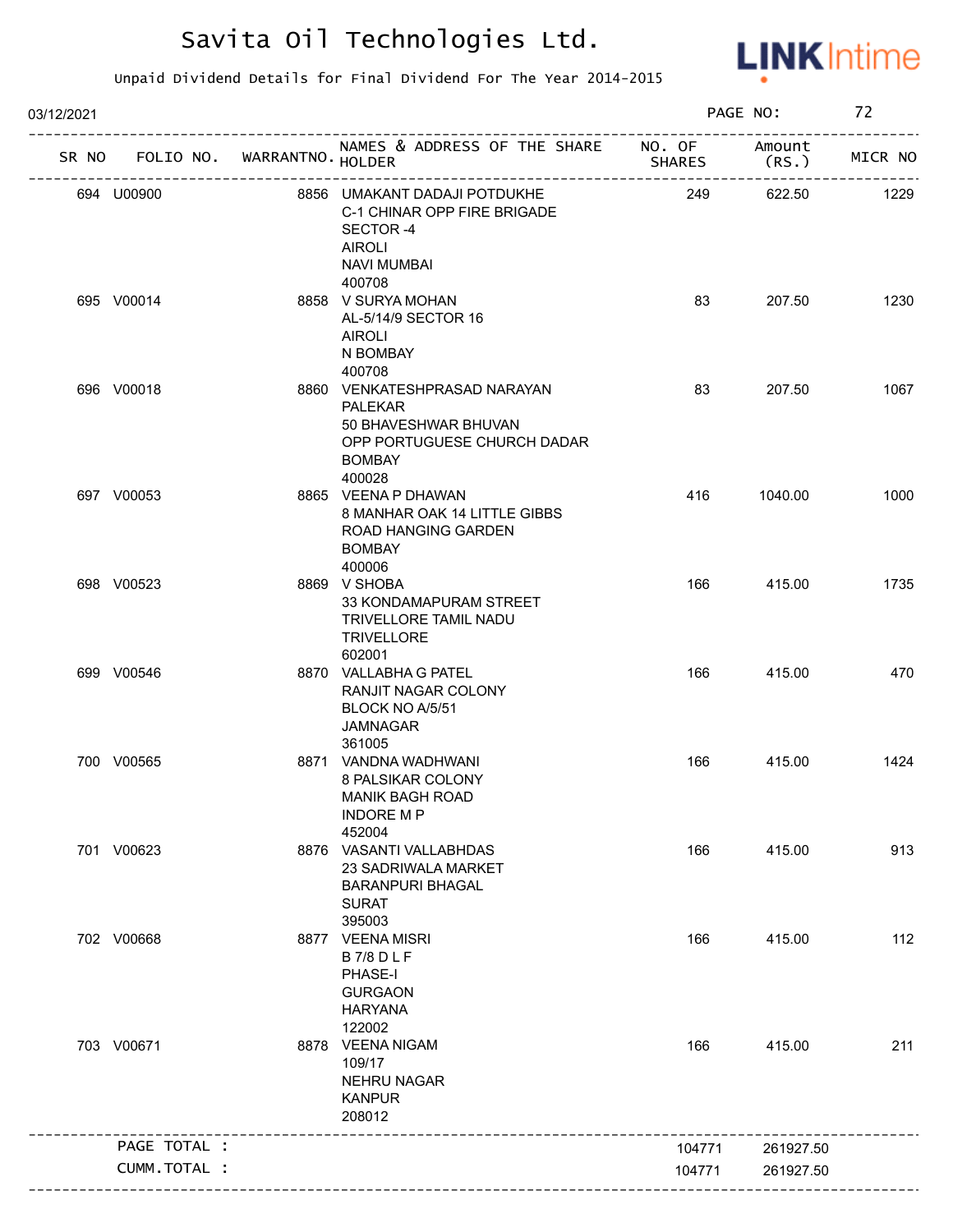

| 03/12/2021         |                   |                                                                                                                              |        | PAGE NO:                              | 73                     |
|--------------------|-------------------|------------------------------------------------------------------------------------------------------------------------------|--------|---------------------------------------|------------------------|
| FOLIO NO.<br>SR NO | WARRANTNO. HOLDER | NAMES & ADDRESS OF THE SHARE NO. OF                                                                                          | SHARES | Amount<br>(RS.<br>------------------- | -----------<br>MICR NO |
| 704 V00713         |                   | 8881 VENKATESH GADAD<br>981/9<br><b>BUS STAND ROAD</b><br><b>BHAGATH SINGH NAGAR</b><br><b>DAVENGERE</b>                     | 166    | 415.00                                | 1679                   |
| 705 V00828         |                   | 577002<br>8888 VIJAYA PADAMAKAR LIMAYE<br>53E TUKARAM JAVJI ROAD<br>LIMAYE BLDG II FLOOR<br><b>GRANT RD BOMBAY</b><br>400007 | 166    | 415.00                                | 1005                   |
| 706 V00852         |                   | 8890 VIJETA A SHUKLA<br>C/O BHARAT M SHUKLA<br>ASHTA 3 ARCHA PARK<br>OPP DHOLAKIA SCHOOL<br>UNIVERSITY ROAD RAJKOT           | 166    | 415.00                                | 17                     |
| 707 V00861         |                   | 8891 VIKAS GUPTA<br>C/O RADHE SHYAM GUPTA<br>KATH MANDI CHANDWASIA<br><b>CHARKHIDADRI</b><br>123306                          | 166    | 415.00                                | 117                    |
| 708 V00899         |                   | 8892 VIMAL LUNAWTH<br>26 GOVINDAPPA NAICKEN ST<br><b>MADRAS</b><br>600001                                                    | 100    | 250.00                                | 2055                   |
| 709 V00924         |                   | 8893 VINAY BINDROO<br>305-306 A CONCORD<br>LOKHANDWALA COMPLEX<br>ANDHERI W BOMBAY<br>400053                                 | 166    | 415.00                                | 1097                   |
| 710 V00928         |                   | 8894 VINAY KUMAR AGRAWAL<br>AGRAWAL AND BROS SARRAF<br>PURANI BAZAR<br><b>KARWI DIST BANDA</b><br>210205                     | 166    | 415.00                                | 222                    |
| 711 V00929         |                   | 8895 VINAY KUMAR BIRLA<br>AC-4/50-A DDA FLATS<br><b>SHALIMAR BAGH</b><br><b>DELHI</b><br>110052                              | 166    | 415.00                                | 88                     |
| 712 V00934         |                   | 8896 VINAYAK RADE<br>TPS COLONY D 25/146<br>PARALI VAIJNATH<br><b>DIST-BEED</b><br>431520                                    | 166    | 415.00                                | 1362                   |
| 713 V00957         |                   | 8897 VINOD BALA SINGH<br>C/O DR B K BAGGA<br>HOUSE NO 2336 SECTOR 9<br><b>FARIDABAD</b>                                      | 66     | 165.00                                | 18                     |
| PAGE TOTAL :       |                   |                                                                                                                              | 106265 | 265662.50                             |                        |
| CUMM.TOTAL :       |                   |                                                                                                                              | 106265 | 265662.50                             |                        |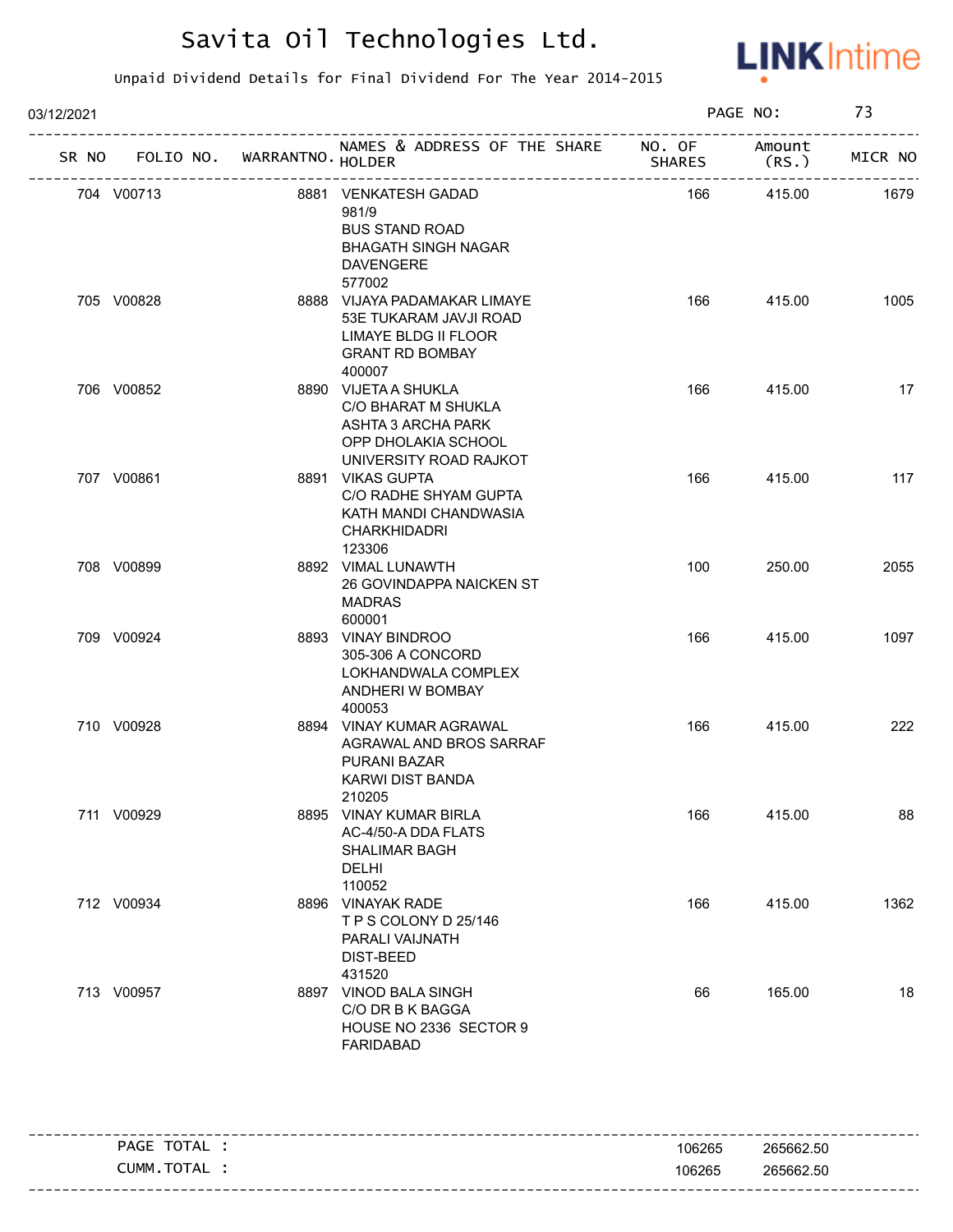

| 03/12/2021                        |                                                                                                                            |               | PAGE NO:                                | 74      |
|-----------------------------------|----------------------------------------------------------------------------------------------------------------------------|---------------|-----------------------------------------|---------|
| SR NO FOLIO NO. WARRANTNO. HOLDER | NAMES & ADDRESS OF THE SHARE NO. OF                                                                                        | <b>SHARES</b> | Amount<br>(RS.)                         | MICR NO |
| 714 V00967                        | 8898 VINOD KUMAR AHUJA<br>218 SHREE RAM MARKET<br><b>RING ROAD SURAT</b><br><b>SURAT</b><br>395002                         | 166           | -----------------------------<br>415.00 | 908     |
| 715 V00991                        | 8899 VINOD PRANNATH AGARWAL<br>R I T SUNDER NAGAR S V ROAD<br><b>MALAD WEST BOMBAY</b><br>400064                           | 166           | 415.00                                  | 1132    |
| 716 V01035                        | 8903 VIPUL MAKWANA<br><b>VIPUL GENTS TAILOR</b><br>DR RAJENDRA MARG<br>NR BHAIKAKA STATUE<br>VALLABH VIDYA NAGAR<br>388120 | 166           | 415.00                                  | 795     |
| 717 V01059                        | 8905 VIRENDRA J PATEL<br>H I G 6 NEW TEMPLE<br>LAND HUDCO<br><b>HOSUR EAST</b><br>635109                                   | 166           | 415.00                                  | 1773    |
| 718 V01068                        | 8906 VIRENDRA SINGH BAHL<br><b>126 SHIVALIK APPT</b><br>ALKANANDA<br>NEW DELHI<br>110019                                   | 100           | 250.00                                  | 57      |
| 719 V01181                        | 8910 VISHWANAND<br>G-100 SHUBH ENCLAVE<br>H-4/5 PARWANA ROAD<br>PITAM PURA DELHI<br>110034                                 | 166           | 415.00                                  | 77      |
| 720 V01226                        | 8911 VEENA GUPTA<br>C/O S C GUPTA<br>7 DEV KUNJ SANT VIHAR<br>T P NAGAR BAGHPAT ROAD<br>MEERUT CITY U P INDIA<br>250002    | 100           | 250.00                                  | 282     |
| 721 V01325                        | 8914 VISHNUBHAI AMBALAL PATEL<br>AT PO UMRETH<br>TA ANAND DIST KHEDA<br><b>VANTA STREET</b><br>999999                      | 166           | 415.00                                  | 1966    |
| 722 V01335                        | 8915 VIPIN KUMAR<br>C/O AGGARWAL TRADING CO<br>AMBER MANDI<br><b>KHATAULI (UP)</b><br>251201                               | 166           | 415.00                                  | 294     |
| 723 V01422                        | 8918 VIJAY KUMAR NEMA<br>SUBHAM COLONY NIRANJAN WARD<br>P O KARELI DIST NARSINGHPUR<br>M P<br>487221                       | 166           | 415.00                                  | 1469    |
| PAGE TOTAL :                      | ------------------------------                                                                                             | 107793        | 269482.50                               |         |
| CUMM.TOTAL :                      |                                                                                                                            | 107793        | 269482.50                               |         |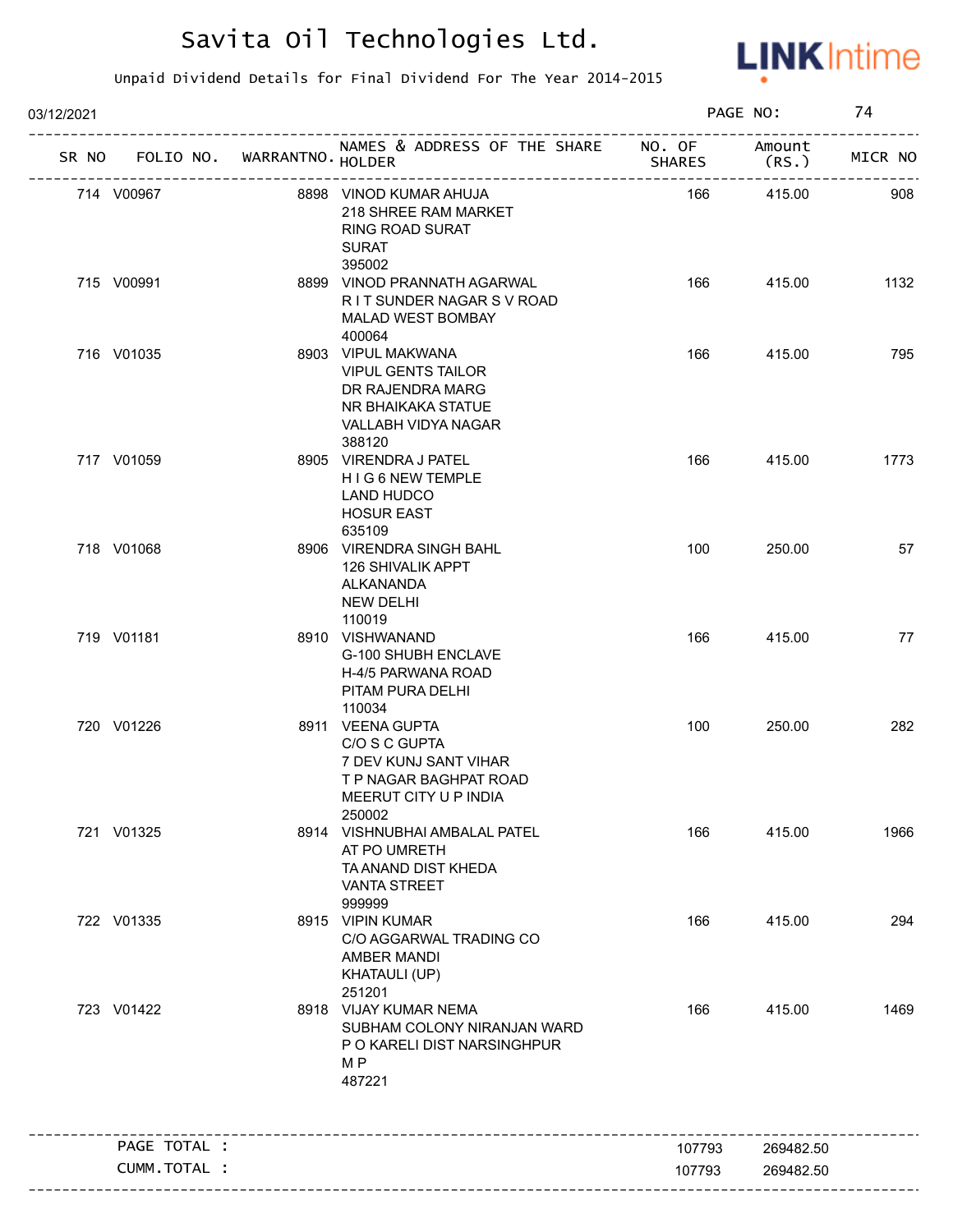

| 03/12/2021 |            |                                   |                                                                                                                                             |               | PAGE NO:        | 75      |
|------------|------------|-----------------------------------|---------------------------------------------------------------------------------------------------------------------------------------------|---------------|-----------------|---------|
|            |            | SR NO FOLIO NO. WARRANTNO. HOLDER | NAMES & ADDRESS OF THE SHARE NO. OF                                                                                                         | <b>SHARES</b> | Amount<br>(RS.) | MICR NO |
|            | 724 V01431 |                                   | 8919 VIJAY KUMAR SINGH<br>SHYAM PRESS COMPOUND<br>NR SHRI RAM HOSPITAL<br>ALIGARH ROAD<br>HATHRAS (UP)<br>204101                            | 166           | 415.00          | 190     |
|            | 725 V01489 |                                   | 8922 VOMIN INVESTMENTS & FINANCE<br>PVT LTD<br>1 ASHOK BHARATI G H S L<br>PHEROZSHAH MEHTA ROAD<br><b>VILE PARLE E</b><br>MUMBAI<br>400057  | 166           | 415.00          | 1994    |
|            | 726 V01507 |                                   | 8925 VIMAL KHANNA<br>ANGEL LAND<br>5TH FLOOR, 20/10<br>R.A.K.ROAD<br><b>BOMBAY</b><br>400031                                                | 166           | 415.00          | 1071    |
|            | 727 V01549 |                                   | 8927 VARUNKUMAR DASHRATHLAL PATEL<br>C/O DASHRATHLAL B PATEL (RAJA)<br><b>GAURI KRUPA</b><br>OPP RAM KRISHNA SOCIETY UNJHA<br>N G<br>384170 | 166           | 415.00          | 728     |
|            | 728 V01598 |                                   | 8929 VINODKUMAR SETHALAL PATEL<br><b>AMBICA ENTERPRISES</b><br><b>NEAR K D CHEMIST</b><br>PALANPUR B K<br>N G<br>385001                     | 100           | 250.00          | 756     |
|            | 729 V01624 |                                   | 8932 VEENA TIWARI<br>C/O DR V K TIWARI<br>202 GANGA SAGAR<br>GARHA<br><b>JABALPUR</b><br>482003                                             | 1000          | 2500.00         | 1468    |
|            | 730 V01718 |                                   | 8936 VASANT VAMAN KAMAT<br>3/119 NEHRU NAGAR<br><b>KURLA EAST</b><br><b>MUMBAI</b><br>400024                                                | 100           | 250.00          | 1058    |
|            | 731 V01769 |                                   | 8938 VAISHALI VIKASRAO HINGE<br>19 MAYURESHWAR APARTMENTS<br>RASNE NAGAR SAVEDI<br>AHMEDNAGAR<br>MAHARASHTRA<br>414001                      | 166           | 415.00          | 1290    |

| TOTAL<br>PAGE                | 109823 | 274557.50                |
|------------------------------|--------|--------------------------|
| <b>TOTA</b><br>_UMM<br>I AL. | 109823 | 274557.50                |
|                              |        | -------------------<br>. |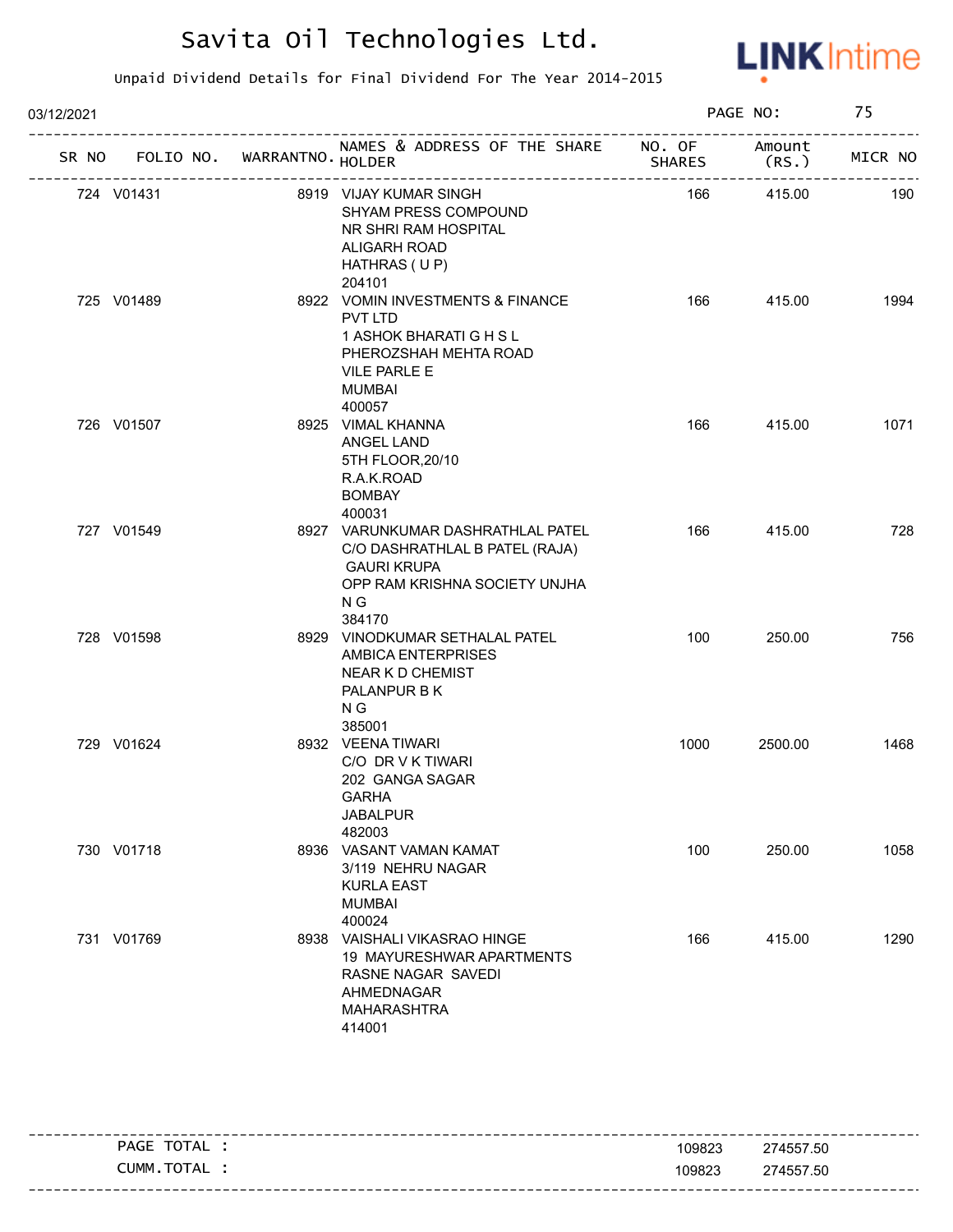

| 03/12/2021 |                                   |  |                                                                                                                                                                       | PAGE NO:      |                  | 76      |  |
|------------|-----------------------------------|--|-----------------------------------------------------------------------------------------------------------------------------------------------------------------------|---------------|------------------|---------|--|
|            | SR NO FOLIO NO. WARRANTNO. HOLDER |  | NAMES & ADDRESS OF THE SHARE NO. OF<br>--------------------------                                                                                                     | <b>SHARES</b> | Amount<br>(RS. ) | MICR NO |  |
|            | 732 W00502                        |  | 8943 WAQUAR AHMED<br>C/O REYAZ AHMED<br><b>HAROON NAGAR</b><br>ROAD NO 10 SECTOR 2 P O<br>PHULWARI SHARIF<br><b>PATNA</b><br>801505                                   | 166           | 415.00           | 1885    |  |
|            | 733 Y00504                        |  | 8944 YAGNA NARAYANA BONNAGANTI<br>1-10-2/2/1 BEGUMPET<br><b>HYDERABAD</b><br>500016                                                                                   | 166           | 415.00           | 1502    |  |
|            | 734 Y00528                        |  | 8947 YOGENDRA KUMAR<br>FLAT NO 12 E/D BLDG SECTOR 3<br>PURTAP VIHAR<br>NEW DELHI<br>110017                                                                            | 166           | 415.00           | 51      |  |
|            | 735 Y00532                        |  | 8948 YOGESH CHANDULAL THAKKAR<br>SARVODAY SOCIETY MANDAL<br>ROAD DIST AHMEDABAD<br><b>VIRAMGAM</b><br>382150                                                          | 100           | 250.00           | 676     |  |
|            | 736 Y00545                        |  | 8949 YOGESHWAR NATH GOEL<br>C/O DAULAT RAM GUPTA<br>536 OLD TEHSIL ROORKEE<br>247667                                                                                  | 166           | 415.00           | 271     |  |
|            | 737 Y00554                        |  | 8951 YUSUF HARIANAWALA<br>125 PAKMODIA ST<br>SARDHARYA CHAWL<br><b>BOMBAY</b><br>400003                                                                               | 166           | 415.00           | 968     |  |
|            | 738 Y00568                        |  | 8952 YOGESH BHAUSAHEB JADHAV<br><b>SUN &amp; MOON SOCIETY</b><br>12/191 RAJENDRA NAGAR<br>DATTAPADA BORIVALI (EAST)<br>BOMBAY<br>400066                               | 166           | 415.00           | 1140    |  |
|            | 739 Y00603                        |  | 8953 YOGESHBHAI S PATEL<br>AT & POST SAMLOD<br><b>GUJARAT</b><br>TA & DIST BHARUCH<br>392012                                                                          | 166           | 415.00           | 890     |  |
|            | 740 Y00660                        |  | 8954 YOGESH JAIN<br>SHOP NO 5 SREE PREM SAGAR<br><b>APRT</b><br>OPP PRABHAT ICE CREAM BANDER<br>WADI<br>NAVGHAR ROAD BHAYANDAR EAST<br>DT THANE MAHARASHTRA<br>401105 | 100           | 250.00           | 1233    |  |

|                         |        | ---------------------        |
|-------------------------|--------|------------------------------|
| TOTAL<br>PAGE           | 111185 | 277962.50                    |
| . TOTA<br>_UMM<br>I AL. | 111185 | 277962.50                    |
|                         |        | ---------------------------- |